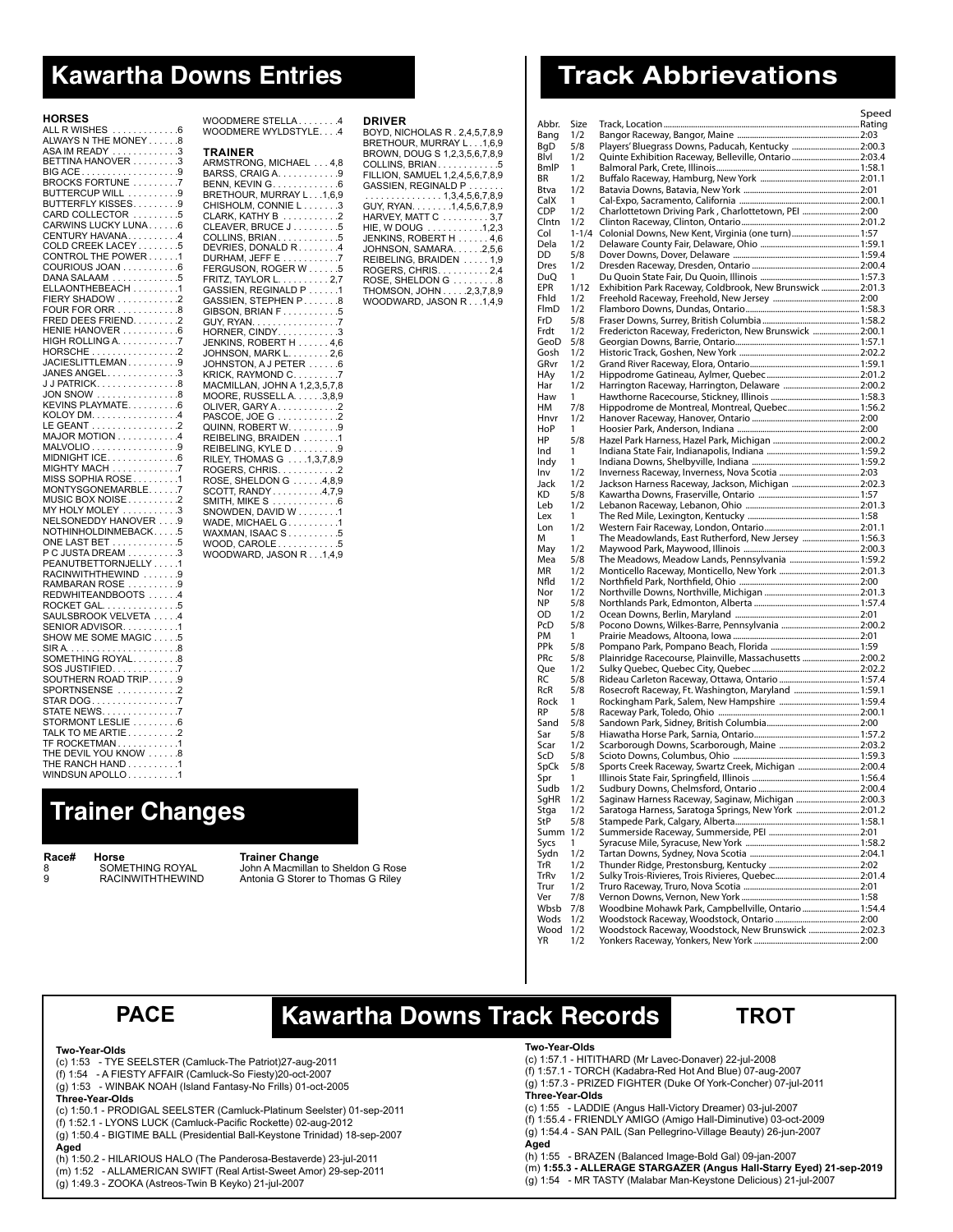# **HUCKSTERS PICKS**

# **SATURDAY JUNE 25 POST TIME 6:00 P.M.**

# **RACE # 1** RACE # 2

- 
- 
- **# 4 THE RANCH HAND - TOP 3 CONTENDER # 5 HORSCHE - SHOW SPOT**

# **RACE # 3** RACE # 4

- 
- 
- 

# **RACE # 5 RACE # 6**

- 
- **# 5 SHOW ME SOME MAGIC - RACING WELL # 3 STORMONT LESLIE - GIVING KD A TRY**
- **# 6 DANA SALAAM - HER LATE SPEED HELPS # 4 ALL R WISHES - MAY COME TRUE**

# **RACE # 7 RACE # 8**

- **# 4 MONTYSGONEMARBLE - FITS WELL HERE # 1 SIR A - BEST BET OF THE NIGHT**
- **# 1 MIGHTY MACH - ROUNDING INTO TOP FORM # 5 FOUR FOR ORR - ALWAYS IN THE MIX**
- 

# **RACE # 9**

- **# 3 NELSONEDDY HANOVER - MAKE IT 2 IN A ROW**
- **# 1 BIG ACE - LIKES THE INSIDE POST**
- **# 6 BUTTERFLY KISSES - MAY LIKE THIS TRACK**

- **# 6 CONTROL THE POWER - EASY WIN LAST WEEK # 3 LE GEANT - SHOULD FIND THIS GROUP EASIER**
- **# 5 TF ROCKETMAN - SPEEDY 2 YEAR OLD # 7 MUSIC BOX NOISE - GOOD EARLY SPEED HELPS**
	-

- **# 2 P C JUST A DREAM - COAST TO COAST # 5 SAULSBROOK VELVETA - TAKE A CHANCE**
- **# 1 JANES ANGEL - RUNNER UP # 2 REDWHITEANDBOOTS - BOX YOUR EXACTA**
- **# 4 BETTINA HANOVER - THAT'S YOUR TRIFECTA # 4 CENTURY HAVANA - LONGSHOT POSSIBILITY**

- **# 7 ONE LAST BET - WILL WANT THE FRONT # 6 MIDNIGHT ICE - CHANGE OF SCENERY HELPS**
	-
	-

- 
- 
- **# 5 STAR DOG - COULD SURPRISE # 6 SOMETHING ROYAL - NEW TRAINER & DRIVER**

# **BEST BET RACE # 8 # 1 SIR A**

**Kawartha Downs would like to thank PINECREST GOLF & COUNTRY CLUB 2455 Base Line Peterborough, Ontario for their continued support for the 2021 racing season**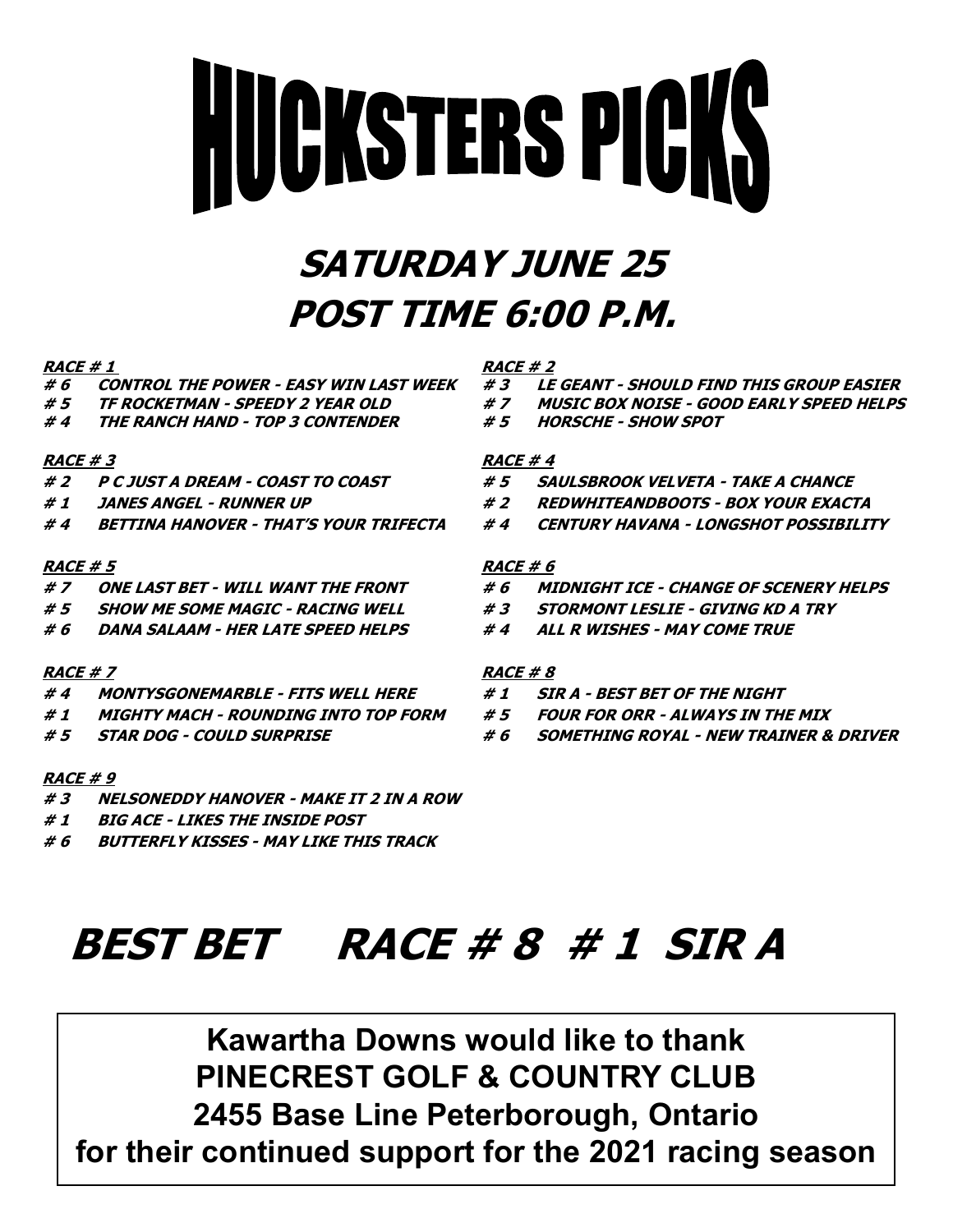# WINNEDC CIDCLE **PHOTOS WINNERS CIRCLE PHOTOS**

**PHOTOS**<br> **Todd & Carter Gimblett will be at the track every Saturday night taking photos in the winner's circle.**

If you would like to purchase a picture(s) they are **Saturday in the same night. Just advise how many be available the same night. Just advise how many Jou would like when the picture is taken. you would like when the picture is taken.** 

**Contact Todd Gimblett by calling or texting 289 251-2577 and he will meet you at the north** end of the grandstand when the photos are would divide the arondctond when the photos of the arondctond **is the product of the state end of the grandstand when the photos are ready.** 

 **289 251-2577 and he will meet you at the north end of the grandstand when the photos are ready.**  $\frac{d}{dt}$ **Contact Todd Gimblett by calling or texting 289 261-257 261-2577 and he will meet you at the north**  $\frac{1}{2}$  **and**  $\frac{1}{2}$  **and**  $\frac{1}{2}$  **and**  $\frac{1}{2}$  **and**  $\frac{1}{2}$  **and**  $\frac{1}{2}$  **and**  $\frac{1}{2}$  **and**  $\frac{1}{2}$  **and**  $\frac{1}{2}$  **and**  $\frac{1}{2}$  **and**  $\frac{1}{2}$  **and**  $\frac{1}{2}$  **a CASH ONLY**

# **CLAIMS end of the grandstand when the photos are ready.**

**Anyone wishing to "Claim" a horse at Kawartha Downs must make all Certified Cheques or Bank Drafts payable to: RIC (KDHR) INC.**

**Certified Cheques or Bank Drafts payable to Kawartha Downs will not be accepted. No Cash**

**Any questions, please contact Jim Huck @ (705) 927-3122.**

**Thank You**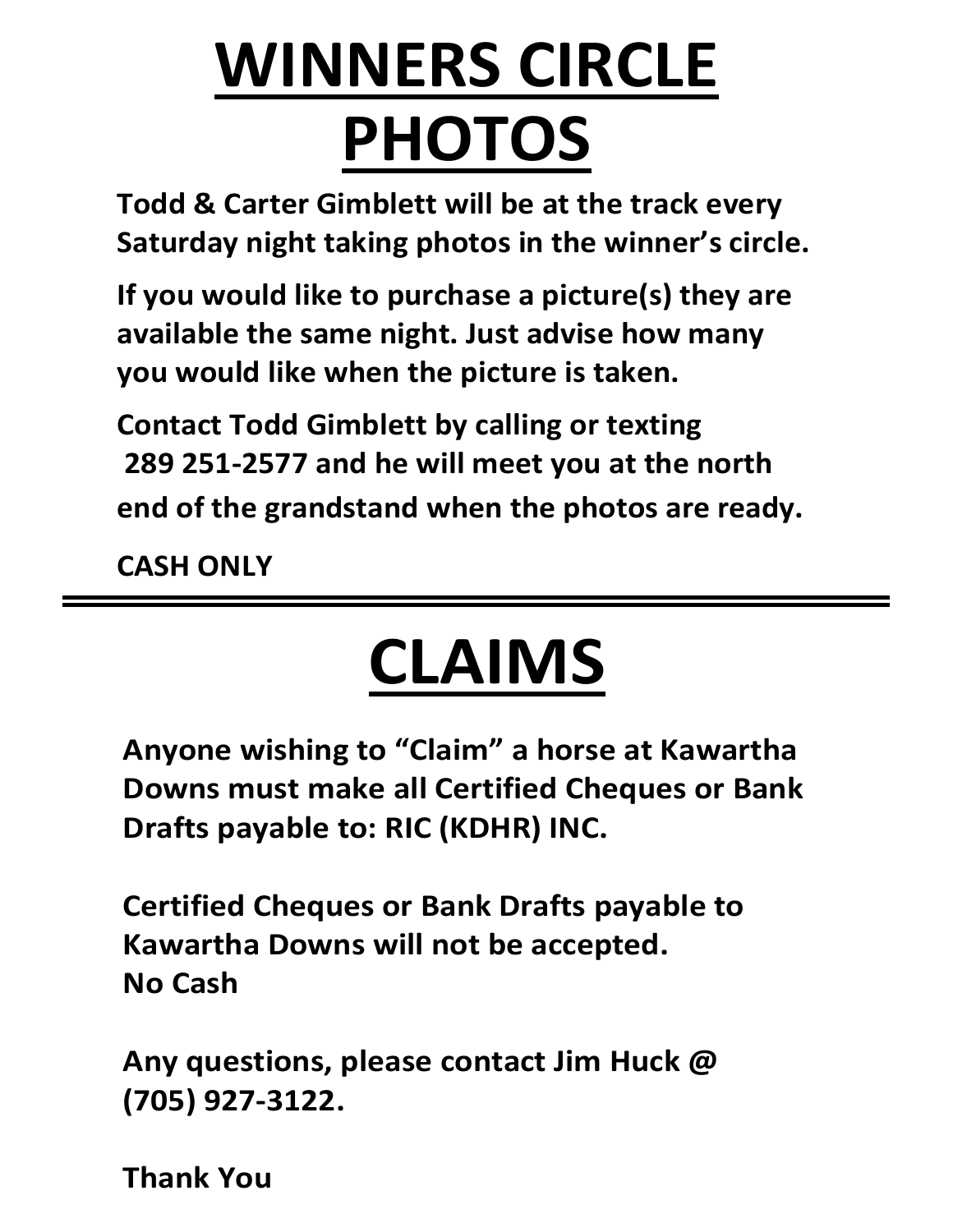# **Betting Basics**

# Some essentials to get you started with making a wager.



# **How to wager**



Place your bet by visiting a teller, or using a self-serve terminal.

### **To place a bet here are just 5 things you need to know:**

- 1 Name of racetrack (choose from any track in the simulcast feeds)
- 2 Number of the race
- 3 Amount of your bet (e.g. \$2)
- 4 Type of bet (see step 2)
- 5 Horse's number (see step 4)

Once you have decided what you want to bet, head to the nearest seller's window and use the sample statement as your guide:

**Hello, (Racetrack), race 6, \$2 to WIN on Horse #4**

### **How to use a self-serve terminal:**

- 1 Swipe your Cash Card/Insert Cash
- 2 Enter the initial PIN #1234 (then choose a new PIN)
- 3 Press/Tap the track you would like to bet: (defaults to current race)
- 4 Tap the Horse Number: **#4**
- 5 Press/Tap the Bet Type: **WIN**
- 6 Press/Tap the Bet Amount: **\$2**
- 7 Press/Tap the Race Number: **Race #6**
- 8 Press Green **"Make BET"** button
- 9 Press/Tap the **"Finish with Receipt"** button
- 10 Be sure to check your ticket to confirm it's the bet you wanted

To get a Cash Card or for assistance ask a teller, or a staff member.

# **Types of bets 2**

# **Single horse bets (minimum \$2.00 bet is required)**

| <b>Bet type</b> | <b>Level of difficulty</b> | <b>Explanation and expectation</b>                              |
|-----------------|----------------------------|-----------------------------------------------------------------|
| Win             | ぃぃぃ                        | Your horse must finish 1st; payoff determined by the win odds.  |
| <b>Place</b>    | U U                        | Your horse must finish 1st or 2nd; payoffs better than to show. |
| <b>Show</b>     |                            | Your horse must finish 1st, 2nd, or 3rd; modest payoffs.        |

# **Exotic multiple-horse bets**

| <b>Bet type</b>                         | <b>Level of difficulty</b> | <b>Explanation and expectation</b>                                                                                                                   |
|-----------------------------------------|----------------------------|------------------------------------------------------------------------------------------------------------------------------------------------------|
| Exacta*                                 | UUUU                       | Your horses must finish 1st and 2nd in exact order; riskier bet that can<br>pay a little or a lot, depending on the horses' odds.                    |
| <b>Daily double</b>                     | ぃぃぃぃ                       | Pick the winners of two designated consecutive races.                                                                                                |
| <b>Pick 3, Win 4,</b><br>Pick 5, Pick 6 | uuuuu                      | Select the winners of a designated set of consecutive races. The wager<br>must be made prior to the start of the first race in the multi-race wager. |
| Triactor*                               | vuuuuu                     | Your horses must finish 1st, 2nd, and 3rd in exact order; can be expensive<br>to play if you use a lot of horses.                                    |
| Superfecta*                             | uuuuuu                     | Your horses must finish 1st, 2nd, 3rd, and 4th; big payoff possible.                                                                                 |

\* Exotic bets require the horses to finish in the EXACT order you select, unless you "BOX" the bet, in which case your selections can finish in any order. For more information visit ONTARIORACING.com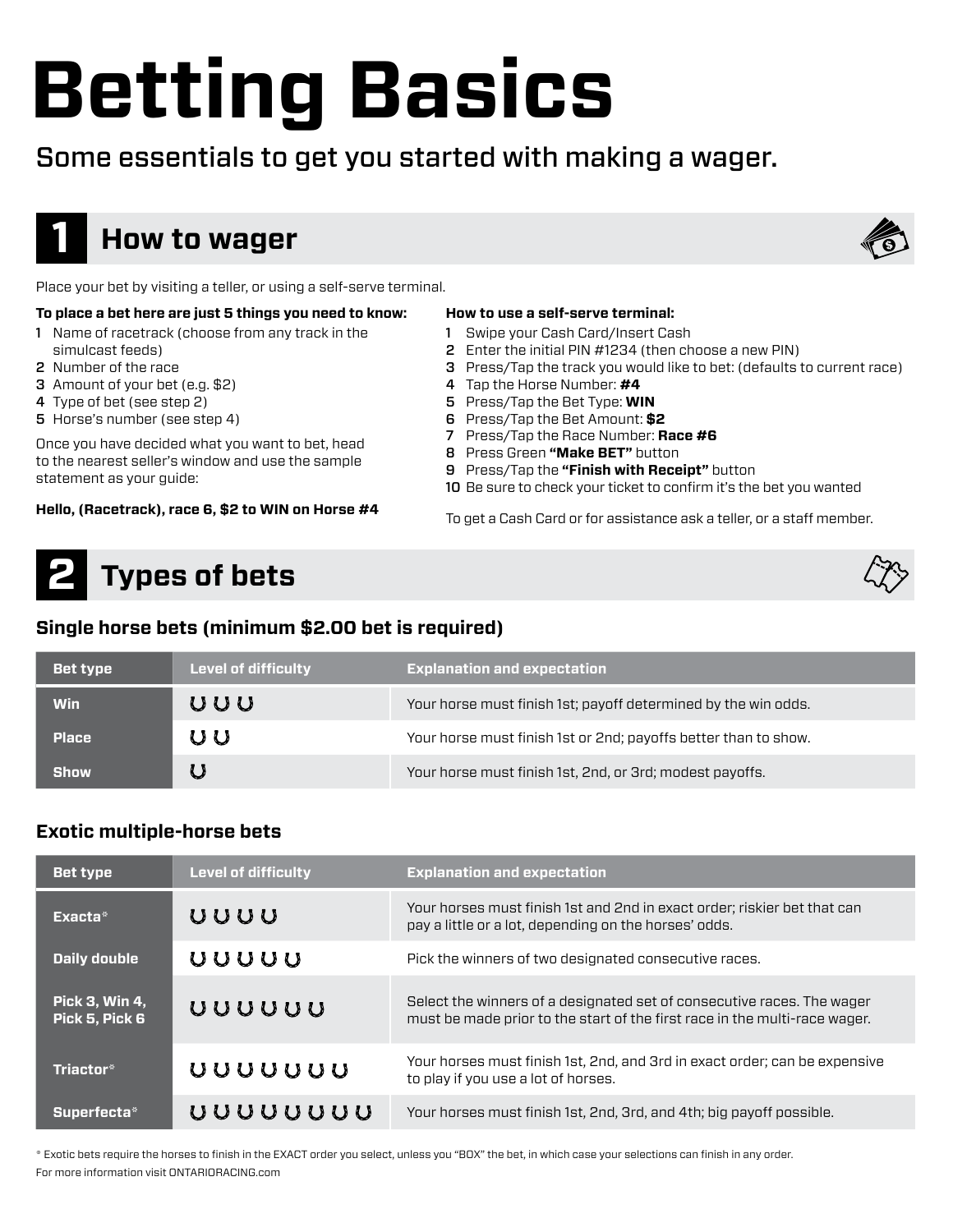**1 Mile** KAWARTHA DOWNS 25-JUN-22

# **1 PACE 1 PURSE: \$5,000.** N/W 1 OR \$5000. LIFETIME (W-ALL) **1 Mile**<br>
1 **A EXACTA**<br>
25-JUN-22<br>
RED WARM-UP PAD **PICK 5**<br>
RED WARM-UP PAD **PROBABLE FAVOURITES: 6-4-5-7 EXACTA TRIFECTA PICK 5**

|  | . |  |  |  |                              |  |
|--|---|--|--|--|------------------------------|--|
|  |   |  |  |  | PROBABLE FAVOURITES: 6-4-5-7 |  |

|                       | $8 - 1$                        |                                                  | Jason Woodward 190 A Green-White-Black (12-1-0-2 .138) |                  |                 |                                                               |    |                       |                     |                 |                  |                  | Tr. Jason Woodward (67-4-4-8 .132)                                                                                              | 2022   |                 |          |                                                                   | 0                              | 0               | 0%                | \$2,713          |
|-----------------------|--------------------------------|--------------------------------------------------|--------------------------------------------------------|------------------|-----------------|---------------------------------------------------------------|----|-----------------------|---------------------|-----------------|------------------|------------------|---------------------------------------------------------------------------------------------------------------------------------|--------|-----------------|----------|-------------------------------------------------------------------|--------------------------------|-----------------|-------------------|------------------|
|                       |                                | PEANUTBETTORNJELLY                               |                                                        |                  |                 |                                                               |    |                       |                     |                 |                  |                  | Arlene Macintyre, Frankford-Jason Woodward, Peterborough-Steve Devell, Fraserville, ON                                          | 2021   |                 |          | 0                                                                 | 0                              | 0 <sub>0</sub>  |                   | \$00             |
|                       |                                | B f 3, Bettors Delight-Mach Me Once-Mach Three   |                                                        |                  |                 |                                                               |    |                       |                     |                 |                  |                  | Breeder: Kim A Laird.ON                                                                                                         | Life   |                 |          |                                                                   |                                |                 |                   | \$2,713          |
| Jn18 <sup>2</sup>     | 5KD                            | nw1r5000l<br>18 ft <sup>1</sup>                  | 4600 m                                                 | :30              |                 | :582 1:294 1:594                                              | 3  | o47                   | $0.32\frac{3}{4}$   | $02^{11/4}$     | $3^{31}/4$       | $45\frac{3}{4}$  | 2:01 312 273 31 31 JWoodwd JWoodwd 910 CacheCrek                                                                                |        |                 |          |                                                                   |                                | MusicBoxNois    |                   | SeniorAdvisr 6   |
| Jn11 <sup>2</sup>     | 4KD                            | nw1r5000l<br>$18$ gd <sup>2</sup>                | 4600 m                                                 |                  |                 | :30 <sup>2</sup> 1:01 1:31 <sup>2</sup> 2:01                  | 1x |                       | 710                 | 66              | $66^{1/2}$       | $5^{43/4}$       | 2:02 <sup>1</sup> 30 <sup>2</sup> 32 <sup>3</sup> 29 <sup>3</sup> 29 <sup>3</sup> JWoodwd JWoodwd 15 <sup>75</sup> Imacutellmnk |        |                 |          |                                                                   |                                | TalkTMArt       |                   | StraitTthPnt 8   |
| My28 <sup>2</sup> 3KD |                                | 21 ft<br>f-nw1r5000l                             | 4800 m                                                 |                  | :293 1:003 1:30 | 1:583                                                         |    | 613                   | 0.56                | $67\frac{1}{2}$ | 612              | 5143/4           | 2:013 321 293 293 301 JTurcotte JWoodwd 880                                                                                     |        |                 |          | OnLstBt                                                           | DiggingUpDss                   |                 | ZebsBrekngDwn 6   |                  |
| Ap272 1Lon            |                                | f-nw5000lcd<br>-1 ft <sup>1</sup>                | 7500 m                                                 | :31              |                 | 1:022 1:32 2:021                                              |    | $79^{1/4}$            | 7123/4              | 7101/2          | 7111/4           | 7141/2           | 2:05 324 321 29 31 TraHenry MBaillrgn                                                                                           |        |                 |          | 925 Putyourbttdwn                                                 |                                | DaMagicMM       |                   | SaltAllSprt 7    |
| Ap20 <sup>2</sup>     | <sub>1</sub> Lon               | 7 ft<br>f-nw5000lcd                              | 7500 m                                                 | :281             |                 | :581 1:292 2:002                                              |    | 7123/4                | 712                 | •543/4          | $66^{1/4}$       | $66\frac{3}{4}$  | 2:014 304 294 294 312 TraHenry MBaillrgn 1290 DaMagicMeM                                                                        |        |                 |          |                                                                   |                                | Putyourbettdwn  |                   | LifeSpeks 7      |
| Ap6 <sup>2</sup>      | <sub>1</sub> Lon               | f-nw5000lcd<br>11 $gd1$                          | 7500 m                                                 | :31              |                 | 1:021 1:313 2:014                                             |    | 7103/4                | $79^{1/4}$          | 77              | 77               | 65               | 2:024 331 304 29 294 TraHenry MBaillrgn                                                                                         |        |                 |          | 6 <sup>10</sup> WatchUsParty                                      |                                | GramsLily       |                   | ReadyYet &       |
| Mr30 <sup>2</sup>     | 1Lon                           | f-nw5000lcd<br>7 gd <sup>1</sup>                 | 7500 m                                                 |                  |                 | :294 1:003 1:304 2:01                                         |    | $67\frac{1}{2}$       | $67\frac{1}{2}$     | •7101/4         | 510              | 2131/4           | 2:034 311 304 304 31 TraHenry MBaillrgn                                                                                         |        |                 |          | 705 PLPort                                                        | Peanutbettornjll               |                 |                   | JMOutspkn 7      |
| Mr18 <sup>2</sup>     | 1Wbsb                          | 8 ft<br>qua                                      | m                                                      |                  |                 | $:29^3$ 1:01 <sup>1</sup> 1:31 <sup>1</sup> 1:59 <sup>2</sup> | 6  | $06^{15}$             | $6^{41}/2$          | $06^{41/2}$     | 710              | $8^{111}/2$      | 2:013 323 292 30 293 MBaillrgn MBaillrgn                                                                                        |        |                 | NB Arkll |                                                                   | BrookdaleGrac                  |                 | TwinkleInHerey    |                  |
|                       | $7 - 1$                        |                                                  | Braiden Reibeling 130 Green-White (47-3-2-6 .130)      |                  |                 |                                                               |    |                       |                     |                 |                  |                  | Tr. Braiden Reibeling (13-0-1-3 .119)                                                                                           | 2022   |                 |          |                                                                   | 0<br>60                        |                 | $0\%$             | \$1,108          |
| $\overline{2}$        |                                | <b>MISS SOPHIA ROSE</b>                          |                                                        |                  |                 |                                                               |    |                       |                     |                 |                  |                  | William Brown-Brenda Derible, Elmwood, ON                                                                                       | 2021   |                 |          |                                                                   | $\mathbf{0}$<br>2 <sub>0</sub> | $\overline{0}$  | 0%                | \$00             |
|                       |                                | Br f 3, Big Jim-Mach Denali-Mach Three           |                                                        |                  |                 |                                                               |    |                       |                     |                 |                  |                  | Breeder: William D Brown.ON                                                                                                     | Life   |                 |          |                                                                   |                                |                 |                   | \$1,108          |
| Jn19 <sup>2</sup>     | зDres                          | nw3000lcd<br>- 22 ft                             | 4400 m                                                 |                  |                 | :293 1:01 1:312 2:01                                          | 5  | 8133/4                | o773/ <sub>4</sub>  | $79\frac{1}{2}$ | $5^{71/2}$       | 56               | 2:02 <sup>2</sup> 32 <sup>2</sup> 30 <sup>1</sup> 30 <sup>3</sup> 29 <sup>1</sup> SWray                                         |        | BReibling       |          | 360 WhiteOleandr                                                  |                                | LolasSunshin    |                   | Sassench 8       |
|                       | Jn13 <sup>2</sup> 10GRvr 21 ft | f-nw5000lcd                                      | 6500 m                                                 | :28 <sup>4</sup> |                 | :59 <sup>2</sup> 1:29<br>1:583                                |    | $5^{7^{1/4}}$         | $66^{1/4}$          | 763/4           | 771/2            | 7111/2           | 2:004 301 302 294 302 PMacKnz HPoulton                                                                                          |        |                 |          | 8 <sup>95</sup> JMOutspkn                                         |                                | SweetestHstI    |                   | BeachDesgnr 8    |
|                       | My28 <sup>2</sup> 8FlmD        | f-nw1r5000l<br>19 ft                             | 7400 m                                                 | :29 <sup>2</sup> |                 | :59 <sup>2</sup> 1:28 <sup>3</sup> 1:58 <sup>3</sup>          |    | 6111/2                | $7x^{91/2}$         | x825            | 8 <sub>dis</sub> | 8 <sub>dis</sub> | 313 293 322                                                                                                                     | JRvan  | HPoulton        | $3^{70}$ | NoraD                                                             | Maneater                       |                 | ShesRockandfame 8 |                  |
|                       | My14 <sup>2</sup> 4FlmD        | f-nw1r5000l<br>20 ft                             | 7400 m                                                 | :291             |                 | :594 1:282 1:572                                              |    | 563/4                 | $68^{1/4}$          | 673/4           | 683/4            | 39               | 1:591 303 304 283 291 SCoulter HPoulton 2185                                                                                    |        |                 |          | Iwishihadm                                                        |                                | WindsunShrz     |                   | MissSophiaRs &   |
| My72                  | 6FlmD                          | f-nw1r5000l<br>$10$ ft                           | 7400 m                                                 | :291             |                 | 1:00 <sup>2</sup> 1:30 <sup>2</sup> 1:59 <sup>3</sup>         |    | 7121/2                | $7^{71/2}$          | 771/2           | 771/2            | $67\frac{1}{4}$  | 2:01                                                                                                                            |        |                 |          | 313 301 30 291 BMacDld HPoulton 34 <sup>20</sup> Rockabillyccksht |                                | <b>DarbOgll</b> |                   | NghtLgs 7        |
|                       | Ap30 $2$ $7$ FlmD              | f-nw1r5000l<br>8 ft                              | 7400 m                                                 | :28 <sup>4</sup> |                 | :592 1:284 1:59                                               | ſ9 | 818                   | $8^{13\frac{1}{2}}$ | 812             | $7^{161/2}$      | 7141/2           | 2:014 32 <sup>2</sup> 293 291 303 SCoulter HPoulton 3940 Marrakech                                                              |        |                 |          |                                                                   | SomeCameo                      |                 |                   | SuellenHanover 9 |
|                       | Ap22 <sup>2</sup> 4Wbsb        | 8 ft<br>qua                                      | m                                                      | :282             |                 | :574 1:274 1:57                                               |    | 512                   | $617\frac{1}{2}$    | 718             | 719              | 727              | 2:02 <sup>2</sup> 30 <sup>4</sup> 30 <sup>2</sup> 30 <sup>1</sup> 31 CRogers HPoulton                                           |        |                 | NB       | HeresThThng                                                       |                                | SoundBiteHanvr  |                   | Manetr           |
|                       | $Oc301$ $9$ FlmD               | 2yfnw1r5600l<br>$9$ gd <sup>1</sup>              | 7400 m                                                 | :29 <sup>4</sup> |                 | 1:001 1:294<br>1:594                                          |    | scratched - vet(sick) |                     |                 |                  |                  |                                                                                                                                 |        | <b>HPoulton</b> |          | LdBtts                                                            | Shesashrpshtr                  |                 |                   | AcefortyforMn 7  |
|                       | $6 - 1$                        |                                                  | Murray Brethour 174 A Maroon-Gold (4-1-2-0 .527)       |                  |                 |                                                               |    |                       |                     |                 |                  |                  | Tr. Murray Brethour (122-16-13-16 .234)                                                                                         | 2022   |                 |          |                                                                   | $^{\circ}$<br>$\Omega$         | 0               | $0\%$             | \$00             |
| 3                     |                                | <b>WINDSUN APOLLO</b>                            |                                                        |                  |                 |                                                               |    |                       |                     |                 |                  |                  | Murray Brethour, Sunderland-Harley Harkness, Uxbridge, ON                                                                       | 2021   |                 |          | 0                                                                 | $\overline{0}$                 | $0\quad 0$      |                   | \$00             |
|                       |                                | B g 3, Sportswriter-Windsun Soho-Cams Card Shark |                                                        |                  |                 |                                                               |    |                       |                     |                 |                  |                  | Breeder: Murray L Brethour-Windsun Farm Inc-Noblock Racing Stable, ON                                                           | Life   |                 |          |                                                                   |                                |                 |                   | \$00             |
| Jn18 <sup>2</sup>     | зKD                            | nw1r5000l<br>$18$ ft <sup>1</sup>                | 4600 m                                                 | :28 <sup>2</sup> |                 | :564 1:28<br>1:56                                             |    | 714                   | 714                 | o793/4          | 614              | 6161/4           | 1:591 311 282 302 291 MBrethr                                                                                                   |        | <b>MBrethr</b>  |          | 3465 ControlThPwr                                                 |                                | BechHntr        |                   | FredDesFrnd 7    |
| Jn11 <sup>2</sup>     | 2KD                            | 19 <sub>sy3</sub><br>qua-t&p                     | m                                                      | :30 <sup>2</sup> |                 | :591 1:284 1:581                                              |    | 47                    | 473/4               | 0473/4          | $49\frac{1}{2}$  | 411              | 2:00 <sup>2</sup> 31 <sup>4</sup> 29 29 <sup>3</sup> 30 RGuy                                                                    |        | <b>MBrethr</b>  |          | NB ColdCreekFelp                                                  |                                | SeekingSalvatn  |                   | MstrDq           |
| Sp11 <sup>1</sup>     | 2KD                            | 24 ft<br>qua-t&p                                 | m                                                      | :32              |                 | :05 <sup>1</sup> 1:35 <sup>1</sup> 2:06 <sup>3</sup>          | 5  | x310                  | $3^{31/2}$          | $03^{23/4}$     | $3^{23/4}$       | $2^{11/2}$       | 2:064 34 314 30 31                                                                                                              | TJones | <b>MBrethr</b>  |          | NB CarwinsMissM                                                   |                                | WindsnApll      |                   | StormntMII 5     |
| Sp4 <sup>1</sup>      | 1KD                            | 24 ft<br>qua                                     | m                                                      | :30 <sup>2</sup> |                 | :592 1:284 1:59                                               | 2  | 34                    | $35\frac{1}{4}$     | $35\frac{1}{2}$ | 371/2            | 39               | 2:004 311 291 292 31 OGois                                                                                                      |        | <b>MBrethr</b>  |          | NB RavishinRub                                                    |                                | TwinBAustn      |                   | WindsunApoll 3   |

|                       | $3-1$ |                      |                                    | Samuel Fillion 155 A Blue-White (423-50-42-65 .224) |                                                                              |  |                 |                  |                   |                 |            | Tr. Thomas Riley (138-16-19-21 .243)                                         | 2022   |                               | 3 0 0 2                  | 1,104<br>0%       |
|-----------------------|-------|----------------------|------------------------------------|-----------------------------------------------------|------------------------------------------------------------------------------|--|-----------------|------------------|-------------------|-----------------|------------|------------------------------------------------------------------------------|--------|-------------------------------|--------------------------|-------------------|
| 4                     |       |                      | THE RANCH HAND                     |                                                     |                                                                              |  |                 |                  |                   |                 |            | Brett Riley, Roseneath, ON                                                   | 2021   |                               | $0\quad 0\quad 0\quad 0$ | $$00$<br>\$1,104  |
|                       |       |                      | B q 3, Big Jim-Soxtoobu-Mach Three |                                                     |                                                                              |  |                 |                  |                   |                 |            | Breeder: Laurie Cowan, ON                                                    | Life   |                               |                          |                   |
| $Jn112$ 1KD           |       | $18$ ad <sup>2</sup> | nw1r5000l                          | 4600 m :291                                         | $:59^2$ 1:28 <sup>4</sup> 1:58 <sup>3</sup>                                  |  | 211/2           | $2^{21/2}$       | - 22              | $2^{11/2}$      | $3^{11}/4$ | 1:584 292 302 292 293 NBoyd                                                  | TRilev | *1 <sup>15</sup> BeachHntr    | ControlThePwr            | TheRnchHnd 6      |
| Jn42                  | зKD   | 16 ft <sup>1</sup>   | nw1r5000l                          |                                                     | 4600 m :28 <sup>2</sup> :58 <sup>2</sup> 1:28 <sup>3</sup> 1:58 <sup>3</sup> |  | $65\frac{1}{2}$ | $064\frac{1}{2}$ | $0.54\frac{1}{4}$ | $33\frac{1}{2}$ |            | 1:584 292 294 301 292 NBoyd                                                  | TRilev | 980 BeachHunter               | Horsche                  | TheRanchHand 9    |
| Mv28 <sup>2</sup> 9KD |       | $21$ ft              | nw1r5200l                          | 4800 m :31                                          | 1:012 1:302 1:593                                                            |  | 8131/2077       |                  | $-77\frac{1}{2}$  | 79              | 781/4      | 2:011 333 291 29 292 NBovd                                                   | TRilev | 18 <sup>25</sup> SelfIsolatin | Horsch                   | StraitTothePont 8 |
| $My212$ 7KD           |       | 25 ft                | qua                                |                                                     | m :294 :574 1:274 1:58                                                       |  | 6111/2          | <b>618</b>       | 616               | 620             | 220        | 2:02 32 29 <sup>2</sup> 29 <sup>3</sup> 31 MBrethr TGillespie NB TouchemAIIJ |        |                               | TheRnchHnd               | ButtercoWII       |

|                  |                             |     |                                                        | Doug Brown 134 A Green-White-Black (40-10-7-1 .355) |       |       |  |      | <b>Tr. John MacMillan</b> (194-23-23-24 .225) | 2022 |              | $\Omega$<br>$\Omega$ | \$00   |
|------------------|-----------------------------|-----|--------------------------------------------------------|-----------------------------------------------------|-------|-------|--|------|-----------------------------------------------|------|--------------|----------------------|--------|
| -                | <b>TF ROCKETMAN</b>         |     |                                                        |                                                     |       |       |  |      | John MacMillan, Odessa, ON                    | 2021 |              | 0 O                  | \$00   |
|                  |                             |     | B a 2. Sportswriter-Lets Rock N Roll-Rocknroll Hanover |                                                     |       |       |  |      | Breeder: Jeffrey K Moore.ON                   | Life |              |                      | \$00   |
| Jn9 <sup>2</sup> | зRÕ<br>$15$ gd <sup>2</sup> | qua | :30                                                    | :594 1:30º 2:00º                                    | 121/2 | 141/2 |  | 21/2 | 2:003 30 294 303 301 RRobinsn JMacMill        |      | NB StreetArt | TfRocketman          | Gritty |

|                   | $2 - 1$  |                      |                          | Doug Hie 225 A Blue-Yellow-Red (25-0-4-4 .142)            |                  |     |                                                      |                  |                   |             |                  |                 | Tr. David Snowden (2-1-1-0 .777)                                                             | 2022 |                                  | 1:56 F KD   |                                        |          |                          | 50% | \$3,450         |
|-------------------|----------|----------------------|--------------------------|-----------------------------------------------------------|------------------|-----|------------------------------------------------------|------------------|-------------------|-------------|------------------|-----------------|----------------------------------------------------------------------------------------------|------|----------------------------------|-------------|----------------------------------------|----------|--------------------------|-----|-----------------|
| 6                 |          |                      | <b>CONTROL THE POWER</b> |                                                           |                  |     |                                                      |                  |                   |             |                  |                 | David Snowden.Asphodel Norwood.ON                                                            |      | 2021 Q1:58 <sup>3</sup> F KD     |             | -2<br>ft                               | $\Omega$ | $\Omega$<br>0            | 0%  | \$00            |
|                   |          |                      |                          | B h 4. Control The Moment-Power Outage-Camluck            |                  |     |                                                      |                  |                   |             |                  |                 | Breeder: David W Snowden.ON                                                                  |      | Life                             | $1:56$ F KD | 4vo                                    |          | wins                     |     | \$3,450         |
| Jn18 <sup>2</sup> | зKD      | 18 ft <sup>1</sup>   | nw1r5000l                | 4600 m :28 <sup>2</sup>                                   |                  |     | :564 1:28 1:56                                       | $12\frac{1}{2}$  | $13\frac{1}{4}$   | 12          | 15               | $19\frac{1}{2}$ | 1:56 282 282 311 28 MBaillrgn DSnowdn *105 ControlThPwr                                      |      |                                  |             |                                        |          | BechHntr                 |     | FredDesFrnd 7   |
| Jn11 <sup>2</sup> | 1KD      | $18$ gd <sup>2</sup> | nw1r5000l                | 4600 m                                                    | :291             |     | :592 1:284 1:583                                     | $5^{7}_{2}$      | $5^{53}/4$        | $5^{41}/2$  | $5^{23}/4$       | $2^{11/4}$      | 1:584 303 30 29 291 DHie                                                                     |      |                                  |             | DSnowdn 885 BeachHntr                  |          | ControlThePwr            |     | TheRnchHnd 6    |
| Jn42              | 2KD      | $18$ ft <sup>2</sup> | qua-t&p                  | m                                                         | :30              |     | 1:012 1:323 2:023                                    | 413              | $049\frac{1}{2}$  | 021         | 211/4            | $31\frac{1}{4}$ | 2:024 323 303 293 30 DHie                                                                    |      |                                  |             | DSnowdn NB PCJustaDrem                 |          | RocketGl                 |     | ControlThePowr  |
| $My212$ 6KD       |          | 25 ft                | qua                      | m                                                         | :301             |     | 1:003 1:304 2:012                                    | $44\frac{3}{4}$  | 47                | 453/        | 44               | $32\frac{1}{4}$ | 2:014 311 304 30 294 DHie                                                                    |      |                                  |             | DSnowdn NB Samsunofbch                 |          | RambarnRs                |     | ControlThPwr    |
| $Oc281$ 7RC       |          | 10 ft                | nw2500lcd                | 5400 m                                                    | $-273$           | :58 | 1:264 1:561                                          |                  | 056               | 069         | 816              | 818             | 1:594 291 30 292 311 RSimard                                                                 |      | DSnowdn 3 <sup>15</sup> IradOrTs |             |                                        |          | JimsBqThrll              |     | ClassicWtchng 9 |
| Oc141             | 5RC      | 22 ft                | nw8000lcd                | 5700 m                                                    | :264             |     | :553 1:234 1:532                                     | $811\frac{1}{2}$ | $89\frac{1}{2}$   | 881/2       | 812              | 713             | 1:56 29 28 <sup>2</sup> 28 30 <sup>3</sup> SBrossu                                           |      |                                  |             | DSnowdn 20 <sup>55</sup> Getvouricnsim |          | Wilwrththwt              |     | StnCrts 8       |
| Oc2 <sup>1</sup>  | 1KD      | 23 ft                | qua-t&p                  | m                                                         | -31              |     | 1:00 <sup>2</sup> 1:291 1:583                        | 33               |                   | 23          | $2^{21/2}$       | $11\frac{1}{4}$ | 1:583 313 30 281 284 OGois                                                                   |      |                                  |             | DSnowdn NB CntrlThPwr                  |          | HeshtHnvr                |     | Watchotfrtrbl 4 |
| Sp25 <sup>1</sup> | 1KD      | 21 ft                | qua-t&p                  | m                                                         | :28 <sup>4</sup> |     | :57 1:234 1:534                                      | 518              | 530               | 0434        | 435              | 4393/4          | 2:014 32 <sup>2</sup> 30 <sup>3</sup> 27 <sup>3</sup> 31 <sup>1</sup> OGois                  |      |                                  |             | DSnowdn NB NightWatchman               |          | <b>RUTalkin</b>          |     | CacheCreek 8    |
| ┑                 | $5-1$    |                      |                          | <b>Ryan Guy</b> 170 A Red-Black-White (128-15-16-17 .230) |                  |     |                                                      |                  |                   |             |                  |                 | Tr. Michael Wade (14-4-2-3 .436)                                                             | 2022 |                                  |             |                                        | 2 0      |                          | 0%  | \$782           |
|                   |          |                      | <b>SENIOR ADVISOR</b>    |                                                           |                  |     |                                                      |                  |                   |             |                  |                 | Michael Wade-Annemarie Colville, Little Britain, ON-Joe Arcaro-Johnny Marvento, Montreal, QC | 2021 |                                  |             |                                        |          | $0\quad 0\quad 0\quad 0$ |     | \$00            |
|                   |          |                      |                          | B c 3. Artspeak-Southwind Gloria-Sportswriter             |                  |     |                                                      |                  |                   |             |                  |                 | Breeder: Rick Zeron Stables, ON-Joe Arcaro-Otnevram Inc, QC                                  |      | Life                             |             |                                        |          |                          |     | \$782           |
| Jn18 <sup>2</sup> | 5KD      | 18 ft <sup>1</sup>   | nw1r5000l                | 4600 m                                                    | :30              |     | :582 1:294 1:594                                     | 58               | $0.54\frac{1}{4}$ | 53          | $43\frac{1}{2}$  | $3^{23}/4$      | 2:00 <sup>2</sup> 31 <sup>3</sup> 27 <sup>3</sup> 31 <sup>1</sup> 30 RGuy                    |      | MWade                            | 255         | CacheCrek                              |          | MusicBoxNois             |     | SeniorAdvisr 6  |
| Jn11 <sup>2</sup> | 1KD      | 18 $0d^2$            | nw1r5000l                | 4600 m                                                    | :291             |     | :59 <sup>2</sup> 1:28 <sup>4</sup> 1:58 <sup>3</sup> | 69               | $6^{81}/4$        | $06^{51/4}$ | 643/4            | $5^{43}/4$      | 1:593 31 30 284 294 RGuv                                                                     |      | MWade                            |             | 2070 BeachHntr                         |          | ControlThePwr            |     | TheRnchHnd 6    |
| Jn42              | $1$ GeoD | 17 ft1               | qua                      | m                                                         | :292             |     | :584 1:284 1:59                                      | $3^{3/4}$        | $3^{31/2}$        | 443/4       | 58               | 512             | 2:012 301 291 302 313 MWade                                                                  |      | MWade                            |             | NB PepInMyStep                         |          | SunnySicily              |     | ELCitadel       |
| My212 7KD         |          | 25 ft                | qua                      | m                                                         | :294             |     | :574 1:274 1:58                                      | 47               | 312               | 0.212       | $316\frac{1}{2}$ | 4201/2          | 2:02 311 29 30 314 MWade                                                                     |      | MWade                            | NB.         | TouchemAll.                            |          | TheRnchHnd               |     | ButtercpWII     |

|           | a                                              |     | Reg Gassien 150 A Green-White-Red (28-8-5-2 .408) |      |            |                          |        |       |                 |        |        | Tr. Reg Gassien $(0-0-0-0)$                                                  | 2022    |                 | 000                      | \$00<br>\$00 |
|-----------|------------------------------------------------|-----|---------------------------------------------------|------|------------|--------------------------|--------|-------|-----------------|--------|--------|------------------------------------------------------------------------------|---------|-----------------|--------------------------|--------------|
|           | <b>ELLAONTHEBEACH</b>                          |     |                                                   |      |            |                          |        |       |                 |        |        | Ted Hallett. Little Britain. ON                                              | 2021    |                 | $0\quad 0\quad 0\quad 0$ |              |
|           | B f 3. Sunshine Beach-Casiano-Real Artist      |     |                                                   |      |            |                          |        |       |                 |        |        | Breeder: Bernie C & Sheila Hennessy, ON                                      | Life    |                 |                          | \$00         |
| Mv212 3KD | 25 ft                                          | aua |                                                   | :283 | $:59$ 1:28 | 1:584                    | 514    | 510   | 0.515           | 6131/2 | 6131/4 | 2:012 312 293 30 302 RGassien RGssien                                        |         | NB MerenauSistr | DiggngUpDss              | CrdCllctr    |
|           | $Mr112$ 1Wbsb -2 ft <sup>1</sup>               | qua |                                                   | :28  |            | :592 1:303 1:583         | 6113/4 | 68    |                 | 610    | 617    | 2:02 30 <sup>2</sup> 30 <sup>3</sup> 30 <sup>3</sup> 30 <sup>2</sup> ASorrie | MBrethr | NB UniqueEra    | Arkell                   | LifeSpeaks   |
|           | Fb24 <sup>2</sup> 4Wbsb -12 ft <sup>1</sup>    | qua |                                                   |      |            | m :293 1:014 1:33 2:004  | 33     | 33    | $3^{31/4}$      | 431/2  |        | 2:014 301 321 311 281 SFilion                                                | MBrethr | NB SharkHanvr   | RaiseThRnt               | MillinAngls  |
|           | Fb11 <sup>2</sup> 1Wbsb<br>$2$ ad <sup>3</sup> | qua |                                                   |      |            | m :301 1:014 1:323 2:004 | 441/2  | 441/2 | $44\frac{1}{2}$ |        | 773/4  | 2:02 <sup>2</sup> 31 31 <sup>3</sup> 30 <sup>4</sup> 29 SFilion              | MBrethr | NB MusicBoxNois | CodeThre                 | LyonsPrincss |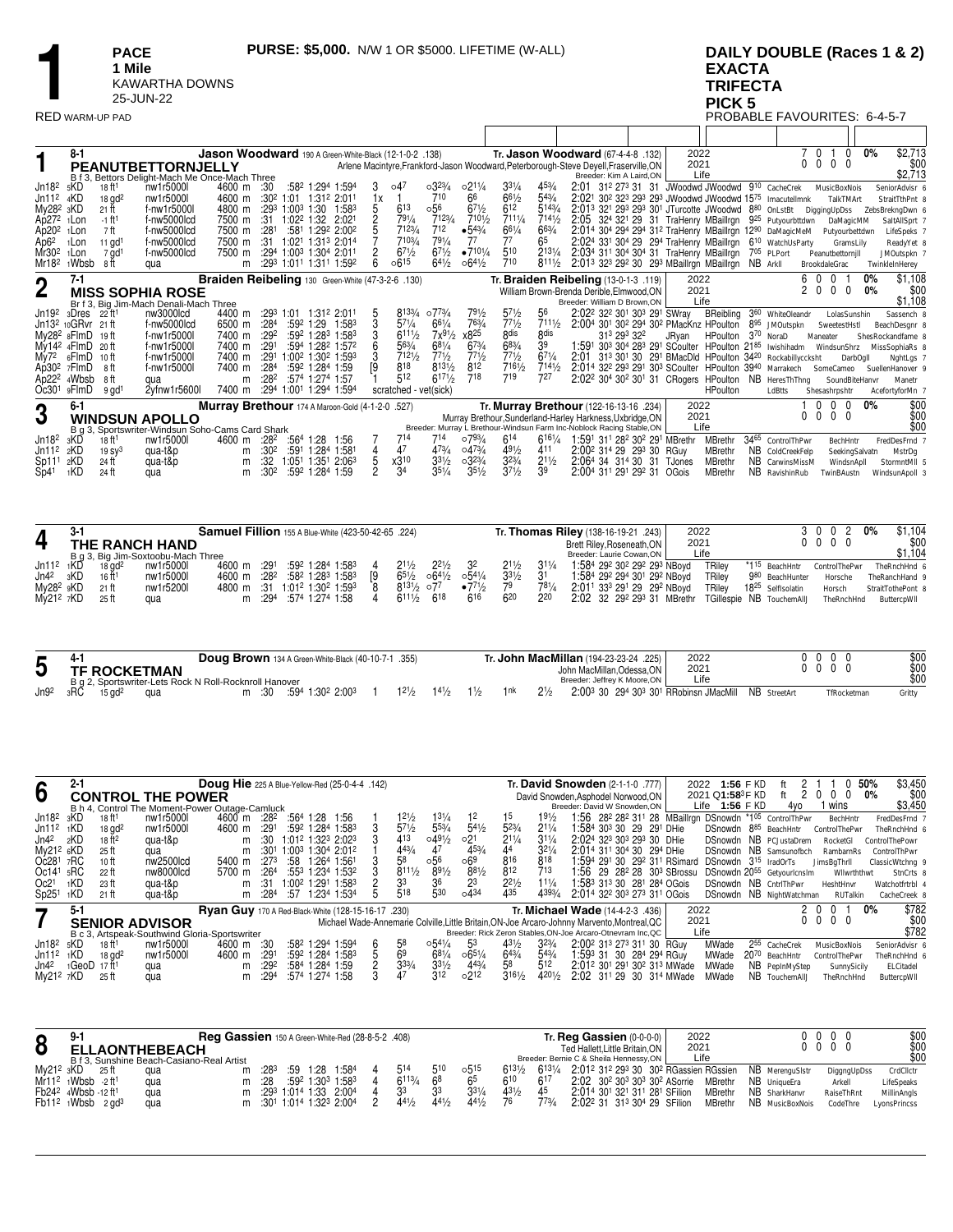### **EXACTA TRIFECTA**

**PACE** 1 Mile<br>KAWARTHA DOWNS<br>25-JUN-22 **BLUE** WARM-UP PAD

# PROBABLE FAVOURITES: 3-7-5-2

|                       | $8 - 1$ |                      |                                              |        |                  |              | John Thomson 180 A Burgundy-White (23-0-4-5 .169)     |                       |                 |                   |                  |                  | Tr. Joe Pascoe $(3-0-0-0)$                       | 2022                                                            |                  |      | 3.               | $\Omega$ |                 | <b>0%</b> | \$592            |
|-----------------------|---------|----------------------|----------------------------------------------|--------|------------------|--------------|-------------------------------------------------------|-----------------------|-----------------|-------------------|------------------|------------------|--------------------------------------------------|-----------------------------------------------------------------|------------------|------|------------------|----------|-----------------|-----------|------------------|
|                       |         | <b>FIERY SHADOW</b>  |                                              |        |                  |              |                                                       |                       |                 |                   |                  |                  | Joe Pascoe, Cobourg-Derek Thibault, Arden, ON    | 2021                                                            |                  |      |                  | $\Omega$ |                 | 0%        | \$00             |
|                       |         |                      | Ch f 3, Shadow Play-Lady Jen-Royal Mattjesty |        |                  |              |                                                       |                       |                 |                   |                  |                  | Breeder: Winbak Farm, MD                         |                                                                 | Life             |      |                  |          |                 |           | \$592            |
| Jn11 <sup>2</sup>     | 4KD     | $18$ gd <sup>2</sup> | nw1r5000l                                    | 4600 m |                  | $:30^2$ 1:01 | 1:31° 2:01                                            | 44                    |                 | $4x^{41/2}$ x7dis | 8 <sub>dis</sub> | 8 <sub>dis</sub> | 311 303                                          |                                                                 | JThomsn JPascoe  | 755  | Imacutellmnk     |          | TalkTMArt       |           | StraitTthPnt     |
| My28 <sup>2</sup> 1KD |         | 18 ft                | qua                                          | m      | :29              |              | :574 1:264 1:554                                      | $5^{10\frac{1}{2}}$   | 517             | 0.418             | $6^{201}/2$      | 5283/4           | $2:013$ 31                                       | 30 <sup>1</sup> 29 <sup>1</sup> 31 <sup>1</sup> JThomsn JPascoe |                  |      | NB TheDevilYKnw  |          | StLadsCptn      |           | ButtrcpWll       |
| My212 7KD             |         | 25 ft                | aua                                          | m      | :294             |              | :574 1:274 1:58                                       | 35                    | 29              | 4123/4            | 4171/2           | $623^{1}/4$      | 2:023 304 284 304 321 JThomsn JPascoe            |                                                                 |                  |      | NB TouchemAIIJ   |          | TheRnchHnd      |           | ButtercpWII      |
| Ja8 <sup>2</sup>      | 7FlmD   | -2 ft                | f-nw1r5000l                                  | 7400 m | :284             | 1:00         | 1:303 2:01                                            | 7101/4                | 771/2           | 793/4             | 722              | 7271/2           | 2:063 304 303 311 34 RDesrche JPascoe            |                                                                 |                  | 2845 | Snoah            |          | ShezInControl   |           | DelightfulChic:  |
| Ja1 <sup>2</sup>      | 4FlmD   | $-1$ ad <sup>1</sup> | f-nw1r5510l                                  | 7400 m |                  |              | :292 1:003 1:303 2:014                                | $6^{81}/2$            | $56\frac{1}{4}$ | $5^{73/4}$        | 510              | 412              | 2:041 31 304 30 <sup>2</sup> 32 TraHenry JPascoe |                                                                 |                  | 1495 | SaturnV          |          | PerfectMia      |           | Snoah            |
| Dc181                 | 8FlmD   | $-2$ ad <sup>1</sup> | f-nw1r5000l                                  | 7400 m | :292             | 1:01         | 1:312 2:01                                            | $045\frac{1}{2}$      | 33              | $54\frac{1}{2}$   | 69               | 7123/4           | 2:033 302 311 303 312 TraHenry JPascoe 2320      |                                                                 |                  |      | SheilasBrsh      |          | AlicB           |           | Shesasharpshootr |
| Nv <sub>61</sub>      | 4FlmD   | -6 ft                | 2yfnw1r5000l                                 | 7400 m | :283             | :583         | :28<br>1:572                                          | scratched - vet(sick) |                 |                   |                  |                  |                                                  |                                                                 | JPascoe          |      | BonnieSnshn      |          | <b>MStndrds</b> |           | AcefortyfourMn   |
| Oc30 <sup>1</sup>     | 1FlmD   | 10 <sub>q</sub>      | qua-t&p                                      | m      | :29              | :59          | 1:27 <sup>4</sup><br>1:564                            | 38                    |                 | $03^{12}$         | 218              | $2^{241/2}$      | 2:013 303 294 294 312 RDesrche JPascoe           |                                                                 |                  | NB.  | ShazamBlueChip   |          | FieryShadow     |           | InAHurry 5       |
| Sp25 <sup>1</sup>     | 1KD     | 21 ft                | qua-t&p                                      | m      | :284             | :57          | 1:234<br>1:534                                        | x624                  | 640             | 6 <sub>dis</sub>  | 6 <sub>dis</sub> | 6 <sub>dis</sub> | 333 312                                          |                                                                 | SGassien JPascoe |      | NB NightWatchman |          | RUTalkin        |           | CacheCreek 8     |
| Ag281                 | 2KD     | 25 ft                | qua                                          | m      | :30              | 1:001        | 1:281<br>1:57                                         | $57\frac{1}{2}$       | $5^{73}/4$      | x530              | 5dis             | 5dis             | 312 302 322                                      |                                                                 | MHarvey JPascoe  |      | NB StoneyCrts    |          | AmasaArn        |           | RainManBluChp    |
|                       | $5 - 1$ |                      |                                              |        |                  |              | Doug Hie 225 A Blue-Yellow-Red (25-0-4-4 .142)        |                       |                 |                   |                  |                  | Tr. Gary Oliver (2-0-1-0 .277)                   | 2022                                                            |                  |      |                  | $\Omega$ |                 | 0%        | \$1,518          |
| 2                     |         |                      | <b>FALK TO ME ARTIE</b>                      |        |                  |              |                                                       |                       |                 |                   |                  |                  | Oliver Delmaple Hldgs Ltd, Cobourg, ON           | 2021                                                            |                  |      | 0                | $\Omega$ | $\Omega$        |           | \$00             |
|                       |         |                      | B q 3, Artspeak-Pink Sheet-Mach Three        |        |                  |              |                                                       |                       |                 |                   |                  |                  | Breeder: Ashley A Bako, ON                       |                                                                 | Life             |      |                  |          |                 |           | \$1,518          |
| Jn18 <sup>2</sup>     | зKD     | 18 ft <sup>1</sup>   | nw1r5000l                                    | 4600 m | :28 <sup>2</sup> | :564         | 1:28<br>1:56                                          | 510                   | 593/4           | $044\frac{3}{4}$  | 410              | 4131/4           | 1:583 302 282 301 293 DHie                       |                                                                 | GOliver          | 660  | ControlThPwr     |          | BechHntr        |           | FredDesFrnd      |
| Jn11 <sup>2</sup>     | 4KD     | $18$ gd <sup>2</sup> | nw1r5000l                                    | 4600 m |                  | $:30^2$ 1:01 | 1:312 2:01                                            | 67                    | 67              | 431/4             | 43               | $2^{13/4}$       | 2:013 314 303 293 293 DHie                       |                                                                 | GOliver          | 1075 | Imacutellmnk     |          | TalkTMArt       |           | StraitTthPnt 8   |
| Jn4 <sup>2</sup>      | 1KD     | 18 ft <sup>2</sup>   | qua                                          | m      | :30 <sup>4</sup> |              | 1:01 <sup>2</sup> 1:31 <sup>1</sup> 2:00 <sup>4</sup> | $69\frac{1}{2}$       | $6^{15}$        | 610               | 610              | $3^{101/4}$      | 2:024 323 314 284 293 DHie                       |                                                                 | GOliver          | NB.  | SmilOn           |          | Samsunofabech   |           | TalkToMeArti     |

|                                                                                                                                                                                                  | 2-1                                                                                                                                                     |                                                                                                                                                           |                                                                                                                                                                |                                                                                                                      |                                                                                                     |                                    | Nick Boyd 175 A Green-White-Yellow (96-15-9-9 .239)                                                                                                                                                                                                                                                                                                                                                       |                                                           |                                                                                                                          |                                                                                                                          |                                                                                                                                               |                                                                                                      |                                                                                                                | Tr. Taylor Fritz (63-3-6-11 .158)                                                                                                                                                                                                                                                                                                                                                                                                                                                                                                                                           | 2022                                                                                                                                                                                                                   | 12                                                                                                                                                                                                                                | $\Omega$<br>-1<br>-1                                                                                                                         | \$10.030<br>0%                                                                                                                                                                            |
|--------------------------------------------------------------------------------------------------------------------------------------------------------------------------------------------------|---------------------------------------------------------------------------------------------------------------------------------------------------------|-----------------------------------------------------------------------------------------------------------------------------------------------------------|----------------------------------------------------------------------------------------------------------------------------------------------------------------|----------------------------------------------------------------------------------------------------------------------|-----------------------------------------------------------------------------------------------------|------------------------------------|-----------------------------------------------------------------------------------------------------------------------------------------------------------------------------------------------------------------------------------------------------------------------------------------------------------------------------------------------------------------------------------------------------------|-----------------------------------------------------------|--------------------------------------------------------------------------------------------------------------------------|--------------------------------------------------------------------------------------------------------------------------|-----------------------------------------------------------------------------------------------------------------------------------------------|------------------------------------------------------------------------------------------------------|----------------------------------------------------------------------------------------------------------------|-----------------------------------------------------------------------------------------------------------------------------------------------------------------------------------------------------------------------------------------------------------------------------------------------------------------------------------------------------------------------------------------------------------------------------------------------------------------------------------------------------------------------------------------------------------------------------|------------------------------------------------------------------------------------------------------------------------------------------------------------------------------------------------------------------------|-----------------------------------------------------------------------------------------------------------------------------------------------------------------------------------------------------------------------------------|----------------------------------------------------------------------------------------------------------------------------------------------|-------------------------------------------------------------------------------------------------------------------------------------------------------------------------------------------|
| 3                                                                                                                                                                                                |                                                                                                                                                         | LE GEANT                                                                                                                                                  | B g 3, Big Jim-Heavenly Killean-Astreos                                                                                                                        |                                                                                                                      |                                                                                                     |                                    |                                                                                                                                                                                                                                                                                                                                                                                                           |                                                           |                                                                                                                          |                                                                                                                          |                                                                                                                                               |                                                                                                      |                                                                                                                | Shen Guo, Waterloo, ON<br>Breeder: Ecurie Largo Inc, QC                                                                                                                                                                                                                                                                                                                                                                                                                                                                                                                     | 2021<br>Life                                                                                                                                                                                                           | 0                                                                                                                                                                                                                                 | $\mathbf{0}$<br>$0\quad 0$                                                                                                                   | \$00<br>\$10.030                                                                                                                                                                          |
| Jn142<br>Jn72<br>My2 <sup>2</sup><br>Ap22 <sup>2</sup><br>Ap72<br>Mr24 <sup>2</sup><br>Mr14 <sup>2</sup><br>Mr72<br>Fb28 <sup>2</sup>                                                            | $1 \text{Geo}D$ 23 ft<br>8GeoD 15 gd1<br>$My262$ 7FlmD 20 ft<br>3Wbsb 10ft<br>1Wbsb 11 ft<br>10Wbsb<br>5Wbsb<br>3Wbsb<br>$4Wbsb - 2gd1$<br>7Wbsb<br>9-1 | - 7 ft<br>_9 ft<br>4 ft<br>-7 ft                                                                                                                          | nw1r5000l<br>nw1r5000l<br>nw1r5000l<br>nw1r7000lcd<br>On-spring<br>nw1r7000lcd<br>nw1r7000lcd<br>nw1r7000lcd<br>nw1r7000lcd<br>nw1r7000lcd                     | 6500 m :28<br>6500 m :29<br>7400 m<br>17000 m :293<br>18000 m<br>17000 m<br>17000 m<br>17000 m<br>17000 m<br>17000 m | :27 <sup>4</sup><br>:291<br>:291<br>:29<br>:301                                                     |                                    | :581 1:272 1:552<br>$:58$ 1:26 <sup>2</sup> 1:55 <sup>3</sup><br>:293 1:002 1:294 1:593<br>:581 1:263 1:552<br>:563 1:243 1:531<br>:582 1:271 1:562<br>:584 1:263 1:564<br>:583 1:281 1:57<br>:594 1:29 1:581<br>:292 1:001 1:283 1:554                                                                                                                                                                   | 10<br>6<br>4<br>5                                         | 68<br>34<br>913<br>7121/2<br>5103/4<br>$2^{21/4}$<br>581/2<br>461/4<br>46                                                | 610<br>33<br>o916<br>7141/2<br>0.593/4<br>$3^{23/4}$<br>581/2<br>$56^{1}/4$<br>$66^{1/4}$                                | $65\frac{1}{2}$<br>518<br>o211/4<br>∘89<br>7161/2<br>$045\frac{3}{4}$<br>$36\frac{3}{4}$<br>$06^{51/4}$<br>$0.58\frac{1}{4}$<br>561/4         | 517<br>$3^{23/4}$<br>863/a<br>7183/4<br>461/4<br>481/2<br>$5^{21/2}$<br>$38\frac{3}{4}$<br>563/4     | 518<br>55<br>8101/4<br>7201/A<br>76<br>47<br>233/4<br>310<br>471/2                                             | 1:563 29 301 291 281 BMacDld TFritz<br>1:591 303 292 30 291 BMacDld TFritz<br>2:003 302 303 29 303 AHaughn TFritz<br>1:572 321 291 27 29 SFilion DFontne 7950 FullDisclosur<br>1:571 301 291 282 292 CChristof DFontne 3410 OntopRanmn<br>1:573 312 29 28 291 CChristof DFontne 1160 NightOt<br>1:581 293 294 283 301 CChristof DFontne 1420 OdsAmores HpLisShadow<br>1:574 303 293 29 283 CChristof DFontne 10 <sup>50</sup> Soverato<br>2:001 312 293 293 293 CChristof DFontne 1515 MiloMan<br>1:571 303 304 282 272 CChristof DFontne 5760 BankrIISIstr                 |                                                                                                                                                                                                                        | 1080 IwannBAPrt<br>1200 BoozinNCrusn<br>*175 Ponderance                                                                                                                                                                           | HowisChc<br>BuckNBttr<br>GotHotMom<br>HpLisShadw<br>GoogleMvChrm<br>Sucretarit<br>LeGeant<br>Machalko<br>CdsKnpsck<br>$\Omega$<br>$\Omega$   | HighlandSnskr 9<br>LastCallGerm 7<br>DavidsIdeal 9<br>DunesBech 10<br>TwinBRptr 7<br>StonebridgeNik 10<br>CodysKnapsack 9<br>Sucretariat 6<br>LeGeant &<br>PinkFlodHnvr 10<br>0%<br>\$598 |
| 4                                                                                                                                                                                                |                                                                                                                                                         | <b>SPORTNSENSE</b>                                                                                                                                        |                                                                                                                                                                |                                                                                                                      |                                                                                                     |                                    | Samara Johnson 140 Red-White-Black (6-0-1-1 .148)                                                                                                                                                                                                                                                                                                                                                         |                                                           |                                                                                                                          |                                                                                                                          |                                                                                                                                               |                                                                                                      |                                                                                                                | Tr. Mark Johnson (8-1-2-1 .305)<br>Mark Johnson Bailieboro ON                                                                                                                                                                                                                                                                                                                                                                                                                                                                                                               | 2022<br>2021                                                                                                                                                                                                           |                                                                                                                                                                                                                                   | $\Omega$<br>$\mathsf{O}$<br>n                                                                                                                | 0%<br>\$00                                                                                                                                                                                |
| Jn18 <sup>2</sup><br>Jn112<br>Jn4 <sup>2</sup><br>My28 <sup>2</sup> 1KD<br>My21 <sup>2</sup> 5KD<br>Oc2 <sup>1</sup><br>Sp251<br>Sp181<br>$Sp11^1$<br>Jy311                                      | Br g 3,<br>1KD<br>зKD<br>6KD<br>7KD<br>4KD<br>1KD<br>1KD                                                                                                | 18 ft1<br>$18$ gd <sup>2</sup><br>16 ft <sup>1</sup><br>18 ft<br>25 ft<br>$21$ ft<br>17 gd <sup>1</sup><br>22 ft<br>22 ft<br>22 ft                        | Sportswriter-Road Sense-Thunder Road<br>nw1r5000l<br>nw1r5000l<br>nw1r5000l<br>qua<br>qua<br>nw1r5000l<br>nw1r5000lcd<br>nw1r5000l<br>nw1r5000l<br>qua         | 4600 m :30<br>4600 m<br>4600 m<br>m<br>m<br>4800 m<br>4800 m<br>4800 m<br>4800 m<br>m                                | :291<br>:28 <sup>2</sup><br>:29<br>:28<br>:28 <sup>1</sup><br>:292<br>:291<br>:281                  |                                    | :582 1:294 1:594<br>:592 1:284 1:583<br>:58 <sup>2</sup> 1:28 <sup>3</sup> 1:58 <sup>3</sup><br>:574 1:264 1:554<br>:582 1:274 1:564<br>:58 1:26 <sup>3</sup> 1:554<br>:593 1:281 1:58<br>:582 1:274 1:562<br>$:57^1$ 1:25 1:56 <sup>2</sup><br>:312 1:014 1:311 2:013                                                                                                                                    | 7<br>х2<br>4x<br>[9<br>6<br>5x<br>3                       | $69\frac{1}{2}$<br>$44\frac{1}{2}$<br>$8^{7^{1/4}}$<br>612<br>528<br><b>g</b> dis<br>x925<br>46<br>g <sub>21</sub><br>33 | 045<br>861/2<br>620<br>5dis<br><b>gdis</b><br><b>Odis</b><br>653/4<br><b>924</b><br>$34\frac{1}{2}$                      | 0.423/a<br>0.423/a<br>∘86<br>6191/2<br>5dis<br><b>Rdis</b><br><b>Gdis</b><br>561/2<br><b>930</b><br>$2^{21/2}$                                | 421/2<br>$56\frac{1}{2}$<br>417<br>5dis<br><b>Rdis</b><br><b>Odis</b><br>581/2<br>Qdis<br>231/2      | 673/4<br>431/4<br>422<br>5dis<br><b>Rdis</b><br><b>Odis</b><br>6173/4<br><b>Qdis</b><br>$2^{21/2}$             | Breeder: Mark L Johnson.ON<br>2:013 314 273 31 311 SJohnsn MJohnsn 505 CacheCrek<br>2:001 30 302 29 304 MJohnsn MJohnsn 2525 BeachHntr<br>1:591 294 294 301 292 SJohnsn MJohnsn 2120 BeachHunter<br>2:001 312 302 284 293 SJohnsn MJohnsn NB TheDevilYKnw<br>333<br>2:00<br>302 291 292 31<br>322 293 29<br>2:02 32 30 <sup>3</sup> 29 30 <sup>2</sup> SJohnsn SJohnsn NB WindsunMojito                                                                                                                                                                                     | Life<br>SJohnsn MJohnsn NB BettorBGong<br>SJohnsn MJohnsn 42 <sup>90</sup> TouchemAllJo<br>SJohnsn MJohnsn 5835 PepInMyStep<br>SJohnsn MJohnsn 46 <sup>25</sup> BigAce DunesBeach<br>MJohnsn MJohnsn 3410 ColdCreekFlp |                                                                                                                                                                                                                                   | MusicBoxNois<br>ControlThePwr<br>Horsche<br>StLadsCptn<br>FourFrOrr<br>SmokinM<br>SmokinMo<br>SmknM<br>Sportnsense                           | \$598<br>SeniorAdvisr 6<br>TheRnchHnd 6<br>TheRanchHand 9<br>ButtrcpWII<br>FredDeesFrind<br>LastCallGerom &<br>Sucretariat 9<br>Stayinalivehahaha &<br>Singinthesnshn 9<br>BigAce 4       |
| 5                                                                                                                                                                                                | $4 - 1$                                                                                                                                                 |                                                                                                                                                           |                                                                                                                                                                |                                                                                                                      |                                                                                                     |                                    | Doug Brown 134 A Green-White-Black (40-10-7-1 .355)                                                                                                                                                                                                                                                                                                                                                       |                                                           |                                                                                                                          |                                                                                                                          |                                                                                                                                               |                                                                                                      |                                                                                                                | Tr. John MacMillan (194-23-23-24 .225)                                                                                                                                                                                                                                                                                                                                                                                                                                                                                                                                      | 2022<br>2021                                                                                                                                                                                                           | 5                                                                                                                                                                                                                                 | 3<br>1<br>$\Omega$                                                                                                                           | \$5,804<br>0%                                                                                                                                                                             |
|                                                                                                                                                                                                  |                                                                                                                                                         | <b>HORSCHE</b>                                                                                                                                            | Br g 3, Hes Watching-Xena Bayama-Leader Bayama                                                                                                                 |                                                                                                                      |                                                                                                     |                                    |                                                                                                                                                                                                                                                                                                                                                                                                           |                                                           |                                                                                                                          |                                                                                                                          |                                                                                                                                               |                                                                                                      |                                                                                                                | John MacMillan.Odessa.ON<br>Breeder: Bayama Farms Inc, QC                                                                                                                                                                                                                                                                                                                                                                                                                                                                                                                   | Life                                                                                                                                                                                                                   |                                                                                                                                                                                                                                   |                                                                                                                                              | \$2,105<br>\$7.909                                                                                                                                                                        |
| Jn18 <sup>2</sup><br>Jn11 <sup>2</sup><br>Jn42<br>My28 <sup>2</sup> 9KD<br>My26 <sup>2</sup> 7RC<br>My192 6RC<br>My12 <sup>2</sup> 4RC<br>Mv5 <sup>2</sup><br>Ap282 5RC<br>Ap17 <sup>2</sup> 3RC | зKD<br>1KD<br>3KD<br>4RC                                                                                                                                | 18 ft <sup>1</sup><br>$18$ gd <sup>2</sup><br>16 ft <sup>1</sup><br>$21$ ft<br>23 ft<br>$12$ gd <sup>1</sup><br>31 ft<br>17 ft<br>8 ft<br>5 ft            | nw1r5000l<br>nw1r5000l<br>nw1r5000l<br>nw1r5200l<br>nw3000lcd<br>nw3000lcd<br>nw4000lcd<br>nw3000lcd<br>nw3000lcd<br>qua                                       | 4600 m :28 <sup>2</sup><br>4600 m<br>4600 m :282<br>5600 m<br>5600 m<br>5600 m<br>5600 m<br>5600 m<br>m              | :291<br>:27 <sup>4</sup><br>:284<br>:28 <sup>1</sup><br>:27 <sup>4</sup><br>:29<br>:28 <sup>4</sup> | :56 <sup>4</sup> 1:28<br>:581 1:27 | :592 1:284 1:583<br>:582 1:283 1:583<br>4800 m :31 1:01 <sup>2</sup> 1:30 <sup>2</sup> 1:59 <sup>3</sup><br>:592 1:274 1:561<br>:583 1:273 1:563<br>1:55 <sup>4</sup><br>$:58$ 1:26 <sup>4</sup> 1:56 <sup>2</sup><br>1:002 1:301 1:593<br>:58 1:264 1:552                                                                                                                                                | $\overline{2}$<br>$\overline{5}$<br>6<br>6<br>8<br>3<br>3 | 6111/2<br>33<br>54<br>$2^{13/4}$<br>33<br>$\overline{45}$<br>$2^{11/2}$<br>812<br>46<br>461/2                            | 6113/4<br>0.331/2<br>043<br>$2^{21/4}$<br>45<br>211/2<br>0.891/2<br>541/2<br>481/2                                       | $56\frac{1}{2}$<br>$02^{11/4}$<br>123/4<br>$3^{31/4}$<br>531/2<br>441/2<br>22<br>ex8 <sup>9</sup><br>7110<br>$5^{181/2}$                      | 32<br>$11\frac{1}{2}$<br>$3^{31}/4$<br>461/2<br>45<br>$2^{11/2}$<br>5 <sub>dis</sub><br>591/2<br>522 | 5131/2<br>431/4<br>2hd<br>24<br>471/4<br>551/4<br>2 <sup>2</sup><br>5bedis<br>471/4<br>6243/4                  | 1:583 303 283 30 292 NBoyd<br>1:591 294 301 29 301 DBrown JMacMill<br>1:583 291 294 293 30 DBrown JMacMill<br>2:00 <sup>2</sup> 31 <sup>2</sup> 30 <sup>2</sup> 29 <sup>1</sup> 29 <sup>2</sup> RGassien JMacMill<br>1:573 282 313 282 291 RRobinsn JMacMill<br>1:573 294 294 284 291 PBerube JMacMill<br>1:561 28 <sup>2</sup> 30 29 28 <sup>4</sup> SBrossu JMacMill<br>301 293 284<br>2:01 301 31 31 284 GGagnon JMacMill<br>2:00 <sup>2</sup> 30 29 <sup>3</sup> 30 <sup>4</sup> 30 SBrossu JMacMill                                                                    | <b>JMacMill</b><br>RSimard JMacMill                                                                                                                                                                                    | 6 <sup>20</sup> ControlThPwr<br>*130 BeachHunter<br>485 SelfIsolatin<br>20 <sup>15</sup> DelicateSound<br>1380 PartyVibs<br>375 PartyVibes<br>2405 PremierStr<br>480 Diehl<br>NB NatinISprt                                       | BechHntr<br>205 BeachHntr ControlThePwr<br>Horsche<br>Horsch<br>FrankyBob<br>FrankyBb<br>Horsche<br>DelicateSond<br>PartyVibes<br>SelfIsoltn | FredDesFrnd 7<br>TheRnchHnd 6<br>TheRanchHand 9<br>StraitTothePont 8<br>Lochaber 8<br>WatchMyHoneydrp &<br>AzureBeach 7<br>AzureBech &<br>RedCapeParty &<br>RoadRunnerCln                 |
| 6                                                                                                                                                                                                | 6-1                                                                                                                                                     |                                                                                                                                                           | <b>FRED DEES FRIEND</b>                                                                                                                                        |                                                                                                                      |                                                                                                     |                                    | Samuel Fillion 155 A Blue-White (423-50-42-65 .224)                                                                                                                                                                                                                                                                                                                                                       |                                                           |                                                                                                                          |                                                                                                                          |                                                                                                                                               |                                                                                                      |                                                                                                                | Tr. Kathy Clark (4-0-0-1 .083)<br>Kathy Clark-Thomas Meitsch, Janetville, ON                                                                                                                                                                                                                                                                                                                                                                                                                                                                                                | 2022<br>2021 Q1:59 <sup>2</sup> F KD                                                                                                                                                                                   | Δ<br>ft 17                                                                                                                                                                                                                        | $\Omega$<br>$\Omega$<br>$\mathbf{0}$<br>0 <sub>1</sub>                                                                                       | 0%<br>\$1.160<br>\$3.479<br>0%                                                                                                                                                            |
| Jn18 <sup>2</sup><br>Jn11 <sup>2</sup><br>Jn4 <sup>2</sup><br>My282<br>My21 <sup>2</sup> 5KD<br>Dc11<br>Oc13 <sup>1</sup><br>Oc2 <sup>1</sup><br>Sp25 <sup>1</sup>                               | B h 5,<br>3KD<br>4KD<br>зKD<br>9KD<br>5FlmD<br>Oc241 <sub>11</sub> FlmD<br><sub>1</sub> FlmD<br>6KD<br>7KD                                              | 18 ft <sup>1</sup><br>$18$ gd <sup>2</sup><br>$16 \text{ ft}^1$<br>21 ft<br>25 ft<br>$2$ gd <sup>1</sup><br>10 ft<br>18 ft<br>21 ft<br>17 gd <sup>1</sup> | Dali-Ruths Shark-Cams Card Shark<br>nw1r5000l<br>nw1r5000l<br>nw1r5000l<br>nw1r5200l<br>qua<br>nw1r5000l<br>nw1r5000l<br>nw1r5000l<br>nw1r5000l<br>nw1r5000lcd | 4600 m<br>4600 m<br>4600 m<br>4800 m<br>7400 m<br>7400 m<br>7400 m<br>4800 m<br>4800 m                               | :282<br>:28 <sup>2</sup><br>:28<br>$:28^3$<br>:29<br>:291<br>:28 <sup>1</sup><br>:29 <sup>2</sup>   |                                    | :564 1:28 1:56<br>:302 1:01 1:312 2:011<br>:58 <sup>2</sup> 1:28 <sup>3</sup> 1:58 <sup>3</sup><br>$:31$ 1:01 <sup>2</sup> 1:30 <sup>2</sup> 1:59 <sup>3</sup><br>:582 1:274 1:564<br>:59 1:28 <sup>2</sup> 1:58<br>:584 1:28 1:574<br>:59 1:273 1:562<br>:58 1:26 <sup>3</sup> 1:554<br>:593 1:281 1:58                                                                                                  | 8<br>3<br>5<br>5<br>6<br>$\overline{2}$<br>[9<br>7        | 471/2<br>$55\frac{1}{2}$<br>$2\frac{1}{2}$<br>443/4<br>211/2<br>7103/<br>8101/2<br>47<br>7101/2<br>0.611                 | $47\frac{1}{2}$<br>$0.33\frac{1}{2}$<br>$3^{21}/4$<br>66<br>$02^{11/4}$<br>$8^{101/2}$<br>079<br>551/4<br>783/4<br>773/4 | 22<br>$01\frac{1}{2}$<br>643/4<br>$56\frac{1}{2}$<br>231/4<br>8103/4<br>$066\frac{3}{4}$<br>$54\frac{1}{4}$<br>$0.45\frac{3}{4}$<br>781/2     | $1\frac{1}{4}$<br>6 <sup>8</sup><br>45<br>34<br>815<br>$55\frac{1}{2}$<br>47<br>461/4<br>7111/2      | 311.<br>441/4<br>$611\frac{1}{2}$<br>563/4<br>3121/2<br>9221/2<br>$55\frac{1}{2}$<br>$3^{73/4}$<br>471/2<br>69 | Breeder: Kathy B Clark-Thomas Meitsch, ON<br>1:581 294 282 301 294 SaFillion KClark<br>2:02 312 301 294 303 JTurcotte KClark<br>2:004 28 <sup>2</sup> 30 <sup>2</sup> 30 <sup>4</sup> 31 <sup>1</sup> JTurcotte KClark<br>2:01<br>1:591 281 302 294 304 MHarvey KClark<br>2:02 <sup>2</sup> 30 <sup>4</sup> 30 <sup>1</sup> 29 <sup>3</sup> 31 <sup>4</sup> JTurcotte KClark<br>1:584 31 293 284 292 JTurcotte KClark<br>1:58 303 292 282 293 JTurcotte KClark<br>1:571 301 293 28 292 JTurcotte KClark<br>1:594 313 293 283 30 JTurcotte KClark                            | Life $Q1:59^2F$ KD<br>32 303 29 292 JTurcotte KClark                                                                                                                                                                   | 4vo<br>1660 ControlThPwr<br>1640 Imacutellmnk<br>20 <sup>20</sup> BeachHunter<br>12 <sup>20</sup> SelfIsolatin<br>NB BettorBGong<br>5980 ThatsABech<br>2135 LateNghtDIr<br>865 SunshinLv<br>2255 TouchemAllJo<br>5835 PepInMyStep | BechHntr<br>TalkTMArt<br>Horsche<br>Horsch<br>FourFrOrr<br>SaulsbrookGeness<br>TallntnBIChp<br>IronsideSIstr<br>SmokinM<br>SmokinMo          | \$4,639<br>FredDesFrnd 7<br>StraitTthPnt &<br>TheRanchHand 9<br>StraitTothePont &<br>FredDeesFrind<br>DHBostn 9<br>BettrsJtR 9<br>FredDesFrnd 9<br>LastCallGerom &<br>Sucretariat 9       |
|                                                                                                                                                                                                  | $3-1$                                                                                                                                                   |                                                                                                                                                           | <b>MUSIC BOX NOISE</b>                                                                                                                                         |                                                                                                                      |                                                                                                     |                                    | Chris Rogers 213 C Burgundy-Grey-Black (6-0-0-2 .111)                                                                                                                                                                                                                                                                                                                                                     |                                                           |                                                                                                                          |                                                                                                                          |                                                                                                                                               |                                                                                                      |                                                                                                                | Tr. Chris Rogers (3-0-1-0 .185)<br>Hutt Racing Stable, Malvern, PA-Chris Rogers, Brampton-Mario Baillargeon, Acton-Lewis Kligman, Georgetown, ON                                                                                                                                                                                                                                                                                                                                                                                                                            | 2022 Q2:00 <sup>4</sup> S Wbsb ad<br>2021                                                                                                                                                                              |                                                                                                                                                                                                                                   | $\Omega$<br>1<br>$\Omega$<br>$0\quad 0$<br>n                                                                                                 | \$2.274<br>0%<br>0%<br>\$00                                                                                                                                                               |
| Jn18 <sup>2</sup><br>Jn11 <sup>2</sup><br>Jn42.<br>My28 <sup>2</sup><br>Mv20 <sup>2</sup><br>Mr262<br>Mr12 <sup>2</sup><br>Fb25 <sup>2</sup>                                                     | Rf3<br>5KD<br>4KD<br>3KD<br>зKD<br>8Wbsb<br>4FlmD<br><sub>1</sub> FlmD<br>9Wbsb<br>Fb11 <sup>2</sup> 1Wbsb<br>$Fb42$ 3Wbsb -12 gd <sup>3</sup>          | 18 ft <sup>1</sup><br>$18$ gd <sup>2</sup><br>$16$ ft <sup>1</sup><br>$21$ ft<br>17 ft<br>2 ft1<br>$-8$ gd <sup>1</sup><br>$-10$ ft<br>$2$ gd $3$         | Artspeak-Before Dawn-Cambest<br>nw1r5000l<br>nw1r5000l<br>nw1r5000l<br>f-nw1r5000l<br>qua<br>f-nw1r5500<br>f-nw1r5100l<br>f-nw1r7000l<br>qua<br>qua            | 4600 m :30<br>4600 m<br>4600 m<br>4800 m<br>7400 m<br>7400 m<br>17000 m<br>m<br>m                                    | :282<br>:30                                                                                         |                                    | :58 <sup>2</sup> 1:29 <sup>4</sup> 1:59 <sup>4</sup><br>:30 <sup>2</sup> 1:01 1:31 <sup>2</sup> 2:01 <sup>1</sup><br>:582 1:283 1:583<br>$:29^3$ 1:00 <sup>3</sup> 1:30 1:58 <sup>3</sup><br>:593 1:273 1:561<br>:293 1:013 1:324 2:031<br>$:30$ 1:00 <sup>2</sup> 1:30 2:00 <sup>1</sup><br>:291 1:00 1:293 1:572<br>:301 1:014 1:323 2:004<br>:30 <sup>3</sup> 1:02 1:33 <sup>2</sup> 2:02 <sup>2</sup> | 6x<br>$\overline{c}$<br>4                                 | 821<br>$042\frac{1}{2}$<br>341/2<br>561/4<br>453/4<br>561/2<br>453/4<br>$11\frac{1}{2}$<br>$11\frac{1}{2}$               | 113/4<br>825<br>54<br>$3^{31/2}$<br>510<br>55<br>591/2<br>461/4<br>$11\frac{1}{2}$<br>$11\frac{1}{2}$                    | 111/4<br>Rdis<br>963/a<br>$0.55\frac{3}{4}$<br>515<br>$64\frac{1}{4}$<br>$5^{101/4}$<br>04 <sup>5</sup><br>$11\frac{1}{2}$<br>$11\frac{1}{2}$ | 7dis<br>810<br>5111/2<br>516<br>541/4<br>$5^{103/4}$<br>453/4<br>11<br>$x2x^2$                       | 2hd<br>7dis<br>7121/4<br>$4^{131/4}$<br>718<br>$x5^{43/4}$<br>$5^{12}$<br>79<br>$1\frac{1}{2}$<br>x831         | Breeder: Winbak Farm, MD<br>1:594 30 28 <sup>2</sup> 31 <sup>2</sup> 30 MBaillrgn CRogers<br>343 312<br>2:01<br>2:011 302 304 30 30 CRogers MBaillrgn 940 OnLstBt DiggingUpDss<br>1:594 311 302 29 291 MBaillrgn MBaillrgn NB BrydownLou BonnieSunshn BeachDesgnr<br>2:041 304 314 31 303 MBaillrgn MBaillrgn 515 NoTime<br>2:023 311 31 294 303 MBaillrgn MBaillrgn 975 LyonsPrincss<br>1:591 302 304 292 283 MBaillron MBaillron 5210 TheIdelHntrss<br>2:004 301 313 304 281 MBaillrgn MBaillrgn NB MusicBoxNois<br>2:083 303 312 312 351 MBaillrgn MBaillrgn NB ShrtsGrl | Life $Q2:00^4S$ Wbsb<br>CRogers CRogers 20 <sup>10</sup> Imacutellmnk<br>284 302 304 31 CRogers CRogers 1245 BeachHunter                                                                                               | 3vo<br>4 <sup>45</sup> CacheCrek                                                                                                                                                                                                  | MusicBoxNois<br>TalkTMArt<br>Horsche<br>HalfMoonCay<br>WindsunShirz<br>WindRprt<br>CodeThre<br>Fromakingtoagn                                | \$2,274<br>SeniorAdvisr 6<br>StraitTthPnt &<br>TheRanchHand 9<br>ZebsBrekngDwn 6<br>PerfectMia<br>PerfectMi <sub>1</sub><br>SiIntCrssng &<br>LyonsPrincss<br><b>BettorBSwr</b>            |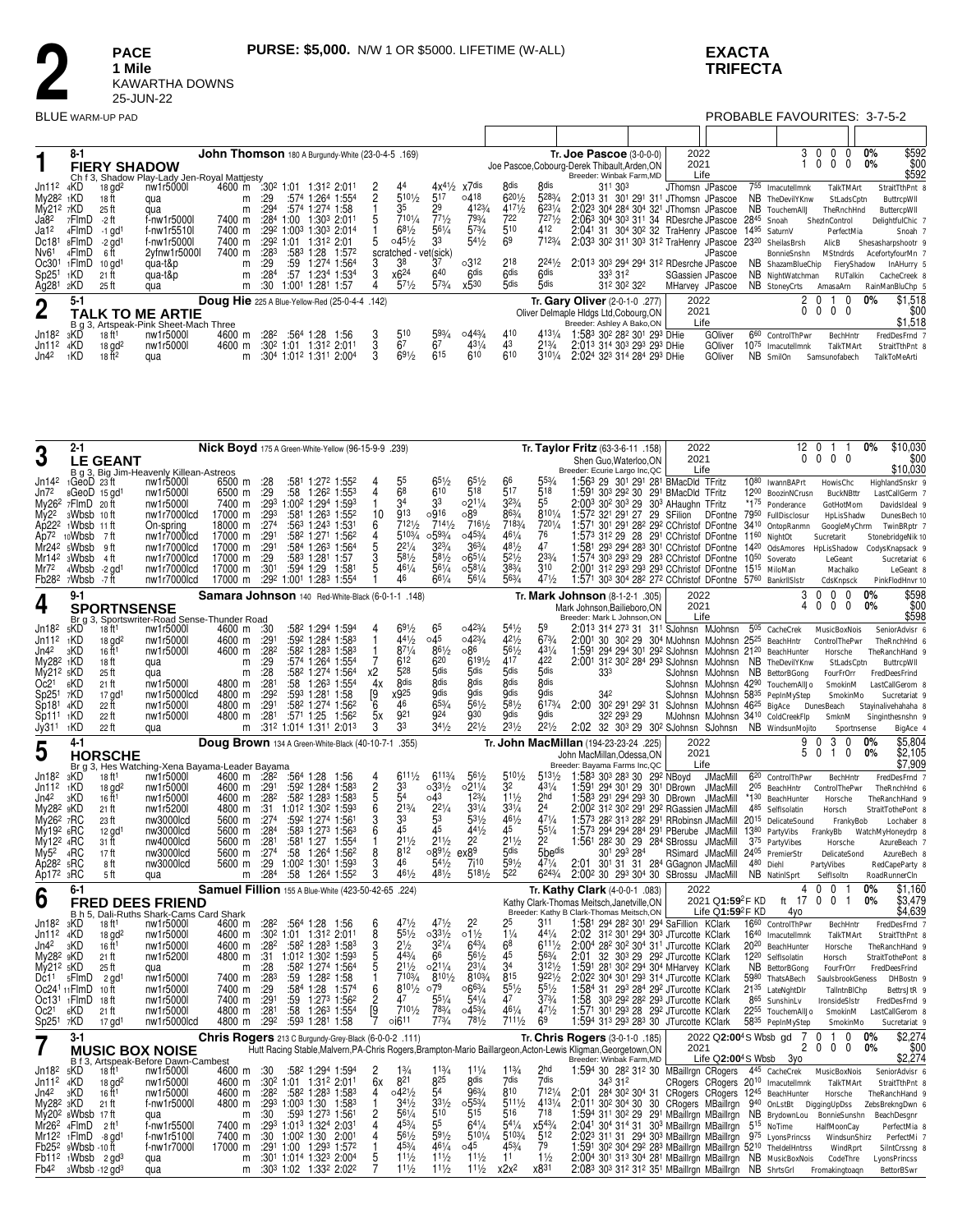### **EXACTA TRIFECTA**

**3 1 Mile**<br>**1 Mile**<br>**EXAMARE 25-JUN<br>WHITE WARM-UP PAD** 

**1 Mile**

25-JUN-22

KAWARTHA DOWNS

| WHITE WARM-UP PAD                                                       |                                                                           |                                                          |                                                                                                            |                                                    |                          |           |                                                                                                 |                                |                                               |                                     |                                    |                                    |                                    |                                                                                                                                                                                                                                                       |       |                                                               | PROBABLE FAVOURITES: 2-1-3-5                                |                                              |                                   |
|-------------------------------------------------------------------------|---------------------------------------------------------------------------|----------------------------------------------------------|------------------------------------------------------------------------------------------------------------|----------------------------------------------------|--------------------------|-----------|-------------------------------------------------------------------------------------------------|--------------------------------|-----------------------------------------------|-------------------------------------|------------------------------------|------------------------------------|------------------------------------|-------------------------------------------------------------------------------------------------------------------------------------------------------------------------------------------------------------------------------------------------------|-------|---------------------------------------------------------------|-------------------------------------------------------------|----------------------------------------------|-----------------------------------|
|                                                                         |                                                                           |                                                          |                                                                                                            |                                                    |                          |           |                                                                                                 |                                |                                               |                                     |                                    |                                    |                                    |                                                                                                                                                                                                                                                       |       |                                                               |                                                             |                                              |                                   |
|                                                                         | 3-1                                                                       |                                                          |                                                                                                            |                                                    |                          |           | John Thomson 180 A Burgundy-White (23-0-4-5 .169)                                               |                                |                                               |                                     |                                    |                                    |                                    | Tr. Russell Moore (14-0-4-3 .230)                                                                                                                                                                                                                     |       | 2022 Q2:02 <sup>2</sup> F KD                                  | ft<br>4                                                     | $0 \t1 \t2$                                  | \$2,756<br>$0\%$                  |
|                                                                         |                                                                           | <b>JANES ANGEL</b>                                       | B m 6, Cornaro Dasolo-Mesmerize Me-Ken Warkentin                                                           |                                                    |                          |           |                                                                                                 |                                |                                               |                                     |                                    |                                    |                                    | Linda Moore, Orono, ON<br>Breeder: Linda M & Kyle Moore,ON                                                                                                                                                                                            |       | 2021 1:58 <sup>2</sup> F KD<br>Life $1:58^2$ F KD             | 5yo                                                         | ft 16 3 1 1 19%<br>8 wins                    | \$9,720<br>\$47,871               |
| Jn18 <sup>2</sup><br>Jn11 <sup>2</sup>                                  | 8KD<br>9KD                                                                | 18 ft <sup>1</sup>                                       | nw3500L3cd                                                                                                 | 4800 m :30 <sup>2</sup><br>4800 m                  | :29 <sup>4</sup>         |           | :593 1:311 2:00<br>$:58$ 1:29 <sup>1</sup> 1:59                                                 |                                | $2^{11/2}$<br>$3^{31/4}$                      | $3^{31}/4$<br>441/2                 | $02\frac{1}{4}$<br>i3 <sup>3</sup> | $2\frac{1}{4}$                     | $3^{11/2}$                         | 2:004 303 293 31 293 JThomsn RMoore<br>1:591 302 282 31 292 JThomsn RMoore                                                                                                                                                                            |       |                                                               | 3 <sup>20</sup> PCJustaDrem<br>19 <sup>90</sup> AllTheTruth | JanesAngl                                    | BettinaHanovr 5                   |
| Jn42                                                                    | 2KD                                                                       | $18$ gd <sup>2</sup><br>16 ft <sup>1</sup>               | nw3500L3cd<br>nw3980L3cd                                                                                   | 4900 m                                             | :29                      |           | 1:003 1:303 2:003                                                                               | 6                              | $610\frac{1}{2}$                              | $69^{1/4}$                          | $0.57\frac{1}{2}$                  | $\frac{1}{3^2}$                    | $36\frac{1}{2}$                    | 2:014 31 312 293 294 JThomsn RMoore                                                                                                                                                                                                                   |       |                                                               | 1565 Sonofamillionr                                         | PCJustaDream<br>BettinaHnvr                  | JanesAngel 7<br>JnsAngl 6         |
| My28 <sup>2</sup> 4KD<br>My21 <sup>2</sup> 2KD                          |                                                                           | 21 ft<br>25 ft                                           | nw3500L3cd<br>qua                                                                                          | 4900 m<br>m                                        | :29<br>:31               |           | :592 1:29 1:581<br>1:01 <sup>1</sup> 1:30 <sup>3</sup> 2:02 <sup>2</sup>                        | 6                              | $5^{71/2}$<br>23                              | 056<br>14                           | $0.56\frac{1}{4}$<br>19            | 411<br>19                          | 4121/2<br>1191/4                   | 2:003 302 301 293 302 JThomsn RMoore<br>2:02 <sup>2</sup> 31 <sup>3</sup> 29 <sup>3</sup> 29 <sup>2</sup> 31 <sup>4</sup> JThomsn RMoore                                                                                                              |       |                                                               | 15 <sup>95</sup> AsalmRd<br>NB JanesAngel                   | Sonofamillionr<br>HenieHanover               | BettinaHnvr 8<br>Aoki             |
| Oc2 <sup>1</sup>                                                        | 2KD                                                                       | 21 ft                                                    | nw3500L3cd                                                                                                 | 4900 m                                             | :291<br>: 28             | :59       | 1:28<br>1:583                                                                                   | 8                              | 461/4<br>$02\frac{3}{4}$                      | $04^{23}/4$<br>$31\frac{1}{2}$      | $043\frac{1}{4}$<br>33             | 45<br>441/4                        | $513\frac{1}{2}$<br>7111/2         | 2:011 302 291 29 323 SHudon RMoore                                                                                                                                                                                                                    |       |                                                               | 1665 Sonofamillionr                                         | AnglsKd                                      | StormntDnds 5                     |
| Sp25 <sup>1</sup><br>Sp181                                              | зKD<br>9KD                                                                | 17 ft<br>22 ft                                           | nw3500L3cd<br>nw3790L3cd                                                                                   | 4900 m<br>4900 m                                   | :28 <sup>3</sup>         | :57       | 1:261<br>1:581<br>:58 1:283 1:591                                                               | 1                              | 443/4                                         | 443/4                               | 741/2                              | 75                                 | $77^{1/4}$                         | 2:00 <sup>2</sup> 28 <sup>1</sup> 29 29 <sup>3</sup> 33 <sup>3</sup> SHudon RMoore<br>2:003 293 292 302 311 JTurcotte RMoore                                                                                                                          |       |                                                               | 1355 KingOfMagc PCHeisenbrg<br>4485 YAMuscleMass AngelsKid  |                                              | ClubBelveder 9<br>RamasLastSon 7  |
| Sp111<br>Sp41                                                           | 7KD<br>4KD                                                                | 22 ft<br>23 ft                                           | nw3500L3cd<br>nw3500L3cd                                                                                   | 4900 m<br>4900 m                                   | :28 <sup>2</sup><br>:284 |           | :581 1:272 1:581<br>:59 1:28 <sup>2</sup> 1:58 <sup>2</sup>                                     | 5<br>6                         | $11\frac{1}{2}$<br>$34\frac{1}{2}$            | 12<br>33                            | 11<br>$53\frac{1}{2}$              | $3\frac{3}{4}$<br>$53\frac{1}{2}$  | 614<br>543/4                       | 2:01 28 <sup>2</sup> 29 <sup>4</sup> 29 <sup>1</sup> 33 <sup>3</sup> JTurcotte RMoore<br>1:592 293 30 292 302 JTurcotte RMoore                                                                                                                        |       |                                                               | 1845 HoldinAces<br>3840 HoldinAcs                           | AngelsKid<br>RamasLastSn                     | YAMuscleMass 7<br>ClubBelveder 9  |
| Ag211<br>Ag141                                                          | 9KD<br>5KD                                                                | 27 ft<br>21 ft                                           | nw3500L3cd<br>nw3500L3cd                                                                                   | 4800 m<br>4800 m                                   | :28 <sup>4</sup>         |           | :583 1:274 1:57<br>:293 1:00 1:302 2:004                                                        |                                | $4^{31/2}$<br>$3^{3/4}$                       | $5^{43}/4$<br>$3^{3/4}$             | 65<br>$03^{23/4}$                  | 68<br>$3^{13}/4$                   | 6113/4<br>$3^{21}/4$               | 1:59 <sup>2</sup> 29 <sup>2</sup> 30 <sup>1</sup> 29 <sup>1</sup> 30 <sup>3</sup> JTurcotte RMoore<br>2:011 302 302 301 301 JTurcotte RMoore                                                                                                          |       |                                                               | 885 Sonofamillionar                                         | HoldnAcs                                     | PCHeisnbrg 7                      |
|                                                                         | $2 - 1$                                                                   |                                                          |                                                                                                            |                                                    |                          |           | Reg Gassien 150 A Green-White-Red (28-8-5-2 .408)                                               |                                |                                               |                                     |                                    |                                    |                                    | Tr. Thomas Riley (138-16-19-21 .243)                                                                                                                                                                                                                  |       | 2022 2:00 FKD ft                                              | 365 Sonofamillionar                                         | MrContstnt<br>2 1 1 0 50%                    | JansAngl 4<br>\$3,600             |
| $\boldsymbol{2}$                                                        |                                                                           |                                                          | P C JUSTA DREAM ‡                                                                                          |                                                    |                          |           |                                                                                                 |                                |                                               |                                     |                                    |                                    |                                    | Triple S Equine, Newton, ON                                                                                                                                                                                                                           |       | 2021 Q <b>1:59</b> <sup>1</sup> S Wbsb ft                     |                                                             | 2 0 0 1                                      | \$1,080<br>0%                     |
| Jn18 <sup>2</sup>                                                       | 8KD                                                                       | $18 ft^{1} \pm$                                          | B m 6, Justice Hall-P C Dreams-Incredible Abe<br>nw3500L3cd                                                | 4800 m :30 <sup>2</sup>                            |                          |           | :593 1:311 2:00                                                                                 |                                | 33                                            | 113/4                               | $1\frac{1}{4}$                     | $1\frac{1}{4}$                     |                                    | Breeder: Peter W Clements, ON<br>2:00 31 283 313 284 RGassien TRiley                                                                                                                                                                                  |       | Life $1:55^3$ S Wbsb $4$ yo                                   | 1 <sup>50</sup> PCJustaDrem                                 | 6 wins<br>JanesAngl                          | \$85,455<br>BettinaHanovr 5       |
| Jn11 <sup>2</sup><br>Jn42                                               | 9KD<br>2KD                                                                | $18 \text{ gd}^2 \ddot{+}$<br>$18 \text{ ft}^2 \ddot{+}$ | nw3500L3cd<br>qua-t&p                                                                                      | 4800 m<br>m                                        | :29 <sup>4</sup><br>:30  |           | :58 1:291 1:59<br>1:012 1:323 2:023                                                             |                                | 56<br>310                                     | $56^{1/4}$<br>39                    | $04^{33/4}$<br>$33^{1/2}$          | 43<br>33                           | 2 <sup>1</sup><br>$1\frac{3}{4}$   | 1:591 31 281 304 291 RGassien TRiley<br>2:023 32 311 30 292 NBoyd                                                                                                                                                                                     |       | TRiley                                                        | 640 AllTheTruth<br>NB PCJustaDrem                           | PCJustaDream<br>RocketGl                     | JanesAngel 7<br>ControlThePowr    |
| My28 <sup>2</sup> 2KD                                                   |                                                                           | 18 ft                                                    | qua                                                                                                        | m                                                  | :293                     |           | :581 1:283 1:591                                                                                |                                | $3^{11/2}$                                    | 44                                  | $\bullet x213/4$                   | 623                                | 625                                | 2:041 294 291 30 351 NBoyd                                                                                                                                                                                                                            |       | TRiley                                                        | NB HandsomeSebastn Malvol                                   |                                              | RambaranRs                        |
| My21 <sup>2</sup> 2KD                                                   | Sp101 6GRvr 15ft                                                          | 25 ft                                                    | qua<br>nw3200L3cd                                                                                          | m<br>6500 m                                        | :31<br>:274              | :58       | 1:011 1:303 2:022<br>1:274 1:583                                                                |                                | 3ix acc pu<br>scratched - vet(sick)           |                                     |                                    |                                    | dnf                                |                                                                                                                                                                                                                                                       | NBoyd | TRiley<br>PClemnts                                            | NB JanesAngel<br>MissysMagcMn MusclesApInt                  | HenieHanover                                 | Aoki<br>PollrHII 7                |
| Ag281                                                                   | 9GeoD 23 gd1<br>6GRvr 26ft                                                |                                                          | nw1560L3cd<br>nw2500L3cd                                                                                   | 6000 m<br>6500 m                                   | :283<br>$:27^4$          |           | $:58$ 1:26 <sup>3</sup> 1:58<br>:57 <sup>2</sup> 1:29 1:594                                     | 8                              | $44\frac{1}{2}$<br>$9^{141/2}$                | 46<br>9121/2                        | 55<br>$•77\frac{1}{2}$             | 77<br>$6^{71/2}$                   | 543/4<br>34                        | 1:59 292 294 282 312 CClemnts PClemnts *250 RedHotTrch<br>2:003 303 291 303 301 CClemnts PClemnts 3385 MusclesAplenty SuperT PCJustaDream 9                                                                                                           |       |                                                               |                                                             | CaptainKrupnk                                | Eastonly 9                        |
| Ağ20 <sup>1</sup><br>Ağ31                                               | 8Wbsb 21 ft                                                               |                                                          | qua                                                                                                        | m                                                  |                          |           | :30 <sup>2</sup> 1:00 1:29 <sup>2</sup> 1:591                                                   | 3                              | 12                                            | 12                                  | 12                                 | $12\frac{1}{2}$                    | 1 <sup>3</sup>                     | 1:591 302 293 292 294 SYoung PClemnts NB PCJustaDrem LmcSmors                                                                                                                                                                                         |       |                                                               |                                                             |                                              | CallistoDrem 3                    |
| Jy281                                                                   | 2GRvr 25ft<br>$1$ Hnvr $12$ ft                                            |                                                          | qua-t&p<br>qua                                                                                             | m<br>m                                             |                          |           | :313 1:032 1:324 2:02<br>:31 <sup>1</sup> 1:01 <sup>3</sup> 1:30 <sup>4</sup> 2:01 <sup>3</sup> | 3<br>3                         | 213/4<br>$35\frac{3}{4}$                      | 213/4<br>26                         | 23<br>215                          | 231/2<br>220                       | $24^{1/4}$<br>219                  | 2:024 32 314 293 292 CClemnts PClemnts NB WillyWaltn PCJustaDrem<br>2:05 <sup>2</sup> 32 <sup>2</sup> 30 <sup>2</sup> 31 31 <sup>3</sup> CClemnts PClemnts NB Shouldknwnbttr                                                                          |       |                                                               |                                                             | PCJstDrm                                     | JewelOfHessn 5<br>JstNvrMnd 5     |
| My291<br>Nv270                                                          | 2Wbsb                                                                     | - 6 ft                                                   | nw3000L5cd                                                                                                 | 12000 m                                            | :281                     |           | :564 1:251 1:55                                                                                 |                                | 9151/2                                        | 918                                 | 9161/4                             | 8143/4                             | 5103/4                             | 1:571 311 291 28 284 SYoung PClemnts 6580 Buzz                                                                                                                                                                                                        |       |                                                               |                                                             | VillefrancheAs                               | MusicalSpell 9                    |
| 3                                                                       | 4-1                                                                       | <b>MY HOLY MOLEY</b>                                     |                                                                                                            |                                                    |                          |           | Matt Harvey 172 A Green-White (11-2-0-0 .181)                                                   |                                |                                               |                                     |                                    |                                    |                                    | Tr. Connie Chisholm (10-4-3-0 .566)<br>Connie & David Chisholm, Brighton, ON                                                                                                                                                                          | 2021  | 2022 2:00 <sup>1</sup> F GeoD ft                              | 4<br>4                                                      | $\overline{2}$<br>1 0 50%<br>$0\quad 0$<br>0 | \$7,559<br>\$1,105<br>0%          |
| Jn19 <sup>2</sup>                                                       |                                                                           |                                                          | B c 3, Royalty For Life-Cassadaga-Tagliabue<br>GeoD 14 ft mw1r5000lcd 6500 m                               |                                                    |                          |           | 6500 m :293 1:01 1:302 2:001                                                                    |                                | $56\frac{1}{2}$                               | ∘56                                 |                                    | $2\frac{1}{2}$                     | 1nk                                | Breeder: Connie L & David R Chisholm, ON<br>2:001 304 312 282 293 BMacDld CChshlm                                                                                                                                                                     |       | Life $2:00^1$ F GeoD $3y$ o                                   | *60 MyHolyMoley                                             | 2 wins                                       | \$8,664                           |
| Jn12 <sup>2</sup>                                                       | $6GeoD$ 14 ft<br>6GeoD 17ft                                               |                                                          | nw1r5000lcd                                                                                                | 6500 m                                             | :29 <sup>2</sup>         |           | :591 1:291 1:593                                                                                | ა<br>$\overline{4}$            | $56\frac{1}{2}$                               | $\tilde{5}^9$                       | $^{6}2^{1}$<br>$^{581/2}$          | $5^{31}/4$                         | $2^{31/4}$                         | 2:001 303 302 294 292 BMacDld CChshlm                                                                                                                                                                                                                 |       |                                                               | 3 <sup>60</sup> Bucktober                                   | Jara<br>MyHolyMoley                          | TymalNightshade 7<br>HerGraceK 9  |
| Jn42<br>My28 <sup>2</sup> 6KD                                           | 5KD                                                                       | 16 ft <sup>1</sup><br>$21$ ft                            | nw1r5000lcd<br>nw1r5000lcd                                                                                 | 4600 m<br>4800 m                                   | :294                     |           | :28 <sup>2</sup> 1:00 <sup>2</sup> 1:31 2:024<br>:594 1:303 2:004                               | 3                              | 49<br>$56\frac{1}{2}$                         | 461/2<br>512                        | 443/4<br>561/2                     | $44\frac{1}{4}$<br>$54\frac{1}{2}$ | 1hd<br>453/4                       | 2:024 301 312 302 304 MHarvey CChshlm 195 MyHolyMole<br>2:02<br>31 311 293 301 MHarvey CChshlm 1580 DusktodawnHnvr BlckBmbr                                                                                                                           |       |                                                               |                                                             | AllRWishs                                    | OutOnAMissin 6<br>OutOnAMssn 9    |
| $My212$ 4KD                                                             |                                                                           | 25 ft                                                    | qua                                                                                                        | m                                                  | :28 <sup>2</sup>         |           | :594 1:30 <sup>2</sup> 2:023<br>:30 <sup>2</sup> 1:03 1:341 2:033                               | [9<br>4<br>5х                  | 48<br>7111/2                                  | 411<br>710                          | $5^{41}/4$<br>761/2                | $5^{31/2}$<br>671/2                | 43<br>79                           | 2:031 30 32 291 32 MHarvey CChshlm NB CarwinsLckLn<br>2:052 323 322 302 30 RShephrd CChshlm 545 Elisabetta                                                                                                                                            |       |                                                               |                                                             | RPrecisPrl                                   | OtOnAMssn                         |
| Nv71<br>Oc171                                                           | 1FlmD<br>4FlmD                                                            | 10 ft<br>$\ddagger$<br>$\pm$<br>9 ft                     | 2y-nw1r5000l<br>OnAutumn                                                                                   | 7400 m<br>8500 m                                   |                          |           | :294 1:003 1:302 1:592                                                                          |                                | 610                                           | $611\frac{1}{4}$                    | 583/4                              | 491/2                              | 4153/4                             | 2:023 314 31 292 302 RShephrd CChshlm 3630 ThomasPTwo MusclesDOro                                                                                                                                                                                     |       |                                                               |                                                             | HaloltsHeaven                                | LulusKing 7<br>MonsterMash 6      |
| Oc10 <sup>1</sup><br>Oc31                                               | 4FlmD<br>8FlmD                                                            | 18 ft<br>19 gd <sup>1</sup> $\pm$                        | OnAutumn<br>nw1r5000lcd                                                                                    | 8500 m<br>7400 m                                   | :292                     |           | :304 1:021 1:314 2:012<br>:593 1:301 2:011                                                      | 5х<br>1                        | 516<br>614                                    | $6^{18}$<br>6151/2                  | $6^{21}$<br>06121/2                | 6 <sup>dis</sup><br>615            | 6 <sup>disp5</sup><br>618'         | 34 314 301<br>2:044 321 302 30 321 BMacDld CChshlm 1835 BlackHawkDwn SpiceyMn                                                                                                                                                                         |       | RShephrd CChshlm 5350 Dirt                                    |                                                             | PromiseForLife                               | MonsterMash 6<br>CrookedDealr 7   |
| $Sp181 \t1 KD$                                                          |                                                                           | $22$ ft $\pm$                                            | qua-t&p                                                                                                    | m                                                  | :30                      |           | :59 1:284 1:583                                                                                 | $\overline{2}$                 | 6141/2                                        | 622                                 | 628                                | 631                                | $641\frac{1}{4}$                   | 2:064 324 303 31 322 EPeconi CChshlm NB FatherMagic                                                                                                                                                                                                   |       |                                                               |                                                             | ChuckTheCheese                               | Forrest 6                         |
|                                                                         |                                                                           |                                                          |                                                                                                            |                                                    |                          |           |                                                                                                 |                                |                                               |                                     |                                    |                                    |                                    |                                                                                                                                                                                                                                                       |       |                                                               |                                                             |                                              |                                   |
| 4                                                                       | 6-1                                                                       |                                                          |                                                                                                            |                                                    |                          |           | Doug Hie 225 A Blue-Yellow-Red (25-0-4-4 .142)                                                  |                                |                                               |                                     |                                    |                                    |                                    | Tr. Cindy Horner (17-0-1-4 .111)                                                                                                                                                                                                                      | 2022  | 2021 1:59 S Wbsb ft                                           | 14 0<br>8                                                   | 4<br>$\mathbf{1}$<br>1 0 2 13%               | \$9,813<br>$0\%$<br>\$13,870      |
|                                                                         | Bf3,                                                                      |                                                          | <b>BETTINA HANOVER</b><br>Sebastian K S-Born To Love-Muscles Yankee                                        |                                                    |                          |           |                                                                                                 |                                |                                               |                                     |                                    |                                    |                                    | Cindy Horner, Cavan Monaghan, ON<br>Breeder: Hanover Shoe Farms Inc, PA                                                                                                                                                                               |       | Life $1:59$ S Wbsb $2y0$                                      |                                                             | 1 wins                                       | \$23,683                          |
| Jn182<br>Jn11 <sup>2</sup>                                              | 8KD<br>9KD                                                                | 18 ft <sup>1</sup><br>$18$ gd <sup>2</sup>               | nw3500L3cd<br>nw3500L3cd                                                                                   | 4800 m :30 <sup>2</sup><br>4800 m                  | $:29^4$                  |           | :593 1:311 2:00<br>$:58$ 1:29 <sup>1</sup> 1:59                                                 |                                | $44\frac{1}{2}$<br>711                        | 45<br>791/4                         | 44<br>i56                          | $3^{31/2}$<br>55                   | 36<br>$4^{33}/4$                   | 2:011 311 292 312 291 DHie<br>1:594 32 274 303 292 DHie                                                                                                                                                                                               |       | CHorner<br>CHorner                                            | 330 PCJustaDrem<br>780 AllTheTruth                          | JanesAngl<br>PCJustaDream                    | BettinaHanovr 5<br>JanesAngel 7   |
| Jn42<br>My28 <sup>2</sup> 4KD                                           | 2KD                                                                       | 16 ft <sup>1</sup>                                       | nw3980L3cd<br>nw3500L3cd                                                                                   | 4900 m<br>4900 m                                   | : 29<br>:29              |           | 1:003 1:303 2:003<br>:592 1:29 1:581                                                            | $\frac{6}{5}$                  | 59<br>46                                      | $57\frac{1}{2}$<br>45               | ∘36<br>451/2                       | 25<br>$36\frac{3}{4}$              | $25\frac{1}{4}$<br>$35\frac{1}{4}$ | 2:013 304 311 294 294 DHie<br>1:591 301 301 293 291 DHie                                                                                                                                                                                              |       | CHorner<br>CHorner                                            | 845 Sonofamillionr<br>775 AsalmRd                           | BettinaHnvr                                  | JnsAngl 6                         |
|                                                                         | $My192$ sWbsb 16 ft                                                       | 21 ft                                                    | nw2r20000lcd                                                                                               | 18000 m                                            | :273                     |           | :564 1:251 1:54                                                                                 | $\frac{3}{7}$                  | $2^{13/4}$                                    | 22                                  | $3^{11/2}$                         | 45                                 | 993/4                              | 1:56<br>28 291 281 303 JJamiesn CHorner                                                                                                                                                                                                               |       |                                                               | 41 <sup>10</sup> SimcoeSIstr                                | Sonofamillionr<br>WarraweeXn                 | BettinaHnvr 8<br>RosisWrBnds 10   |
|                                                                         | $Mv122$ 6Wbsb 18 ft<br>$My52$ 7Wbsb                                       | 10 ft                                                    | nw2r20000lcd<br>nw2r20000lcd                                                                               | 18000 m<br>18000 m                                 | :28<br>:28 <sup>2</sup>  |           | :572 1:263 1:554<br>:574 1:262 1:543                                                            | 5                              | 693/4<br>611                                  | $69\frac{1}{2}$<br>$610\frac{1}{2}$ | $55\frac{1}{2}$<br>6121/4          | 441/2<br>6121/2                    | 511/2<br>693/4                     | 1:56<br>30 291 282 282 SFilion<br>1:563 303 291 29 274 TreHenry CHorner                                                                                                                                                                               |       | CHorner                                                       | 35 <sup>35</sup> PCFreeWhelng<br>2920 TieOneOn              | RosiesWrBnds<br>MrZuanetti                   | Pocahnts 10<br>DrinksAtHome 9     |
|                                                                         | Ap21 <sup>2</sup> $7W$ bsb 14 ft<br>Ap14 <sup>2</sup> 3Wbsb               |                                                          | nw2r20000lcd<br>nw2r20000lcd                                                                               | 18000 m<br>18000 m                                 | :27 <sup>4</sup><br>:293 | :592 1:29 | :561 1:243 1:551<br>1:573                                                                       |                                | 47<br>8163/4                                  | 453/4<br>8141/4                     | $5^{81/2}$<br>06121/4              | $5^{51/2}$<br>7141/4               | $55^{1}/4$<br>8161/4               | 1:56 <sup>1</sup> 29 <sup>1</sup> 28 <sup>1</sup> 28 <sup>4</sup> 30 SYoung<br>2:004 33 291 291 292 DHie                                                                                                                                              |       | CHorner 80 <sup>35</sup> ValiHanovr<br>CHorner 6285 BlueBayoD |                                                             | DevereuxSistr                                | Mycrownmykingdm TieOnOn 9         |
|                                                                         | $Ap42$ 1Wbsb                                                              | 8 ft<br>- 3 ft                                           | f-nw1r10000l                                                                                               |                                                    |                          |           | 17000 m :292 1:001 1:314 2:002                                                                  |                                | 5101/4 0563/4                                 |                                     | $1\frac{3}{4}$                     | 22                                 | $3^{31/2}$                         | 2:01 312 301 301 291 DHie                                                                                                                                                                                                                             |       |                                                               | CHorner 430 WilltowinHanover Myn                            |                                              | MapleLefBnd 8<br>BettinaHanover 9 |
|                                                                         | Mr24 <sup>2</sup> 3Wbsb 9ft<br>Ja27 <sup>2</sup> 1Wbsb -6 ft <sup>1</sup> |                                                          | f-nw3r30000l<br>nw1r7000lcd 16000 m :30 <sup>2</sup> 1:01 <sup>2</sup> 1:30 <sup>4</sup> 2:01 <sup>1</sup> | 18000 m :28                                        |                          |           | :57 <sup>2</sup> 1:26 <sup>4</sup> 1:553                                                        |                                | 7161/4<br>10 581⁄2 055                        | 7131/2                              | $6^{15\frac{1}{4}}$<br>∘44         | $6^{22}$<br>33                     | 627<br>43                          | 2:01 311 284 294 311 DHie<br>2:014 32 302 291 301 SFilion CHorner 455 RoyalTrn MakinMagicTnt                                                                                                                                                          |       |                                                               | CHorner 53 <sup>30</sup> Goodgollymissmll Sams              |                                              | DravenHanvr 7<br>MaissMscls 10    |
|                                                                         | 5-1                                                                       |                                                          |                                                                                                            |                                                    |                          |           | Doug Brown 134 A Green-White-Black (40-10-7-1 .355)                                             |                                |                                               |                                     |                                    |                                    |                                    | Tr. John MacMillan (194-23-23-24 .225)                                                                                                                                                                                                                |       |                                                               | 2022 1:56 <sup>2</sup> FRC ft 17 3 2 2 18%                  |                                              | \$17,189<br>\$10,068              |
| 5                                                                       |                                                                           | <b>ASA IM READY</b>                                      | B m 8, Muscle Massive-All Ready Hanover-Chocolatier                                                        |                                                    |                          |           |                                                                                                 |                                |                                               |                                     |                                    |                                    |                                    | Ted Brayton, Athens, ON<br>Breeder: Ann Karin Larsen, ON-Odd K Larsen, NOR                                                                                                                                                                            | 2021  | Life 1:56 F RC                                                |                                                             | 11 0 5 2<br>6yo 10 wins                      | 0%<br>\$65,001                    |
| $Jn182$ $8KD$                                                           |                                                                           | 18 ft <sup>1</sup>                                       | nw3500L3cd                                                                                                 | 4800 m :30 <sup>2</sup>                            |                          |           | :593 1:311 2:00<br>:58 1:291 1:59                                                               | 3                              | $11\frac{1}{2}$<br>$1^{13/4}$                 | $2^{13/4}$                          | 32                                 | 44                                 | 481/2                              | 2:013 302 293 313 30 NBoyd JMacMill *140 PCJustaDrem JanesAngl                                                                                                                                                                                        |       |                                                               |                                                             |                                              | BettinaHanovr 5                   |
| $Jn112$ $9KD$<br>Jn2 <sup>2</sup>                                       | 9RC                                                                       | $18$ gd <sup>2</sup><br>20 ft                            | nw3500L3cd<br>Pref-hcp                                                                                     | 4800 m :294<br>10500 m :28                         |                          |           | :58 1:26 <sup>2</sup> 1:56                                                                      |                                | $34\frac{1}{2}$                               | $2^{11/2}$<br>431/2                 | $\frac{0.211}{43}$                 | $2^{11/2}$<br>$5^{31/2}$           | $5^{43/4}$<br>$5^{33/4}$           | 2:00 294 28 <sup>2</sup> 31 <sup>1</sup> 30 <sup>3</sup> DBrown JMacMill<br>1:564 284 294 282 294 SBrossu JMacMill 1150 ChequeTheMagc SeeyouMn                                                                                                        |       |                                                               | *85 AllTheTruth PCJustaDream                                |                                              | JanesAngel 7<br>BlackTieBsh 6     |
| My28 <sup>2</sup> 4KD<br>My19 <sup>2</sup> 7RC                          |                                                                           | 21 ft<br>$12$ gd <sup>1</sup>                            | nw3500L3cd<br>Pref-hcp                                                                                     | $10500$ m $:29$<br>10500 m $:274$<br>7000 m $:274$ |                          |           | :592 1:29 1:581                                                                                 | 3<br>5<br>2<br>1               | $12^{1/2}$<br>55                              | $12^{1/2}$<br>55                    | $12\frac{1}{4}$<br>6 <sup>5</sup>  | $13^{1}/4$<br>6 <sup>4</sup>       | 11<br>841/4                        | 1:581 29 302 293 291 DBrown JMacMill 230 AsalmRd<br>1:57 284 291 29 30 SBrossu JMacMill 2495 SeeyouMn                                                                                                                                                 |       |                                                               |                                                             | Sonofamillionr<br>RippedAndRead              | BettinaHnvr 8<br>BlackTieBsh &    |
| My122 6RC                                                               |                                                                           | 31 ft                                                    | nw22500lcd                                                                                                 |                                                    |                          |           | :57 1:26 1:561<br>:57 1:264 1:562                                                               |                                | $3\frac{1}{4}$                                | $33\frac{1}{2}$                     | 1 <sup>2</sup>                     | 14                                 | 143/4                              | 1:562 274 294 291 293 SBrossu JMacMill                                                                                                                                                                                                                |       |                                                               | 345 AsalmReady                                              | Vitor                                        | GqMagic 8                         |
| My5 <sup>2</sup> 10RC<br>Ap28 <sup>2</sup> 8RC<br>Ap21 <sup>2</sup> 8RC |                                                                           | 17 ft<br>8 ft                                            | nw40000lcd<br>nw47500lcd                                                                                   | 7200 m :274                                        |                          |           | :572 1:261 1:56<br>7200 m :284 :591 1:28 1:571<br>7200 m :292 1:002 1:291 1:582                 | 3                              | $\overline{4}3$<br>2 <sup>2</sup>             | $54\frac{1}{2}$<br>$2^{11/2}$       | ∘54<br>$\frac{3^{21}}{4^{71}}$     | 55<br>45                           | 55<br>473/4                        | 1:57 282 294 284 30 SBrossu JMacMill 36 <sup>35</sup> UndercoverStrk FxADrnk ChequeTheMgc 9<br>1:584 291 301 29 302 SBrossu JMacMill<br>2:004 293 312 293 301 SBrossu JMacMill                                                                        |       |                                                               | 925 BeyndThLns UndercovrStrk                                |                                              | RaisngRst 7                       |
| Ap10 <sup>2</sup> 12RC                                                  |                                                                           | $10$ gd <sup>2</sup><br>5 ft                             | nw47500lcd<br>Pref-hcp                                                                                     | 10500 m :292                                       |                          |           | :594 1:291 1:583                                                                                | $\overline{c}$<br>$\mathbf{1}$ | $\overline{3}1\frac{1}{2}$<br>$34\frac{1}{2}$ | 33<br>3 <sup>3</sup>                | 53                                 | 4101/2<br>74                       | 3 <sup>12</sup><br>85              |                                                                                                                                                                                                                                                       |       |                                                               | 770 UndercoverStrk                                          | RaisingRst<br>TheMagicOfLife                 | AsalmRed 7<br>FitBitt 9           |
| Mr272 13RC                                                              |                                                                           | $-7$ gd <sup>2</sup>                                     | Pref-hcp                                                                                                   | $10500 \text{ m}$ :28<br>6600 m :28                |                          |           | $:58$ 1:28 <sup>1</sup> 1:57 <sup>2</sup>                                                       | $\frac{2}{5}$                  | $\frac{3\frac{3}{4}}{1^2}$                    | 33<br>13                            | 5 <sup>4</sup><br>11               | 6 <sup>5</sup><br>141/4            | $65\frac{1}{2}$<br>$12^{1/4}$      | 1:593 301 301 292 294 SBrossu JMacMill 55 <sup>90</sup> GloireDream<br>1:58 <sup>2</sup> 281 30 <sup>2</sup> 30 <sup>2</sup> 29 <sup>2</sup> SBrossu JMacMill 25 <sup>15</sup> TheMagicOfLife<br>1:583 28 304 301 293 SBrossu JMacMill *75 AsalmReady |       |                                                               |                                                             | Crossfit                                     | SeeyouMen &                       |
| Mr20 <sup>2</sup> 1RC                                                   |                                                                           | $4$ gd <sup>1</sup>                                      | nw18000lcd                                                                                                 |                                                    |                          |           | :584 1:29 1:583                                                                                 |                                |                                               |                                     |                                    |                                    |                                    |                                                                                                                                                                                                                                                       |       |                                                               |                                                             | SeverusHanover                               | Vitor 6                           |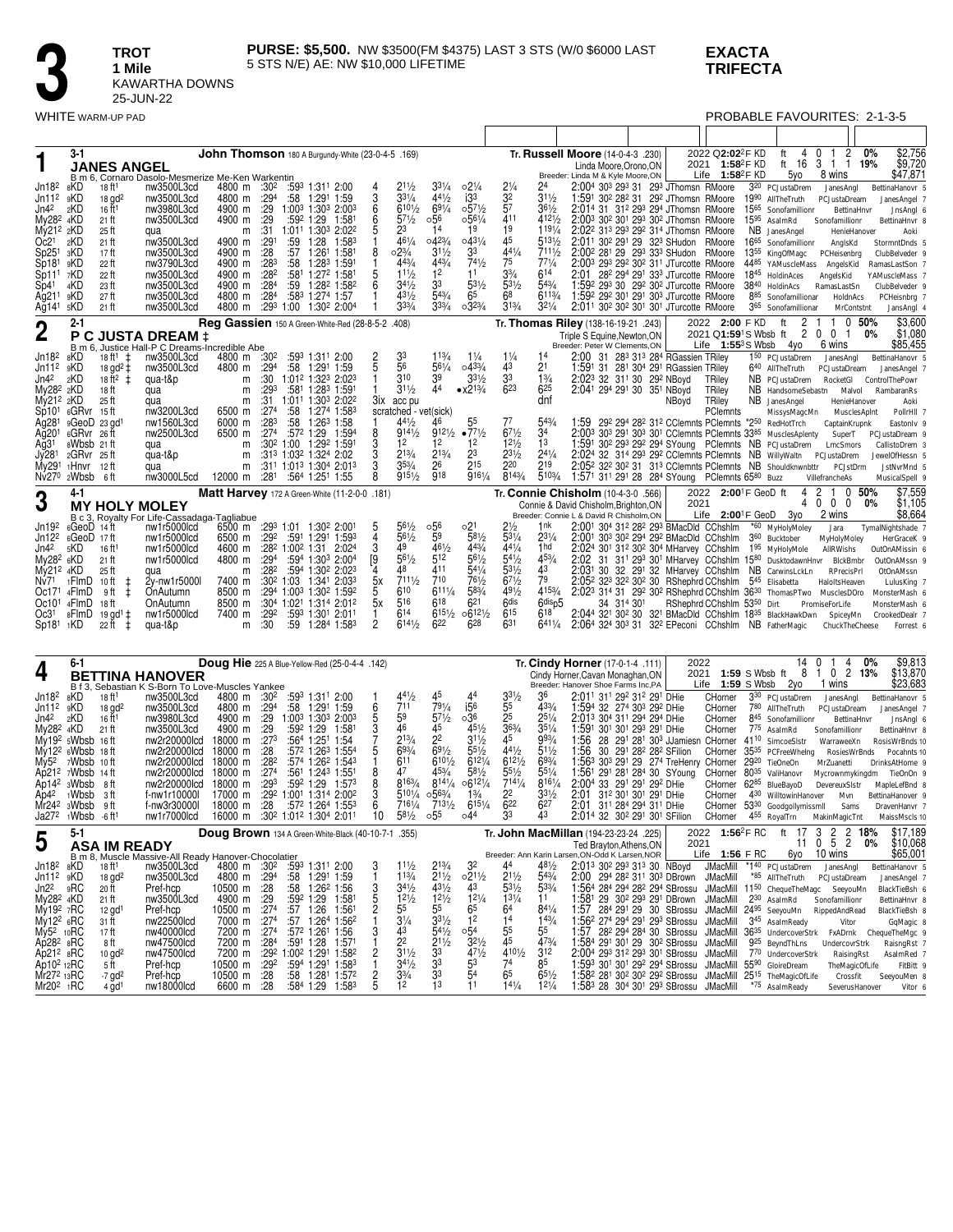# **KAWARTHA DOWNS DRIVER & TRAINER STATS**

# **Kawartha Drivers by Wins** K **May 28 - June 18, 2022**

|                           | Minimum 2 Drives |     |                |     |        |       |     |                          | Minimum 2 Starts |     |     |     |
|---------------------------|------------------|-----|----------------|-----|--------|-------|-----|--------------------------|------------------|-----|-----|-----|
| <b>DRIVERS</b>            | Sts              | 1st | 2nd            | 3rd | MONEY  | URS   | WIN | <b>TRAINERS</b>          | Sts              | 1st | 2nd | 3rd |
| Brown Doug S              | 22               | 8   | 5              | 0   | 24,161 | .4899 | 36% | Macmillan John A         | 20               | 6   | 4   | 0   |
| <b>Gassien Reginald P</b> | 25               | 8   | 5              | 2   | 25,664 | .4578 | 32% | Barss Craig A            | 6                | 3   | 2   | 0   |
| <b>Boyd Nicholas R</b>    | 28               | 6   | 3              | 5   | 21,240 | .3333 | 21% | <b>Armstrong Michael</b> | 11               | 2   |     | 4   |
| <b>Fillion Samuel</b>     | 28               | 5   | 6              | 6   | 19,846 | .3690 | 18% | <b>Cleaver Bruce J</b>   | 5                | 2   | 2   |     |
| Guy Ryan                  | 22               | 3   | 2              | 4   | 14,797 | .2475 | 14% | <b>Dillon Patrick J</b>  | 6                | 2   |     | 0   |
| Baillargeon Mario J       | 2                |     |                | 0   | 3,450  | .7778 | 50% | Gibson Brian F           | 3                | 2   | 0   | 0   |
| <b>Brethour Murray L</b>  | 4                |     | 2              | 0   | 4,175  | .5278 | 25% | Olson Michelle A         | 4                | 2   |     | 0   |
| Harvey Matt C             | 6                | 1   | 0              | 0   | 3,104  | .1667 | 17% | <b>Bax Russell S</b>     | 2                |     |     | 0   |
| Woodward Jason R          | 11               |     | 0              | 2   | 4,207  | .1515 | 9%  | Chisholm Connie L        | 2                |     | 0   | 0   |
| <b>Clancy Darcy W</b>     | 6                | 0   | $\overline{2}$ | 3   | 3,218  | .3519 | 0%  | <b>Ferguson Roger W</b>  | 4                |     | 0   | 0   |
| <b>Collins Brian</b>      | 3                | 0   |                | 2   | 1,837  | .4074 | 0%  | <b>Gassien Stephen P</b> | 3                |     | 0   |     |
| Hie Carman C              | 3                | 0   | 0              | 0   | 485    | .0000 | 0%  | <b>Perrault Wilford</b>  | 2                |     | 0   |     |
| Hie W Doug                | 12               | 0   | 3              | 3   | 6,017  | .2222 | 0%  | <b>Riley Thomas G</b>    | 19               |     | 2   | 4   |
| Johnson Samara            | 5                | 0   |                |     | 2,600  | .1778 | 0%  | Rose Sheldon G           |                  |     | 2   |     |
| <b>Rogers Chris</b>       | 6                | 0   | 0              | 2   | 1,194  | .1111 | 0%  | Snowden David W          | 2                |     |     | n   |
| Thomson John              | 22               | 0   | 4              | 5   | 9,644  | .1768 | 0%  | <b>Tierney Mitchell</b>  | 2                |     |     | 0   |
| <b>Turcotte Justin R</b>  | 18               | 0   | 0              | 0   | 2,055  | .0000 | 0%  | Woodward Jason R         | 22               |     | 0   | 2   |



| <b>TRAINERS</b>          | Sts            | 1st            | 2nd            | 3rd            | MONEY  | <b>URS</b> | WIN |
|--------------------------|----------------|----------------|----------------|----------------|--------|------------|-----|
| Macmillan John A         | 20             | 6              | 4              | 0              | 18,994 | .4111      | 30% |
| <b>Barss Craig A</b>     | 6              | 3              | $\overline{2}$ | 0              | 8,550  | .6852      | 50% |
| <b>Armstrong Michael</b> | 11             | $\overline{2}$ | 1              | 4              | 8.134  | .3535      | 18% |
| Cleaver Bruce J          | 5              | $\overline{2}$ | $\overline{2}$ | 1              | 6,104  | .6889      | 40% |
| <b>Dillon Patrick J</b>  | 6              | $\overline{2}$ | 1              | 0              | 5,550  | .4259      | 33% |
| Gibson Brian F           | 3              | $\overline{2}$ | 0              | 0              | 4,575  | .6667      | 67% |
| <b>Olson Michelle A</b>  | 4              | $\overline{2}$ | 1              | 0              | 6,134  | .6389      | 50% |
| <b>Bax Russell S</b>     | 2              | 1              | 1              | O              | 3.675  | .7778      | 50% |
| Chisholm Connie L        | $\overline{2}$ | 1              | 0              | 0              | 2,684  | .5000      | 50% |
| <b>Ferguson Roger W</b>  | 4              | 1              | 0              | 0              | 2,174  | .2500      | 25% |
| <b>Gassien Stephen P</b> | 3              | 1              | 0              | 1              | 2,560  | .4444      | 33% |
| <b>Perrault Wilford</b>  | $\overline{2}$ | 1              | 0              | 1              | 2,676  | .6667      | 50% |
| <b>Riley Thomas G</b>    | 19             | 1              | $\overline{2}$ | 4              | 8.770  | .1813      | 5%  |
| Rose Sheldon G           | 7              | 1              | $\overline{2}$ | 1              | 4,518  | .3492      | 14% |
| Snowden David W          | 2              | 1              | 1              | 0              | 3,450  | .7778      | 50% |
| <b>Tierney Mitchell</b>  | $\overline{2}$ | 1              | 1              | 0              | 2,550  | .7778      | 50% |
| <b>Woodward Jason R</b>  | 22             | 1              | 0              | $\overline{2}$ | 5,209  | .0758      | 5%  |
| <b>Zeron Richard</b>     | $\overline{2}$ | 1              | 0              | 1              | 3.188  | .6667      | 50% |
| <b>Brethour Murray L</b> | 6              | 0              | $\overline{2}$ | 0              | 2,673  | .1852      | 0%  |
| <b>Clancy Darcy W</b>    | 6              | 0              | $\overline{2}$ | 3              | 3,218  | .3519      | 0%  |
| Clark Kathy B            | 4              | 0              | 0              | 1              | 1,160  | .0833      | 0%  |
| <b>Collins Brian</b>     | 3              | 0              | 1              | $\overline{2}$ | 1,837  | .4074      | 0%  |
| Cox Annie E              | 3              | 0              | 0              | 0              | 0      | .0000      | 0%  |
| <b>Devries Donald R</b>  | 3              | 0              | 0              | 2              | 810    | .2222      | 0%  |
| Durham Jeff E            | $\overline{2}$ | 0              | 0              | 1              | 896    | .1667      | 0%  |
|                          |                |                |                |                |        |            |     |

Last 20 days

### **SELF SERVE MACHINES** DRIVERS STRIVERS STRIVERS STRIVERS STRIVERS IN 1970. IN 1971 Boyd Nicholas R 13 4 2 2 .4444 31%  $\blacksquare$ TRAINERS STRAINERS STRAINERS STRAINERS STRAINERS STRAINERS STRAINERS STRAIN AND 1979 AND 1979 AND 1979 AND 197 Macmillan John A 14 4 2 0 .3651 29%

- **1. INSERT CASH OR A VOUCHER** Fillion Samuel 15 2 2 4 .2963 13%
- 2. TO PLACE YOUR BET
- (A) **TRACK NAME**  $\blacksquare$
- **(B)** BET TYPE
- (C) BET AMOUNT Collins Brian 2 0 0 2 .3333 0%
	- (D) HORSE NUMBER UNJL I
- (E) **MAKE BET**  $\begin{bmatrix} 2 & 3 \ 1 & 1 \end{bmatrix}$  divided by  $\begin{bmatrix} 2 & 3 \ 1 & 1 \end{bmatrix}$
- 3. PRESS FINISH WITH RECEIPT OR TO MAKE MORE BETS, PRESS NEXT BET. **Baillargeon Mario VCC** GAS SIEN PET 1 TRE AR TA MILLE MARE BETA. IF I VR IV MARL MURL DLIJ $_{\rm I}$
- 4. TO CASH A VOUCHER YOU MUST GO TO THE MUTUEL **SELLER.**  Collins Brian 1 0 0 1 .3333 0% T. IV CASILA YUUCHEN I U Harvey Matt C 1 0 0 0 .0000 0% DILLOT CO TO THE MUTHER Ferguson Roger W 2 1 0 0 .5000 50%

# **Kawartha Trainers by Wins** 18, 2022 **May 28 - June 18, 2022** WHO'S HOT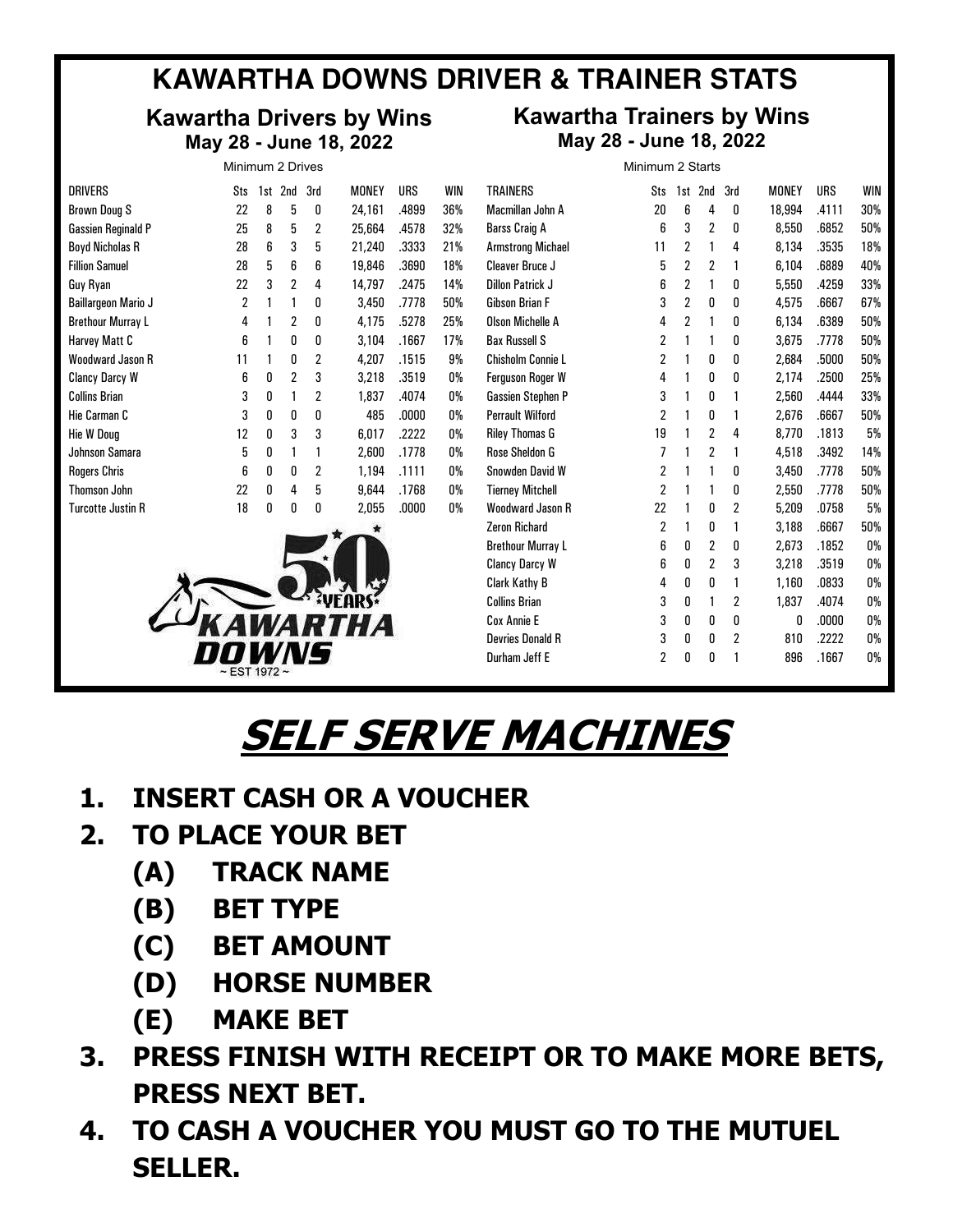

# **STARFRA FEED SERVICE**

**BROOKS PERFORMANCE HORSE FEEDS<br>PURSE: \$3,500.** CLAIMING \$7000 (W-ALL) FOR NW OF \$1000 (FM<br>\$1250) LAST 3 STARTS

## **EXACTA TRIFECTA**

DARK GREEN WARM-UP PAD

| DARK GREEN WARM-UP PAD                                    |                                    |                                            |                   |                                                                                                     |                       |             |                                 |                                    |                                                                                     |                                       |                                      |                                       |                                       |                                    |                                  |                                                                                                                                                                                                                                      |                                  |                                                                                                                            |                           |                                                             | PROBABLE FAVOURITES: 2-5-6-1                    |             |                                     |
|-----------------------------------------------------------|------------------------------------|--------------------------------------------|-------------------|-----------------------------------------------------------------------------------------------------|-----------------------|-------------|---------------------------------|------------------------------------|-------------------------------------------------------------------------------------|---------------------------------------|--------------------------------------|---------------------------------------|---------------------------------------|------------------------------------|----------------------------------|--------------------------------------------------------------------------------------------------------------------------------------------------------------------------------------------------------------------------------------|----------------------------------|----------------------------------------------------------------------------------------------------------------------------|---------------------------|-------------------------------------------------------------|-------------------------------------------------|-------------|-------------------------------------|
|                                                           |                                    |                                            |                   |                                                                                                     |                       |             |                                 |                                    |                                                                                     |                                       |                                      |                                       |                                       |                                    |                                  |                                                                                                                                                                                                                                      |                                  |                                                                                                                            |                           |                                                             |                                                 |             |                                     |
|                                                           | 6-1                                |                                            |                   | \$10500<br><b>WOODMERE STELLA</b>                                                                   |                       |             |                                 |                                    | Req Gassien 150 A Green-White-Red (28-8-5-2 .408)                                   |                                       |                                      |                                       |                                       |                                    |                                  | Tr. <b>Jason Woodward</b> (67-4-4-8 .132)<br>Allstar Farms, Millbank, ON                                                                                                                                                             | 2022<br>2021                     | $1:56^2H$ Nfld<br>$1:571$ H Chrt                                                                                           |                           | ft 17<br>ft 26                                              | 2<br>3<br>-1<br>3 7<br>$\overline{1}$           | 12%<br>4%   | \$10.177<br>\$17,268                |
| Jn112                                                     | 5KD                                | $18$ gd <sup>2</sup>                       |                   | B m 4, Steelhead Hanover-For All We Know-Rocknroll Hanover<br>7000clmcd                             |                       |             | 3000 m :283                     |                                    | :584 1:29 1:594                                                                     |                                       | $2^{11/2}$                           | $21\frac{1}{2}$                       | 33                                    | $3^{11/2}$                         | 413/4                            | Breeder: Woodmere Farms, PE<br>2:001 284 301 303 303 JTurcotte JWoodwd 775 CardCollector                                                                                                                                             |                                  | Life $1:56^2$ H Nfld                                                                                                       |                           | 4yo                                                         | 5 wins<br>StLadsCaptain                         |             | \$49,918<br>KoloyDm 6               |
| Jn4 <sup>2</sup>                                          | 8KD                                | 16 ft <sup>1</sup>                         |                   | f-7000clmhp                                                                                         | 3750 m                |             | :273                            |                                    | $:59$ 1:28 <sup>2</sup> 1:58 <sup>3</sup>                                           | 3                                     | 43                                   | $64\frac{1}{2}$                       | 65<br>861/4                           | $\frac{66}{76}$                    | 771/2                            | 2:00                                                                                                                                                                                                                                 |                                  | 28 <sup>1</sup> 31 <sup>3</sup> 29 <sup>3</sup> 30 <sup>3</sup> JTurcotte JWoodwd 13 <sup>10</sup> ShowMeSomMgc LilysPenIp |                           |                                                             |                                                 |             | AnchorSRI 7                         |
| My28 <sup>2</sup> 1KD<br>Ap30 <sup>2</sup> 1Nfld          |                                    | 21 ft<br>ft                                |                   | f-7000clmhp<br>fm6000cl                                                                             | 3750 m<br>5000 m      |             | :274<br>:27                     |                                    | :581 1:282 1:573<br>:554 1:234 1:531                                                | 5<br>6                                | 771/2<br>6121/2                      | $76\frac{1}{2}$<br>$79^{1/4}$         | 8123/4                                | 813                                | $5^{71/4}$<br>817                | 1:59 291 301 301 292 JTurcotte JWoodwd 660 ShowMeSomeMagic DanaSalaam<br>1:563 292 281 284 301 CLems                                                                                                                                 |                                  | WRhods                                                                                                                     |                           | 670 LiveAndLetDi                                            | KjsFoxyLady                                     |             | KoloyDm 8<br>AryaAgain 8            |
| Ap23 <sup>2</sup> 10Nfld<br>Ap16 <sup>2</sup> 10Nfld      |                                    | ft<br>ft                                   | L<br>L            | fm6000cl<br>fm6000cl                                                                                | 5000 m<br>5000 m      |             | :28<br>:272                     |                                    | :57 1:254 1:544<br>:561 1:252 1:562                                                 | 4                                     | $2^{11/4}$<br>21                     | $3^{11/2}$<br>$3^{11/4}$              | $4^{11/2}$<br>$31\frac{1}{4}$         | 2 <sup>2</sup><br>$\bar{3}$ 1      | 22<br>1nk                        | 1:55 <sup>1</sup> 28 <sup>1</sup> 29 28 <sup>4</sup> 29 <sup>1</sup> AMrrmn<br>1:562 273 284 291 304 AMrrmn                                                                                                                          |                                  | WRhods<br>WRhods                                                                                                           |                           | 6 <sup>60</sup> Rockinatthrmn<br>980 WoodmerStll            | WoodmerStll<br>BendThKn                         |             | MachbkPr 9<br>Toothofthdrgn 9       |
| Ap <sub>22</sub><br>Mr19 <sup>2</sup> 9Nfld               | 2Nfld                              | ft<br>ft                                   | $\mathsf{L}$<br>L | fm5000clnw<br>fm5000clnw                                                                            | 4000 m<br>4000 m      |             | :273<br>:273                    |                                    | :563 1:262 1:564<br>:56 <sup>4</sup> 1:26<br>1:564                                  |                                       | o12<br>scratched - vet               | $11\frac{1}{2}$                       | $1\frac{3}{4}$                        | $2\frac{1}{4}$                     | 21                               | 1:57 273 29 294 303 AMrrmn                                                                                                                                                                                                           |                                  | WRhods<br>WRhods                                                                                                           |                           | 5 <sup>20</sup> AlexisMayHnvr<br>Toothofthdrgn              | WoodmerStll<br>DeosPerfctsnd                    |             | Racngbl 7<br>MaggisW 8              |
| Mr12 <sup>2</sup> 9Nfld                                   |                                    | ft                                         | L                 | fm5000clnw                                                                                          | 4000 m                |             | :281                            | :584 1:29                          | 1:593                                                                               | 7                                     | $0.52\frac{3}{4}$                    | 0423/4                                | $•52\frac{1}{2}$                      | $41\frac{1}{4}$                    | 53                               | 2:001 284 303 30 304 AMrrmn                                                                                                                                                                                                          |                                  | WRhods                                                                                                                     |                           | 420 FathflDsr                                               | Dontmakeflfm                                    |             | DesPrfctsnd 9                       |
| Mr5 <sup>2</sup> 15Nfld                                   | 2-1                                | ft                                         |                   | L Cfm5000clnw<br>\$7000                                                                             | 4000 m                |             | :272                            |                                    | :571 1:261 1:57<br>Samuel Fillion 155 A Blue-White (423-50-42-65 .224)              | [9                                    | $45\frac{1}{4}$                      | $03^{21/2}$                           | $0.32\frac{3}{4}$                     | 32                                 | 64                               | 1:574 282 291 291 31 CLems<br>Tr. Sheldon Rose (68-6-6-10 .186)                                                                                                                                                                      |                                  | MJordan 1410 Rockinatthermn<br>2022 2:01 <sup>2</sup> H Lon                                                                |                           | ft<br>14                                                    | BeachJourn<br>3                                 | 7%          | AryaAgn 9<br>\$7,598                |
| $\overline{2}$                                            |                                    |                                            |                   | <b>REDWHITEANDBOOTS</b>                                                                             |                       |             |                                 |                                    |                                                                                     |                                       |                                      |                                       |                                       |                                    |                                  | Sheldon Rose, Thornhill, ON<br>Breeder: William E Andrew, AB-Brian H Andrew, PE-Blake C Andrew, QC                                                                                                                                   | 2021                             | Life 1:58 <sup>3</sup> F KD                                                                                                |                           | 20<br>4yo                                                   | 3 3<br>$\boldsymbol{0}$<br>7 wins               | 0%          | \$6,078<br>\$47,449                 |
| Jn20 <sup>2</sup>                                         | 9GRvr 18ft                         |                                            |                   | B g 8, Brandons Cowboy-Star Spangled-Four Starzzz Shark<br>7000clm                                  |                       |             | 5000 m :28 <sup>2</sup>         |                                    | :581 1:271 1:57                                                                     |                                       | $3^{3/4}$                            | 343/4                                 | $43\frac{1}{2}$                       | 441/4                              | 433/4                            | 1:574 291 30 283 30 CKelly                                                                                                                                                                                                           |                                  | SRose                                                                                                                      |                           | 1670 LivinOnDrm                                             | OnCruisCntrl                                    |             | TomittaBam 6                        |
| Jn72<br>My31 <sup>2</sup> 3Lon                            | $1GeoD$ $15$ $gd1$                 | 27 ft                                      |                   | 7000clm<br>7000clm                                                                                  | 5600 m                | 5400 m :281 | :28                             |                                    | :582 1:274 1:581<br>:584 1:273 1:564                                                | 4                                     | $67\frac{1}{2}$<br>$3^{31}/4$        | $67\frac{1}{2}$<br>$4^{33/4}$         | $66\frac{1}{2}$<br>$4^{31}/4$         | 78<br>$55\frac{1}{2}$              | 712<br>$5^{71/2}$                | 2:003 293 301 291 313 NBoyd<br>1:58 <sup>1</sup> 28 <sup>3</sup> 31 28 <sup>3</sup> 30 ASorrie                                                                                                                                       |                                  | SRose<br>SRose                                                                                                             |                           | 3345 CalHanover<br>3720 RyeNClyne                           | JulioLauxmont<br>BarrysShelby                   |             | DaliOnUp 8<br>MackTheKnife 7        |
| $Mv222$ 6Clnt<br>My4 <sup>2</sup>                         | 4Lon                               | 12 gd <sup>1</sup><br>12 ft                |                   | 7000clm<br>7000clmcd                                                                                | 3800 m<br>5000 m      |             | :294<br>:292                    |                                    | :592 1:312 2:00<br>:592 1:291 2:012                                                 | 3<br>$\overline{2}$                   | $33\frac{1}{4}$<br>213/4             | $34\frac{1}{4}$<br>211/2              | 431/4<br>3 <sup>2</sup>               | 431/2<br>32                        | 48<br>12                         | 2:013 302 294 314 293 JB.Harris SRose<br>2:012 294 294 30 314 ASorrie                                                                                                                                                                |                                  | SRose                                                                                                                      |                           | 465 EasyFlyer                                               | TomittaBayama<br>715 Redwhiteandboots Keiran    |             | DerbyDylan 4<br>JoeRockhead 8       |
| Ap272 4Lon<br>Ap20 <sup>2</sup> 4Lon                      |                                    | $-1$ ft <sup>1</sup><br>7 ft               |                   | 7000clmcd<br>7000clmcd                                                                              | 5000 m<br>5000 m      |             | :29 <sup>3</sup><br>:274        |                                    | 1:001 1:302 2:011<br>:581 1:283 2:01                                                |                                       | $2^{11/2}$<br>113/4                  | $2^{11/2}$<br>111/4                   | $2^{11/2}$<br>1 <sub>hd</sub>         | $3^{13}/4$<br>$1\frac{1}{2}$       | 21                               | 3dh <sup>11</sup> /2 2:01 <sup>2</sup> 29 <sup>4</sup> 30 <sup>3</sup> 30 <sup>1</sup> 30 <sup>4</sup> CKelly<br>2:011 274 302 302 323 CKelly                                                                                        |                                  | SRose<br>SRose                                                                                                             |                           | $6^{60}$ PhnIn<br>1955 CatchMyCntrl                         | StonebridgeSct<br>Redwhitendbts                 |             | Redwhiteandbts 7<br>ImToSx 7        |
| Ap8 <sup>2</sup>                                          | 2Lon                               | $5$ gd <sup>1</sup>                        |                   | 7000clmcd                                                                                           | 5000 m                |             | :291                            | 1:001 1:29                         | 1:592                                                                               |                                       | 33                                   | $44\frac{1}{4}$                       | $44\frac{1}{4}$                       | $47\frac{1}{2}$                    | $57\frac{1}{2}$                  | 2:004 294 311 284 31 JRyan                                                                                                                                                                                                           |                                  | SRose                                                                                                                      |                           | 7505 WestCostKd                                             | JacksonKilln                                    |             | JoeyDelicis 6                       |
| Mr26 <sup>2</sup><br>Mr92                                 | 5FlmD<br>6Lon                      | 2 ft <sup>1</sup><br>1 ft                  |                   | 7000clmcd<br>7000clmcd                                                                              | 4600 m<br>4500 m      |             | :281<br>:292                    |                                    | :58 <sup>2</sup> 1:28 <sup>4</sup> 1:59<br>:594 1:292 1:594                         | 3<br>4                                | $34\frac{1}{4}$<br>211/2             | $3^{31/4}$<br>22                      | $74\frac{1}{2}$<br>35                 | $69\frac{1}{2}$<br>47              | 4111/2<br>6141/4                 | 2:011 29 30 303 313 JB. Harris SRose<br>2:023 293 303 301 321 JB. Harris SRose                                                                                                                                                       |                                  |                                                                                                                            | 10 <sup>50</sup> CoinFlip | 1600 LivinOnaDrm                                            | ImTooSx<br>WestCoastKid                         |             | GlobalSupremc 8<br>DebsNewMan 6     |
| 3                                                         | 8-1                                |                                            |                   | \$8750                                                                                              |                       |             |                                 |                                    | Jason Woodward 190 A Green-White-Black (12-1-0-2 .138)                              |                                       |                                      |                                       |                                       |                                    |                                  | Tr. Jason Woodward (67-4-4-8 .132)                                                                                                                                                                                                   | 2022                             | 2021 1:58 <sup>3</sup> H Dres ft 29                                                                                        |                           | 19                                                          | 3<br>$\overline{2}$<br>$\mathbf{0}$<br>5 2<br>2 | 0%<br>7%    | \$10,623<br>\$20,055                |
|                                                           |                                    |                                            |                   | <b>WOODMERE WYLDSTYLE</b><br>B m 7, Articulator-Wild Ride Hanover-Western Idea                      |                       |             |                                 |                                    |                                                                                     |                                       |                                      |                                       |                                       |                                    |                                  | Allstar Farms, Millbank, ON<br>Breeder: Woodmere Farms, PE                                                                                                                                                                           |                                  | Life $1:55^1$ F Sar                                                                                                        |                           | 4yo                                                         | 15 wins                                         |             | \$149,458                           |
| Jn11 <sup>2</sup><br>Jn4 <sup>2</sup>                     | 5KD<br>6KD                         | $18$ gd <sup>2</sup><br>16 ft <sup>1</sup> |                   | 7000clmcd<br>7000clmcd                                                                              | 3000 m                |             | 3000 m :283<br>:28              |                                    | :584 1:29 1:594<br>:581 1:274 1:572                                                 | 3<br>8<br>8                           | $68\frac{1}{2}$<br>$6^{111}/2$       | 66<br>$6^{71}/2$                      | $66\frac{1}{2}$<br>54                 | 55<br>561/2                        | 541/4<br>$5^{131/4}$             | 2:003 301 294 301 302 JWoodwd JWoodwd 740 CardCollector<br>2:00                                                                                                                                                                      |                                  | 30 <sup>1</sup> 29 <sup>2</sup> 29 31 <sup>2</sup> JTurcotte JWoodwd 11 <sup>75</sup> ColdCrekLc                           |                           |                                                             | StLadsCaptain<br>SouthrnRdTrp                   |             | KoloyDm 6<br>StLdsCptn 6            |
| My282<br>$My72$ $5F$ $ImD$                                | 1KD                                | 21 ft<br>10 ft                             |                   | f-8000clmhp<br>f-8500clmhp                                                                          | 3750 m<br>7100 m      |             | :274<br>:273                    |                                    | :581 1:282 1:573<br>:571 1:26 1:561                                                 | 2                                     | $810\frac{1}{2}$<br>$711\frac{1}{2}$ | ∘88<br>$810\frac{1}{4}$               | $075\frac{1}{2}$<br>881/2             | $65\frac{1}{2}$<br>883/4           | 783/4<br>893/4                   | 1:592 294 30 293 30 JWoodwd JWoodwd 2120 ShowMeSomeMagic DanaSalaam KoloyDm 8<br>1:581 294 292 282 303 PMacKnz JWoodwd 875 TalkinAgain                                                                                               |                                  |                                                                                                                            |                           |                                                             | Flysantanna                                     |             | PerfectRomi 9                       |
| Ap30 <sup>2</sup> 1FlmD                                   |                                    | 8 ft                                       |                   | f-8500clmhp                                                                                         | 7100 m                |             | :291                            |                                    | :59 <sup>1</sup> 1:28 <sup>1</sup> 1:57 <sup>3</sup>                                |                                       | $6^{21}$                             | judges scratch(transportation)<br>619 |                                       | 612                                |                                  |                                                                                                                                                                                                                                      |                                  | JWoodwd                                                                                                                    |                           | Chocolatmiktst                                              | TruHrzn                                         |             | WhiteMountnL 8                      |
| $Ap232$ 2FlmD<br>Ap16 <sup>2</sup>                        | 8FlmD                              | 6 ft<br>2 ft                               |                   | f-8500clmhp<br>f-8500clmhp                                                                          | 7100 m<br>7100 m      |             | :292<br>:283                    |                                    | :592 1:291 1:592<br>:592 1:292 1:593                                                | х5<br>$\frac{2}{2}$                   | $3^{31/2}$                           | $3^{31/4}$                            | 614<br>$53\frac{1}{4}$                | 431/2                              | $69\frac{1}{2}$<br>413/4         | 2:011 333 293 284 291 AHaughn JWoodwd 770 DanaSlm<br>2:00 291 304 30 30 AHaughn JWoodwd 915 TCScndl                                                                                                                                  |                                  |                                                                                                                            |                           |                                                             | Askmysecrtr<br>Chocolatemiktst                  |             | Chocolatemiktst 6<br>ColdCreekLc 6  |
| Ap9 <sup>2</sup><br>Mr26 <sup>2</sup>                     | 5FlmD<br>2FlmD                     | 4 ft<br>2 ft1                              |                   | f-13000clmhp<br>f-8500clmhp                                                                         | 8900 m<br>7100 m      |             | :28<br>:283                     | :581 1:28                          | :574 1:274 1:591<br>1:59                                                            | 4                                     | 9123/4<br>581/4                      | $9^{101/4}$<br>$5^{71}/2$             | $•85\frac{1}{2}$<br>$0.54\frac{1}{4}$ | $8^{51}/4$<br>43                   | 89<br>421/2                      | 2:01<br>1:592 301 292 291 303 RDesrche JWoodwd 410 Marcia                                                                                                                                                                            |                                  | 303 291 29 321 RDesrche JWoodwd 1960 SaulsbrookFlashy                                                                      |                           |                                                             | DoubleTGrrr                                     | DoubleTGrrr | Marcia 9<br>DanaSalaam 6            |
| Mr19 <sup>2</sup> 4FlmD                                   |                                    | $5$ gd <sup>2</sup>                        |                   | f-8500clmhp                                                                                         | 7100 m                |             | :283                            |                                    | :581 1:281 1:591                                                                    | 3                                     | $2^{21/4}$                           | $2^{11/2}$                            | $2^{13/4}$                            | $21\frac{1}{2}$                    | 211/4                            | 1:592 29 292 301 304 RDesrche JWoodwd 665 DanaSalam                                                                                                                                                                                  |                                  |                                                                                                                            |                           |                                                             | WoodmereWyldstyl                                |             | RearViw 6                           |
|                                                           | 9-1                                |                                            |                   | \$10500<br><b>CENTURY HAVANA</b>                                                                    |                       |             |                                 |                                    | Robert H Jenkins 165 A Yellow-Black-Red (40-4-1-5 .155)                             |                                       |                                      |                                       |                                       |                                    |                                  | Tr. Robert Jenkins Jr (39-4-1-5 .159)<br>Robert Jenkins Jr-William Burgess, Cambridge, ON                                                                                                                                            | 2021                             | 2022 2:02 <sup>4</sup> H FlmD ft                                                                                           |                           | -14<br>25                                                   | $\Omega$<br>2<br>28<br>0                        | 7%<br>0%    | \$5,724<br>\$8,981                  |
| Jn172                                                     | 8GRvr 15 ft <sup>1</sup>           |                                            |                   | B m 4, Control The Moment-Mowet Blue Chip-Art Major<br>f-15000clmcd                                 |                       | 5000 m      |                                 | $:29$ 1:001 1:30                   | 2:00                                                                                |                                       | $5^{73/4}$                           | 58                                    | $0.58\frac{1}{2}$                     | $510\frac{1}{2}$                   | $5^{131/4}$                      | Breeder: Century Spring Farms, ON<br>2:023 303 311 294 31 RJnknsJr RJnknsJr 2340 DdsPrncss                                                                                                                                           |                                  | Life $2:00$ H GRvr                                                                                                         |                           | 2yo                                                         | 2 wins<br>ASailrsDlght                          |             | \$21,471<br>ClothesOptnl 7          |
| Jn10 <sup>2</sup><br>Jn42                                 | 9GRvr 19ft<br>6Hnvr                | 19 gd <sup>2</sup>                         |                   | f-15000clmcd<br>f-7000clmcd                                                                         | 3400 m                |             |                                 |                                    | 5000 m :283 1:001 1:301 2:00<br>$:29^1$ 1:00 1:30 <sup>4</sup> 2:02 <sup>3</sup>    | 3<br>5<br>5                           | $5^{73/4}$<br>58                     | 57<br>$5^{71/2}$                      | $54\frac{3}{4}$<br>553/4              | $54\frac{1}{4}$<br>$54\frac{1}{2}$ | 421/4<br>$3^{21}/4$              | 2:00 <sup>2</sup> 30 <sup>1</sup> 31 <sup>2</sup> 29 <sup>3</sup> 29 <sup>1</sup> RJnknsJr RJnknsJr 14 <sup>50</sup> GramsLil<br>2:03 30 <sup>4</sup> 30 <sup>3</sup> 30 <sup>3</sup> 31 RJnknsJr RJnknsJr 3 <sup>55</sup> Readmndwp |                                  |                                                                                                                            |                           |                                                             | DadsPrincss<br>Anothrstrsbrn                    |             | ClothesOptionI 6<br>CenturHvn 5     |
| My30 <sup>2</sup> sLon                                    |                                    | 24 ft                                      |                   | f-15000clmcd                                                                                        | 6000 m                |             | :284<br>:28                     |                                    | :593 1:291 1:594<br>:571 1:261 1:561                                                | 6                                     | 68<br>813                            | 663/4<br>$08^{10\frac{1}{2}}$         | $064\frac{3}{4}$<br>7101/4            | $65\frac{1}{2}$<br>710             | 413/4<br>891/2                   | 2:001 302 303 291 30 RJnknsJr RJnknsJr 510 GramsLI<br>1:58                                                                                                                                                                           |                                  |                                                                                                                            |                           |                                                             | SaulsbrookEs                                    |             | SoroneSelstr 6                      |
| $My22211$ FlmD 12 ft<br>My14 <sup>2</sup> 8FlmD           |                                    | 20 ft                                      |                   | f-7000clmcd<br>f-7000clmcd                                                                          | 4600 m<br>4600 m      |             | :282                            |                                    | :563 1:244 1:55                                                                     | $\frac{2}{5}$                         | 553/4                                | 593/4                                 | $05^{111}/4$                          | 416                                | 4153/4                           | 1:581 293 29 282 311 RJnknsJr RJnknsJr 1155 IslaSistr                                                                                                                                                                                |                                  | 303 283 29 294 RJnknsJr RJnknsJr 5780 LarjnLn                                                                              |                           |                                                             | Askmysecrtr<br>WatchMDnc                        |             | SouthwindMartm 9<br>BrienneTheBet 6 |
| My72<br>Fb19 <sup>2</sup>                                 | зFlmD<br>5FlmD -11 ft <sup>1</sup> | 14 ft                                      | qua               | f-7000clmcd                                                                                         | 4600 m                | m           | :292<br>:29                     |                                    | :594 1:294 1:592<br>1:00 1:301 2:003                                                |                                       | 463/4<br>$11\frac{1}{2}$             | 35<br>$11\frac{1}{2}$                 | ∘36<br>$1\frac{1}{2}$                 | 28<br>22                           | 283/4<br>6101/4                  | 2:011 304 30 301 301 RJnknsJr RJnknsJr NB SuemcksAngl<br>2:023 29 31 301 322 RJnknsJr RJnknsJr 335 VickEvrd                                                                                                                          |                                  |                                                                                                                            |                           |                                                             | CenturyHavn<br>Anthrstrsbrn                     |             | KendalFrsc<br>Ptwrsthpnts 7         |
| Fb12 <sup>2</sup> 10FlmD -12 ft<br>Fb5 <sup>2</sup>       | 10FlmD -15 ft                      |                                            |                   | f-7000clmcd<br>f-7000clmcd                                                                          | 4600 m<br>4600 m      |             | :291                            |                                    | :594 1:293 1:594<br>:291 1:00 1:294 2:01                                            | $\frac{2}{9}$                         | $45^{1}/4$<br>443/4                  | $4^{33}/4$<br>44                      | $3^{21/4}$<br>$63\frac{3}{4}$         | 553/4<br>$67\frac{1}{4}$           | 493/4<br>473/4                   | 2:014 301 302 292 314 RJnknsJr RJnknsJr 1620 OutragsSng<br>2:023 301 303 294 32 RJnknsJr RJnknsJr 2410 PerfectRm                                                                                                                     |                                  |                                                                                                                            |                           |                                                             | VickyEvrd<br>Anotherstarsbrn                    |             | Anothrstrsbrn 8<br>ThreGms 8        |
| 5                                                         | 3-1                                |                                            |                   | \$10500                                                                                             |                       |             |                                 |                                    | Ryan Guy 170 A Red-Black-White (128-15-16-17 .230)                                  |                                       |                                      |                                       |                                       |                                    |                                  | Tr. Michael Armstrong (93-14-11-19 .284)                                                                                                                                                                                             |                                  | 2022 2:00 <sup>2</sup> H Lon                                                                                               |                           | ft 11                                                       | 0<br>-1.<br>-1                                  | 9%          | \$4,709                             |
|                                                           | Βm                                 |                                            |                   | <b>SAULSBROOK VELVETA</b><br>4. Betterthancheddar-Sofrita Hanover-Well Said                         |                       |             |                                 |                                    |                                                                                     |                                       |                                      |                                       |                                       |                                    |                                  | Rachel Burns, Cardinal, ON<br>Breeder: Saulsbrook Stables Inc, NS                                                                                                                                                                    |                                  | 2021 1:55 <sup>3</sup> F RC<br>Life $1:55^3$ FRC                                                                           |                           | ft 10<br>Зνо                                                | 4 0 1<br>5 wins                                 | 40%         | \$13,006<br>\$17,715                |
| Jn18 <sup>2</sup><br>Jn9 <sup>2</sup>                     | 6KD<br>2RC                         | 18 ft <sup>1</sup><br>$15$ gd <sup>1</sup> |                   | 7000clmcd<br>op8000clm                                                                              | 4600 m                |             | 3000 m :29 <sup>1</sup><br>:271 |                                    | :58 <sup>2</sup> 1:29 <sup>2</sup> 1:58 <sup>4</sup><br>:564 1:25 <sup>2</sup> 1:54 | 6                                     | 45<br>610                            | ∘21<br>610                            | $3^{31/4}$<br>$6^{15}$                | 35<br>617                          | $3^{111/2}$<br>$6^{183/4}$       | 2:01 301 28 <sup>2</sup> 31 <sup>2</sup> 31 RGuy<br>1:574 291 293 293 292 RGuv                                                                                                                                                       |                                  | MArmstrg 6 <sup>40</sup> RThnkngMnstr<br>MArmstrg 30 <sup>15</sup> OddsOnWalkovr GeorgesCredt                              |                           |                                                             | StLdsCptn                                       |             | SaulsbrkVlvt 5<br>Genese 6          |
| Jn42<br>My29 <sup>2</sup> 3RC                             | 8KD                                | 16 ft <sup>1</sup><br>23 ft                | qua               | f-7000clmhp                                                                                         |                       | m           | 3750 m :273<br>28 <sup>2</sup>  |                                    | :59 1:28 <sup>2</sup> 1:58 <sup>3</sup><br>:59' 1:28 <sup>2</sup> 1:57'             | 5<br>6                                | $54\frac{1}{2}$<br>$3<\frac{1}{2}$   | $0.53\frac{1}{2}$                     | $\circ 5^3$<br>$3^{31/2}$             | $54\frac{1}{2}$<br>30              | $44\frac{1}{2}$<br>שיפ           | 1:592 282 311 292 302 RGuy<br>י פכ: ו                                                                                                                                                                                                |                                  | MArmstrg 1810 ShowMeSomMgc LilysPenlp AnchorSRI 7<br>284 31 291 301 MArmstrg MArmstrg NB FourFingerFld BreakawayLos        |                           |                                                             |                                                 |             | DragonCt                            |
| $Fb27^2$ 10 $FlmD - 6$ ft                                 |                                    |                                            |                   | f-7000clmcd                                                                                         | 4600 m                |             | $:291$<br>:29                   | :59                                | 1:28 <sup>2</sup> 2:00<br>1:30 <sup>1</sup> 2:00 <sup>3</sup>                       | $\frac{3}{2}$                         | $3^{31/2}$<br>$21\frac{1}{2}$        | $3^{4^{1/2}}$<br>211/2                | 36<br>$31\frac{1}{2}$                 | 48<br>54                           | 59<br>593/4                      | 2:014 294 30 294 321 BMacDld RMacDld 840 EataamsPrincss MaRebell<br>2:023 291 31 301 321 JRyan                                                                                                                                       |                                  |                                                                                                                            |                           |                                                             |                                                 |             | EzraExprss 8                        |
| Fb192 5FlmD -11 ft1<br>Fb11 <sup>2</sup> 2Lon             |                                    | 1 sy <sup>2</sup>                          |                   | f-7000clmcd<br>f-15000clmcd                                                                         | 4600 m<br>6500 m      |             | :28                             | 1:00                               | :582 1:282 2:002                                                                    | $\begin{array}{c} 6 \\ 7 \end{array}$ | $02^{11/2}$                          | $3^{4^{1/2}}$                         | $69\frac{1}{2}$                       | 7181/4                             | 720                              | 2:04 <sup>2</sup> 28 <sup>1</sup> 31 31 34 <sup>1</sup> BMacDld RMacDld 38 <sup>55</sup> SteelDwn Farmerwhosemyddd PdqHanvr 7                                                                                                        |                                  | RMacDld 350 VickEvrd                                                                                                       |                           |                                                             | Anthrstrsbrn                                    |             | Ptwrsthpnts 7                       |
| Fb4 <sup>2</sup><br>$Ja282$ 1 Lon                         | 2Lon                               | $-11$ gd <sup>2</sup><br>$-10$ $ft1$       |                   | f-15000clmcd<br>f-15000clmcd                                                                        | 6500 m<br>6500 m      |             |                                 |                                    | :301 1:013 1:313 2:031<br>$\frac{1291}{100}$ 1:293 2:01                             | 6                                     | $8^{111}/2$<br>$68^{1/4}$            | $8^{12}$<br>67                        | 891/2<br>$64\frac{1}{2}$              | 812<br>663/4                       | 773/4<br>543/4                   | 2:044 32 <sup>2</sup> 31 <sup>3</sup> 29 <sup>2</sup> 31 <sup>2</sup> BMacDld RMacDld 7 <sup>30</sup> PdqHanovr SteelyDwn ShadowOfdawnZzz 8<br>2:02 304 303 29 313 BMacDld RMacDld 1465 Farmerwhosemyddd WarDimnd PdqHanvr 6         |                                  |                                                                                                                            |                           |                                                             |                                                 |             |                                     |
| $Ja212$ $2Lon$                                            |                                    | -14 ft <sup>1</sup>                        |                   | f-15000clmcd                                                                                        |                       |             |                                 |                                    | 5600 m :30 1:00 <sup>3</sup> 1:30 <sup>3</sup> 2:00 <sup>2</sup>                    | 1                                     | 111/2                                | 111/2                                 | $1^{11/2}$                            | $11\frac{1}{2}$                    | $1\frac{1}{2}$                   | 2:00 <sup>2</sup> 30 30 <sup>3</sup> 30 29 <sup>4</sup> BMacDld RMacDld 2 <sup>05</sup> SaulsbrookVelvt                                                                                                                              |                                  |                                                                                                                            |                           |                                                             | KdRss<br>3                                      | $0\%$       | PlayLikeKirr 6<br>\$3,310           |
| 6                                                         | 4-1                                | KOLOY DM                                   |                   | \$8750                                                                                              |                       |             |                                 |                                    | Chris Rogers 213 C Burgundy-Grey-Black (6-0-0-2 .111)                               |                                       |                                      |                                       |                                       |                                    |                                  | Tr. Donald Devries (11-0-1-3 .141)<br>Allan Heyman, Campbellville, ON                                                                                                                                                                | 2022                             | 2021 1:55 <sup>2</sup> F RC                                                                                                |                           | 11                                                          | 0<br>$\mathbf{1}$<br>ft 30 5 5 1 17%            |             | \$22,066                            |
| Jn11 <sup>2</sup>                                         | 5KD                                |                                            |                   | Br m 5, L H Stryker-Patronizing-Real Artist<br>iKD 18 gd <sup>2</sup> 7000clmcd 3000 m              | 3000 m                |             | :283                            |                                    | :584 1:29 1:594                                                                     | 2                                     | $\frac{33}{79^{1/4}}$                | $\frac{3^3}{7^{6/4}}$                 | 45                                    | $43\frac{1}{2}$                    | 3¾                               | Breeder: Eric Beausoleil, QC<br>2:00 291 301 303 30 CRogers DDevries 965 CardCollector                                                                                                                                               |                                  | Life $1:55^2$ FRC                                                                                                          |                           | 4yo                                                         | 7 wins<br>StLadsCaptain                         |             | \$36,389<br>KoloyDm 6               |
| Jn42<br>My28 <sup>2</sup> 1KD                             | 8KD                                | 16 ft1<br>21 ft                            |                   | f-7000clmhp<br>f-7000clmhp                                                                          | 3750 m<br>3750 m      |             | :273<br>:27 <sup>4</sup>        |                                    | :59 1:28 <sup>2</sup> 1:583<br>:581 1:282 1:573                                     | 1                                     | 45                                   | $54\frac{1}{2}$                       | 076<br>643/4                          | 771/2<br>431/2                     | $65\frac{1}{2}$<br>$3^{4^{1/2}}$ | 1:593 292 304 292 30 CRogers DDevries 1825 ShowMeSomMgc LilysPenIp<br>1:58 <sup>2</sup> 284 30 <sup>1</sup> 30 <sup>2</sup> 29 CRogers DDevries 39 <sup>00</sup> ShowMeSomeMagic DanaSalaam KoloyDm 8                                |                                  |                                                                                                                            |                           |                                                             |                                                 |             | AnchorSRI 7                         |
| My222 <sub>11</sub> FlmD 12ft<br>$My142$ $sF$ ImD $20$ ft |                                    |                                            |                   | f-7000clmcd<br>f-7000clmcd                                                                          | 4600 m<br>4600 m      |             | :28<br>:282                     |                                    | :571 1:261 1:561<br>:563 1:244 1:55                                                 | $\frac{2}{6}$<br>4                    | 7111/2<br>32                         | $710\frac{1}{4}$<br>$35\frac{3}{4}$   | 914<br>4103/4                         | 915<br>518                         | 9183/4<br>621                    | 2:00 301 29 294 31 JJamiesn DDevries 1880 LarjnLn Askmysecrtr SouthwindMartm 9<br>1:591 284 29 291 321 SCoulter DDevries *130 IslaSistr WatchMDnc                                                                                    |                                  |                                                                                                                            |                           |                                                             |                                                 |             |                                     |
| My5 <sup>2</sup> 9Wbsb 10 ft                              |                                    |                                            |                   | f-8000clmhp                                                                                         | 9000 m                |             | :27                             |                                    | :56 <sup>2</sup> 1:26 1:54                                                          |                                       | 7121/2                               | $8^{12}$                              | $8^{7^{1/4}}$                         | 8 <sup>9</sup>                     | 8103/4                           | 1:561 292 292 283 284 JMacDld DDevries 5560 CocoBeachDeVi BeachJourne                                                                                                                                                                |                                  |                                                                                                                            |                           |                                                             |                                                 |             | BrienneTheBet 6<br>DixieStrN 8      |
| Ap28 <sup>2</sup> 10Wbsb 7 ft<br>$Ap32$ 7FlmD             |                                    | 2 ft                                       |                   | f-8000clmhp<br>f-7000clmcd                                                                          | 8000 m :273<br>4600 m |             | :283                            |                                    | :562 1:271 1:56<br>:59 1:284 2:001                                                  | 2<br>2<br>2                           | 561/4<br>$57\frac{1}{4}$             | 563/4<br>04 <sup>4</sup>              | 763/4<br>$03^{23}/4$                  | i7111/2<br>423/4                   | 693/4<br>$52\frac{1}{2}$         | 1:58<br>2:003 30 294 293 311 SCoulter DDevries 760 Shakeitifgtt                                                                                                                                                                      |                                  | 284 29 304 292 JJamiesn DDevries 5095 DixieStarN CocoBeachDeVie                                                            |                           |                                                             | OutrgsSng                                       |             | ERRhonda 9<br>Cantstpthfln 8        |
| $Mr262$ $_3FlmD$<br>Mr19 <sup>2</sup> 1FlmD               |                                    | 2 ft <sup>1</sup><br>5 gd <sup>1</sup>     |                   | f-7000clmcd<br>f-7000clmcd                                                                          | 4600 m<br>4600 m      |             | :28 <sup>4</sup><br>:283        |                                    | :59º 1:29ª 2:01<br>:591 1:29 2:003                                                  | 4<br>3                                | 46<br>$35\frac{1}{2}$                | 443/4<br>$35\frac{1}{4}$              | 43<br>$34\frac{1}{2}$                 | $34\frac{1}{4}$<br>$3^{3/4}$       | $2^{13/4}$<br>$34\frac{1}{4}$    | $2:012$ 30 30 <sup>2</sup> 29 <sup>4</sup> 31 <sup>1</sup> SCoulter DDevries $190$ Lady0xford<br>2:012 293 303 293 313 SCoulter DDevries 430 ReturnToStyl                                                                            |                                  |                                                                                                                            |                           |                                                             | KoloyDm<br>RhythmSeelstr                        |             | VeeBreeze 8<br>KoloDm 6             |
|                                                           | $10-1$                             |                                            |                   | \$8750                                                                                              |                       |             |                                 |                                    | (239) Nick Boyd 175 A Green-White-Yellow (96-15-9-9 .239)                           |                                       |                                      |                                       |                                       |                                    |                                  | Tr. Randy Scott (37-3-4-5 .186)                                                                                                                                                                                                      |                                  | 2022 1:59 <sup>3</sup> F RC                                                                                                |                           | gd 17 1                                                     | 2 <sub>2</sub>                                  | 6%          | \$10,135                            |
|                                                           |                                    | <b>MAJOR MOTION</b>                        |                   |                                                                                                     |                       |             |                                 |                                    |                                                                                     |                                       |                                      |                                       |                                       |                                    |                                  | Randy Scott, Trenton, ON<br>Breeder: Winbak Farm, MD                                                                                                                                                                                 |                                  | 2021 1:57 <sup>4</sup> F RC<br>Life $1:57^4$ FRC                                                                           |                           | ft 15 1 1<br>3yo                                            | 3<br>2 wins                                     | 7%          | \$6,608<br>\$16,743                 |
| Jn18 <sup>2</sup><br>Jn4 <sup>2</sup>                     | 1KD                                | $16$ ft <sup>1</sup>                       |                   | B g 4, Art Major-Kg Delight-Northern Luck<br>9KD 18 ft <sup>1</sup> 15000clmcd 3700 r<br>15000clmcd | 3700 m<br>3700 m      |             | :293<br>:273                    | $:57^3$ 1:27                       | :581 1:283 1:57<br>1:57                                                             | 6                                     | 68                                   | $6^{41}/2$<br>$56\frac{1}{4}$         | 763/4<br>$0.5^{31}/4$                 | 79                                 | 612<br>6143/4                    | 1:592 311 274 31 292 SaFillion RScott<br>2:00                                                                                                                                                                                        | 283 301 284 322 SaFillion RScott |                                                                                                                            |                           | 28 <sup>10</sup> NelsoneddyHanover                          | 1190 TheDevilYouKnw Malvoli                     | BigAce      | Malvolio 7<br>RambaranRos 7         |
| My28 <sup>2</sup> 5KD<br>$My152$ 1RC                      |                                    | 21 ft<br>20 ft                             |                   | 15000clmcd<br>nw17500lcd                                                                            | 3700 m<br>6600 m      |             | :283<br>:27                     |                                    | :57 1:27 1:564<br>:56 1:24 1:531                                                    | 3<br>3                                | $\frac{55}{45}$<br>79                | $44^{1}/4$<br>78                      | $042\frac{1}{4}$<br>711               | $\frac{5^{61/2}}{5^{51/4}}$<br>919 | 512<br>8253/4                    | 1:591 293 281 293 314 RGuy<br>1:58 <sup>2</sup> 28 <sup>4</sup> 28 <sup>4</sup> 28 <sup>3</sup> 32 <sup>1</sup> RShephrd RScott                                                                                                      |                                  | RScott                                                                                                                     |                           | 68 <sup>60</sup> DeChairman                                 | 1945 JnSnw NelsoneddyHanvr<br>Navalny           |             | GeorgesCrdt 7<br>JimsBigThrill 9    |
| $My82$ 6RC                                                |                                    | 18 ft                                      |                   | nw17000lcd                                                                                          | 6600 m                |             | :28 <sup>3</sup>                |                                    | :591 1:274 1:571                                                                    | $\frac{3}{7}$                         | 7101/2                               | 0781/2                                | 06 <sup>7</sup>                       | $66^{1/2}$                         | $66^{1/4}$<br>$42^{1/4}$         | 1:58 <sup>2</sup> 30 <sup>3</sup> 30 <sup>1</sup> 28 <sup>2</sup> 29 <sup>1</sup> PBerube RScott                                                                                                                                     |                                  |                                                                                                                            |                           | 970 FavaroSeelster                                          | DeChairman                                      |             | ArtisterJ 7                         |
| $My12$ 2RC<br>$A\overline{p}24^2$ 1RC                     |                                    | 19 ft<br>11 ft                             |                   | nw15000lcd<br>nw16500lcd                                                                            | 6600 m<br>5600 m      |             | :273<br>:28                     | :57 1:26<br>:59 <sup>2</sup> 1:28  | 1:554<br>1:57                                                                       | $\frac{1}{2}$<br>6                    | $11\frac{1}{2}$<br>$6^{81/2}$        | $21\frac{1}{2}$<br>$05^{41}/2$        | $21\frac{1}{2}$<br>$\circ 4^3$        | $2^{11/2}$<br>$3^{31/2}$           | $63^{1/4}$                       | 1:561 273 293 29 30 PBerube RScott<br>1:573 293 303 282 29 PBerube RScott                                                                                                                                                            |                                  |                                                                                                                            |                           | 6 <sup>25</sup> ScrittsBgbch<br>9 <sup>55</sup> MollyKool   | JmsBgThrll<br>FavaroSeelster                    |             | LikLghtnngL 8<br>ArtisterJ 9        |
| Ap172 1RC<br>$A\dot{p}$ 10 <sup>2</sup> 3RC               |                                    | 5 ft<br>5 ft                               |                   | nw15500lcd<br>nw15000lcd                                                                            | 5600 m<br>6500 m      |             | :28 <sup>3</sup><br>:274        | :58 <sup>4</sup> 1:28<br>:574 1:26 | 1:55 <sup>2</sup><br>1:55                                                           | 4<br>$\overline{c}$                   | 33<br>$33\frac{1}{2}$                | 33<br>43                              | $3^{31/4}$<br>44                      | $rac{36}{36}$                      | 363/4<br>36                      | 1:564 291 301 291 281 PBerube RScott<br>1:561 282 30 282 292 PBerube RScott                                                                                                                                                          |                                  |                                                                                                                            |                           | 23 <sup>45</sup> ShotgunJerry<br>15 <sup>50</sup> ShotgnJrr | MollyKool<br>StonebridgHrms                     |             | MajorMotion 5<br>MajorMtn 9         |
|                                                           | $Ap32$ 3RC                         | 4 ft                                       |                   | nw15000lcd                                                                                          | 6500 m :274           |             |                                 |                                    | $:58^1$ 1:27 <sup>2</sup> 1:57                                                      | $\overline{2}$                        | 2 <sup>2</sup>                       | $2^{11/2}$                            | 2 <sup>2</sup>                        | 2 <sup>2</sup>                     | 42                               | 1:57 <sup>2</sup> 28 <sup>1</sup> 30 <sup>1</sup> 29 <sup>2</sup> 29 <sup>3</sup> PBerube RScott                                                                                                                                     |                                  |                                                                                                                            |                           | 700 DeChairman                                              | ShotqunJerry                                    |             | MachTieSon 8                        |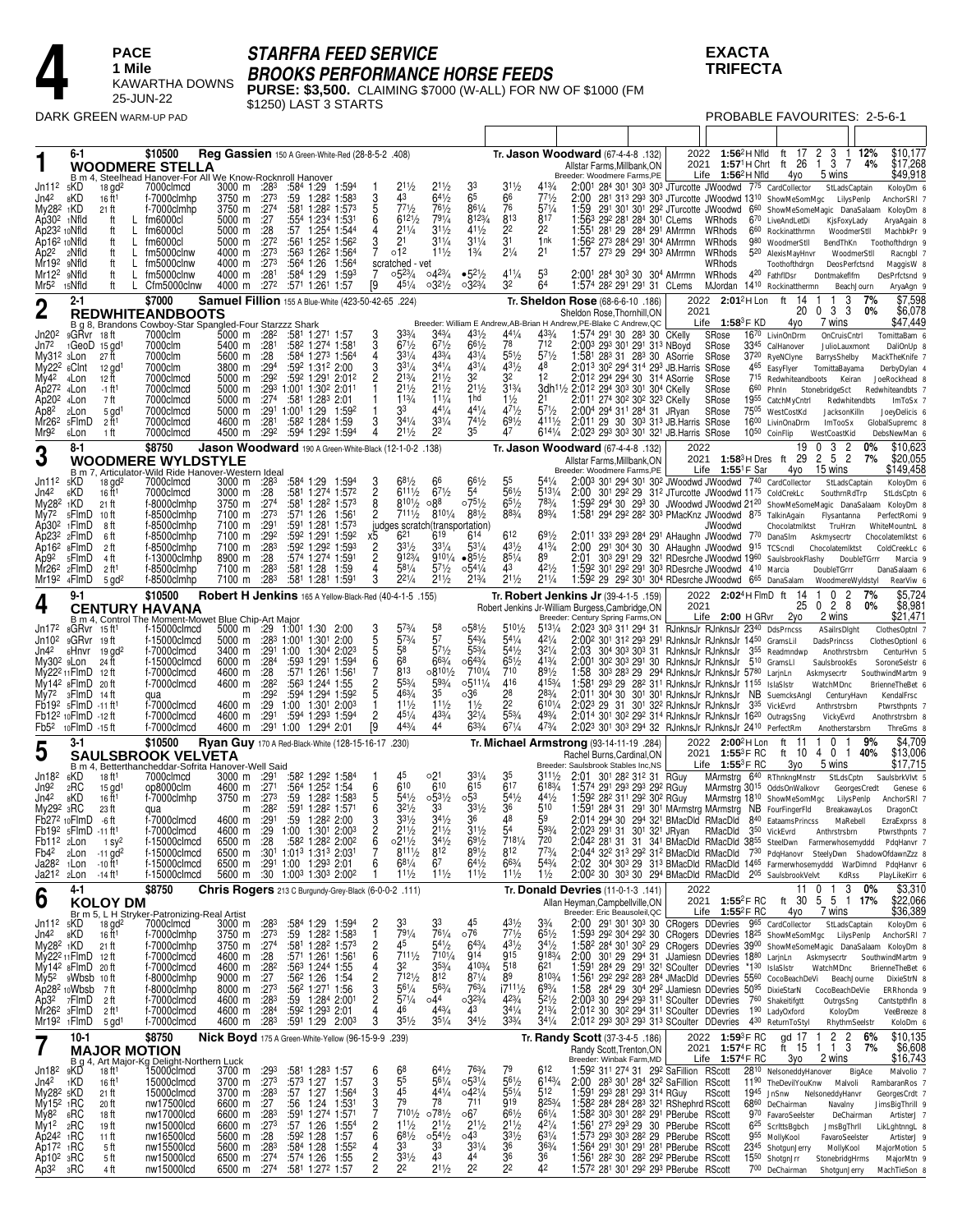# *KAWARTHA DOWNS COUNTRY MUSIC FESTIVAL SUNDAY JULY 3, 2022*

It's Canada Day Weekend & the Celebration Continues with an Outdoor Music Festival Featuring:

# *THE REKLAWS JADE EAGLESON NATE HALLER*

**Gates Open @ 5:00 P.M. Concert Starts @ 6:00 P.M.**

*\$35.00 (Plus Taxes & Fees)*

- Food and Drinks available onsite
- BYOFC (Bring Your Own Folding Chair)
- Parking \$15.00 For more Information Please Call **(705) 940-0202** or email **events@kawarthadowns.com**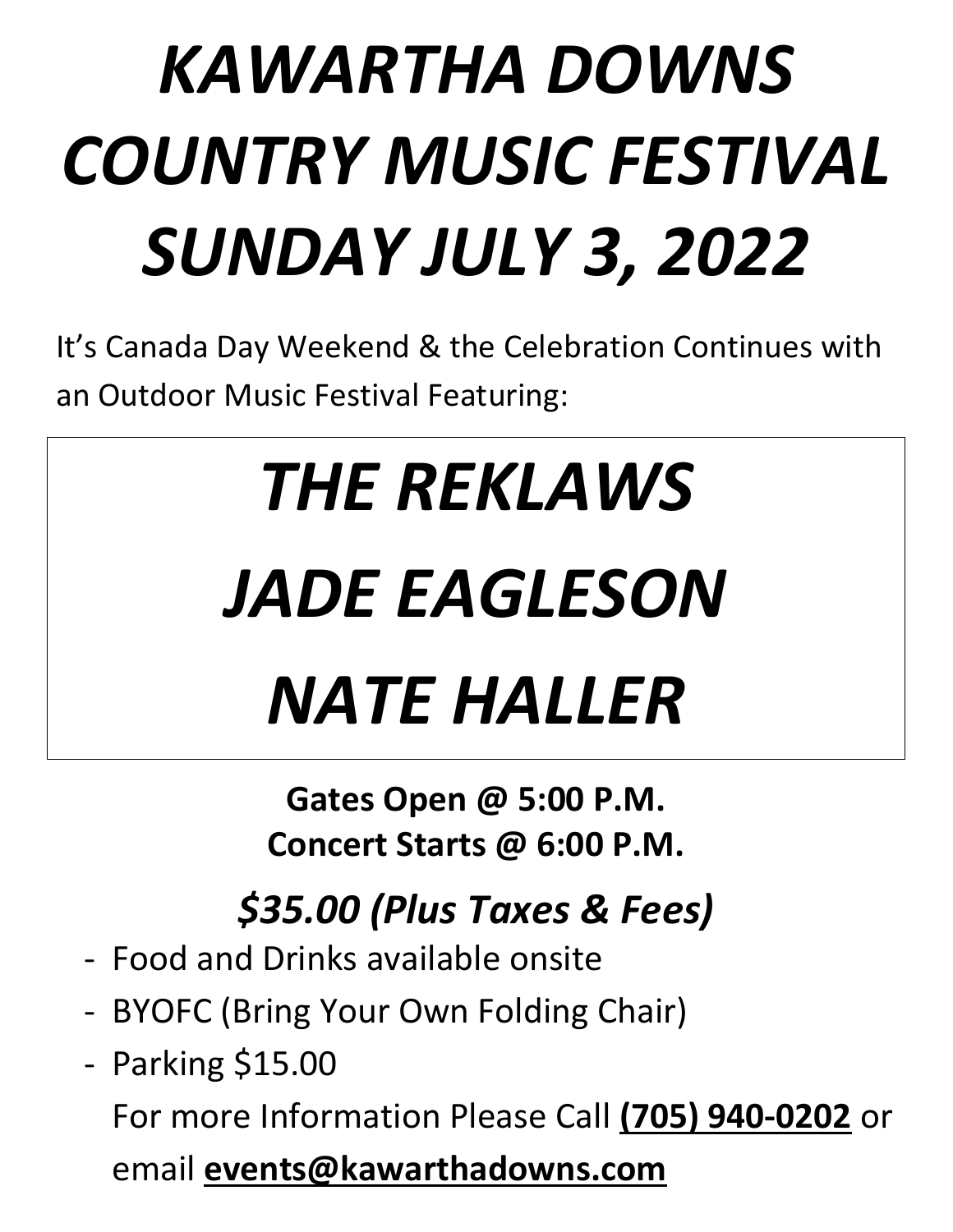# **CHAPPELL MOVERS**

**EXACTA TRIFECTA** 

PROBABLE FAVOURITES: 7-5-4-6

SheilasBrush 9

**PACE** 1 Mile KAWARTHA DOWNS 25-JUN-22 **BLACK WARM-UP PAD** 

LOCAL MOVES & FREE ESTIMATES<br>PURSE: \$4,100. FILLIES AND MARES: CLAIMING HANDICAP \$7,000-<br>\$8,000 - \$9,000 (W-ALL)

|                                                                                                                                                                                                                                        | 9-1                                                   | <b>ROCKET GAL</b>                                                                                                                                             | \$8750<br>Br m 11, Santanna Blue Chip-Notalotofthought-Grinfromeartoear                                                                                                                                                       | Samara Johnson 140 Red-White-Black (6-0-1-1 .148)                                                                                                                         |                                                                                                                     |                                                                                                                                                                                                                                                                                                                                                                                                                                          |                                              |                                                                       |                                                                                                                                                            |                                                                                                                                             |                                                                                                                                                                             |                                                                                                                                                       |                                                                                                                                                     | Tr. Carole Wood $(2-0-0-0)$<br>Carole Wood, Cobourg, ON<br>Breeder: Kesons Stables Inc,ON                                                                                                                                                                                                                                                                                                                                                                                                                                                                                                                                                                                                                                                                                                                                                                                                                                                                                                   |                                                                                    | 2022                                                                                     | 2021 1:59 <sup>1</sup> F KD<br>Life $1:57^2$ F KD                                                                      |                                 | 2 <sub>0</sub><br>6уо                                                                                                                                                                                                                                                | $\mathbf 0$<br>0<br>ft 15 1 0 0<br>6 wins                                                                 | 0%<br>7%                                                                                                                                                                                  | \$300<br>\$2,996<br>\$35,128                                                                                                           |
|----------------------------------------------------------------------------------------------------------------------------------------------------------------------------------------------------------------------------------------|-------------------------------------------------------|---------------------------------------------------------------------------------------------------------------------------------------------------------------|-------------------------------------------------------------------------------------------------------------------------------------------------------------------------------------------------------------------------------|---------------------------------------------------------------------------------------------------------------------------------------------------------------------------|---------------------------------------------------------------------------------------------------------------------|------------------------------------------------------------------------------------------------------------------------------------------------------------------------------------------------------------------------------------------------------------------------------------------------------------------------------------------------------------------------------------------------------------------------------------------|----------------------------------------------|-----------------------------------------------------------------------|------------------------------------------------------------------------------------------------------------------------------------------------------------|---------------------------------------------------------------------------------------------------------------------------------------------|-----------------------------------------------------------------------------------------------------------------------------------------------------------------------------|-------------------------------------------------------------------------------------------------------------------------------------------------------|-----------------------------------------------------------------------------------------------------------------------------------------------------|---------------------------------------------------------------------------------------------------------------------------------------------------------------------------------------------------------------------------------------------------------------------------------------------------------------------------------------------------------------------------------------------------------------------------------------------------------------------------------------------------------------------------------------------------------------------------------------------------------------------------------------------------------------------------------------------------------------------------------------------------------------------------------------------------------------------------------------------------------------------------------------------------------------------------------------------------------------------------------------------|------------------------------------------------------------------------------------|------------------------------------------------------------------------------------------|------------------------------------------------------------------------------------------------------------------------|---------------------------------|----------------------------------------------------------------------------------------------------------------------------------------------------------------------------------------------------------------------------------------------------------------------|-----------------------------------------------------------------------------------------------------------|-------------------------------------------------------------------------------------------------------------------------------------------------------------------------------------------|----------------------------------------------------------------------------------------------------------------------------------------|
| Jn18 <sup>2</sup><br>Jn11 <sup>2</sup><br>Jn42<br>Oc2 <sup>1</sup><br>Sp25 <sup>1</sup><br>Sp18 <sup>1</sup><br>Sp41<br>Ag28 <sup>1</sup> 10KD<br>Ag211<br>Ag141 6KD                                                                   | 2KD<br>5KD<br>2KD<br>10KD<br>5KD<br>6KD<br>зKD<br>7KD | 18 ft <sup>1</sup><br>$18$ gd <sup>2</sup><br>18 ft <sup>2</sup><br>21 ft<br>17 ft<br>22 ft<br>23 ft<br>25 ft<br>27 ft<br>21 ft                               | f-7000clmhp<br>7000clmcd<br>qua-t&p<br>f&m-7000clm<br>7000clmcd<br>7000clmcd<br>7000clmcd<br>7000clmcd<br>f&m-7000clm<br>f&m-7000clm                                                                                          | 3750 m :283<br>$3000 \text{ m}$ :28 <sup>3</sup><br>m<br>3600 m<br>3300 m<br>3300 m :283<br>3300 m :281<br>3300 m<br>3600 m                                               | :281<br>$:28^2$<br>:28<br>.272                                                                                      | :573 1:28 1:581<br>:584 1:29<br>:30 1:012 1:323 2:023<br>:583 1:264 1:56<br>:574 1:26<br>:584 1:274 1:583<br>:573 1:261 1:571<br>1:253 1:563<br>:57<br>:562 1:244 1:552<br>3600 m :291 1:00 1:292 1:583                                                                                                                                                                                                                                  | 1:594<br>1:554                               | 4<br>4<br>4<br>8<br>6<br>5<br>5<br>4<br>5                             | $44\frac{1}{2}$<br>$4^{4^{1/2}}$<br>16<br>313/4<br>811<br>433/4<br>58<br>∘66<br>421/4<br>211/2                                                             | $45\frac{1}{2}$<br>$5^{41}/2$<br>$15\frac{1}{2}$<br>$43^{1/4}$<br>$8^{7^{1/2}}$<br>55<br>573/4<br>∘66<br>$43^{1/4}$<br>$2^{11/2}$           | 443/4<br>∘56<br>11<br>$57\frac{1}{4}$<br>$9^{131/2}$<br>69<br>$\circ 66\frac{1}{4}$<br>i511<br>771/2<br>$21\frac{1}{2}$                                                     | 441/2<br>6 <sup>7</sup><br>$11\frac{1}{4}$<br>$59\frac{1}{2}$<br>918<br>$69\frac{1}{2}$<br>$5^{71/2}$<br>$6^{121/2}$<br>$79\frac{1}{2}$<br>$3^{21/2}$ | 463/4<br>$65\frac{3}{4}$<br>$2\frac{3}{4}$<br>7151/4<br>9261/4<br>4103/4<br>$64\frac{3}{4}$<br>7131/4<br>$65\frac{3}{4}$                            | 1:593 292 291 302 303 SJohnsn CWood<br>2:01 29 <sup>2</sup> 30 <sup>1</sup> 30 <sup>3</sup> 30 <sup>4</sup> MHarvey CWood<br>2:024 30 312 311 301 SJohnsn CWood<br>1:59<br>2:01<br>2:004 292 302 294 311 SJohnsn CWood<br>1:581 294 292 281 304 SHudon CWood<br>5101/2p41:583 291 29 293 304 SJohnsn CWood<br>1:58 274 291 291 314 SJohnsn CWood<br>1:594 292 304 292 301 SJohnsn CWood                                                                                                                                                                                                                                                                                                                                                                                                                                                                                                                                                                                                     |                                                                                    | 283 303 29 304 SJohnsn CWood<br>303 283 292 322 SJohnsn CWood                            |                                                                                                                        |                                 | 1145 Nothinhldnmbck ShowMeSmMgc<br>845 CardCollector<br>NB PCJustaDrem<br>20 <sup>40</sup> MsBramptonBst<br>1340 Genesee MervsTruLegacy<br>2580 MisterDg<br>1290 DanaSalam<br>12 <sup>55</sup> JulioLxmnt<br>40 <sup>70</sup> Kempnflt<br>2280 AzaleaSelstr          | StLadsCaptain<br>RocketGl<br>Kempnflt<br>JimTom<br>ShiftingViws<br>DragnWv<br>RambaranRs<br>RoseIslandAqq | ControlThePowr<br>RambaranRose 9<br>DragonWave 8<br>Dontburstmbbbl 6<br>RoseIslandAgg 9                                                                                                   | DanSIm 6<br>KoloyDm 6<br>SureFireKat 7<br>PutnamsFir 9<br>DanaSalm 8                                                                   |
| $\boldsymbol{2}$                                                                                                                                                                                                                       | $7-1$                                                 |                                                                                                                                                               | \$8750<br><b>COLD CREEK LACEY</b>                                                                                                                                                                                             | Doug Brown 134 A Green-White-Black (40-10-7-1                                                                                                                             |                                                                                                                     |                                                                                                                                                                                                                                                                                                                                                                                                                                          |                                              |                                                                       | .355)                                                                                                                                                      |                                                                                                                                             |                                                                                                                                                                             |                                                                                                                                                       |                                                                                                                                                     | Tr. John MacMillan (194-23-23-24 .225)<br>2099551 Ontario Inc, Greely-John MacMillan, Odessa, ON                                                                                                                                                                                                                                                                                                                                                                                                                                                                                                                                                                                                                                                                                                                                                                                                                                                                                            |                                                                                    | 2022                                                                                     | 1:57 <sup>2</sup> F KD                                                                                                 |                                 | ft<br>17<br>2021 1:54 <sup>2</sup> S Wbsb ft 30                                                                                                                                                                                                                      | 2<br>3 4 17%<br>5                                                                                         | 3 12%                                                                                                                                                                                     | \$10,002<br>\$28,976                                                                                                                   |
| Jn18 <sup>2</sup><br>Jn112<br>Jn4 <sup>2</sup><br>My28 <sup>2</sup> 1KD<br>My26 <sup>2</sup> 9RC<br>My19 <sup>2</sup> 10RC<br>My5 <sup>2</sup><br>Ap282 7RC<br>$Ap212$ $sRC$<br>Ap16 <sup>2</sup> 8FlmD                                | B m 7,<br>2KD<br>зKD<br>6KD<br>2RC                    | 18 ft <sup>1</sup><br>$18$ gd <sup>2</sup><br>16 ft <sup>1</sup><br>21 ft<br>23 ft<br>$12$ gd <sup>1</sup><br>17 ft<br>8 ft<br>$10$ gd <sup>2</sup><br>2 ft   | Shanghai Phil-Tymal Black Satin-Fit For Life<br>f-7000clmhp<br>f-7000clmhp<br>7000clmcd<br>f-7000clmhp<br>f-8000clmhp<br>f-8000clmhp<br>f-8000clmhp<br>f-9000clmcd<br>f-9000clmhp<br>f-8500clmhp                              | 3750 m :283<br>3750 m :292<br>3000 m<br>3750 m :274<br>6200 m :271<br>6200 m<br>6200 m :271<br>6200 m :274<br>6200 m<br>7100 m                                            | :28<br>:28<br>:27 <sup>3</sup><br>:283                                                                              | :573 1:28<br>:591 1:29<br>:581 1:274 1:572<br>:581 1:282 1:573<br>:574 1:252 1:551<br>:573 1:262 1:561<br>:564 1:253 1:534<br>:564 1:261 1:55<br>:58<br>1:26 <sup>3</sup> 1:57<br>:592 1:292 1:593                                                                                                                                                                                                                                       | 1:58<br>1:582                                | $\frac{2}{5}$<br>6<br>$\overline{c}$<br>$\overline{c}$<br>5           | 56<br>34<br>34<br>$0.55\frac{1}{2}$<br>441/2<br>$04^{21}/2$<br>69<br>67<br>22<br>113/4                                                                     | 0.563/4<br>$53\frac{1}{2}$<br>0.321/4<br>04 <sup>4</sup><br>65<br>$11\frac{1}{2}$<br>6101/2<br>77<br>22<br>113/4                            | $69\frac{1}{4}$<br>53<br>$01\frac{1}{2}$<br>$03^{21/2}$<br>710<br>$11\frac{1}{2}$<br>613<br>$77\frac{1}{2}$<br>32<br>113/4                                                  | $68\frac{1}{2}$<br>$66\frac{1}{2}$<br>11<br>54<br>721<br>2 <sup>2</sup><br>619<br>713<br>$2^{21/2}$<br>$11\frac{1}{2}$                                | 6131/2<br>$69\frac{1}{2}$<br>1ns<br>68<br>7281/2<br>$4^{23}/_{4}$<br>$6^{23}$<br>7163/4<br>$2^{33/4}$<br>313/4                                      | Breeder: Daniel G Walker, ON<br>2:004 294 291 304 31 JThomsn JMacMill<br>2:001 301 293 294 303 RGassien JMacMill<br>1:57 <sup>2</sup> 28 <sup>4</sup> 29 <sup>4</sup> 29 <sup>1</sup> 29 <sup>3</sup> DBrown<br>1:591 284 301 294 302 DBrown<br>2:004 28 304 283 332 RSimard JMacMill<br>1:564 282 291 284 302 GGagnon JMacMill<br>1:582 29 294 292 301 SBrossu<br>1:58 <sup>2</sup> 29 <sup>1</sup> 29 29 <sup>2</sup> 30 <sup>4</sup> SBrossu<br>1:574 28 30 <sup>2</sup> 28 <sup>3</sup> 30 <sup>4</sup> SBrossu<br>2:00                                                                                                                                                                                                                                                                                                                                                                                                                                                                 |                                                                                    | 283 304 30 303 SaFillion TRiley                                                          | JMacMill<br>JMacMill<br>JMacMill<br>JMacMill<br><b>JMacMill</b>                                                        |                                 | Life $1:54^2S$ Wbsb 6yo<br>670 Nothinhldnmbck ShowMeSmMgc<br>2 <sup>90</sup> ColdCrekLc<br>5880 CocoBeachDV OutragesSng<br>775 OutragesSng ElmGrovePnn<br>25 <sup>65</sup> Thinkingofybb<br>425 Tadrttzz Thinkingofyobb<br>4 <sup>55</sup> JessicsLgc<br>345 TCScndl | 20 wins<br>SouthrnRdTrp<br>OutragsSng<br>ColdCrekLc<br>Chocolatemiktst                                    | *185 SomethingRol ShowMeSomeMgc DanaSalm 6<br>5 <sup>55</sup> ShowMeSomeMagic DanaSalaam KoloyDm 8<br>SomethingRI 7<br>SomethingRI 7<br>OutragesSng 7<br>Thinkingofybb 7<br>ColdCreekLc 6 | \$108,385<br>DanSIm 6<br>StLdsCptn 6<br>ClodamBm 6                                                                                     |
| 3                                                                                                                                                                                                                                      | 6-1                                                   |                                                                                                                                                               | \$8750<br><b>CARD COLLECTOR</b>                                                                                                                                                                                               | Reg Gassien 150 A Green-White-Red (28-8-5-2 .408)                                                                                                                         |                                                                                                                     |                                                                                                                                                                                                                                                                                                                                                                                                                                          |                                              |                                                                       |                                                                                                                                                            |                                                                                                                                             |                                                                                                                                                                             |                                                                                                                                                       |                                                                                                                                                     | Tr. Roger Ferguson (4-1-0-0 .250)<br>Jeffrey Dumoulin, Cavan, ON                                                                                                                                                                                                                                                                                                                                                                                                                                                                                                                                                                                                                                                                                                                                                                                                                                                                                                                            |                                                                                    |                                                                                          | 2022 1:594F KD                                                                                                         |                                 | 4<br>gd<br>2021 1:57 <sup>3</sup> H FlmD ft 18 3 0 3 17%                                                                                                                                                                                                             | $0 \t0 \t25%$<br>-1                                                                                       |                                                                                                                                                                                           | \$2,174<br>\$10,398                                                                                                                    |
| Jn18 <sup>2</sup><br>Jn11 <sup>2</sup><br>Jn42<br>My28 <sup>2</sup> 1KD<br>My212 3KD<br>Dc16 <sup>1</sup> 11 Wbsb<br>Nv25 <sup>1</sup> 4Wbsb<br>Nv18 <sup>1</sup><br>Nv111<br>Nv41                                                     | 2KD<br>5KD<br>8KD<br>3Wbsb<br>5FlmD<br>5FlmD          | 18 ft1<br>$18$ gd <sup>2</sup><br>16 ft <sup>1</sup><br>21 ft<br>25 ft<br>7 ft1<br>$3$ gd <sup>2</sup><br>зft<br>12 ft<br>-1 ft                               | B m 6, Classic Card Shark-Quintella-Artistic Fella<br>f-7000clmhp<br>7000clmcd<br>f-7000clmhp<br>f-7000clmhp<br>qua<br>f15000clmStk<br>f-15000clmcd<br>f-15000clmcd<br>f-15000clmcd<br>f-15000clmcd                           | 3750 m :283<br>3000 m<br>3750 m :273<br>3750 m<br>m<br>14000 m<br>10000 m<br>10000 m<br>5700 m<br>5700 m                                                                  | :28 <sup>3</sup><br>:274<br>:28 <sup>3</sup><br>:294<br>:283<br>:28 <sup>1</sup><br>:283<br>:29                     | :573 1:28<br>:584 1:29<br>:59 1:28 <sup>2</sup> 1:583<br>:581 1:282 1:573<br>1:28<br>:59<br>:593 1:29<br>:583 1:281 1:59<br>$:56^2$ 1:26<br>:59 1:274 1:573<br>:592 1:281 1:582                                                                                                                                                                                                                                                          | 1:58<br>1:594<br>1:584<br>1:59<br>1:573      | 2<br>5<br>9<br>$\frac{3}{7}$<br>5                                     | $21\frac{1}{2}$<br>561/2<br>$31\frac{1}{2}$<br>33<br>471/2<br>$10^{15\frac{1}{2}}$<br>$69\frac{1}{2}$<br>7111/4<br>8111/4<br>$68\frac{1}{4}$               | $2^{13/4}$<br>$04^{31}/4$<br>43<br>33<br>$46^{1}/_{4}$<br>$10^{14\frac{1}{2}}$<br>$066^{3}/4$<br>7121/4<br>$08^{73/4}$<br>76                | $3^{21}/2$<br>$02^{21/2}$<br>43<br>$43^{1/4}$<br>$49\frac{1}{2}$<br>$10^{111}/2$<br>$063\frac{1}{2}$<br>$05^{3}/4$<br>•64<br>•74                                            | 333/4<br>2 <sup>1</sup><br>44<br>$32\frac{1}{2}$<br>37<br>10113/4<br>731/2<br>$3^{41}/4$<br>$1\frac{1}{2}$<br>$3\frac{1}{2}$                          | $510\frac{1}{2}$<br>1 <sub>hd</sub><br>$55\frac{1}{4}$<br>453/4<br>393/4<br>919<br>$66^{1/2}$<br>$3^{13/4}$<br>$1\frac{3}{4}$<br>11                 | Breeder: Sandra M Glover-Tim M Dean, ON<br>2:001 284 291 302 314 RGassien RFergsn<br>1:594 294 293 30 302 RGassien RFergsn *115 CardCollector<br>1:593 274 314 292 303 RGassien RFergsn<br>1:584 282 302 301 294 RGassien RFergsn 1420 ShowMeSomeMagic DanaSalaam<br>2:004 30 301 293 31 NBoyd RFergsn<br>2:024 324 293 284 313 CChristof MOlson<br>2:001 302 293 284 312 CChristof MOlson<br>1:58<br>1:573 304 294 28 29 SCoulter RFergsn 2525 CardCollectr<br>1:58 <sup>2</sup> 30 <sup>3</sup> 30 28 <sup>2</sup> 29 <sup>2</sup> SCoulter RFergsn 17 <sup>00</sup> CardCollector                                                                                                                                                                                                                                                                                                                                                                                                        |                                                                                    | Life<br>30 <sup>2</sup> 28 <sup>2</sup> 28 <sup>4</sup> 30 <sup>2</sup> CChristof MOlson |                                                                                                                        | $1:57^3$ H FlmD                 | 5yo<br>390 Nothinhldnmbck ShowMeSmMgc<br>400 ShowMeSomMgc LilysPenlp<br>NB MerenguSIstr<br>46 <sup>10</sup> BlackBetty<br>380 Nothingcomparesto WineTym<br>300 Nothinholdnmbck                                                                                       | 4 wins<br>StLadsCaptain<br>DiggngUpDss<br>KatysDelight<br><b>CUPrncss</b><br>SgAlexi<br>LarjonLena        | WriteninsndSBg 9                                                                                                                                                                          | \$20,793<br>DanSIm 6<br>KoloyDm 6<br>AnchorSRI 7<br>KoloyDm 8<br>CrdCllctr<br>WineTyme 10<br>BlackBett 9<br>CardCllctr 8<br>SgAlexia 8 |
| 4                                                                                                                                                                                                                                      | 4-1                                                   |                                                                                                                                                               | \$10500<br>NOTHINHOLDINMEBACK                                                                                                                                                                                                 | Ryan Guy 170 A Red-Black-White (128-15-16-17 .230)                                                                                                                        |                                                                                                                     |                                                                                                                                                                                                                                                                                                                                                                                                                                          |                                              |                                                                       |                                                                                                                                                            |                                                                                                                                             |                                                                                                                                                                             |                                                                                                                                                       |                                                                                                                                                     | Tr. <b>Brian Gibson</b> (14-5-1-0 .396)<br>William Gibson, Kingston, ON                                                                                                                                                                                                                                                                                                                                                                                                                                                                                                                                                                                                                                                                                                                                                                                                                                                                                                                     |                                                                                    | 2022                                                                                     |                                                                                                                        | 1:58 <sup>1</sup> F KD          | 12<br>ft<br>2021 1:57 <sup>3</sup> H Stga ft 26                                                                                                                                                                                                                      | 0<br>0<br>3<br>4 1 1 2%                                                                                   | 8%                                                                                                                                                                                        | \$3,565<br>\$27,069                                                                                                                    |
| Jn18 <sup>2</sup><br>Jn11 <sup>2</sup><br>Jn2 <sup>2</sup><br>My26 <sup>2</sup> 6RC<br>My8 <sup>2</sup> 10FlmD<br>Ap28 <sup>2</sup> sWbsb<br>Ap21 <sup>2</sup> 10Wbsb<br>Ap15 <sup>2</sup> 10Wbsb<br>Mr272<br>Mr20 <sup>2</sup> 4RC    | 2KD<br>зKD<br>7RC<br>2RC                              | 18 ft <sup>1</sup><br>$18$ gd <sup>2</sup><br>20 ft<br>23 ft<br>10 ft<br>-7 ft<br>14 ft<br>6 gd<br>$-7$ gd <sup>2</sup><br>$4$ gd <sup>1</sup>                | B m 4, Art Major-Fashion Gal-Village Jolt<br>f-7000clmhp<br>f-7000clmhp<br>f-nw2r20000l<br>nw400pscd<br>f-nw1500L3cd<br>f-14000clmhp<br>f-15000clmhp<br>f-cond<br>f-nw20000lcd<br>f-nw6000L5cd                                | 3750 m :28 <sup>3</sup><br>3750 m<br>7000 m<br>6000 m<br>6000 m<br>11000 m<br>11000 m<br>11000 m<br>6600 m<br>7200 m                                                      | :292<br>:271<br>$\overline{.26}$ <sup>4</sup><br>:283<br>:27<br>:28 <sup>2</sup><br>:28<br>:281<br>$\overline{.28}$ | :573 1:28<br>:591 1:29<br>:563 1:261<br>:551 1:241 1:551<br>:591 1:273 1:554<br>:57 1:24<br>:573 1:262 1:544<br>:564 1:253 1:552<br>:584 1:284 1:584<br>:573 1:263 1:554                                                                                                                                                                                                                                                                 | 1:581<br>1:582<br>1:55 <sup>4</sup><br>1:532 | 3<br>6<br>5<br>6<br>8                                                 | 33<br>$21\frac{1}{2}$<br>44<br>79<br>443/4<br>33<br>571/4<br>7113/4<br>33<br>45                                                                            | $3^{31/2}$<br>$2^{11/2}$<br>$04^{31}/2$<br>7121/2<br>$03^{23}/4$<br>$3^{23/4}$<br>55<br>$065\frac{3}{4}$<br>$3^{31/2}$<br>$54\frac{1}{2}$   | $021\frac{1}{2}$<br>$31\frac{1}{2}$<br>02 <sup>1</sup><br>663/4<br>045<br>$2^{7\frac{1}{4}}$<br>751/4<br>$065\frac{1}{4}$<br>54<br>65                                       | $21\frac{1}{2}$<br>431/2<br>99<br>451/2<br>712<br>4101/2<br>533/4<br>543/4<br>65<br>66                                                                | 1 <sub>nk</sub><br>451/2<br>9113/4<br>$45^{1/4}$<br>7161/4<br>6 <sup>2</sup><br>$63\frac{1}{4}$<br>$76\frac{1}{2}$<br>553/4                         | Breeder: Ross G Bonafield, NY<br>1:581 291 29 30 30 RGuy<br>1:592 293 294 294 301 RGuy<br>1:58 <sup>1</sup> 28 29 <sup>1</sup> 29 <sup>1</sup> 31 <sup>4</sup> RGuy<br>1:561 283 29 28 303 RShephrd BGibson<br>1:59 293 301 284 302 ASorrie<br>6133/4p51:561 273 30 274 304 ASorrie<br>1:551 294 284 284 274 ASorrie<br>1.56<br>2:00<br>1:57                                                                                                                                                                                                                                                                                                                                                                                                                                                                                                                                                                                                                                                | 30 <sup>2</sup> 273 283 292 ASorrie<br>284 303 301 302 GLey<br>29 292 291 292 GLey |                                                                                          | Life $1:573H$ Stga<br><b>BGibson</b><br><b>BGibson</b><br><b>BGibson</b><br>AFine<br>AFine<br>AFine<br>AFine<br>SHenry | 24 <sup>10</sup> Ynoths<br>2960 | Зуо<br>360 Nothinhldnmbck ShowMeSmMgc<br>4 <sup>10</sup> WriteOne<br>4880 BetTillDawn<br>970 SoFiaLolt<br>16 <sup>65</sup> LatteSistr<br>6000 SmokeNReactrN<br>GotSexScrs<br>SHenry 11260 SaubleDightfl                                                              | 4 wins<br>SqAlexia<br>UniqueBeach<br>HappyLokr<br>ContrlThThng<br>CenturyGeorgi<br>MollyKI<br>JkEllmEnh   | 740 SomethingRol ShowMeSomeMgc DanaSalm 6<br>JkEllemEnoh 9<br>Whatineedismn 7<br>CenturyGerg 9<br>CranberryBri 10<br>Bottomofthennth<br>BattleWithDesr 8                                  | \$37,458<br>DanSIm 6<br>BarnOne 9<br>Brokn 10<br>JessicasLgc 7                                                                         |
| 5                                                                                                                                                                                                                                      | 3-1                                                   |                                                                                                                                                               | \$10000<br><b>SHOW ME SOME MAGIC</b>                                                                                                                                                                                          | Samuel Fillion 155 A Blue-White (423-50-42-65 .224)                                                                                                                       |                                                                                                                     |                                                                                                                                                                                                                                                                                                                                                                                                                                          |                                              |                                                                       |                                                                                                                                                            |                                                                                                                                             |                                                                                                                                                                             |                                                                                                                                                       |                                                                                                                                                     | Tr. Bruce Cleaver (32-8-5-8 .420)<br>Bruce Cleaver.Corbvville.ON                                                                                                                                                                                                                                                                                                                                                                                                                                                                                                                                                                                                                                                                                                                                                                                                                                                                                                                            |                                                                                    |                                                                                          | 2022 1:57 <sup>3</sup> F KD<br>2021 1:56 <sup>2</sup> F KD                                                             |                                 | ft 15 4<br>ft 23                                                                                                                                                                                                                                                     | 4 2 27%<br>6<br>3 2                                                                                       | 26%                                                                                                                                                                                       | \$16,640<br>\$20,512                                                                                                                   |
| Jn18 <sup>2</sup><br>Jn11 <sup>2</sup><br>Jn42<br>$My282$ 1KD<br>My22 <sup>2</sup> <sub>4</sub> Clnt<br>Ap252 sLon<br>Ap18 <sup>2</sup> sLon<br>Ap11 <sup>2</sup> sLon<br>Ap4 <sup>2</sup> 3Lon<br>Mr28 <sup>2</sup> 10Lon             | 2KD<br>зKD<br>8KD                                     | 18 ft <sup>1</sup><br>$18$ gd <sup>2</sup><br>16 ft <sup>1</sup><br>21 ft<br>$12$ gd <sup>1</sup><br>12 gd <sup>1</sup><br>$1 sy^2$<br>11 ft<br>2 ft<br>-7 ft | Br m 8, Mach Three-Cover Of Darkness-Presidential Ball<br>f-8000clmhp<br>f-8000clmhp<br>f-9000clmhp<br>f-7000clmhp<br>f&m-7000clm<br>f-7000clmcd<br>f-7000clmcd<br>Cf-7000clmcd<br>Cf-7000clmcd<br>ClmStk-a                   | 3750 m $:283$<br>3750 m<br>3750 m<br>3750 m :274<br>5600 m :28 <sup>2</sup><br>5600 m :283                                                                                | :29 <sup>2</sup><br>:273                                                                                            | $:57^3$ 1:28<br>:591 1:29<br>:59<br>1:282 1:583<br>:581 1:282 1:573<br>3800 m : 29 <sup>1</sup> 1:00 <sup>4</sup> 1:30 2:00 <sup>2</sup><br>:592 1:284 2:001<br>5600 m : 291 1:01 1:30 <sup>2</sup> 2:01 <sup>2</sup><br>5600 m :293 1:001 1:294 1:59<br>:591 1:284 2:00<br>9000 m :273 :574 1:272 1:583                                                                                                                                 | 1:581<br>1:582                               | $\frac{5}{7}$<br>3<br>4<br>$\frac{5}{7}$<br>4<br>6                    | $11\frac{1}{2}$<br>$6^{81/2}$<br>$02\frac{3}{4}$<br>$2^{11/2}$<br>69<br>45<br>$4^{43}/4$<br>04 <sup>4</sup><br>33<br>781/2                                 | $1^{13/4}$<br>65<br>$11\frac{1}{2}$<br>$2^{11/2}$<br>$66^{1/4}$<br>$043\frac{1}{4}$<br>02 <sup>1</sup><br>$02^{11/2}$<br>$02^{11/2}$<br>∘66 | $11\frac{1}{2}$<br>$04^{13}/4$<br>$11\frac{1}{2}$<br>$2^{11/2}$<br>$-781/2$<br>$043\frac{1}{2}$<br>$02\frac{3}{4}$<br>04 <sup>2</sup><br>$01\frac{1}{2}$<br>•6 <sup>3</sup> | $1^{11/2}$<br>$2^{13/4}$<br>113/4<br>$2\frac{1}{4}$<br>612<br>423/4<br>2 <sup>1</sup><br>$5^{51}/4$<br>$11\frac{1}{4}$<br>55                          | 2 <sup>nk</sup><br>$2^{23/4}$<br>$1\frac{1}{2}$<br>$13\frac{1}{2}$<br>6151/4<br>$1\frac{1}{2}$<br>33<br>$6^{83/4}$<br>1 <sub>hd</sub><br>$5^{53/4}$ | Breeder: Bruce J Cleaver, ON<br>1:58 <sup>1</sup> 28 <sup>3</sup> 29 30 <sup>2</sup> 30 <sup>1</sup> SaFillion BCleaver<br>1:59<br>1:583 274 311 292 301 SaFillion BCleaver *110 ShowMeSomMgc LilysPenlp AnchorSRI 7<br>1:573 28 30 <sup>2</sup> 30 <sup>1</sup> 29 SaFillion BCleaver 5 <sup>80</sup> ShowMeSomeMagic DanaSalaam KoloyDm 8<br>2:03 <sup>2</sup> 31 31 29 <sup>3</sup> 31 <sup>4</sup> TraHenry BCleaver 3 <sup>20</sup> BrydownLibt HavaConnctn LilysPenlp 7<br>2:001 292 303 292 304 TraHenry BCleaver 180 ShowMeSomeMagc MissBrandK Kempenfit 6<br>2:02 30 <sup>1</sup> 31 29 <sup>2</sup> 31 <sup>2</sup> TraHenry BCleaver 3 <sup>50</sup> NrthrnBII GodivaMackvlc ShowMeSmMgc 7<br>2:004 30 <sup>2</sup> 30 29 <sup>4</sup> 30 <sup>3</sup> TraHenry BLamrch 10 <sup>90</sup> Rosll NorthernBll<br>2:00 291 301 292 311 TraHenry BCleaver *160 ShowMeSomeMagic GinTwist Rosella 8<br>1:594 291 294 29 314 AHaughn BCleaver 3905 StyleSnapshot Moramappo SrBeachBabe 8 |                                                                                    |                                                                                          | Life $1:56^2$ FKD                                                                                                      |                                 | 7yo<br>*80 Nothinhldnmbck ShowMeSmMgc                                                                                                                                                                                                                                | 18 wins                                                                                                   | 31 291 291 293 SaFillion BCleaver 195 Something Rol ShowMeSomeMgc DanaSalm 6<br>GodivaMackiavlc 8                                                                                         | \$92,073<br>DanSIm 6                                                                                                                   |
| 6                                                                                                                                                                                                                                      | $5 - 1$                                               | DANA SALAAM                                                                                                                                                   | \$10000                                                                                                                                                                                                                       | <b>Brian Collins</b> 170 A Blue-White (3-0-1-2 .407)                                                                                                                      |                                                                                                                     |                                                                                                                                                                                                                                                                                                                                                                                                                                          |                                              |                                                                       |                                                                                                                                                            |                                                                                                                                             |                                                                                                                                                                             |                                                                                                                                                       |                                                                                                                                                     | Tr. Brian Collins (13-3-2-3 .393)<br>Brian & Cindy Collins, Peterborough, ON                                                                                                                                                                                                                                                                                                                                                                                                                                                                                                                                                                                                                                                                                                                                                                                                                                                                                                                |                                                                                    |                                                                                          |                                                                                                                        |                                 | 2022 1:58 <sup>3</sup> S Wbsb ft 13 3 2 3 23%<br>2021 1:57 <sup>1</sup> F KD ft 18 2 4 5 11%                                                                                                                                                                         |                                                                                                           |                                                                                                                                                                                           | \$17,154<br>\$12,298                                                                                                                   |
| $Jn182$ $2KD$<br>Jn11º 3KD<br>Jn4 <sup>2</sup><br>My28 <sup>2</sup> 1KD<br>My5 <sup>2</sup> 9Wbsb 10 ft<br>Ap28 <sup>2</sup> 10Wbsb<br>$Ap232$ 2FlmD<br>Ap4 <sup>2</sup> 9Wbsb<br>$Mr262$ <sub>2</sub> FlmD<br>Mr19 <sup>2</sup> 4FlmD | 5GeoD 15ft                                            | 18 ft <sup>1</sup><br>$18$ gd <sup>2</sup><br>21 ft<br>- 7 ft<br>-6 ft<br>-3 ft<br>2 ft <sup>1</sup><br>$5$ gd <sup>2</sup>                                   | Ch m 10, Ameripan Gigolo-Kates Ticket-N Xample<br>f-8000clmhp<br>f-8000clmhp<br>f-8500clmhp<br>f-8000clmhp<br>f-9000clmhp<br>f-9000clmhp<br>f-8500clmhp<br>f-9000clmhp<br>f-9500clmhp<br>f-8500clmhp                          | 3750 m :283<br>3750 m :292<br>7100 m :274<br>3750 m :274<br>9000 m :27<br>8000 m :27 <sup>3</sup><br>7100 m :29 <sup>2</sup><br>8000 m :281<br>7100 m :283<br>7100 m :283 |                                                                                                                     | :573 1:28 1:581<br>$:591$ 1:29<br>:58 1:26<br>:581 1:282 1:573<br>:56 <sup>2</sup> 1:26 1:54<br>:56 <sup>2</sup> 1:27 <sup>1</sup> 1:56<br>:592 1:291 1:592<br>:583 1:273 1:563<br>:581 1:28 1:59<br>:581 1:281 1:591                                                                                                                                                                                                                    | 1:582<br>1:57                                | $\frac{6}{4}$<br>$\frac{3}{7}$<br>$\frac{5}{7}$<br>3<br>$\frac{6}{2}$ | $67\frac{1}{2}$<br>$45\frac{1}{2}$<br>$2^{11/2}$<br>111/2<br>34<br>$079\frac{1}{2}$<br>3 <sup>3</sup><br>scratched - vet(sick)<br>341/4<br>$12\frac{1}{4}$ | 683/4<br>$043^{1/4}$<br>$3^{11/2}$<br>$11\frac{1}{2}$<br>$3^{31/2}$<br>$079\frac{1}{2}$<br>431/2<br>34<br>$11\frac{1}{2}$                   | 563/4<br>$063\frac{1}{4}$<br>32<br>$11\frac{1}{2}$<br>$53\frac{1}{2}$<br>66<br>533/4<br>$02^{11/4}$<br>113/4                                                                | $55\frac{1}{2}$<br>54<br>32<br>$1\frac{1}{4}$<br>$54\frac{1}{2}$<br>$36^{1/4}$<br>531/2<br>2ns<br>$11\frac{1}{2}$                                     | 34<br>$3^{3/4}$<br>643/4<br>231/2<br>55<br>441/2<br>1ns<br>$3^{13/4}$<br>$11\frac{1}{4}$                                                            | Breeder: Donald C Mac Neill, PE<br>1:59 30 292 30 293 BCollins BCollins<br>1:591 302 292 294 293 BCollins BCollins<br>1:58 28 301 281 313 TraHenry BCollins<br>1:581 274 302 301 294 BCollins BCollins<br>1:55 274 291 293 282 ASorrie<br>1:564 292 284 301 282 ASorrie<br>1:59 <sup>2</sup> 30 30 30 29 <sup>2</sup> TraHenry BCollins<br>1:592 292 293 291 311 TraHenry BCollins<br>1:591 283 293 30 31 TraHenry BCollins                                                                                                                                                                                                                                                                                                                                                                                                                                                                                                                                                                 |                                                                                    |                                                                                          | <b>BCollins</b><br><b>BCollins</b><br><b>BCollins</b>                                                                  | $*1^{20}$ Marcia                | Life $1:55^2$ H FlmD 5yo 21 wins<br>535 Nothinhldnmbck ShowMeSmMgc<br>345 RunawayHerss<br>205 ShowMeSomeMagic DanaSalaam<br>1590 CocoBeachDeVi BeachJourne<br>775 DixieStarN CocoBeachDeVie<br>DixiStrN<br>*105 DanaSalam WoodmereWyldstyl                           | Taydrttzz<br>HannahOnThVrg<br>DoubleTGrrr                                                                 | 835 SomethingRol ShowMeSomeMgc DanaSalm 6<br>345 DanaSIm Askmysecrtr Chocolatemiktst 6<br>DanaSalaam 6                                                                                    | \$95,724<br>DanSIm 6<br>IslaSelstr 7<br>KoloyDm 8<br>DixieStrN 8<br>ERRhonda 9<br>BlinkAndGn 5<br>RearViw 6                            |
|                                                                                                                                                                                                                                        | 2-1                                                   | <b>ONE LAST BET L</b>                                                                                                                                         | \$15750                                                                                                                                                                                                                       | Nick Boyd 175 A Green-White-Yellow (96-15-9-9 .239)                                                                                                                       |                                                                                                                     |                                                                                                                                                                                                                                                                                                                                                                                                                                          |                                              |                                                                       |                                                                                                                                                            |                                                                                                                                             |                                                                                                                                                                             |                                                                                                                                                       |                                                                                                                                                     | Tr. Isaac Waxman (19-2-3-2 .228)<br>Brenda Selwyn Waxman, Dundas-Tess Waxman, Ridgeville-Jordan Miller, Brampton, ON                                                                                                                                                                                                                                                                                                                                                                                                                                                                                                                                                                                                                                                                                                                                                                                                                                                                        |                                                                                    |                                                                                          | 2022 1:58 <sup>3</sup> F KD<br>2021 1:54 <sup>1</sup> S Wbsb ft                                                        |                                 | ft 10 1 1                                                                                                                                                                                                                                                            | 6 1 1 0 17%                                                                                               | 2.10%                                                                                                                                                                                     | \$8,309<br>\$29,950                                                                                                                    |
| Jn10 <sup>2</sup><br>Jn4 <sup>2</sup><br>My28 <sup>2</sup> 3KD<br>My17 <sup>2</sup> sLon<br>My3 <sup>2</sup> 4Lon<br>Ap232 7FlmD<br>Ap16 <sup>2</sup> 1FlmD<br>Ap9 <sup>2</sup><br>Ap <sub>22</sub><br>$Mr262$ 7FlmD                   | 4Wbsb 20ft<br>3GeoD 15ft<br>зFlmD<br>5FlmD            | L<br>21 ft<br>L.<br>12 ft<br>L<br>11 S <sup>1</sup><br>-6 ft<br>2 ft<br>4 ft<br>зft<br>2 ft1                                                                  | B f 3, Betting Line-One Last Bono-Pro Bono Best<br>L f-nw2400L3cd 10000 m :273<br>f-nw3r34400l<br>f-nw1r5000l<br>f-nw2750L3cd<br>f-nw2r25000l<br>f-nw2r15000l<br>f-nw2r15000l<br>f-nw2r15000l<br>f-nw2r15000l<br>f-nw2r15000l | 8500 m : 284<br>8600 m :284<br>8600 m :284                                                                                                                                |                                                                                                                     | $:573$ 1:26 <sup>1</sup> 1:54<br>:591 1:281 1:563<br>4800 m :293 1:003 1:30 1:583<br>6800 m :29 <sup>2</sup> 1:00 1:29 <sup>1</sup> 1:58 <sup>4</sup><br>8600 m :30 <sup>1</sup> 1:01 1:30 <sup>2</sup> 1:59 <sup>4</sup><br>:573 1:284 2:00<br>8600 m :29 1:00 1:30 2:001<br>8600 m : 293 1:00 <sup>2</sup> 1:30 <sup>3</sup> 2:01<br>:582 1:28 1:582<br>8600 m : 28 <sup>4</sup> : 58 <sup>4</sup> 1:28 <sup>1</sup> 1:58 <sup>4</sup> |                                              | $\frac{2}{6}$<br>3<br>$\overline{6}$<br>6<br>$\frac{3}{5}$<br>6       | 33<br>$12^{1/4}$<br>56<br>56<br>6101/4<br>1 <sup>2</sup><br>2 <sup>1</sup><br>47<br>$01\frac{1}{2}$                                                        | 7103/4 0543/4<br>33<br>113/4<br>$04^{13}/4$<br>$0.55\frac{1}{2}$<br>6121/2<br>$1^{11/2}$<br>32<br>$57\frac{1}{4}$<br>$2\frac{1}{4}$         | 0.423/4<br>$4^{11/2}$<br>113/4<br>$04^{23}/4$<br>0431/2<br>7121/2<br>1hd<br>$\frac{3^{11/2}}{7^{81/2}}$<br>$2\frac{1}{2}$                                                   | $5^{31}/4$<br>32<br>$12^{1/4}$<br>$4^{31}/4$<br>$5^{43/4}$<br>618<br>1 <sub>hd</sub><br>$2^{13/4}$<br>$68\frac{1}{2}$<br>$3^{4^{1/2}}$                | $5^{41}/4$<br>$5^{33/4}$<br>15<br>$5^{3/4}$<br>$\frac{3^{21/4}}{6^{22}}$<br>$3^{11/2}$<br>$2\frac{3}{4}$<br>571/ <sub>4</sub><br>$6^{101/4}$        | Breeder: A Harris Racing Llc, NJ<br>1:544 294 284 281 28 YGingras IWaxman 2540 BestHoneyHanover<br>1:57 <sup>2</sup> 29 <sup>2</sup> 30 <sup>2</sup> 28 <sup>3</sup> 29 IWaxman IWaxman 12 <sup>75</sup> PlainJane DillyTaryn<br>1:583 293 31 292 283 IWaxman IWaxman *45 OnLstBt DiggingUpDss ZebsBrekngDwn 6<br>1:593 303 294 292 294 BMacDld RMoreau 435 ReleaseTheBb LandOfParads CharmboBr 7<br>2:001 312 303 29 291 BMacDld RMoreau 395 CharmboStrm<br>2:042 304 291 311 331 TMoore RMoreau 360 TwinklelnHer<br>2:00 <sup>2</sup> 29 31 30 30 <sup>2</sup> TraHenry IWaxman *1 <sup>55</sup> TwinkleInHere<br>2:011 294 31 30 30 <sup>2</sup> TraHenry IWaxman 2 <sup>10</sup> TwinkleInHereye<br>1:594 301 293 294 301 TraHenry IWaxman 430 Clovr<br>2:004 284 30 292 323 IWaxman IWaxman 2240 Clover                                                                                                                                                                                |                                                                                    |                                                                                          | Life $1:54^1$ S Wbsb 2yo                                                                                               |                                 |                                                                                                                                                                                                                                                                      | 2 wins<br>ShesGotThLck<br>WindsunMrtn<br>WineAndChes<br>OneLastBet<br>ShezInContrl<br>MissMAK             | MiaCulpa<br>WineAndCheese 6<br>TwinkleInHerey 8<br>SheilasBrush 9                                                                                                                         | \$38,259<br>IttyBitty 9<br>OneLstBt 6<br>MStndrds 7<br>OneLstBt 9<br>NoTime 8                                                          |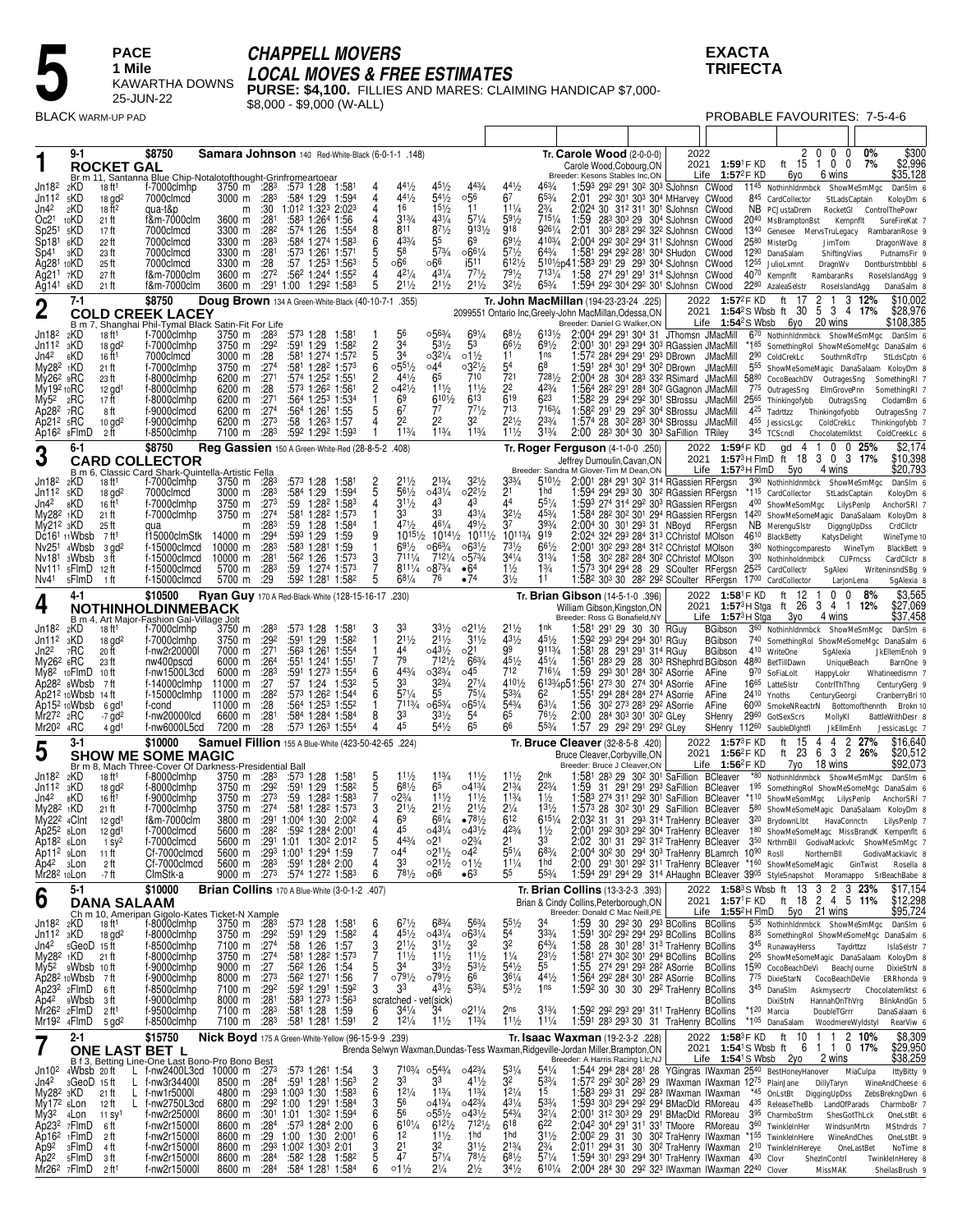

## **EXACTA TRIFECTA**

YELLOW WARM-UP PAD

## PROBABLE FAVOURITES: 6-3-5-4

|                       | $8-1$                            |                      |                                                | Murray Brethour 174 A Maroon-Gold (4-1-2-0 .527)                              |      |                                                            |     |            |                            |       |            |                 | Tr. Murray Brethour (122-16-13-16 .234)                                    | 2022 |                                 |                  | 4 0 0 0 0%               |              | \$598          |
|-----------------------|----------------------------------|----------------------|------------------------------------------------|-------------------------------------------------------------------------------|------|------------------------------------------------------------|-----|------------|----------------------------|-------|------------|-----------------|----------------------------------------------------------------------------|------|---------------------------------|------------------|--------------------------|--------------|----------------|
|                       |                                  |                      | <b>KEVINS PLAYMATE</b>                         |                                                                               |      |                                                            |     |            |                            |       |            |                 | Kevin McKinlay, Holland Landing, ON                                        | 2021 |                                 |                  | $0\quad 0\quad 0\quad 0$ |              | \$00           |
|                       |                                  |                      | B c 3. Muscle Mass-Lima Playtime-Credit Winner |                                                                               |      |                                                            |     |            |                            |       |            |                 | Breeder: Merlin A Troyer, OH                                               | Life |                                 |                  |                          |              | \$598          |
| Jn18 <sup>2</sup>     | 1KD                              | 18 ft1               | nw1r5000lcd                                    | 4600 m :30                                                                    |      | :591 1:313 2:014                                           |     | 710        | 793/4                      | •68   | 510        |                 | 5131/4 2:042 32 291 32 311 RGuy                                            |      | MBrethr 23 <sup>25</sup> Molise |                  | CouriousJoan             |              | AllRWishes 8   |
| Jn4 <sup>2</sup>      | 5KD                              | $16$ ft <sup>1</sup> | nw1r5000lcd                                    | 4600 m                                                                        |      | :28 <sup>2</sup> 1:00 <sup>2</sup> 1:31 2:02 <sup>4</sup>  | x1x | $6^{20}$   | $6^{12\frac{1}{2}}$ $06^8$ |       | $6^{81}/2$ | $4^{4^{1}/4}$   | 2:033 32 <sup>2</sup> 30 <sup>2</sup> 29 <sup>4</sup> 31 RGuv              |      | MBrethr                         | 400 MyHolyMole   | AllRWishs                |              | OutOnAMissin 6 |
| My28 <sup>2</sup> 6KD |                                  | 21 ft                | nw1r5000lcd                                    | 4800 m                                                                        | :294 | :594 1:303 2:004                                           |     | 811        | 815                        | 891/2 | 661/2      | $68\frac{3}{4}$ | 2:023 32 304 293 301 RGuy                                                  |      | MBrethr 1255 DusktodawnHnvr     |                  |                          | BlckBmbr     | OutOnAMssn 9   |
| My8 <sup>2</sup>      | 7FlmD 10ft                       |                      | nw1r5000lcd                                    | 7400 m :30 <sup>2</sup> 1:02 <sup>2</sup> 1:33 <sup>1</sup> 2:03 <sup>4</sup> |      |                                                            | x6x | 720        | 716                        | 718   | 721        | 7263/4          | 2:091 342 311 311 322 ASorrie                                              |      | MBrethr                         | 400 TymalShamrok |                          | MissTory     | TonyCash 8     |
| My1 <sup>2</sup>      | 3FlmD                            | 8 ad <sup>1</sup>    | nw1r5000lcd                                    | 7400 m                                                                        |      | :294 1:00 <sup>2</sup> 1:31 <sup>1</sup> 2:01 <sup>3</sup> |     |            | judges scratch(ineligible) |       |            |                 |                                                                            |      | <b>MBrethr</b>                  | Livingontheral   |                          | LuckvsVictor | Jandls 6       |
|                       | $A\dot{p}$ 22 <sup>2</sup> 6Wbsb | -8 ft                | qua                                            |                                                                               |      | m :293 1:01 1:303 1:574                                    |     | $55^{1}/4$ |                            |       | 414        | 423             | 2:02 <sup>2</sup> 30 <sup>3</sup> 314 30 <sup>1</sup> 294 TreHenry MBrethr |      |                                 | NB DrinksAtHom   | <b>BarroomBrawIBos</b>   |              | SirNc          |

 $\mathsf{r}$ 

| ŋ                     |                        |                      |                                               | Doug Brown 134 A Green-White-Black (40-10-7-1 .355) |       |     |                                                             |    |                  |                  |                  |                     |                 | Tr. Dr Peter Johnston (4-0-0-0)                                                                                    | 2022 |      |                                    |                          | 0% | \$230<br>\$00  |
|-----------------------|------------------------|----------------------|-----------------------------------------------|-----------------------------------------------------|-------|-----|-------------------------------------------------------------|----|------------------|------------------|------------------|---------------------|-----------------|--------------------------------------------------------------------------------------------------------------------|------|------|------------------------------------|--------------------------|----|----------------|
|                       |                        |                      | <b>HENIE HANOVER</b>                          |                                                     |       |     |                                                             |    |                  |                  |                  |                     |                 | Dr A Johnston, Cavan Monaghan, ON                                                                                  | 2021 |      |                                    | $0\quad 0\quad 0\quad 0$ |    |                |
|                       |                        |                      | B f 3. Andover Hall-Her Culese-Muscles Yankee |                                                     |       |     |                                                             |    |                  |                  |                  |                     |                 | Breeder: Hanover Shoe Farms Inc, PA                                                                                |      | Life |                                    |                          |    | \$230          |
| Jn182                 | 1KD                    | 18 ft <sup>1</sup>   | nw1r5000lcd                                   | 4600 m :30                                          |       |     | :591 1:313 2:014                                            |    | 818              | 830              | 830              | 830                 |                 | 8311/2 2:08 333 313 322 302 DHie                                                                                   |      |      | AJohnstn 1575 Molise               | CouriousJoan             |    | AllRWishes 8   |
|                       | $Jn12^2$ $6GeoD$ 17 ft |                      | nw1r5000lcd                                   | 6500 m                                              | :292  |     | :591 1:291 1:593                                            |    | 68               | $611\frac{1}{2}$ | - 69             |                     | $79\frac{1}{2}$ | 2:012 31 302 293 302 SByron AJohnstn 3175 Bucktober                                                                |      |      |                                    | MyHolyMoley              |    | HerGraceK 9    |
| Jn4 <sup>2</sup>      | 5KD                    | 16 <sup>ft1</sup>    | nw1r5000lcd                                   | 4600 m                                              |       |     | :28 <sup>2</sup> 1:00 <sup>2</sup> 1:31 2:024               |    | $511\frac{1}{4}$ | 59               |                  |                     | $5^{41/2}$      | $2:033$ 30 <sup>3</sup> 31 <sup>3</sup> 30 <sup>1</sup> 31 <sup>1</sup> DBrown AJohnstn 9 <sup>95</sup> MyHolyMole |      |      |                                    | AllRWishs                |    | OutOnAMissin 6 |
| Mv28 <sup>2</sup> 6KD |                        | $21$ ft              | nw1r5000lcd                                   | 4800 m :294                                         |       |     | :594 1:303 2:004                                            |    | 913              | x9x22            | <b>Gdis</b>      | <b>Gdis</b>         | <b>9dis</b>     | 322 314                                                                                                            |      |      | DBrown AJohnstn 965 DusktodawnHnvr | BlckBmbr                 |    | OutOnAMssn 9   |
| Mv212 2KD             |                        | $25$ ft <sup>2</sup> | qua                                           |                                                     | m :31 |     | 1:011 1:303 2:022                                           |    | i351/2           | 320              | 322              | 316                 | 2191/4          | 2:061 32 331 294 311 DBrown AJohnstn NB JanesAngel                                                                 |      |      |                                    | HenieHanover             |    | Aoki           |
| Sp18 <sup>1</sup>     | 1KD                    | 22 ft                | qua-t&p                                       | m                                                   | -:30  | :59 | 1:284 1:583                                                 |    | 410              | 415              |                  | $5^{18\frac{1}{2}}$ |                 | 5 <sup>221</sup> / <sub>2</sub> 2:03 32 30 30 <sup>1</sup> 30 <sup>4</sup> NBoyd                                   |      |      | AJohnstn NB FatherMagic            | ChuckTheCheese           |    | Forrest 6      |
| Sp111                 | 2KD                    | 24 ft                | qua-t&p                                       |                                                     |       |     | m :32 1:05 <sup>1</sup> 1:35 <sup>1</sup> 2:06 <sup>3</sup> | Зx | 531              | 5xdis            | 5 <sub>dis</sub> | 5dis                | 5dis            |                                                                                                                    |      |      | EPeconi AJohnstn NB CarwinsMissM   | WindsnApll               |    | StormntMII 5   |

| ŋ                 |                     |                      |                                              | <b>Ryan Guy</b> 170 A Red-Black-White (128-15-16-17 .230) |         |            |                                                                               |                 |                  |                 |                 |            | Tr. Kevin Benn (35-3-4-7 .215)                                | 2022         | 50                          |              | \$1.816<br>0%         |
|-------------------|---------------------|----------------------|----------------------------------------------|-----------------------------------------------------------|---------|------------|-------------------------------------------------------------------------------|-----------------|------------------|-----------------|-----------------|------------|---------------------------------------------------------------|--------------|-----------------------------|--------------|-----------------------|
| J                 |                     |                      | <b>STORMONT LESLIE</b>                       |                                                           |         |            |                                                                               |                 |                  |                 |                 |            | Stormont Meadows, Long Sault, ON                              | 2021         |                             | $0\,0\,0\,0$ | \$00                  |
|                   |                     |                      | B c 3. Muscle Mass-Countess Stormont-Kadabra |                                                           |         |            |                                                                               |                 |                  |                 |                 |            | Breeder: Stormont Meadows.ON                                  | Life         |                             |              | \$1,816               |
|                   | $Mv232$ 6Wbsb 12 ft |                      | nw1r7000lcd                                  | 17000 m                                                   | $:28^2$ |            | :58 1:274 1:563                                                               | $2^{23/4}$      | $2^{21/2}$       | 321/4           | 781/2           | 917        | 2:00 29 29 <sup>2</sup> 294 314 JMacDld KBenn                 |              | 650<br>Profiteer            | PPE          | MagicalMajor 9        |
| $Mv12^2$ 2RC      |                     | 31 ft                | nw1r10000lcd                                 | 6200 m :30 1:00 <sup>3</sup> 1:28 <sup>4</sup> 1:58       |         |            |                                                                               |                 | 211/2            |                 |                 | $4^{31/2}$ | 1:583 30 304 284 29 RGuy                                      | KBenn        | 905<br>Betonawhin           | JobavaHnvr   | IncredbIHII 7         |
| Mv5 <sup>2</sup>  | 6RC                 | 17 ft                | nw15000lcd                                   |                                                           |         |            | 6600 m :30 <sup>2</sup> 1:01 <sup>3</sup> 1:31 <sup>1</sup> 2:00 <sup>4</sup> | 33              | $3^{31/2}$       | 531/2           | $63\frac{1}{2}$ | $3^{23}/4$ | 2:012 31 311 293 293 RGuy                                     | <b>KBenn</b> | 970 StormntMII              | HonevBFrst   | StormontLsl 9         |
| Ap28 <sup>2</sup> | 1RC                 | 8 ft                 | nw1r15000lcd                                 | 6600 m :293 1:011 1:303 2:00                              |         |            |                                                                               | $32\frac{1}{2}$ | 33               | $54\frac{1}{2}$ | 45              |            | 2:01 30 314 293 293 RGuy                                      | KBenn        | 3480 JobavaHanvr            | IncredibiHil | CharliBr <sub>6</sub> |
| $Ab212$ 4RC       |                     | $10$ ad <sup>2</sup> | nw1r15000lcd                                 | 6600 m :30 1:02 <sup>2</sup> 1:31 <sup>4</sup> 2:02       |         |            |                                                                               | 7101/2          | 79               | 713             | 712             | 7101/2     | 2:04 32 32 <sup>1</sup> 30 <sup>1</sup> 29 <sup>3</sup> KBenn | KBenn        | 35 <sup>70</sup> MaskOfZoro | Vitor        | IncredibleHall 8      |
| $Ab172$ 1RC       |                     |                      | aua                                          |                                                           | m :301  | :593 1:301 | 1:593                                                                         | 6131/2          | $625\frac{1}{2}$ | 627             | 630             |            | 6311/2 2:054 324 314 31 301 KBenn                             | KBenn        | NB BevondKronos             | MuscleEnvv   | MaskOfZoro            |

| 4                                      | 5-1                                                |                                          |                                                                   |                  |                  |                                         | Samara Johnson 140 Red-White-Black (6-0-1-1 .148)                                                                                       |                      |                               |                                     |                                   |                        |                          | Tr. Mark Johnson (8-1-2-1 .305)<br>Denise Ball.Bailieboro.ON                                                                  | 2022            | 2021 Q2:023F KD                 |                | 3<br>ft 21                                  | $\Omega$<br>3<br>5<br>$^{\circ}$                                | 0%<br>0%     | \$2.222<br>\$14,954              |
|----------------------------------------|----------------------------------------------------|------------------------------------------|-------------------------------------------------------------------|------------------|------------------|-----------------------------------------|-----------------------------------------------------------------------------------------------------------------------------------------|----------------------|-------------------------------|-------------------------------------|-----------------------------------|------------------------|--------------------------|-------------------------------------------------------------------------------------------------------------------------------|-----------------|---------------------------------|----------------|---------------------------------------------|-----------------------------------------------------------------|--------------|----------------------------------|
|                                        |                                                    | <b>ALL R WISHES</b>                      | B m 4. Muscle Mass-Sweet With Heat-Kadabra                        |                  |                  |                                         |                                                                                                                                         |                      |                               |                                     |                                   |                        |                          | Breeder: Denise Ball,ON                                                                                                       |                 | Life $Q2:02^3F$ KD              |                | 3yo                                         |                                                                 |              | \$34,769                         |
| Jn18 <sup>2</sup>                      | 1KD                                                | 18 ft <sup>1</sup>                       | nw1r5000lcd                                                       | 4600 m           | :30              |                                         | :591 1:313 2:014                                                                                                                        |                      | $2\frac{1}{2}$                | $2^{11/2}$<br>33                    | 0.463/4                           | 11                     | $35\frac{3}{4}$<br>441/4 | 2:03 30 292 333 30 SJohnsn MJohnsn 250 <sub>Molise</sub>                                                                      |                 |                                 |                |                                             | CouriousJoan                                                    |              | AllRWishes 8                     |
| Jn12 <sup>2</sup><br>Jn4 <sup>2</sup>  | 6GeoD 17ft<br><sub>5</sub> KD                      | $16$ ft <sup>1</sup>                     | nw1r5000lcd<br>nw1r5000lcd                                        | 6500 m<br>4600 m | :292             |                                         | :591 1:291 1:593<br>:28 <sup>2</sup> 1:00 <sup>2</sup> 1:31 2:02 <sup>4</sup>                                                           | 2<br>$\overline{c}$  | $33\frac{1}{2}$<br>$2^{13/4}$ | $2^{11/2}$                          | $02\frac{1}{4}$<br>2 <sup>2</sup> | $2^{11/2}$             | 2hd                      | 2:00 <sup>2</sup> 30 29 <sup>4</sup> 29 <sup>2</sup> 31 <sup>1</sup> AHaughn MJohnsn<br>2:024 284 314 304 312 SJohnsn MJohnsn |                 |                                 |                | 470 Bucktober<br>3 <sup>60</sup> MyHolyMole | MyHolyMoley<br><b>AllRWishs</b>                                 |              | HerGraceK 9<br>OutOnAMissin 6    |
| My28 <sup>2</sup> 2KD                  |                                                    | 18 ft                                    | qua                                                               | m                | :293             |                                         | :581 1:283 1:591                                                                                                                        | 3                    | 13/4                          | $2^{21/2}$                          | 421/2                             | 47                     | 413                      | 2:014 293 29 302 324 SJohnsn MJohnsn                                                                                          |                 |                                 |                | NB HandsomeSebastn                          |                                                                 | Malvol       | RambaranRs                       |
| My21 <sup>2</sup> 2KD                  |                                                    | 25 ft                                    | qua                                                               | m                | :31              |                                         | 1:011 1:303 2:022                                                                                                                       | 4ix                  | acc pu                        |                                     |                                   |                        | dnf                      |                                                                                                                               |                 | SJohnsn MJohnsn                 |                | NB JanesAngel                               |                                                                 | HenieHanover | Aoki                             |
| Nv14 <sup>1</sup>                      | 7FlmD                                              | 1 $SV^2$                                 | nw1r5000lcd                                                       | 7400 m           |                  |                                         | :303 1:021 1:332 2:032                                                                                                                  | 6                    | $1^{21/2}$                    | $1^{21/2}$                          | $2\frac{1}{2}$                    | 34                     | 311                      | 2:053 303 313 311 321 SJohnsn MJohnsn                                                                                         |                 |                                 |                | 380 LoyalLynnly                             | ELSugar                                                         |              | AllRWishes 6                     |
| Nv71<br>Oc241                          | 9FlmD<br>2FlmD                                     | 10 ft                                    | f-nw2r16600l<br>f-nw2r15000                                       | 8600 m<br>8600 m | :292<br>:293     |                                         | :591 1:294 1:593<br>:594 1:304 2:01                                                                                                     | 3                    | $2^{21/2}$<br>13              | 233/4<br>$12\frac{1}{2}$            | 45<br>2nk                         | 621<br>$2^{21/2}$      | 6251/2<br>$3^{23}/4$     | 2:043 294 301 304 334 SJohnsn MJohnsn 2570 Trend<br>2:013 293 301 31 304 SJohnsn MJohnsn 1185 DarlingPles                     |                 |                                 |                |                                             | EquinoxAnnie                                                    |              | AtalantaExpress 8                |
| Oc171                                  | 3FlmD                                              | 10 ft<br>9 ft                            | f-nw2r15000                                                       | 8600 m           | :293             |                                         | $:59^4$ 1:29 <sup>2</sup> 2:00 <sup>3</sup>                                                                                             | 5                    | $11\frac{1}{2}$               | $11\frac{1}{2}$                     | 2ns                               | 11                     | $2\frac{1}{2}$           | 2:003 293 301 293 311 SJohnsn MJohnsn 2500 OneTrixPon                                                                         |                 |                                 |                |                                             | AtalantExprss<br>AllRWishs                                      |              | AllRWshs 5<br>DarlingPleas 8     |
| Oc10 <sup>1</sup>                      | 5FlmD                                              | - 18 ft                                  | nw1r5000lcd                                                       | 7400 m           |                  |                                         | :30 1:001 1:301 2:012                                                                                                                   | 2                    | $2^{21/4}$                    | 23                                  | $34\frac{1}{2}$                   | 33                     | 32                       | 2:014 302 302 301 304 SJohnsn MJohnsn 570 Dukepedia                                                                           |                 |                                 |                |                                             | CanDoltAll                                                      |              | AllRWishes 8                     |
|                                        | 4-1                                                |                                          |                                                                   |                  |                  |                                         | Reg Gassien 150 A Green-White-Red (28-8-5-2 .408)                                                                                       |                      |                               |                                     |                                   |                        |                          | Tr. Murray Brethour (122-16-13-16 .234)                                                                                       | 2022            |                                 |                | 9                                           | 2<br>$\Omega$                                                   | $0\%$        | \$5,425                          |
| 5                                      |                                                    |                                          | <b>COURIOUS JOAN</b>                                              |                  |                  |                                         |                                                                                                                                         |                      |                               |                                     |                                   |                        |                          | Leonard Callacott, Grafton-Murray Callacott, Toronto, ON<br>Breeder: Leonard G Callacott, ON                                  | 2021<br>Life    |                                 |                |                                             | $\Omega$<br>$\mathbf 0$<br>0                                    | 0%           | \$00<br>\$5,425                  |
| Jn18 <sup>2</sup>                      | 1KD                                                | 18 ft <sup>1</sup>                       | Br f 3, Amigo Hall-Seasonalsunny-Seasoned Pleasure<br>nw1r5000lcd | 4600 m           | :30              |                                         | :591 1:313 2:014                                                                                                                        |                      | $68\frac{1}{2}$               | $6^{73/4}$                          | $03^{41}/2$                       | $2^{13/4}$             | 2hd                      | 2:014 313 291 313 292 MBrethr                                                                                                 |                 | MBrethr                         |                | 6 <sup>70</sup> Molise                      | CouriousJoan                                                    |              | AllRWishes 8                     |
| Jn9 <sup>2</sup>                       | 1Wbsb 18ft                                         |                                          | f-nw1r7000l                                                       | 17000 m          | :28 <sup>4</sup> |                                         | :591 1:291 1:583                                                                                                                        | 5x                   | 829                           | 816                                 | 715                               | 722                    | 734                      | 2:05 <sup>2</sup> 34 <sup>3</sup> 27 <sup>4</sup> 29 <sup>4</sup> 33 <sup>1</sup> ASorrie                                     |                 | MBrethr                         |                | 2935 CIsscMqc                               | ClevelandMnk                                                    |              | CalmClCllctd 8                   |
| Jn32                                   | 7GRvr                                              | 20 ft                                    | Prospect                                                          | 7300 m           |                  | :291 1:00                               | 1:314 2:013                                                                                                                             | 2                    | 461/2                         | 561/4                               | 55                                | 443/4                  | $35\frac{3}{4}$          | 2:024 302 304 313 30 JB. Harris MBrethr                                                                                       |                 |                                 |                | 33 <sup>20</sup> SaySomthng                 | RoyaltysDrm                                                     |              | CouriousJn 8                     |
| Mv26 <sup>2</sup>                      | 3FlmD                                              | 20 ft                                    | Prospect                                                          | 7300 m           |                  |                                         | $:29^2$ 1:00 <sup>1</sup> 1:30 <sup>4</sup> 2:01 <sup>1</sup><br>:30 <sup>3</sup> 1:01 <sup>4</sup> 1:31 <sup>3</sup> 2:00 <sup>4</sup> | 6                    | 711<br>710                    | х56<br>$6^{73/4}$                   | 681/4<br>$0.56\frac{1}{2}$        | 58<br>463/4            | x58<br>$47^{1/4}$        | 2:024 313 294 31 302 AHaughn MBrethr                                                                                          |                 |                                 |                | 6 <sup>25</sup> SelfImportant               | Jandals                                                         |              | OpasFaith 8                      |
| My8 <sup>2</sup><br>My12               | 5FlmD<br>6FlmD                                     | 10 ft<br>$8$ ad <sup>1</sup>             | nw1r5000lcd<br>nw1r5000lcd                                        | 7400 m<br>7400 m |                  |                                         | :294 1:001 1:301 2:003                                                                                                                  |                      | 513                           | 511                                 | $515\frac{1}{2}$                  | 413                    | 4123/4                   | 2:021 323 304 292 292 ASorrie<br>2:031 322 30 304 30 ASorrie                                                                  |                 | MBrethr<br>MBrethr              |                | 1240 Sifimprtnt<br>3070 CreedHanovr         | MasterProdctn<br>SirNc                                          |              | BultTLst 8<br>StonebridgeHecat 7 |
| Ap17 <sup>2</sup>                      | 1 <b>FlmD</b>                                      | зft                                      | nw1r5000lcd                                                       | 7400 m           |                  |                                         | $:30^4$ 1:01 <sup>4</sup> 1:31 <sup>1</sup> 2:01 <sup>2</sup>                                                                           | 8                    | 681/4                         | 67                                  | 721                               | 719                    | 7171/2                   | 2:044 32 <sup>2</sup> 30 <sup>4</sup> 32 <sup>1</sup> 29 <sup>2</sup> ASorrie                                                 |                 | MBrethr                         |                | 2975 Livingonthrl                           | ImaStandpG                                                      |              | EnergizerDV 8                    |
| Ap10 <sup>2</sup>                      | <sub>1</sub> FlmD                                  | 4 ft                                     | nw1r5000lcd                                                       | 7400 m           |                  |                                         | :304 1:021 1:321 2:022                                                                                                                  | 6                    | $3^{31/2}$                    | 3 <sup>4</sup>                      | $2^{33/4}$                        | 23                     | 23                       | 2:03<br>31 <sup>2</sup> 31 <sup>3</sup> 30 30 ASorrie                                                                         |                 | MBrethr                         |                | 2160 CompletedPromise                       |                                                                 | CouriousJoan | Wania 8                          |
| Ap32                                   | <sub>1</sub> FlmD                                  | 2 ft                                     | nw1r5000lcd                                                       | 7400 m           |                  |                                         | :304 1:023 1:331 2:034                                                                                                                  | x7<br>2              | 8141/2<br>510                 | $811\frac{1}{2}$<br>$59\frac{1}{2}$ | 781/4<br>0.57                     | 7dis<br>512            | <b>Rdis</b><br>525       | 333 311 30                                                                                                                    | ASorrie         | MBrethr                         |                | 2640 StonebrdgHct                           |                                                                 | MastrPrdctn  | LcksVctr 9                       |
| Mr25 <sup>2</sup>                      | 1Wbsb                                              | 6 ft                                     | qua                                                               | m                | :30 <sup>1</sup> |                                         | :594 1:291 1:582                                                                                                                        |                      |                               |                                     |                                   |                        |                          | 2:03 <sup>2</sup> 32 <sup>1</sup> 29 <sup>2</sup> 29 32 <sup>4</sup> ASorrie                                                  |                 | MBrethr                         |                | NB HangOnBb                                 | BlueBayouD                                                      |              | WilltowinHanvr                   |
|                                        |                                                    |                                          |                                                                   |                  |                  |                                         |                                                                                                                                         |                      |                               |                                     |                                   |                        |                          |                                                                                                                               |                 |                                 |                |                                             |                                                                 |              |                                  |
|                                        | $2 - 1$                                            |                                          |                                                                   |                  |                  |                                         | Robert H Jenkins 165 A Yellow-Black-Red (40-4-1-5 .155)                                                                                 |                      |                               |                                     |                                   |                        |                          | Tr. Robert Jenkins Jr (39-4-1-5 .159)                                                                                         | 2022            |                                 |                | 5                                           | $\Omega$<br><sup>0</sup><br>$\Omega$<br>4<br>-4<br>$\mathbf{1}$ | 0%<br>5%     | \$1.104                          |
| 6                                      |                                                    | <b>MIDNIGHT ICE ±</b>                    | B m 4. Creatine-Just In Time-Yankee Glide                         |                  |                  |                                         |                                                                                                                                         |                      |                               |                                     |                                   |                        |                          | Felix Marion, Cambridge, ON<br>Breeder: Bluestone Farms Llc, NJ-S Steven Arak, FL                                             | 2021            | Life $2:00^3$ F Sar             | $2:00^3$ F Sar | ft 20<br>3vo                                | 1 wins                                                          |              | \$12,965<br>\$14,069             |
| Jn14 <sup>2</sup>                      | 4GeoD 23 ft                                        | $\pm$                                    | f-18000clmcd                                                      | 6900 m           | :284             |                                         | :591 1:271 1:561                                                                                                                        |                      | $5^{7^{1/2}}$                 | $56\frac{1}{2}$                     | 56                                | 47                     | 461/2                    | 1:572 301 301 28 29 RJnknsJr RJnknsJr 1680 Unpolished                                                                         |                 |                                 |                |                                             | DartGuy                                                         |              | BrydownHouston 6                 |
| Jn72                                   |                                                    | $4GeoD$ 15 gd <sup>1</sup> $\pm$         | 15000clmcd                                                        | 6900 m           |                  | :293 1:01 1:30                          | 1:594                                                                                                                                   | 5                    | $56\frac{1}{2}$               | $065\frac{1}{2}$                    | 067                               | 67                     | $68\frac{1}{2}$          | 2:012 304 311 292 30 RJnknsJr RJnknsJr 3260 Unpolished                                                                        |                 |                                 |                |                                             | Delaware                                                        |              | BrydownHouston 7                 |
| Jn3 <sup>2</sup>                       | 4Wbsb                                              | 18 ft                                    | qua                                                               | m                | :30              |                                         | :584 1:274 1:552                                                                                                                        |                      | 611<br>7101/4                 | 614                                 | 617                               | 623                    | 631<br>471/4             | 2:013 321 292 293 302 RJnknsJr RJnknsJr NB Herculisa                                                                          |                 |                                 |                |                                             | MisterMagic                                                     |              | OleJackMagic                     |
|                                        | My28 <sup>2</sup> 2FlmD<br>My22 <sup>2</sup> 5FlmD | 19 ft<br>12 ft                           | 15000clmcd<br>nw2r15000lcd                                        | 6900 m<br>8600 m |                  | :29 1:00 1:29                           | 1:584<br>:293 1:004 1:301 1:591                                                                                                         | х2<br>$\overline{c}$ | x916                          | $67\frac{1}{4}$<br>911              | $065\frac{3}{4}$<br>861/4         | 661/2<br>753/4         | $69\frac{1}{2}$          | 2:001 312 30 284 30 RJnknsJr RJnknsJr 2565 Unpolshd<br>2:01<br>324 301 282 293 RJnknsJr RJnknsJr 5590 PromiseForLif           |                 |                                 |                |                                             | AtalantExprss<br>YetiSetG                                       |              | TakeapekAtM 7<br>CurrentDangr 9  |
|                                        | $Mv12^2$ $sF$ ImD                                  | 18 ft                                    | 15000clmcd                                                        | 6900 m           |                  |                                         | $:29^3$ 1:00 <sup>2</sup> 1:30 <sup>1</sup> 2:00                                                                                        | 6                    | 691/2                         | 663/                                | 65                                | $65^{1/4}$             | $66^{1/4}$               | 2:01 <sup>1</sup> 31 <sup>2</sup> 30 <sup>2</sup> 29 <sup>2</sup> 30 RJnknsJr RJnknsJr 31 <sup>95</sup> Ycldbthtarl           |                 |                                 |                |                                             | Rhthmfthnaht                                                    |              | AtIntExprss 6                    |
|                                        | Ap30 <sup>2</sup> 3FlmD                            | 14 ft                                    | qua                                                               | m                |                  | :30 <sup>2</sup> 1:00 <sup>2</sup> 1:31 | 2:02                                                                                                                                    | 3                    | 58                            | 591/4                               | 571/4                             | 553/4                  | $44\frac{1}{2}$          | 2:024 32 301 301 302 RJnknsJr RJnknsJr NB Horscp                                                                              |                 |                                 |                |                                             | Angelwithatttd                                                  |              | BrydownHstn                      |
|                                        | Ap23 <sup>2</sup> 2FlmD                            | 12 ft                                    | qua-t&p                                                           | m                | :29              |                                         | 1:00 1:303 2:002                                                                                                                        | x1x                  | 6 <sub>dis</sub>              | <b>Gdis</b>                         | 6 <sub>dis</sub>                  | <b>Gdis</b>            | 6 <sub>dis</sub>         |                                                                                                                               |                 | RJnknsJr RJnknsJr NB MisterWikr |                |                                             | DoroSan                                                         |              | Patwearsthpnts                   |
| Ap16 <sup>2</sup> 3FlmD<br>Dc41        | 9FlmD                                              | 8 ft <sup>1</sup><br>-1 ft               | qua<br>15000clmcd                                                 | m<br>6900 m      | :291<br>:284     |                                         | :593 1:28 <sup>2</sup> 1:583<br>:592 1:293 2:001                                                                                        | x5<br>x8             | 419<br><b>Odis</b>            | 427<br><b>Qdis</b>                  | 426<br><b>Odis</b>                | 430<br><b>gdis</b>     | 4361/4<br><b>gdis</b>    | 2:054 33 32 283 321 RJnknsJr RJnknsJr NB AndyOver                                                                             |                 | RJnknsJr RJnknsJr RE Delaware   |                |                                             | JohnnyBuckshot<br>AddycorRoyal                                  |              | MissTory<br>IveGotTheWill 9      |
|                                        | 7-1                                                |                                          |                                                                   |                  |                  |                                         | Samuel Fillion 155 A Blue-White (423-50-42-65 .224)                                                                                     |                      |                               |                                     |                                   |                        |                          | <b>Tr. Mike Smith (4-0-0-0)</b>                                                                                               |                 | 2022 Q2:02 <sup>3</sup> F KD    |                | ft<br>4                                     | 0<br>$\theta$<br>0                                              | $0\%$        | \$738                            |
|                                        |                                                    |                                          | <b>CARWINS LUCKY LUNA</b>                                         |                  |                  |                                         |                                                                                                                                         |                      |                               |                                     |                                   |                        |                          | John Roznik.Newcastle.ON                                                                                                      | 2021            |                                 |                | 5                                           | 0<br>0<br>-1                                                    | 0%           | \$2,442                          |
|                                        |                                                    |                                          | B m 4. Sportswriter-Cocoacara-Mister Big                          |                  |                  |                                         |                                                                                                                                         |                      |                               |                                     |                                   |                        |                          | Breeder: Carwin Stables, ON                                                                                                   |                 | Life $Q2:02^3F$ KD              |                | 4vo                                         |                                                                 |              | \$3,180                          |
| Jn18 <sup>2</sup><br>Jn4 <sup>2</sup>  | 1KD<br>5KD                                         | 18 ft <sup>1</sup><br>16 ft <sup>1</sup> | nw1r5000lcd<br>nw1r5000lcd                                        | 4600 m<br>4600 m | :30              |                                         | $:59^1$ 1:31 <sup>3</sup> 2:01 <sup>4</sup><br>:28 <sup>2</sup> 1:00 <sup>2</sup> 1:31 2:02 <sup>4</sup>                                | 6                    | 57<br>scratched - vet(sick)   | 0.561/4                             | $2^{33/4}$                        | 341/2                  | 481/2                    | 2:03 <sup>2</sup> 31 <sup>2</sup> 29 32 31 SaFillion MSmith                                                                   |                 | <b>MSmith</b>                   |                | 11 <sup>55</sup> Molise<br>MyHolyMole       | CouriousJoan<br>AllRWishs                                       |              | AllRWishes 8<br>OutOnAMissin 6   |
| Mv28 <sup>2</sup> 6KD                  |                                                    | 21 ft                                    | nw1r5000lcd                                                       | 4800 m           | :294             |                                         | :594 1:303 2:004                                                                                                                        |                      | $79\frac{1}{2}$               | o613                                | $067\frac{1}{2}$                  | 89                     | 8121/2                   | 2:031 313 304 293 311 NBoyd                                                                                                   |                 | <b>MSmith</b>                   |                | 2 <sup>25</sup> DusktodawnHnvr BlckBmbr     |                                                                 |              | OutOnAMssn 9                     |
| $Mv212$ 4KD                            |                                                    | 25 ft                                    | qua                                                               | m                | :28 <sup>2</sup> |                                         | :594 1:30 <sup>2</sup> 2:023                                                                                                            |                      | $3^{5^{1}/2}$                 | $3^{31}/4$                          | $3^{11/2}$                        | $3^{11/2}$             | 1ns                      | 2:023 292 31 301 32 MSmith                                                                                                    |                 | <b>MSmith</b>                   |                | NB CarwinsLckLn                             | <b>RPrecisPrl</b>                                               |              | OtOnAMssn                        |
| Ja30 <sup>2</sup>                      | 6FlmD                                              | $-13$ ft <sup>1</sup>                    | nw1r5000lcd                                                       | 7400 m           |                  |                                         | :30 <sup>2</sup> 1:02 <sup>3</sup> 1:33 <sup>4</sup> 2:04 <sup>3</sup>                                                                  | 3                    | $59\frac{1}{2}$               | $56\frac{1}{2}$                     | $0.55\frac{1}{2}$                 | 461/2                  | $59^{1/4}$<br>7dis       | 2:06 <sup>2</sup> 32 <sup>1</sup> 31 <sup>3</sup> 31 31 <sup>3</sup> NBoyd                                                    |                 | <b>MSmith</b>                   |                | 2285 UsurpHanvr                             | JewelOfHssn                                                     |              | JustAnOptn 7                     |
| Ja16 <sup>2</sup><br>Dc19 <sup>1</sup> | 8FlmD<br>3FlmD                                     | -6 ft<br>-8 ft                           | nw1r5000lcd<br>nw1r5000lcd                                        | 7400 m<br>7400 m |                  |                                         | :303 1:014 1:324 2:034<br>$:31$ 1:02 <sup>4</sup> 1:33 <sup>2</sup> 2:03 <sup>1</sup>                                                   | 6                    | 69<br>563/4                   | x66<br>$04^{41}/4$                  | 7dis<br>$04^{43}/4$               | 7dis<br>6 <sup>9</sup> | 712n6                    | 322 303<br>2:053 322 311 304 311 ASorrie                                                                                      | NBoyd           | MSmith<br><b>MSmith</b>         |                | 2715 YetiSetG                               | IncredibleHII                                                   | Jandals      | JustAnOptin 7<br>YetiSetGo 9     |
| Dc12 <sup>1</sup>                      | 8FlmD                                              | 6 ft                                     | nw1r5000lcd                                                       | 7400 m           |                  | $:30^2$ 1:02 1:33                       | 2:04 <sup>4</sup>                                                                                                                       |                      | $4^{51/2}$                    | 443/4                               | 0423/4                            | 32                     | 22                       | 2:051 312 313 303 313 SCoulter MSmith                                                                                         |                 |                                 |                | 575 FlanaganDestiny<br>$11^{80}$ SpsOn      | CarwinsLuckyLn                                                  |              | PatrickDuhrs 9                   |
| $Nv141$ $7F$ $mD$                      | $Oc241$ $sF$ ImD                                   | $1 \text{ SV}^2$<br>-10 ft               | nw1r5000lcd<br>nw1r5000lcd                                        | 7400 m<br>7400 m |                  |                                         | :303 1:021 1:332 2:032<br>$:30^4$ 1:02 1:32 <sup>1</sup> 2:02                                                                           | 3                    | $57\frac{1}{4}$<br>$56^{1}/4$ | 57<br>0 <sup>21</sup>               | $0.55\frac{3}{4}$<br>x728         | 47<br>Rdis             | 4113/4<br><b>8dis</b>    | 2:054 32 313 31 311 SCoulter MSmith<br>32 30 <sup>1</sup> 35 <sup>3</sup>                                                     | SCoulter MSmith |                                 |                | 695 LoyalLynnly<br>43 <sup>50</sup> SoupsOn | ELSugar<br>RoseOfTralee                                         |              | AllRWishes 6<br>SandoranHall 8   |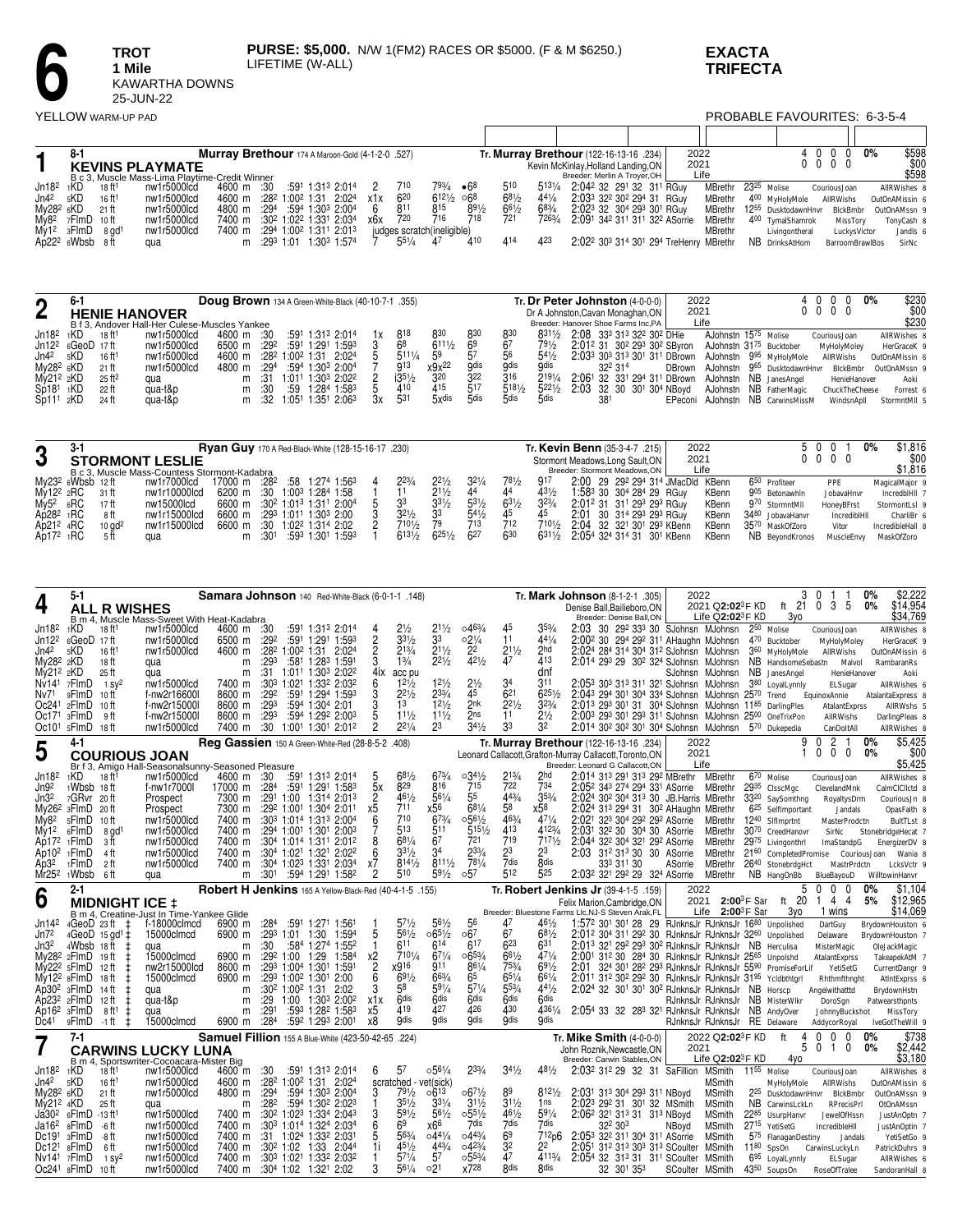

# *STARFRA FEED SERVICE BROOKS PERFORMANCE HORSE FEEDS*

**PURSE: \$4,500.** NW \$1000 (FM\$1780) LAST 3 STS (W/0 \$3350 L5  $N/E)$ 

**EXACTA TRIFECTA PICK 3**

PROBABLE FAVOURITES: 4-1-5-3

|                                                                           | 3-1                       |                                                      | <b>MIGHTY MACH</b><br>B g 7, Mach Three-Armbro Sideshow-Artsplace                              |                                                              |                                              |           | John Thomson 180 A Burgundy-White (23-0-4-5 .169)                                                          |                                             |                                                                   |                                                |                                                   |                                                 |                                                       | Tr. <b>Jeff Durham</b> (2-0-0-1 .166)<br>Jeff Durham, Omemee, ON<br>Breeder: Jack B Durham, ON                                                                                  |                                                                                                  |         |              | 2022 Q1:58 F KD<br>2021 1:54 <sup>1</sup> F KD<br>Life $1:533$ S Wbsb $30$ 12 wins | ft                                                                                       | 2 0            | 0 <sub>1</sub><br>ft 9400                           | $0\%$<br>44%                        | \$896<br>\$9,900<br>\$79,217                                             |
|---------------------------------------------------------------------------|---------------------------|------------------------------------------------------|------------------------------------------------------------------------------------------------|--------------------------------------------------------------|----------------------------------------------|-----------|------------------------------------------------------------------------------------------------------------|---------------------------------------------|-------------------------------------------------------------------|------------------------------------------------|---------------------------------------------------|-------------------------------------------------|-------------------------------------------------------|---------------------------------------------------------------------------------------------------------------------------------------------------------------------------------|--------------------------------------------------------------------------------------------------|---------|--------------|------------------------------------------------------------------------------------|------------------------------------------------------------------------------------------|----------------|-----------------------------------------------------|-------------------------------------|--------------------------------------------------------------------------|
| Jn18 <sup>2</sup><br>Jn4 <sup>2</sup><br>My28 <sup>2</sup> 7KD            | 7KD<br>7KD                | 18 ft <sup>1</sup><br>16 ft <sup>1</sup><br>21 ft    | nw1000L3cd<br>nw3500L3cd<br>nw3500L3cd                                                         | 4200 m :28<br>4800 m :263<br>4900 m                          | :28 <sup>2</sup>                             |           | :56 1:251 1:534<br>:55 <sup>2</sup> 1:24 <sup>2</sup> 1:541<br>:562 1:251 1:55                             | 8                                           | $812\frac{1}{2}$<br>scratched - vet(sick)<br>4 $5^7$ $5^{71/4}$   | $812\frac{1}{2}$                               | $615\frac{1}{2}$<br>⊙46                           | $5^{13\frac{1}{2}}$<br>45                       | $43\frac{1}{2}$                                       | 3121/4 1:561 302 28 294 28 JThomsn JDurham 1815 BettorBGong<br>1:553 294 28 283 291 JThomsn JDurham                                                                             |                                                                                                  |         |              | JDurham                                                                            | 670<br>IdealJet                                                                          | NightWatchmn   | DylansBnk<br>SaltyRobynN                            | PayneForPrs                         | MightyMch 8<br>BettorBGong 5<br>WooShark 5                               |
| My21 <sup>2</sup> 1KD<br>Nv <sub>81</sub><br>Oc271 10FlmD                 | 9Wbsb                     | 25 ft<br>- 9 ft<br>10 ft                             | qua<br>25000clmhp<br>Preferred-2                                                               | m<br>18000 m<br>13000 m                                      | :29<br>:271<br>:27                           | :56       | 1:00 1:284 1:58<br>:554 1:231 1:514<br>1:24 1:523                                                          | 3                                           | $11\frac{1}{4}$<br>scratched - vet(sick)<br>scratched - vet(sick) | $2\frac{1}{2}$                                 | $13\frac{1}{2}$                                   | $1^{23/4}$                                      | $13^{1/4}$                                            | 1:58 29 31 284 291 NBoyd                                                                                                                                                        |                                                                                                  |         |              | JDurham<br>JDurham<br>JDurham                                                      | NB MightyMach                                                                            | OutkastBIChp   | MajorOnTheBeach<br>Mchimpct<br>GroovyJo LongWeekndA |                                     | SmileOn<br>Lovemyrcknbrd 6<br>IdealPerceptin 4                           |
| Oc21                                                                      | Oc161 12Wbsb 10 ft<br>9KD | 21 ft                                                | nw8000L5cd<br>nw3500L3cd                                                                       | 16000 m<br>4900 m<br>11500 m :283                            | :271<br>:27 <sup>4</sup>                     | :57       | 1:243 1:522<br>:544 1:233 1:541<br>:581 1:262 1:54                                                         | -1<br>7                                     | 812<br>781/2<br>$79^{1/4}$                                        | 771/4<br>7101/4<br>$78^{1/4}$                  | $•2^{23/4}$<br>$64\frac{3}{4}$                    | 961/4<br>1ns<br>65                              | 109<br>1 nk<br>$66^{1/2}$                             | 1:541 293 284 272 282 BMcClure JDurham 7395 Pointomgrnsn<br>1:541 292 272 272 30 NBoyd                                                                                          |                                                                                                  |         |              | JDurham                                                                            | 455 MightyMch AlwaysNTheMone<br>590 SmoothLo                                             |                | PricelssBch                                         |                                     | TheGrekFrk 10<br>MossisArt 7                                             |
| Sp28 <sup>1</sup><br>Sp111                                                | 9FlmD<br>9KD<br>$7 - 1$   | -14 ft<br>22 ft                                      | Preferred-2<br>nw3660L5cd                                                                      | 4900 m                                                       | :273                                         |           | :552 1:233 1:55<br>Reg Gassien 150 A Green-White-Red (28-8-5-2 .408)                                       | 3                                           | $21\frac{1}{2}$                                                   | $2^{31/4}$                                     | o2hd                                              | $2\frac{1}{4}$                                  | $1\frac{3}{4}$                                        | 1:551 302 292 273 274 AByron<br>1:55 274 281 273 312 AByron<br>Tr. Randy Scott (37-3-4-5 .186)                                                                                  |                                                                                                  |         |              | JDurham<br>JDurham<br>2022 1:56 <sup>2</sup> F RC                                  | 4 <sup>25</sup> MightyMach                                                               | gd 16          | StLadsThrillr<br>2                                  | HighRollerDuke<br>2 2 13%           | ChampagnePhl &<br>YsLotus 7<br>\$12,276                                  |
| 2<br>Jn18 <sup>2</sup>                                                    | <b>B</b> g 10<br>7KD      | 18 ft1                                               | SOS JUSTIFIED L<br>Art Colony-Northern Queen-Real Desire<br>L nw1000L3cd                       |                                                              |                                              |           | :56 1:251 1:534                                                                                            | 6                                           | 69                                                                | $69\frac{1}{2}$                                | 514                                               | 615                                             | 6173/4                                                | Randy & Kelly Scott, Trenton, ON<br>Breeder: Les Ecuries Sos Bedford Inc, QC<br>1:572 294 28 301 292 SaFillion RScott                                                           |                                                                                                  |         |              | 2021 1:55 F RC<br>Life $1:51$ F Ph                                                 | 3005 BettorBGong                                                                         | 5yo            | ft 34 15 1 2 44%<br>44 wins                         |                                     | \$42,670<br>\$279,059<br>MightyMch 8                                     |
| Jn42<br>My28 <sup>2</sup> 8KD                                             | 4KD                       | 16 ft <sup>1</sup><br>21 ft                          | L<br>nw1200L3cd<br>nw1160L3cd<br>L                                                             | 4200 m :28<br>4200 m :273<br>4200 m                          | :29                                          | :57       | :581 1:271 1:561<br>1:254 1:552                                                                            | 4<br>5                                      | 881/4<br>45                                                       | $07^{71/2}$<br>$46\frac{1}{2}$                 | $089\frac{1}{2}$<br>563/4                         | 711<br>$5^{71/2}$                               | $613\frac{3}{4}$<br>$6^{111}/2$                       | 1:59 291 302 292 30 RGuy<br>1:573 30 281 29 302 RGassien RScott                                                                                                                 |                                                                                                  |         |              | RScott                                                                             | 5 <sup>20</sup> DavidLloydGerg<br>4 <sup>40</sup> DylnsBnk                               |                | DavidLloydGerg                                      | PayneForPrs<br><b>JJPtrck</b>       | TouchemAllJ 9<br>HighRlIngA 7                                            |
| My15 <sup>2</sup> 7RC<br>My82<br>My12                                     | 5RC<br>7RC                | 20 ft<br>18 ft<br>19 ft                              | L<br>15000clm<br>L.<br>15000clm<br>L<br>15000clm                                               | 7200 m :272<br>7200 m :271<br>7200 m :271                    |                                              | :563 1:25 | :572 1:254 1:543<br>:564 1:242 1:532<br>1:541                                                              | 6<br>5                                      | 33<br>33<br>$66\frac{1}{2}$                                       | 43<br>43<br>$6^{51}/2$                         | 53<br>$54\frac{1}{2}$<br>∘65                      | 3 <sup>3</sup><br>45<br>65                      | $42^{1/4}$<br>421/2<br>$65\frac{1}{2}$                | 1:55 28 30 28 <sup>2</sup> 28 <sup>3</sup> GGagnon RScott<br>1:534 274 293 274 283 GGagnon RScott<br>1:551 282 291 282 291 SBrossu RScott                                       |                                                                                                  |         |              |                                                                                    | 4 <sup>15</sup> Ateyatefngerslo<br>1305 TwinBLkr<br>930 TwinBLakr                        |                | DreydlHanvr<br>BsTyrrifc                            | DreydlHnvr                          | JustBndt 7<br>Twomacsonmch 7<br>SaskabushStev &                          |
| Ap242 7RC<br>Ap172 4RC<br>Ap10 <sup>2</sup> 11RC                          |                           | 11 ft<br>5 ft<br>5 ft                                | L<br>15000clmhp<br>15000clm<br>L.<br>C <sub>10000</sub> clmcd<br>L.                            | 7200 m<br>7200 m<br>6200 m                                   | :281<br>:281<br>:28                          |           | :574 1:254 1:543<br>$:58^2$ 1:27 1:553<br>$:57^2$ 1:26 <sup>3</sup> 1:56 <sup>2</sup>                      | $\overline{c}$                              | 45<br>$3^{31/2}$<br>$11\frac{1}{2}$                               | $04^{41/2}$<br>53<br>111/2                     | $03^{21/2}$<br>53<br>$11\frac{1}{4}$              | 34<br>33<br>11                                  | $33\frac{3}{4}$<br>$32^{1/4}$<br>2nk                  | 1:55 <sup>2</sup> 291 292 273 291 PBerube RScott<br>1:56 284 301 283 282 PBerube RScott<br>1:56 <sup>2</sup> 28 29 <sup>2</sup> 29 <sup>1</sup> 29 <sup>4</sup> RShephrd MMcDld |                                                                                                  |         |              |                                                                                    | 440 Twomacsonmch<br>395 PrinceGiovann<br>*185 TaskBarHanvr                               |                |                                                     | MattsTuitn<br>WooShrk<br>SosJustifd | SosJustifd 7<br>SosJustifid 7<br>MattsTuitn &                            |
| Ap3 <sup>2</sup>                                                          | 12RC<br>$5-1$             | 4 ft                                                 | L.<br>15000clmcd                                                                               | 7200 m                                                       | :272                                         |           | :571 1:251 1:533<br>Samuel Fillion 155 A Blue-White (423-50-42-65 .224)                                    | $\frac{2}{5}$                               | $66\frac{1}{2}$                                                   | $0.55\frac{1}{2}$                              | $0.57\frac{1}{2}$                                 | 912                                             | 913                                                   | 1:561 283 293 282 293 RShephrd MMcDld<br>Tr. Thomas Riley (138-16-19-21 .243)                                                                                                   |                                                                                                  |         |              | 2022 1:56 <sup>3</sup> HMR                                                         | 330 SaulsbrookKaisn<br>ft                                                                | -14            | 2 <sub>4</sub><br>-1                                | JustaBandt<br>7%                    | Bankrll 9<br>\$10,129                                                    |
| 3<br>Jn15 <sup>2</sup>                                                    | 8GRvr 27ft                |                                                      | <b>HIGH ROLLING A L</b><br>B m 9, Roll With Joe-Cassino Woman-Badlands Hanover<br>f-nw2000L3cd | 5600 m                                                       | :28                                          |           | :573 1:263 1:564                                                                                           |                                             | 793/4                                                             | ⊙43                                            | $04^{21}/4$                                       | $42\frac{1}{2}$                                 | $31\frac{1}{2}$                                       | Steve Mc Gill, Bewdley, ON<br>Breeder: Brooklyn Lodge Aberdeen P, AUL<br>1:57 30 281 284 30 TCullen                                                                             |                                                                                                  |         |              | 2021 1:54 <sup>3</sup> HYR<br>Life $1:51^4S$ HoP<br>TRiley                         | 11 <sup>15</sup> SmokeNRctrN ShemarsLadHvc                                               | ft 29<br>7yo   | $\overline{c}$<br>73<br>22 wins                     | 7%                                  | \$45,980<br>\$173,083<br>HahRlingA 9                                     |
| Jn8 <sup>2</sup><br>$My282$ $8KD$<br>$My152$ 1 FlmD                       | <sub>10</sub> GRvr        | -17 ft<br>21 ft<br>24 ft                             | f-nw4000L3cd<br>L<br>nw1160L3cd<br>L<br>f-nw1501L3cd<br>L                                      | 7500 m :281<br>4200 m<br>6000 m :273                         | :29                                          |           | $:57^4$ 1:26 <sup>3</sup> 1:56 <sup>2</sup><br>:57 1:254 1:552<br>:56 <sup>2</sup> 1:25 <sup>3</sup> 1:554 | $\overline{c}$<br>4<br>-1                   | $2^{11/2}$<br>33<br>$31\frac{1}{4}$                               | $3^{11/2}$<br>$3^{31/2}$<br>$3^{31/2}$         | 3 <sup>2</sup><br>032<br>43                       | $3^{21/2}$<br>32<br>$42^{1/2}$                  | 433/4<br>$3^{31/4}$<br>$32\frac{1}{2}$                | 1:571 28 <sup>2</sup> 29 <sup>3</sup> 29 30 <sup>1</sup> JDrury<br>1:56 293 28 283 294 NBoyd<br>1:561 274 291 291 30                                                            |                                                                                                  | JDrury  |              | TRiley<br>TRiley<br>TRiley                                                         | 965 WildctDlght<br>835 DylnsBnk<br>375 WhiskeyToWin HappyLookr                           |                | Randomirg<br>DavidLloydGerg                         |                                     | MarzannkHnvr 9<br>HighRlIngA 7<br>HighRollngA 8                          |
| Ap27 <sup>2</sup> 6Lon<br>Ap15 <sup>2</sup> 10Wbsb                        |                           | -1 ft'<br>6 gd <sup>1</sup>                          | f-nw2500L3cd<br>L<br>L.<br>f-cond                                                              | 8000 m<br>11000 m                                            | $:28^2$<br>:28                               |           | :58 <sup>2</sup> 1:28 1:59<br>:564 1:253 1:552                                                             | 6<br>4                                      | ∘31½<br>6101/4<br>443/4                                           | o11<br>$0.55\frac{1}{4}$<br>43                 | o2 <sup>nk</sup><br>$043\frac{1}{4}$<br>$5^{3/4}$ | $5^{31/2}$<br>441/2<br>$53\frac{1}{4}$          | 7111/2<br>107<br>$32\frac{1}{4}$                      | 2:01 <sup>1</sup> 28 <sup>3</sup> 29 <sup>4</sup> 29 <sup>3</sup> 33 <sup>1</sup> JB. Harris TRiley<br>1:564 30 274 282 303 JDrury<br>1:563 29 292 29 291 CKelly                |                                                                                                  |         |              | TRiley                                                                             | 2725 SouthwindBayo SiriusStr<br>710 SmokeNReactrN Bottomofthennth                        |                |                                                     |                                     | AShamOfAmbr 7<br>Brokn 10                                                |
| Ap10 <sup>2</sup><br>$Mr212$ 7MR<br>$Mr142$ 7MR                           | 7FlmD                     | 4 ft<br>ft<br>ft                                     | f-nw2rl10s<br>L<br>L<br>Openf&m<br>L<br>Openf&m                                                | 7400 m<br>6900 m<br>6900 m                                   | :28<br>:29<br>:283                           | :591      | :574 1:263 1:561<br>1:28 <sup>2</sup> 1:574<br>:581 1:274 1:563                                            | 4i<br>5                                     | 34<br>663/4                                                       | 431/4<br>$0.53\frac{3}{4}$                     | $5^{31/2}$<br>$043\frac{1}{2}$                    | 55<br>$35\frac{3}{4}$                           | 531/2<br>$23^{1/4}$                                   | 1:58 <sup>2</sup> 29 <sup>4</sup> 30 29 <sup>1</sup> 29 <sup>2</sup> LTritton<br>1:571 30 29 29 <sup>2</sup> 284 LTritton                                                       |                                                                                                  |         |              | TRiley<br>STritton<br>STritton                                                     | 510 CeliaBaym<br>400 BetIsBInd<br>200 BeautyIsBInd                                       |                | CenturyGeorg<br>FoxVallChrlz                        | HighRollngA                         | HighRllngA 7<br>TheChrgngMN 7<br>KeeneOlivi &                            |
| Fb28 <sup>2</sup> 5MR<br>4                                                | 2-1                       | ft                                                   | Openf&m                                                                                        | 6900 m                                                       |                                              |           | :291 1:002 1:291 1:583<br>Doug Brown 134 A Green-White-Black (40-10-7-1 .355)                              | 6                                           | $68\frac{1}{4}$                                                   | $076\frac{3}{4}$                               | $075\frac{3}{4}$                                  | 793/4                                           | $2^{43}/4$                                            | 1:593 304 31 283 291 LTritton<br>Tr. John MacMillan (194-23-23-24 .225)<br>Jeff & April Murphy, Iroquois, ON                                                                    |                                                                                                  |         |              | STritton<br>2022 1:56 <sup>1</sup> F RC<br>2021 1:55 <sup>1</sup> F RC             | 1200 Moonlghtndrss                                                                       | gd 20<br>gd 34 | 3<br>7                                              | HghRlingA<br>2 4 15%<br>4 6 21%     | PlaTThCrwd 7<br>\$24,750<br>\$26,822                                     |
| Jn19 <sup>2</sup>                                                         | Βg<br>4RC                 | 20 ft                                                | <b>MONTYSGONEMARBLE</b><br>Betterthancheddar-Rainbow Delight-No Pan Intended<br>nw2500L5cd     | 6000 m :284                                                  |                                              |           | :574 1:253 1:533                                                                                           | 4                                           | 441/2                                                             | $44\frac{1}{2}$                                | $43\frac{1}{2}$                                   | 33                                              |                                                       | Breeder: Jeff A Murphy, ON<br>1:54 293 29 273 274 SBrossu JMacMill                                                                                                              |                                                                                                  |         |              | Life 1:55 <sup>1</sup> F RC                                                        | 960 StonebrdgBch                                                                         | 3yo            | 12 wins<br>WstrnPhl                                 |                                     | \$54,731<br>Montysgnmrbl 6                                               |
| Jn16 <sup>2</sup><br>$Jn122$ 10 $RC$<br>Jn5 <sup>2</sup>                  | 6RC<br>6RC                | 27 ft<br>22 ft<br>21 ft                              | nw3000L5cd<br>nw3500L5s<br>nw3500L5cd                                                          | 6400 m<br>6800 m<br>6800 m                                   | :27<br>:26 <sup>3</sup><br>:273              | :56       | :57 1:243 1:534<br>1:24 1:53<br>:561 1:241 1:524                                                           | -1<br>5<br>$\overline{1}$                   | 21<br>713<br>21                                                   | $2^{11/2}$<br>89<br>$2^{11/2}$                 | $3^{21/2}$<br>$8^{71/2}$<br>$21\frac{1}{2}$       | 211/2<br>88<br>211/2                            | $61\frac{1}{2}$<br>810<br>$33\frac{1}{4}$             | 1:54<br>1:55<br>1:53 <sup>2</sup> 274 28 <sup>3</sup> 28 29 SBrossu JMacMill                                                                                                    | 271 30 274 29<br>291 283 273 293 RRobinsn JMacMill                                               | SBrossu |              | JMacMill                                                                           | NB StonebridgeBch<br>435 MidnightMood<br>6 <sup>50</sup> SunnyBo                         |                | SeaLaird                                            | OutlawKsmt<br>Silverado             | WestrnPhI <sub>7</sub><br>DylansBank 8<br>Montysgonemarble 8             |
| My292 7RC<br>My15 <sup>2</sup> 6RC<br>Mv8 <sup>2</sup>                    | 9RC                       | 23 ft<br>20 ft<br>18 ft                              | nw3750L5cd<br>nw6000L5cd<br>nw6000L5cd                                                         | 6800 m :264<br>7200 m<br>7200 m                              | :272<br>:28                                  |           | :561 1:251 1:532<br>:55 <sup>2</sup> 1:24 <sup>1</sup> 1:53 <sup>2</sup><br>:56 <sup>2</sup> 1:24 1:522    | 3<br>$\frac{19}{7}$                         | 22<br>56<br>710                                                   | 33<br>54<br>077                                | 43<br>$•5^{23/4}$<br>056                          | $34\frac{1}{2}$<br>5 <sup>4</sup><br>58         | $35\frac{1}{2}$<br>$54\frac{1}{2}$<br>$5^{73/4}$      | 1:542 271 293 29 283 SBrossu<br>1:541 283 273 283 292 SBrossu<br>1:54                                                                                                           | 30 274 272 284 SBrossu JMacMill                                                                  |         |              | <b>JMacMill</b><br><b>JMacMill</b>                                                 | 8 <sup>25</sup> SouthwndDrdg<br>4 <sup>95</sup> TaskBrHnvr<br>1900 The Regulator         |                | BlueMs<br>ShadowMrgx                                | ShineALight                         | Montysgonmrbl 8<br>WhtsInthEskA 9<br>RockNZeus &                         |
| My12<br>Ap24 <sup>2</sup> 10RC<br>Ap172 7RC                               | зRС                       | 19 ft<br>11 ft<br>5 ft                               | nw6250L5cd<br>nw6000L5cd<br>nw6000L5cd                                                         | 7200 m<br>7200 m<br>7200 m                                   | :26 <sup>2</sup><br>:27 <sup>4</sup><br>:272 |           | :554 1:234 1:53<br>:573 1:253 1:531<br>:561 1:244 1:541                                                    | 6<br>4                                      | $56\frac{1}{2}$<br>45<br>712                                      | $54\frac{1}{2}$<br>∘44<br>78                   | 44<br>$02^{11/2}$<br>74                           | $54\frac{1}{2}$<br>2 <sup>2</sup><br>64         | 55<br>$2^{4^{1/2}}$<br>531/2                          | 1:54<br>1:54<br>1:544 294 28 274 291 SBrossu                                                                                                                                    | 273 29 28 292 SBrossu<br>28 <sup>4</sup> 29 <sup>3</sup> 27 <sup>2</sup> 28 <sup>1</sup> SBrossu |         |              | JMacMill<br>JMacMill 2475 LegionSIstr<br>JMacMill 25 <sup>15</sup> RockNZes        | 15 <sup>20</sup> VanillaMitd                                                             |                | ShadowMargex<br>TwinBLakr                           | Montysgonmrbl                       | ShinALght 6<br>StLdsCsh 7<br>OutkastBlueChp &                            |
| 5                                                                         | 4-1                       | <b>STAR DOG</b>                                      |                                                                                                |                                                              |                                              |           | Ryan Guy 170 A Red-Black-White (128-15-16-17 .230)                                                         |                                             |                                                                   |                                                |                                                   |                                                 |                                                       | Tr. Ryan Guy (23-1-4-3 .183)<br>Ryan Guy, South Mountain, ON                                                                                                                    |                                                                                                  |         | 2022         | 2021 1:56 <sup>2</sup> F RC                                                        |                                                                                          | 14<br>ft 23    | 0<br>4<br>3 <sub>5</sub><br>2                       | 0%<br>2<br>9%                       | \$9,940<br>\$16,333                                                      |
| Jn5 <sup>2</sup><br>My29 <sup>2</sup>                                     | 10 <sub>RC</sub><br>9RC   | 21 ft<br>23 ft                                       | B g 6, Sportswriter-Four Starz Horndog-Four Starzzz Shark<br>nw30000lcd<br>nw30000lcd          | 7000 m :271<br>7000 m                                        | :281                                         | :584 1:26 | :564 1:244 1:533<br>1:534                                                                                  | 3<br>$\overline{5}$                         | 812<br>69                                                         | $8^{7^{1}/2}$<br>$\circ$ 43                    | $0.077\frac{1}{2}$<br>•65                         | 76<br>89                                        | $65\frac{3}{4}$<br>$8^{113/4}$                        | Breeder: Winbak Farm, MD<br>1:544 293 283 28 283 RGuv<br>1:56 <sup>1</sup> 30 29 <sup>2</sup> 27 <sup>3</sup> 29 <sup>1</sup> RGuy                                              |                                                                                                  |         |              | Life $1:56^2$ FRC<br>RGuy<br>RGuy                                                  | $45^{00}$ Navin<br>12 <sup>40</sup> ShotgunJerry                                         | 5yo            | 2 wins<br>BootleggerCharl                           | StonebridgeHermes                   | \$35,708<br>WarraweeXcd &<br>SirA ε                                      |
| $My152$ $82C$<br>My8 <sup>2</sup><br>My1 <sup>2</sup>                     | 10RC<br>6RC               | 20 ft<br>18 ft<br>19 ft                              | nw3750L5cd<br>nw30000lcd<br>nw30000lcd                                                         | 6800 m<br>7000 m :273<br>7000 m :274                         | :272                                         | :574 1:26 | :571 1:241 1:532<br>$1:54^3$<br>$:57$ 1:25 <sup>2</sup> 1:54 <sup>3</sup>                                  | 5<br>$\begin{bmatrix} 9 \\ 3 \end{bmatrix}$ | 68<br>6101/2<br>$54\frac{1}{2}$                                   | 53<br>65<br>$8^{71}/2$                         | $43\frac{1}{2}$<br>$74\frac{1}{2}$<br>$07^{51/2}$ | 421/2<br>53<br>$75\frac{1}{2}$                  | $62\frac{1}{2}$<br>$51\frac{1}{2}$<br>$65\frac{1}{4}$ | 1:534 29 284 27 29<br>1:544 293 291 28 28 RGuy<br>1:553 283 294 28 291 RGuv                                                                                                     |                                                                                                  | RGuy    |              | RGuy<br>RGuy<br>RGuy                                                               | 1945 SaulsbrookKaisn<br>11 <sup>85</sup> StonebridgHrms                                  |                |                                                     | WooShrk<br>RollnWthRck              | OfficerJons 7<br>SicilBch &<br>585 StonebridgeHermes SirA ShotgunJerry 8 |
| Ap242 2RC<br>Ap17 <sup>2</sup> 8RC<br>Ap10 <sup>2</sup> 6RC               |                           | 11 ft<br>5 ft<br>5 ft                                | nw30000lcd<br>nw30000lcd<br>nw32500lcd                                                         | 7000 m<br>7000 m :27 <sup>2</sup><br>7000 m :28 <sup>2</sup> | :28                                          |           | :57 1:254 1:55<br>$:57$ 1:25 <sup>1</sup> 1:54<br>:57 <sup>2</sup> 1:26 <sup>1</sup> 1:55                  | 5<br>6                                      | $11\frac{1}{2}$<br>$6^{71}/2$<br>33                               | 211/2<br>65<br>$4^{41/2}$                      | $31\frac{1}{2}$<br>$0.5^{31}/2$<br>65             | 31<br>45<br>54                                  | $2\frac{1}{2}$<br>27<br>$5^{33}/4$                    | 1:55 28 291 284 29 RGuy<br>1:55 <sup>2</sup> 28 <sup>4</sup> 29 <sup>1</sup> 27 <sup>4</sup> 29 <sup>3</sup> RGuy<br>1:554 29 291 29 283 RGuy                                   |                                                                                                  |         | RGuy         | RGuy<br>RGuy                                                                       | 630 RollinWithRock<br>900 SicilyBch RollinWthRck                                         |                |                                                     | StarDog                             | SirA 7<br>585 RollinWthRck StrDg StonebridgeHrms 7<br>ShesSpechlss &     |
| Ap3 <sup>2</sup> 8RC<br>Mr272 10RC                                        |                           | 4 ft<br>$-7$ gd <sup>2</sup>                         | nw30000lcd<br>nw30000lcd                                                                       | 7000 m :284<br>7000 m :28 <sup>2</sup>                       |                                              |           | :593 1:281 1:561<br>:584 1:28 1:562                                                                        | 3<br>3                                      | 11<br>$2^{11/2}$                                                  | $2^{11}/2$<br>$2^{11/2}$                       | $3^{13}/4$<br>$3^{11/2}$                          | 211/2<br>$3^{11/2}$                             | 211/2<br>$3^{13/4}$                                   | 1:56 <sup>2</sup> 284 31 284 274 RGuy<br>1:564 283 302 291 283 RGuy                                                                                                             |                                                                                                  |         | RGuy<br>RGuy |                                                                                    | 5 <sup>95</sup> RollinWithRock<br>5 <sup>55</sup> RollinWithRock                         |                |                                                     | StarDog<br>SicilyBeach              | SicilyBeach &<br>StarDog 6                                               |
| 6                                                                         | 6-1                       |                                                      | <b>BROCKS FORTUNE L</b><br>B g 12, Stonebridge Regal-Fannies Fortune-Apaches Fame              |                                                              |                                              |           | Nick Boyd 175 A Green-White-Yellow (96-15-9-9 .239)                                                        |                                             |                                                                   |                                                |                                                   |                                                 |                                                       | Tr. Taylor Fritz (63-3-6-11 .158)<br>Taylor Fritz-Brett MacDonald, Freelton, ON<br>Breeder: Robert B Chapple, ON                                                                |                                                                                                  |         | 2022         | 2021 1:55 <sup>1</sup> HLon ft 16 3 1 1 19%<br>Life 1:51 S Wbsb 8yo 37 wins        |                                                                                          | 12 0           | 0 <sub>2</sub>                                      | 0%                                  | \$4,218<br>\$12,682<br>\$442,610                                         |
| My31 <sup>2</sup> sLon<br>My18 <sup>2</sup> 7Lon<br>My3 <sup>2</sup> 3Lon |                           | 27 ft<br>11 ft<br>11 Sy <sup>1</sup>                 | L nw1500L3cd<br>nw650pscd<br>L<br>L nw675pscd                                                  | 6000 m :274<br>6500 m :263<br>6000 m :281                    |                                              |           | :564 1:243 1:55<br>$:57$ 1:25 <sup>1</sup> 1:55 <sup>2</sup><br>:584 1:273 1:573                           | 4<br>4                                      | 211/4<br>scratched - vet(sick)<br>$1^{13}/4$                      | 26<br>$11\frac{1}{2}$                          | $6^{201/2}$<br>$3^{31/2}$                         | 630<br>58                                       | $611\frac{1}{4}$                                      | 6313/4 2:012 28 30 303 324 BMacDld TFritz<br>1:594 281 303 292 313 BMacDld TFritz                                                                                               |                                                                                                  |         |              | TFritz                                                                             | 2460 HesGotSwaggr<br>2 <sup>15</sup> AtthebechHnvr                                       | AtthebeachHnvr |                                                     | PrintMedi<br>BigJorn<br>HiddenPtntl | ForKevinsSak 6<br>HiddenPotntl 7<br>TwiltZn 6                            |
| Ap19 <sup>2</sup> 7Lon<br>Ap12 <sup>2</sup> 6Lon                          |                           | 12 ft                                                | 2 gd <sup>1</sup> L nw750pscd<br>nw850pscd<br>$\mathsf{L}$                                     | 6000 m :283<br>6000 m :272<br>6000 m :271                    |                                              |           | :591 1:28 1:58<br>:583 1:281 1:581                                                                         | $\overline{\mathbf{c}}$<br>$\overline{4}$   | 111/2<br>$21\frac{1}{2}$<br>$4^{53}/4$                            | $11\frac{1}{2}$<br>$3^{21/2}$<br>$\bar{5}^{4}$ | 11<br>$3^{21/4}$<br>633/4                         | $2\frac{1}{2}$<br>$21\frac{1}{2}$<br>$6^{71/2}$ | $3\frac{1}{2}$<br>$3^{13/4}$<br>$5^{73}/4$            | 1:58 283 303 284 30 BMacDld TFritz<br>1:583 273 312 293 30 BMacDld TFritz                                                                                                       |                                                                                                  |         |              |                                                                                    | 280 WilsonWII<br>430 MrCheesemn                                                          |                | ColoradoBck<br>JackOfClbs                           |                                     | BrocksFortun 6<br>BrocksFortun 8                                         |
| Ap5 <sup>2</sup><br>Mr22 <sup>2</sup> sLon<br>Mr15 <sup>2</sup> 6Lon      | 5Lon                      | 11 ft<br>4 ft<br>$3$ gd <sup>1</sup>                 | L nw850pscd<br>L.<br>nw750pscd<br>nw750pscd<br>L.                                              | 5800 m :283<br>5800 m :274                                   |                                              |           | :574 1:27 1:56<br>:591 1:273 1:572<br>:573 1:27 1:582                                                      | [8<br>3<br>$\frac{5}{7}$                    | 33<br>451/4                                                       | 433/4<br>$45^{1/2}$                            | $043\frac{1}{4}$<br>$0.55\frac{1}{2}$             | $55\frac{1}{2}$<br>45                           | 423/4<br>441/2                                        | 1:573 282 301 291 294 BMacDld TFritz<br>1:58 291 304 281 294 BMacDld TFritz<br>1:591 284 294 292 311 BMacDld TFritz                                                             |                                                                                                  |         |              |                                                                                    | 780 TheLoanRngr<br>3 <sup>65</sup> JckOfClbs<br>380 WilsonWII                            |                | MrCheesmn<br>ForKevinsSk<br>HiddenPotentil          |                                     | ReadThePropsl 8<br>HiddenPotentl 7<br>JackOfClbs 7                       |
| Fb26 <sup>2</sup> 6Wbsb                                                   | $Mr52$ 6Wbsb<br>8-1       | 1 ft<br>-5 ft                                        | L PopUp<br>L PopUp                                                                             | 15000 m :272<br>15000 m :29                                  |                                              |           | $:57$ 1:25 <sup>3</sup> 1:531<br>$:584$ 1:26 1:55<br>Matt Harvey 172 A Green-White (11-2-0-0 .181)         | 8                                           | 12<br>8141/2                                                      | 433/4                                          | $\overline{5}$ <sup>7</sup><br>8123/4 07151/2     | $8^{141/4}$<br>6161/4                           | 820<br>5121/2                                         | 1:571 272 302 291 301 ASorrie TFritz<br>1:572 314 293 273 282 BMacDld TFritz<br>Tr. Raymond Krick $(3-0-0-0)$                                                                   |                                                                                                  |         | 2022         |                                                                                    | 3655 AirStrike<br>10405 ReaganBlueChip                                                   | 3              | StolenArt<br>$\mathbf{0}$<br>$0\quad 0$             | DayDelight<br>$0\%$                 | ComeOnBarney &<br>AirStrike &<br>\$420                                   |
| 7                                                                         |                           | <b>STATE NEWS</b>                                    | B g 10, Mach Three-Bernal Hanover-Western Hanover                                              |                                                              |                                              |           |                                                                                                            |                                             |                                                                   |                                                |                                                   |                                                 |                                                       | Robyn Lawlor, Camden East, ON<br>Breeder: The Merks Stable, NY                                                                                                                  |                                                                                                  |         |              | 2021 1:55 <sup>4</sup> F RC<br>Life 1:54 <sup>4</sup> F RC                         |                                                                                          | Зуо            | ft 23 1 1 3<br>18 wins                              | 4%                                  | \$9,874<br>\$126,362                                                     |
| Jn18 <sup>2</sup><br>$Jn112$ $8KD$<br>Jn42                                | 7KD<br>4KD                | 18 ft <sup>1</sup><br>$18$ gd <sup>2</sup><br>16 ft1 | nw1000L3cd<br>nw1230L3s<br>nw1200L3cd                                                          | 4200 m :28<br>4200 m :294<br>4200 m :273                     |                                              | :56       | $1:251$ 1:53 <sup>4</sup><br>:591 1:282 1:563<br>:581 1:271 1:561                                          | 5<br>5<br>-1                                | 711<br>56<br>763/4                                                | 711<br>$5^{71/4}$<br>$0.55\frac{1}{2}$         | $08^{19}$<br>66<br>$065\frac{3}{4}$               | 719<br>$6^{71/2}$<br>69                         | 7201/4<br>$5^{111}/4$<br>5123/4                       | 1:574 301 28 304 284 MHarvey RKrick<br>1:584 31 293 29 291 MHarvey RKrick<br>1:584 29 301 291 302 MHarvey RKrick                                                                |                                                                                                  |         |              |                                                                                    | 40 <sup>55</sup> BettorBGong<br>10 <sup>35</sup> SaltRbnN<br>6785 DavidLloydGerg JJPtrck |                | TouchmAllJ                                          | PayneForPrs                         | MightyMch &<br>PantheonSIstr 6<br>TouchemAllJ 9                          |
| My29 <sup>2</sup> 1RC<br>$Dc121$ $9RC$<br>Dc5 <sup>1</sup>                | 1RC                       | 23 ft<br>$4$ gd <sup>1</sup><br>-6 ft                | qua-t&p<br>nw2000L5s<br>nw4000L5cd                                                             | 6900 m :28 <sup>2</sup><br>6600 m :27                        | m :281                                       |           | $:58^4$ 1:27 <sup>3</sup> 1:56 <sup>3</sup><br>:571 1:251 1:544<br>:571 1:253 1:534                        | $\overline{4}$<br>$\frac{3}{5}$             | 711<br>45<br>69                                                   | 079<br>$4^{51/2}$<br>$54\frac{1}{2}$           | $065\frac{3}{4}$<br>5 <sup>9</sup><br>66          | 6 <sup>9</sup><br>511<br>58                     | $5^{111/2}$<br>$5^{12}$<br>5103/4                     | 1:584 30 <sup>2</sup> 30 <sup>1</sup> 28 <sup>1</sup> 30 MHarvey RKrick<br>1:571 292 284 284 301 WRoy<br>1:56 284 291 284 291 WRoy                                              |                                                                                                  |         |              | RKrick<br>RKrick                                                                   | NB Sprtsicn NightClbHnvr<br>7280 DylnsBnk<br>4995 FourFingerFloyd                        |                | SportsJckt                                          | RockNZeus                           | CheapskatHnvr<br>WindsongNapoln 7<br>LevisDay 7                          |
| Nv28 <sup>1</sup> 11RC<br>$Nv211$ 2RC<br>Nv141 7RC                        |                           | -4 ft<br>4 ft<br>$2$ gd <sup>1</sup>                 | nw4000L5cd<br>nw850pscd<br>nw650pscd                                                           | 6600 m :263<br>6500 m :27<br>9400 m :27 <sup>2</sup>         |                                              | :56       | :55 <sup>2</sup> 1:23 1:53 <sup>1</sup><br>1:254 1:542<br>:571 1:271 1:582                                 | 5<br>5<br>8                                 | 69<br>$6^{71/2}$<br>69                                            | 079<br>5 <sup>4</sup><br>0.671/2               | 710<br>53<br>∘65                                  | 6 <sup>8</sup><br>$\frac{37}{75}$               | 67<br>$2^{73/4}$                                      | :543 282 284 274 293 WRoy<br>1:56 28 <sup>2</sup> 28 <sup>2</sup> 29 <sup>3</sup> 29 <sup>3</sup> WRoy<br>743/4p6 1:592 291 292 293 311 STurenne RKrick                         |                                                                                                  |         |              | RKrick<br><b>RKrick</b>                                                            | 3735 FourFingerFlod<br>31 <sup>55</sup> HooterShooter<br>1190 EITorero                   |                | JonSnow                                             | StLadsCsh<br>StateNews              | SaltyRobnN 8<br>WooShark 8<br>SaskabushSteve 9                           |
| Nv71 7RC                                                                  |                           | 10 ft                                                | CovilleCup                                                                                     | 9500 m :273                                                  |                                              |           | $:57^3$ 1:26 <sup>1</sup> 1:55 <sup>3</sup>                                                                | $\overline{c}$                              | $4^{31/2}$                                                        | 53                                             | $64\frac{1}{2}$                                   | 76                                              | 87                                                    | 1:57 28 <sup>1</sup> 30 28 <sup>4</sup> 30 BScott                                                                                                                               |                                                                                                  |         | RKrick       |                                                                                    | 37 <sup>25</sup> TaskBarHanover                                                          |                |                                                     | ArtOfFire                           | TwinBLaker 9                                                             |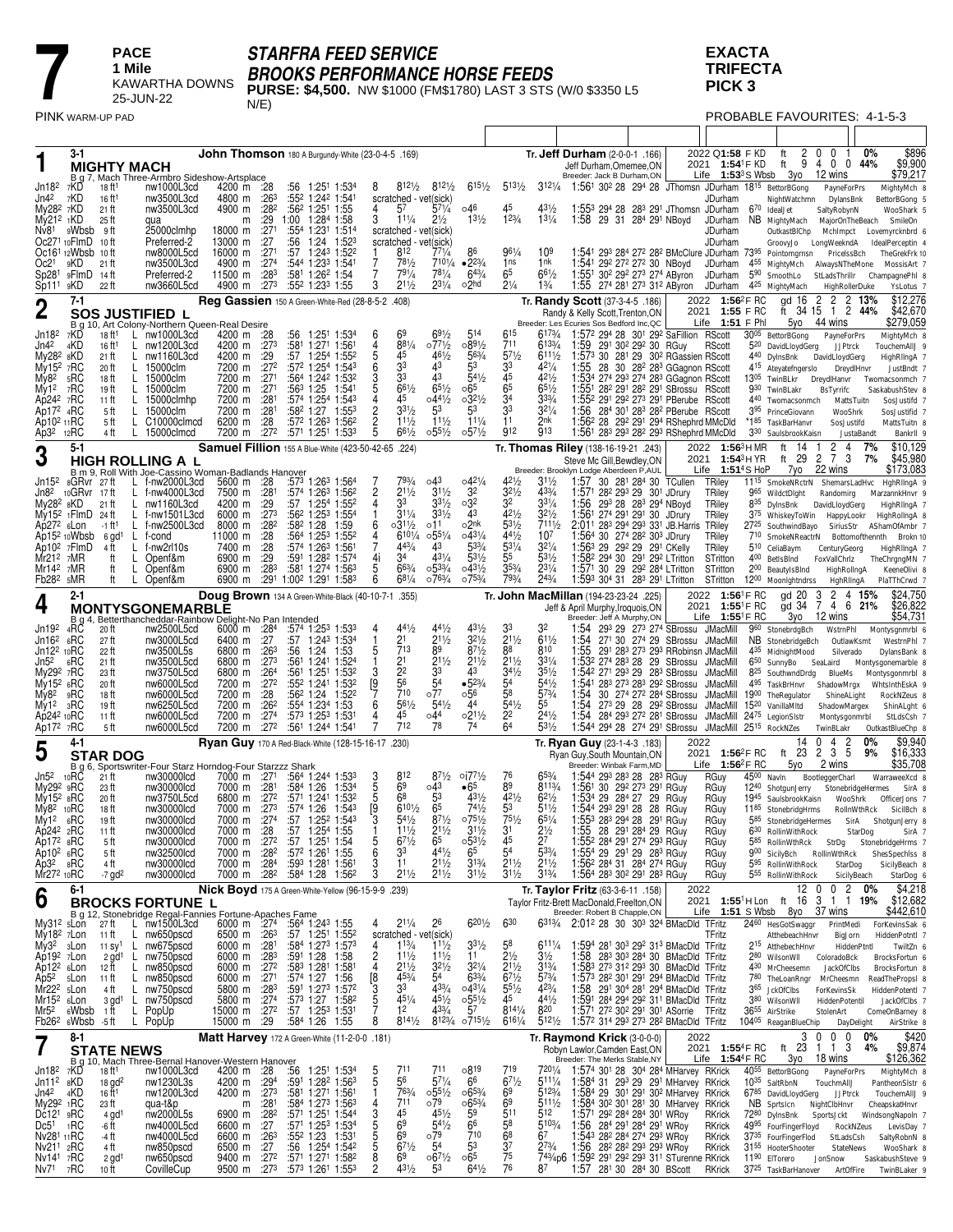### LATE DOUBLE (Races 8 & 9) **EXACTA TRIFECTA**

PROBABLE FAVOURITES: 1-2-3-6

|                                                                                                                                                                                                       | 2-1<br>SIR A                                                                                                                                 |                                                                                                                                                      | \$18750                                                                                                                                                                  | 1. 355) Doug Brown 134 A Green-White-Black (40-10-7-1.<br>B g 4, Control The Moment-Sir Lbs Z Tam-Bettors Delight                                                                                                                                                                            |                                                                                             |                                                                                                                                                                                                                                                                                                                                           |                                                                                   |                                                                                                                                                                                              |                                                                                                                                       |                                                                                                                                                          |                                                                                                             |                                                                                                                           | Tr. John MacMillan (194-23-23-24 .225)<br>2099551 Ontario Inc, Greely-John MacMillan, Odessa, ON<br>Breeder: Hudson Standrdbrd Stb Inc, QC                                                                                                                                                                                                                                                                                                                                                                                                                                                                                                                                                                             |                                                           |                                                                                                                                    | 2022 1:54 F RC<br>2021 1:55 <sup>1</sup> F RC<br>Life $1:54$ FRC                                                                     |                                   | ft 23<br>gd 31<br>4yo                                                                                                                                                                                                                      | 3 2 4 13%<br>266<br>8 wins                                                                                       | 6%                                                         | \$23,102<br>\$31,669<br>\$66,363                                                                                                                                                  |
|-------------------------------------------------------------------------------------------------------------------------------------------------------------------------------------------------------|----------------------------------------------------------------------------------------------------------------------------------------------|------------------------------------------------------------------------------------------------------------------------------------------------------|--------------------------------------------------------------------------------------------------------------------------------------------------------------------------|----------------------------------------------------------------------------------------------------------------------------------------------------------------------------------------------------------------------------------------------------------------------------------------------|---------------------------------------------------------------------------------------------|-------------------------------------------------------------------------------------------------------------------------------------------------------------------------------------------------------------------------------------------------------------------------------------------------------------------------------------------|-----------------------------------------------------------------------------------|----------------------------------------------------------------------------------------------------------------------------------------------------------------------------------------------|---------------------------------------------------------------------------------------------------------------------------------------|----------------------------------------------------------------------------------------------------------------------------------------------------------|-------------------------------------------------------------------------------------------------------------|---------------------------------------------------------------------------------------------------------------------------|------------------------------------------------------------------------------------------------------------------------------------------------------------------------------------------------------------------------------------------------------------------------------------------------------------------------------------------------------------------------------------------------------------------------------------------------------------------------------------------------------------------------------------------------------------------------------------------------------------------------------------------------------------------------------------------------------------------------|-----------------------------------------------------------|------------------------------------------------------------------------------------------------------------------------------------|--------------------------------------------------------------------------------------------------------------------------------------|-----------------------------------|--------------------------------------------------------------------------------------------------------------------------------------------------------------------------------------------------------------------------------------------|------------------------------------------------------------------------------------------------------------------|------------------------------------------------------------|-----------------------------------------------------------------------------------------------------------------------------------------------------------------------------------|
| Jn19 <sup>2</sup><br>Jn11 <sup>2</sup><br>Jn52<br>Jn22<br>My29 <sup>2</sup> 9RC<br>My15 <sup>2</sup> 10RC<br>My8 <sup>2</sup><br>Mv1 <sup>2</sup><br>Ap242 2RC<br>Ap172 8RC                           | 8RC<br>6KD<br>9RC<br><sub>2</sub> RC<br>10RC<br>6RC                                                                                          | 20 ft<br>$18$ gd <sup>2</sup><br>21 ft<br>20 ft<br>23 ft<br>20 ft<br>18 ft<br>19 ft<br>11 ft<br>5 ft                                                 | 15000clm<br>15000clmcd<br>15000clm<br>nw525pscd<br>op15000clm<br>op15000clm<br>op15000clm<br>nw30000lcd<br>nw30000lcd<br>op15000clm                                      | 7200 m :274<br>4600 m :291<br>7200 m :274<br>6200 m :272<br>7000 m<br>7000 m<br>7000 m<br>7000 m<br>7000 m<br>7000 m                                                                                                                                                                         | :28 <sup>1</sup><br>$\overline{.273}$<br>:273<br>:27 <sup>4</sup><br>:28<br>:272            | :571 1:254 1:542<br>:574 1:272 1:57<br>:573 1:262 1:542<br>:574 1:261 1:54<br>:58 <sup>4</sup> 1:26<br>:572 1:252 1:54<br>:574 1:26<br>:57<br>1:25 <sup>2</sup> 1:54 <sup>3</sup><br>:57<br>1:254 1:55<br>:57<br>1:251 1:54                                                                                                               | 4<br>252525<br>1:534<br>1:543<br>4<br>6<br>$\overline{c}$                         | 1ns<br>$5^{41}/2$<br>011<br>$11\frac{1}{2}$<br>34<br>917<br>7121/2<br>78<br>56<br>011                                                                                                        | $11\frac{1}{2}$<br>056<br>211/2<br>111/2<br>54<br>913<br>$075\frac{1}{2}$<br>∘54<br>$11\frac{1}{2}$<br>$11\frac{1}{2}$                | -11<br>$03^{11/2}$<br>$31\frac{1}{2}$<br>$11\frac{1}{2}$<br>44<br>99<br>06 <sup>4</sup><br>$03^{11/2}$<br>11<br>21                                       | 11<br>31<br>$\overline{2}$ 1<br>13<br>44<br>i59<br>$63\frac{1}{2}$<br>$2^{11/2}$<br>2nk<br>24               | $2\frac{1}{2}$<br>1¾<br>1 <sub>hd</sub><br>113/4<br>34<br>$62\frac{1}{2}$<br>21<br>$3\frac{3}{4}$<br>$48^{1}/_{4}$        | 1:542 274 292 283 283 SBrossu<br>1:57 30 29 28 <sup>3</sup> 29 <sup>2</sup> DBrown<br>1:542 274 30 284 274 SBrossu<br>1:54 272 302 282 274 SBrossu<br>1:543 29 303 271 274 SBrossu<br>591/4p4 1:554 31 29 271 283 SBrossu<br>1.55<br>1:544 292 282 274 291 SBrossu<br>1:551 291 274 284 292 SBrossu<br>1:553 272 293 282 301 SBrossu JMacMill                                                                                                                                                                                                                                                                                                                                                                          |                                                           | 30 284 28 281 SBrossu                                                                                                              | JMacMill<br><b>JMacMill</b><br><b>JMacMill</b><br>JMacMill<br><b>JMacMill</b><br>JMacMill<br>JMacMill<br><b>JMacMill</b><br>JMacMill | *80 SirA<br>$*85$ SrA<br>*80 SirA | 165 UniqueBeach<br>17 <sup>10</sup> ShotgunJerry<br>2690 StonebrdgHrms Ricottbkddnm<br>800 StonebridgHrms<br>475 StonebridgeHermes<br>1785 RollinWithRock<br>6 <sup>55</sup> RollinWthRck                                                  | SirA<br>AlwaysNTheMoney<br>BigPetesStyl<br><b>BarnOne</b><br>StrDg                                               | StonebridgeHermes<br>RollnWthRck<br>SirA<br>StarDog        | RoseRunVortex 8<br>JonSnow 6<br>Ateyatefngersloui 6<br>MidnightMood 5<br>SirA 8<br>ShtgnJrr 9<br>SicilBch 8<br>ShotqunJerry 8<br>SirA 7<br>StonebridgeHrms 7                      |
| 2                                                                                                                                                                                                     | $3-1$                                                                                                                                        | <b>JON SNOW</b>                                                                                                                                      | \$15000                                                                                                                                                                  | Samuel Fillion 155 A Blue-White (423-50-42-65 .224)                                                                                                                                                                                                                                          |                                                                                             |                                                                                                                                                                                                                                                                                                                                           |                                                                                   |                                                                                                                                                                                              |                                                                                                                                       |                                                                                                                                                          |                                                                                                             |                                                                                                                           | Tr. Michael Armstrong (93-14-11-19 .284)<br>Rachel Burns, Cardinal, ON                                                                                                                                                                                                                                                                                                                                                                                                                                                                                                                                                                                                                                                 |                                                           | 2022                                                                                                                               | 2021 1:55 F RC                                                                                                                       | 1:55 <sup>1</sup> F RC            | 8<br>ft<br>ft 28                                                                                                                                                                                                                           | 3<br>3<br>$\mathbf{1}$                                                                                           | 2<br>38%<br>$\overline{c}$<br>4%                           | \$8,826<br>\$12,274                                                                                                                                                               |
| Jn18 <sup>2</sup><br>Jn11 <sup>2</sup><br>Jn5 <sup>2</sup><br>My28 <sup>2</sup> 5KD<br>My15 <sup>2</sup> 10RC<br>Mv8 <sup>2</sup><br>My12<br>Ap242<br>Ap17 <sup>2</sup> <sub>3</sub> RC<br>Dc121 11RC | 4KD<br>6KD<br><sub>10</sub> RC<br><sub>1</sub> RC<br>4 <sub>RC</sub><br>зRС                                                                  | 18 ft1<br>$18$ gd <sup>2</sup><br>21 ft<br>21 ft<br>20 ft<br>18 ft<br>19 ft<br>11 ft<br>5 ft<br>4 gd <sup>1</sup><br>L.                              | 15000clmcd<br>15000clmcd<br>op15000clm<br>15000clmcd<br>op15000clm<br>op8000clm<br>op8000clm<br>8000clm<br>qua<br>nw600pscd                                              | B q 6, Sportswriter-Grand Lady-Matts Scooter<br>4000 m :274<br>4600 m :291<br>7000 m<br>3700 m<br>7000 m<br>4600 m<br>4600 m<br>5200 m<br>m<br>6200 m                                                                                                                                        | :271<br>:283<br>:273<br>:26 <sup>2</sup><br>:281<br>:28<br>:28 <sup>4</sup><br>:272         | :553 1:263 1:572<br>:574 1:272 1:57<br>:564 1:244 1:533<br>:57<br>1:27<br>:572 1:252 1:54<br>:561<br>1:25<br>:571 1:253 1:544<br>:582 1:264 1:561<br>1:264 1:552<br>:58<br>:561 1:251 1:561                                                                                                                                               | 4<br>3<br>[9<br>5<br>1:564<br>[9<br>3<br>1:55<br>4<br>2<br>4<br>$\overline{c}$    | 33<br>11<br>6 <sup>8</sup><br>213/4<br>48<br>34<br>331/2<br>23<br>$\overline{3}5$<br>2 <sup>2</sup>                                                                                          | $3^{31/4}$<br>211/2<br>66<br>111/4<br>46<br>35<br>$34\frac{1}{2}$<br>22<br>$3^{31/2}$<br>$31\frac{1}{2}$                              | $o2n$ s<br>411/2<br>66<br>$11\frac{1}{4}$<br>55<br>$\circ 2^2$<br>036<br>32<br>$3^{12}$<br>43                                                            | 2hd<br>413/4<br>66<br>$11\frac{1}{2}$<br>i69<br>$1\frac{1}{2}$<br>26<br>$21\frac{1}{2}$<br>419<br>616       | 13⁄4<br>$3^{23/4}$<br>76<br>133/4<br>$6^{10}p5$<br>$11\frac{1}{2}$<br>$26\frac{1}{2}$<br>$3^{21/2}$<br>4231/2<br>622      | Breeder: Fair Winds Farm Inc,NJ<br>1:572 282 274 302 304 SaFillion MArmstrg 220 JonSnow<br>1:573 291 284 293 30 SaFillion MArmstrg<br>1:544 284 291 28 284 SaFillion MArmstrg 2570 Navin<br>1:564 29 28 30 294 SaFillion MArmstrg<br>1:56<br>1:55 <sup>1</sup><br>1:56<br>1:563 283 301 282 292 GGagnon MArmstrg 1085 MisterGodr<br>2:00<br>2:003 274 283 292 344 SaFillion MArmstrg 815 WindsunCheyenne                                                                                                                                                                                                                                                                                                               |                                                           | 271 30 281 294 GGagnon MArmstrg *110 JonSnw<br>284 291 284 291 GGagnon MArmstrg<br>294 284 303 304 MArmstrg MArmstrg NB NatinISprt | Life $1:54^3$ FRC                                                                                                                    | $6^{80}$ SirA                     | 4yo<br>*75 JnSnw<br>291 292 274 293 SaFillion MArmstrg 2935 StonebrdgHrms<br>*75 DreamfairBJ                                                                                                                                               | 8 wins<br>FourForOrr<br>AlwaysNTheMoney<br>BootleggerCharl<br>NelsoneddyHanvr<br>RedditHanovr<br>SelfIsoltn      | Ricottbkddnm<br>JonSnow<br>Drivelikeustolet<br>BetTillDawn | \$42,776<br>TheDevilYouKnow 5<br>JonSnow 6<br>WarraweeXcd 8<br>GeorgesCrdt 7<br>ShtgnJrr 9<br>ElmGrovePenne 5<br>Genesee 5<br>JonSnw 6<br>RoadRunnerCln<br>BarnOne 6              |
| 3                                                                                                                                                                                                     | 4-1                                                                                                                                          |                                                                                                                                                      | \$15000<br>THE DEVIL YOU KNOW                                                                                                                                            | Reg Gassien 150 A Green-White-Red (28-8-5-2 .408)                                                                                                                                                                                                                                            |                                                                                             |                                                                                                                                                                                                                                                                                                                                           |                                                                                   |                                                                                                                                                                                              |                                                                                                                                       |                                                                                                                                                          |                                                                                                             |                                                                                                                           | Tr. Stephen Gassien (4-1-0-2 .416)<br>Beth Doyle, Peterborough, ON                                                                                                                                                                                                                                                                                                                                                                                                                                                                                                                                                                                                                                                     |                                                           |                                                                                                                                    | 2022 Q1:55 <sup>4</sup> F KD<br>2021 1:56 <sup>1</sup> H GRvr ft                                                                     |                                   | 3<br>ft<br>22                                                                                                                                                                                                                              | 0<br>2 4 3                                                                                                       | 33%<br>-1<br>9%                                            | \$2,560<br>\$17,214                                                                                                                                                               |
| Jn18 <sup>2</sup><br>Jn11 <sup>2</sup><br>Jn42<br>My28 <sup>2</sup> 1KD<br>My21 <sup>2</sup> 7KD<br>Dc271<br>Dc201<br>Dc131<br>Dc <sub>21</sub><br>Nv261                                              | 4KD<br>6KD<br>1KD<br>4Wbsb<br>8Wbsb<br>9Wbsb<br>1FlmD<br>4Wbsb                                                                               | 18 ft <sup>1</sup><br>$18$ gd <sup>2</sup><br>16 ft <sup>1</sup><br>18 ft<br>25 ft<br>$-1$ gd <sup>1</sup><br>1 ft<br>-3 ft<br>2 ft<br>-3 ft1        | Br g 5, Dali-Satans Daughter-Mach Three<br>15000clmcd<br>15000clmcd<br>15000clmcd<br>qua<br>qua<br>15000clmStk<br>15000clmStk<br>15000clmStk<br>15000clmcd<br>17500clmcd | 4000 m<br>4600 m<br>3700 m<br>m<br>m<br>25000 m<br>14000 m<br>14000 m<br>6900 m<br>10000 m                                                                                                                                                                                                   | :274<br>:291<br>:273<br>:29<br>:29 <sup>4</sup><br>:271<br>:272<br>:28<br>:273<br>:28       | :553 1:263 1:572<br>:574 1:272 1:57<br>:573 1:27<br>:574 1:264 1:554<br>:574 1:274<br>:554 1:25<br>:562 1:244 1:532<br>:561<br>1:254 1:57<br>:58<br>1:273 1:582<br>:571 1:253 1:554                                                                                                                                                       | 3<br>$\frac{6}{7}$<br>1:57<br>5<br>$\overline{c}$<br>1:58<br>1:542<br>5<br>6<br>8 | $11\frac{1}{2}$<br>02 <sup>1</sup><br>$02\frac{3}{4}$<br>$12\frac{1}{2}$<br>$1^{11/2}$<br>scratched - vet(lame)<br>$45\frac{1}{2}$<br>$1^{13/4}$<br>scratched - vet(sick)<br>$11\frac{3}{4}$ | 113/4<br>$11\frac{1}{2}$<br>$11\frac{1}{2}$<br>$15\frac{1}{2}$<br>$\alpha$ X5 <sup>15</sup><br>032<br>$2^{13/4}$<br>43                | 1ns<br>2hd<br>$11\frac{1}{4}$<br>19<br>0.515<br>055<br>$3^{13/4}$<br>$54\frac{1}{4}$                                                                     | 1 hd<br>$2\frac{1}{4}$<br>113/4<br>111<br>$5^{19\frac{1}{2}}$<br>7151/4<br>413/4<br>443/4                   | $31\frac{1}{2}$<br>$55\frac{1}{2}$<br>$13\frac{1}{2}$<br>1153/4<br>$5^{211}/4$<br>729<br>$2\frac{3}{4}$<br>96             | Breeder: Duncan C & Shirley A Buist, ON<br>1:573 274 274 31 31 RGassien SGssien<br>1:58<br>1:57<br>1:554 29 284 29 29 RGassien SGssien<br>2:021 294 31 30 31 <sup>2</sup> RGassien SGssien<br>1:591<br>1:571 28 283 293 31 AByron<br>1:57 28 294 283 303 AByron                                                                                                                                                                                                                                                                                                                                                                                                                                                        | 28 <sup>2</sup> 28 <sup>2</sup> 29 33 <sup>2</sup> AByron | 29 <sup>2</sup> 28 <sup>2</sup> 29 <sup>3</sup> 30 <sup>3</sup> RGassien SGssien<br>274 294 292 30 RGassien SGssien                | Life $1:55^4$ H GRvr<br>SGssien<br>SGssien<br>SGssien<br>SGssien<br>SGssien                                                          | $2^{55}$ SirA                     | Зуо<br>*105 JonSnow<br>*20 TheDevilYouKnw<br>NB TheDevilYKnw<br>NB TouchemAIIJ<br>Ricottabkddnm<br>655 JustPlanNd<br>2305 KinkadSIstr<br>BadEyeBll<br>91 <sup>15</sup> ElroyShiner                                                         | 6 wins<br>FourForOrr<br>AlwaysNTheMoney<br>TheRnchHnd<br>DustyLnMrgn<br>TheDevlYKnw<br>MelodyMakr<br>WilliamRoss | Malvoli<br>StLadsCptn<br>MelodMkr                          | \$36,372<br>TheDevilYouKnow 5<br>JonSnow 6<br>RambaranRos<br>ButtrcpWll<br>ButtercpWII<br>BelievInBrn 9<br>LateNghtDlr 7<br>JustPlanNd 8<br>GalterioHanovr 8<br>GASpeedJoey 10    |
| 4                                                                                                                                                                                                     | 7-1                                                                                                                                          |                                                                                                                                                      | \$15000<br>ALWAYS N THE MONEY L                                                                                                                                          | Ryan Guy 170 A Red-Black-White (128-15-16-17 .230)                                                                                                                                                                                                                                           |                                                                                             |                                                                                                                                                                                                                                                                                                                                           |                                                                                   |                                                                                                                                                                                              |                                                                                                                                       |                                                                                                                                                          |                                                                                                             |                                                                                                                           | Tr. Thomas Riley (138-16-19-21 .243)<br>Steve Mc Gill, Bewdley, ON                                                                                                                                                                                                                                                                                                                                                                                                                                                                                                                                                                                                                                                     |                                                           | 2022                                                                                                                               |                                                                                                                                      | $1:57^1$ H FlmD ft                | 20<br>2021 1:53 <sup>2</sup> S Wbsb ft 38                                                                                                                                                                                                  | 2<br>2<br>5 11 6                                                                                                 | 3<br>13%                                                   | \$15,409<br>\$53,132                                                                                                                                                              |
| Jn15 <sup>2</sup>                                                                                                                                                                                     | 6GRvr 27ft                                                                                                                                   |                                                                                                                                                      |                                                                                                                                                                          | Prig. 12, Always A Virgin-Abbeycrombie-Abercrombie<br>GRvr 27ft L 8500clm 5200 m :271 :                                                                                                                                                                                                      |                                                                                             | :562 1:261 1:564                                                                                                                                                                                                                                                                                                                          | 4                                                                                 | $3^{23/4}$                                                                                                                                                                                   | 021                                                                                                                                   | ∘32                                                                                                                                                      | $67\frac{1}{4}$                                                                                             | 6121/4                                                                                                                    | Breeder: Carolyn A Vorisek, KY-James A Malcolm, VT-Robert E Vorisek, KY<br>1:591 274 284 30 323 TCullen                                                                                                                                                                                                                                                                                                                                                                                                                                                                                                                                                                                                                |                                                           |                                                                                                                                    | Life $1:51$ SHoP<br>TRiley                                                                                                           |                                   | 7yo<br>*205 SimonSaid                                                                                                                                                                                                                      | 45 wins<br>EasyFlyer                                                                                             |                                                            | \$416,268<br>RoughTrade 6                                                                                                                                                         |
| Jn11 <sup>2</sup><br>My28 <sup>2</sup><br>My5 <sup>2</sup><br>Ap212<br>Ap72                                                                                                                           | 6KD<br>8KD<br>My19 <sup>2</sup> 6FlmD<br>$My122$ $9F$ $MD$<br>8FlmD<br>Ap28 <sup>2</sup> 7FlmD<br>6FlmD<br>Ap14 <sup>2</sup> 10FlmD<br>7FlmD | $\mathsf{L}$<br>$18$ gd <sup>2</sup><br>21 ft<br>L<br>18 ft<br>L<br>18 ft<br>L<br>-11 ft<br>L<br>-6 ft<br>L<br>13 ft<br>L.<br>9 ft<br>L<br>8 ft<br>L | 15000clmcd<br>nw1160L3cd<br>9500clmhp<br>C9500clmhp<br>10500clmhp<br>10500clmhp<br>10500clmhp<br>C9500clmhp<br>9500clmhp                                                 | 4600 m<br>4200 m<br>7100 m<br>7100 m<br>7100 m<br>7100 m<br>7100 m<br>7100 m<br>7100 m                                                                                                                                                                                                       | :291<br>:29<br>$\overline{.272}$<br>:272<br>:27 <sup>4</sup><br>:281<br>:272<br>:28<br>:283 | :574 1:272 1:57<br>:57<br>1:254 1:552<br>:573 1:261<br>:574 1:262 1:552<br>:573 1:27<br>:58<br>1:271<br>:572 1:26<br>:574 1:264 1:574<br>:584 1:273 1:571                                                                                                                                                                                 | 1<br>6<br>1:561<br>6<br>85557<br>$1:56^{\circ}$<br>1:57<br>1:553                  | 43<br>$56\frac{1}{2}$<br>$57\frac{1}{4}$<br>$79\frac{1}{2}$<br>$8^{111}/4$<br>$57\frac{1}{4}$<br>$45\frac{1}{2}$<br>56<br>33                                                                 | $04^{41}/2$<br>58<br>561/2<br>761/4<br>$8^{81}/4$<br>56<br>$02\frac{1}{2}$<br>$0.5^{31}/4$<br>43                                      | o1hd<br>$046\frac{1}{2}$<br>$55\frac{1}{4}$<br>$\bullet$ 771/4<br>$06^{41}/2$<br>$03^{13/4}$<br>$02^{11/4}$<br>∘65<br>$53\frac{1}{2}$                    | $1\frac{1}{4}$<br>69<br>543/4<br>871/2<br>67<br>$2\frac{1}{4}$<br>433/4<br>$7^{43/4}$<br>431/2              | $2\frac{3}{4}$<br>7153/4<br>431/2<br>$79^{1/4}$<br>$6^{71}/4$<br>2ns<br>561/4<br>$6^{23}/4$<br>$41\frac{1}{2}$            | 1:571 294 284 284 294 RGuy<br>1:583 301 282 282 313 JTurcotte TRiley<br>1:564 284 30 282 293 TraHenry TRiley<br>1:571 291 294 284 292 JPlante<br>1:573 30 291 283 294 JPlante<br>1:57<br>1:564 282 29 284 303 JPlante<br>1:58 <sup>2</sup> 29 <sup>1</sup> 29 <sup>1</sup> 29 <sup>2</sup> 30 <sup>3</sup> TraHenry TRiley<br>1:572 291 301 284 291 TraHenry TRiley                                                                                                                                                                                                                                                                                                                                                    | 293 293 282 292 JPlante                                   |                                                                                                                                    | TRiley<br>SLarocq<br>SLarocq<br>SLarocg                                                                                              | 795 SirA                          | 10 <sup>40</sup> DylnsBnk<br>485 WindsongGrayson<br>SLarocq 1660 EvsvCrdShrk LckslstBlgrss<br>16 <sup>60</sup> EvasivCrdShrk<br>660 UberHanvr AlwaysNTheMon<br>2 <sup>90</sup> BtOnBrtt<br>*160 MikesPowerhous LyonsImag<br>745 DaddysEyes | AlwaysNTheMoney<br>DavidLloydGerg<br>UberHanvr<br>NatesBucky                                                     | FitsBig<br>ViciousAloics                                   | JonSnow 6<br>HighRlIngA 7<br>HerculeJM 6<br>WndsngGrsn 9<br>NatsBck 8<br>GeorgesCrdt 6<br>EvasiveCrdShrk 6<br>NatesBuck 7<br>SaublePlay 8                                         |
| 5                                                                                                                                                                                                     | 6-1                                                                                                                                          | <b>FOUR FOR ORR</b>                                                                                                                                  | \$15000                                                                                                                                                                  | <b>John Thomson</b> 180 A Burgundy-White $(23-0-4-5.169)$                                                                                                                                                                                                                                    |                                                                                             |                                                                                                                                                                                                                                                                                                                                           |                                                                                   |                                                                                                                                                                                              |                                                                                                                                       |                                                                                                                                                          |                                                                                                             |                                                                                                                           | Tr. Russell Moore (14-0-4-3 .230)<br>Linda Moore, Orono, ON                                                                                                                                                                                                                                                                                                                                                                                                                                                                                                                                                                                                                                                            |                                                           | 2022<br>2021                                                                                                                       |                                                                                                                                      | 1:55 <sup>4</sup> F KD            | 4<br>gd 17                                                                                                                                                                                                                                 | $\mathbf 0$<br>2<br>5<br>$\mathbf{1}$                                                                            | 0<br>0%<br>4<br>6%                                         | \$2,608<br>\$10,472                                                                                                                                                               |
| Jn18 <sup>2</sup><br>Jn11 <sup>2</sup><br>Jn42<br>My28 <sup>2</sup> 2KD<br>$My212$ sKD<br>Oc21<br>Sp25 <sup>1</sup><br>Sp181 10KD<br>Sp111<br>$Sp41$ 10KD                                             | 4KD<br>6KD<br>7KD<br>5KD<br>6KD<br>6KD                                                                                                       | 18 ft <sup>1</sup><br>$18$ gd <sup>2</sup><br>16 ft <sup>1</sup><br>21 ft<br>25 ft<br>21 ft<br>17 ft<br>22 ft<br>22 ft<br>23 ft                      | 15000clmcd<br>15000clmcd<br>nw3500L3cd<br>15000clmcd<br>qua<br>15000clmcd<br>15000clmcd<br>15000clmcd<br>15000clmcd<br>15000clmcd                                        | B g 8, Armbro Deuce-Julie Mae-Dexter Nukes<br>4000 m<br>4600 m<br>4800 m<br>4000 m<br>m<br>4000 m :27 <sup>2</sup><br>4000 m :281<br>4000 m :28<br>4000 m :27<br>4000 m :28                                                                                                                  | :27 <sup>4</sup><br>:29 <sup>1</sup><br>:26 <sup>3</sup><br>:28 <sup>2</sup><br>:28         | :553 1:263 1:572<br>:574 1:272 1:57<br>:552 1:242 1:541<br>$:57^1$ 1:26 <sup>3</sup> 1:56 <sup>2</sup><br>:58 <sup>2</sup> 1:27 <sup>4</sup> 1:56 <sup>4</sup><br>:551 1:232 1:533<br>:56 <sup>2</sup> 1:24 <sup>3</sup> 1:54 <sup>2</sup><br>:57 1:26 <sup>3</sup> 1:57<br>:553 1:234 1:544<br>$:57$ 1:25 <sup>4</sup> 1:55 <sup>2</sup> | 2<br>5<br>2<br>2<br>6<br><b>DR2002</b>                                            | $2^{11/2}$<br>66<br>47<br>$3^{31/4}$<br>$11\frac{1}{2}$<br>461/2<br>$3^{4^{j}}/2$<br>$3^{31/4}$<br>36<br>45                                                                                  | $2^{13/4}$<br>6 <sup>7</sup><br>463/4<br>$4^{31}/_{4}$<br>111/4<br>57<br>$35\frac{1}{2}$<br>33<br>$44\frac{1}{2}$<br>$04^{41}/4$      | 32<br>$0.53\frac{3}{4}$<br>$54\frac{1}{2}$<br>$•2^{21/4}$<br>$1^{31/4}$<br>$57\frac{1}{4}$<br>3 <sup>5</sup><br>$53\frac{1}{2}$<br>$5^{3/4}$<br>0.531/4  | $3^{21}/4$<br>54<br>56<br>$2^{21/2}$<br>2 <sup>1</sup><br>69<br>46<br>731/2<br>64<br>$5^{51}/4$             | $2\frac{3}{4}$<br>44<br>510<br>2 <sup>1</sup><br>$2^{23}/4$<br>4113/4<br>$5^{71/2}$<br>$5^{3/4}$<br>44<br>$56\frac{1}{4}$ | Breeder: Rose Foster-Estate Of Joseph Michael-Kyle Moore,ON<br>1:57 <sup>3</sup> 28 28 31 30 <sup>3</sup> JThomsn RMoore<br>1:574 30º 284 29<br>1.561<br>1:563 29 284 291 293 RGassien RMoore<br>1:57 <sup>2</sup> 28 30 <sup>2</sup> 29 <sup>2</sup> 29 <sup>3</sup> RGassien RMoore<br>1:56<br>1:554 29 28 <sup>2</sup> 28 <sup>1</sup> 30 <sup>1</sup> RGuy<br>1:574 283 29 293 303 JTurcotte RMoore 1290 LarjonLucky<br>1:553 281 281 281 31 JTurcotte RMoore 1265 HesGotAVendetta Bankroll<br>1:563 29 284 283 301 JTurcotte RMoore                                                                                                                                                                               |                                                           | 293 JThomsn RMoore<br>28 284 282 31 RGassien RMoore<br>283 28 281 311 CSteacy RMoore 1135 Bankroll                                 | Life $1:54^3$ S Wdb                                                                                                                  | $12^{30}$ SirA<br>$5^{70}$ Wags   | 4yo<br>3 <sup>90</sup> JonSnow<br>530 NightWatchmn<br>2 <sup>90</sup> RisingDragn<br>NB BettorBGong<br>RMoore 880 DylansBank                                                                                                               | 17 wins<br>FourForOrr<br>AlwaysNTheMoney<br>DylansBnk<br>FourFrOrr<br>FourFrOrr<br>DylansBank<br>Privilege       | Privilege<br>MachLee                                       | \$72,391<br>TheDevilYouKnow 5<br>JonSnow 6<br>BettorBGong 5<br>LandOfRoyalt 5<br>FredDeesFrind<br>SlickNSporty 7<br>Bankroll 6<br>Bankroll 8<br>OneManArmy 7<br>HesGotAVendetta 6 |
| 6                                                                                                                                                                                                     | $5-1$                                                                                                                                        |                                                                                                                                                      | \$18750<br><b>SOMETHING ROYAL</b>                                                                                                                                        | Sheldon Rose 170 A Gold-Blue (0-0-0-0)                                                                                                                                                                                                                                                       |                                                                                             |                                                                                                                                                                                                                                                                                                                                           |                                                                                   |                                                                                                                                                                                              |                                                                                                                                       |                                                                                                                                                          |                                                                                                             |                                                                                                                           | Tr. Sheldon Rose (68-6-6-10 .186)<br>Sheldon Rose. Thornhill.ON                                                                                                                                                                                                                                                                                                                                                                                                                                                                                                                                                                                                                                                        |                                                           |                                                                                                                                    |                                                                                                                                      |                                   | 2022 1:58 <sup>2</sup> FKD gd 23 1 6 6 4%<br>2021 1:54 <sup>1</sup> S Wbsb ft 28 10 3 2 36%                                                                                                                                                |                                                                                                                  |                                                            | \$26,342<br>\$46,663                                                                                                                                                              |
| Jn11 <sup>2</sup><br>Jn9 <sup>2</sup><br>Jn2 <sup>2</sup><br>My26 <sup>2</sup> 9RC<br>My192 <sub>10</sub> RC<br>My5 <sup>2</sup><br>Ap72                                                              | зKD<br>4RC<br>зRС<br>9Wbsb 10ft<br>Ap28 <sup>2</sup> sWbsb<br>Ap21 <sup>2</sup> 10Wbsb 14 ft<br>Ap15 <sup>2</sup> sWbsb<br>9Wbsb             | $15$ gd <sup>1</sup><br>20 ft<br>23 ft<br>$12$ gd <sup>1</sup><br>L<br>L<br>- 7 ft<br>6 ft <sup>1</sup><br>L.<br>7 ft                                | f-9000clmhp<br>f-10000clmhp<br>f-10000clmhp<br>f-8000clmhp<br>f-10000clmhp<br>f-13000clmhp<br>$L$ f-15000clmhp<br>f-op15000clm<br>$L$ f-13000clmhp                       | B m 7, Western Paradise-Michelles Jewel-Cams Card Shark<br>:KD 18 gd <sup>2</sup> Cf-9000clmhp 3750 m :29 <sup>2</sup> :591 1:29<br>6200 m :271<br>6200 m :27 <sup>2</sup><br>6200 m :271<br>6200 m :28<br>9000 m<br>11000 m :27<br>11000 m :28 <sup>2</sup><br>13000 m :283<br>11000 m :273 | :27                                                                                         | :591 1:29<br>:563 1:253 1:55<br>:564 1:25 1:541<br>:574 1:252 1:551<br>:573 1:262 1:561<br>:56 <sup>2</sup> 1:26 1:54<br>:57 1:24 1:53 <sup>2</sup><br>:573 1:262 1:544<br>:58 1:264 1:561<br>:562 1:244 1:543                                                                                                                            | 6<br>1:582<br>4<br>8<br>$\frac{6}{5}$                                             | 57<br>35537<br>441/2<br>$6^{81}/2$<br>68<br>66<br>$8^{121}/2$<br>9113/4<br>913<br>$\frac{3^{43/4}}{5^{73/4}}$                                                                                | $03^{13}/4$<br>44<br>$\circ 5^5$<br>o2nk<br>$076\frac{1}{2}$<br>$07^{11}$<br>893/4<br>$99\frac{1}{2}$<br>$3^{43/4}$                   | o <sub>2hd</sub><br>54<br>04 <sup>4</sup><br>2nk<br>$•31\frac{3}{4}$<br>$075\frac{1}{2}$<br>$610\frac{1}{2}$<br>963/4<br>$5^{41/2}$<br>$04^{43/4}$       | 113/4<br>54<br>45<br>2 <sup>1</sup><br>43<br>$6^{53/4}$<br>7111/4<br>$75\frac{1}{4}$<br>$5^{33/4}$<br>423/4 | $1^{23/4}$<br>24<br>$46^{1}/_{4}$<br>321/2<br>$3^{13}/4$<br>$6^{81}/2$<br>714 <sub>p</sub> 6<br>743/4<br>2hd<br>443/4     | Breeder: Paul D Walker, PE<br>1:582 304 284 292 292 DBrown JMacMill 2 <sup>15</sup> Something Rol ShowMeSomeMgc DanaSalm 6<br>1:554 28 29 <sup>2</sup> 29 29 <sup>2</sup> SBrossu JMacMill 2905 CocoBeachDV SomethingRI<br>1:55 <sup>2</sup> 29 28 <sup>4</sup> 28 29 <sup>3</sup> SBrossu JMacMill<br>1:553 284 29 273 301 SBrossu JMacMill<br>1:563 291 293 28 294 SBrossu JMacMill 2035 OutragesSng ElmGrovePnn<br>1:553 292 291 282 283 TreHenry SBarringt 495 CocoBeachDeVi BeachJourne<br>1:561 292 293 27 301 TreHenry SBarringt 885 LatteSlstr<br>1:554 31 282 282 28 SFilion SBarringt 1070 Ynoths<br>1:561 293 292 283 283 TreHenry SBarringt 2975 Kounnis<br>1:553 291 274 284 294 LRoy                     |                                                           |                                                                                                                                    | SBarringt 1295 MyDay                                                                                                                 |                                   | Life $1:54^{\circ}$ S Wbsb 6yo 16 wins<br>645 CocoBeachDV JessicasLgc<br>450 CocoBeachDV OutragesSng                                                                                                                                       | ContrlThThng<br>CenturyGeorgi<br>SomethingRoyal<br>Ynothos                                                       |                                                            | \$90,635<br>OutragesSng 7<br>ElmGrovePnn 6<br>SomethingRI 7<br>SomethingRI 7<br>DixieStrN 8<br>CenturyGerg 9<br>CranberryBri 10<br>MachMyKiss 10<br>Baywatching 8                 |
| 7                                                                                                                                                                                                     | 8-1                                                                                                                                          | <b>J J PATRICK</b>                                                                                                                                   | \$15000                                                                                                                                                                  | Nick Boyd 175 A Green-White-Yellow (96-15-9-9 .239)                                                                                                                                                                                                                                          |                                                                                             |                                                                                                                                                                                                                                                                                                                                           |                                                                                   |                                                                                                                                                                                              |                                                                                                                                       |                                                                                                                                                          |                                                                                                             |                                                                                                                           | Tr. Michael Armstrong (93-14-11-19 .284)<br>Marc Gallant, Summerside, PE                                                                                                                                                                                                                                                                                                                                                                                                                                                                                                                                                                                                                                               |                                                           |                                                                                                                                    |                                                                                                                                      |                                   | 2022 1:54 <sup>3</sup> S Wbsb ft 18 2<br>2021 1:56 <sup>1</sup> H Chrt ft 28 4 1 8 14%                                                                                                                                                     |                                                                                                                  | $3 \t2 \t11%$                                              | \$16,180<br>\$9,127                                                                                                                                                               |
| Jn18 <sup>2</sup><br>Jn11 <sup>2</sup><br>Jn42<br>My29 <sup>2</sup> 4RC<br>My15 <sup>2</sup> 10RC<br>$My82$ 10RC<br>Ap72<br>Ap22                                                                      | 8KD<br>4KD<br>Ap23 <sup>2</sup> 4Wbsb<br>9FlmD<br>8Wbsb<br>Mr24 <sup>2</sup> 7Wbsb                                                           | $18$ gd <sup>2</sup><br>16 ft1<br>23 ft<br>20 ft<br>18 ft<br>-8 ft<br>8 ft<br>-1 ft<br>9 ft                                                          | nw1230L3s<br>nw1200L3cd<br>nw2000L5cd<br>op15000clm<br>op15000clm<br>nw3r38500lcd<br>nw60000lcd<br>nw3r37000lcd<br>17500clmcd                                            | B g 5, Image Of Dawn-Hurricane Heide-Rustler Hanover<br>7KD 18 ft <sup>1</sup> mw1000L3cd 4200 m :28 :56<br>4200 m :294<br>4200 m :273<br>6000 m :26 <sup>4</sup><br>7000 m :273<br>7000 m :273<br>19000 m<br>10500 m :274<br>19000 m :272<br>11000 m :29                                    | :26 <sup>4</sup>                                                                            | 1:251 1:534<br>:591<br>1:28 <sup>2</sup> 1:56 <sup>3</sup><br>:581 1:271 1:561<br>:56 1:24 1:531<br>:57 <sup>2</sup> 1:25 <sup>2</sup> 1:54<br>:574 1:26 1:543<br>:574 1:264 1:531<br>$:57^2$ 1:26<br>:572 1:26 1:54<br>$:58$ 1:26 <sup>2</sup> 1:54 <sup>3</sup>                                                                         | 62377<br>3<br>1:56<br>4<br>6                                                      | $5^{7^{1}/2}$<br>$6^{71/2}$<br>$11\frac{1}{2}$<br>$6^{71}/2$<br>$8^{15\frac{7}{2}}$<br>$\circ 5^{10}$<br>713<br>$4^{43}/4$<br>$55\frac{1}{4}$<br>$6^{83/4}$                                  | $05^{73}/4$<br>683/4<br>211/2<br>$75\frac{1}{2}$<br>$8^{11}$<br>$\circ 5^4$<br>6 <sup>9</sup><br>$04^{21}/4$<br>34<br>06 <sup>7</sup> | $3^{11}$<br>$0.55\frac{1}{2}$<br>$31\frac{1}{2}$<br>88<br>0.881/2<br>$042\frac{1}{2}$<br>6 <sup>7</sup><br>$5^{31/2}$<br>$03^{21/4}$<br>$075\frac{3}{4}$ | $3^{111/2}$<br>57<br>$\frac{2^{13/4}}{6^7}$<br>179<br>88<br>781/2<br>751/2<br>$31\frac{1}{2}$<br>$6^{21}/4$ | 517<br>481/2<br>2 <sup>1</sup><br>66<br>8103/4<br>$8^{131}/2$<br>$7^{71/2}$<br>43<br>1 <sup>3</sup>                       | Breeder: Jamie J Mac Kinley, PE<br>1:571 292 281 294 294 RGuy<br>1:581 311 294 282 284 RGuy<br>1:562 273 304 29 29 SaFillion MArmstrg 310 DavidLloydGerg JJPtrck<br>1:54 <sup>2</sup> 28 <sup>1</sup> 28 <sup>4</sup> 28 <sup>3</sup> 28 <sup>4</sup> SaFillion MArmstrg 18 <sup>30</sup> GreatSomewhr SunnB OkieFromMuskog 8<br>7101/4p61:56 303 29 272 29 PBerube MArmstrg 3455 StonebrdgHrms Ricottbkddnm ShtgnJrr 9<br>1:564 293 29 274 302 PBerube MArmstrg 1510 StonebridgHrms<br>1:554 292 301 283 273 SFilion<br>1:57 <sup>2</sup> 28 <sup>4</sup> 29 28 <sup>4</sup> 30 <sup>4</sup> BMacDld RMoreau 3 <sup>00</sup> BettorNtbttrA SouthwndSndr<br>1:543 282 294 281 281 SFilion<br>1:543 304 283 281 27 LRoy |                                                           |                                                                                                                                    | RMoreau 270 JJPatrck                                                                                                                 |                                   | Life $1:54^3$ S Wbsb $5y$ o 11 wins<br>MArmstrg 20 <sup>25</sup> BettorBGong<br>MArmstrg 1190 SaltRbnN<br>RMoreau 5180 TwinBHeartThrob DrJoe<br>RMoreau *260 PLOctavs                                                                      | PayneForPrs<br>TouchmAllJ<br>CenturyInvcts<br>PerpetualRck                                                       | RollnWthRck                                                | \$40,040<br>MightyMch 8<br>PantheonSistr 6<br>TouchemAllJ 9<br>SicilBch 8<br>Coolsunshine 9<br>JJPwrbll 7<br>MayhemLikM 8<br>TwainSeelstr 7                                       |

**PURSE: \$4,400.** \$15,000 CLAIMING (W-ALL) - FOR NW OF \$2000<br>LAST 5 OR \$75,000 (FM \$93750) LIFETIME (W-ALL) OR NW OF 2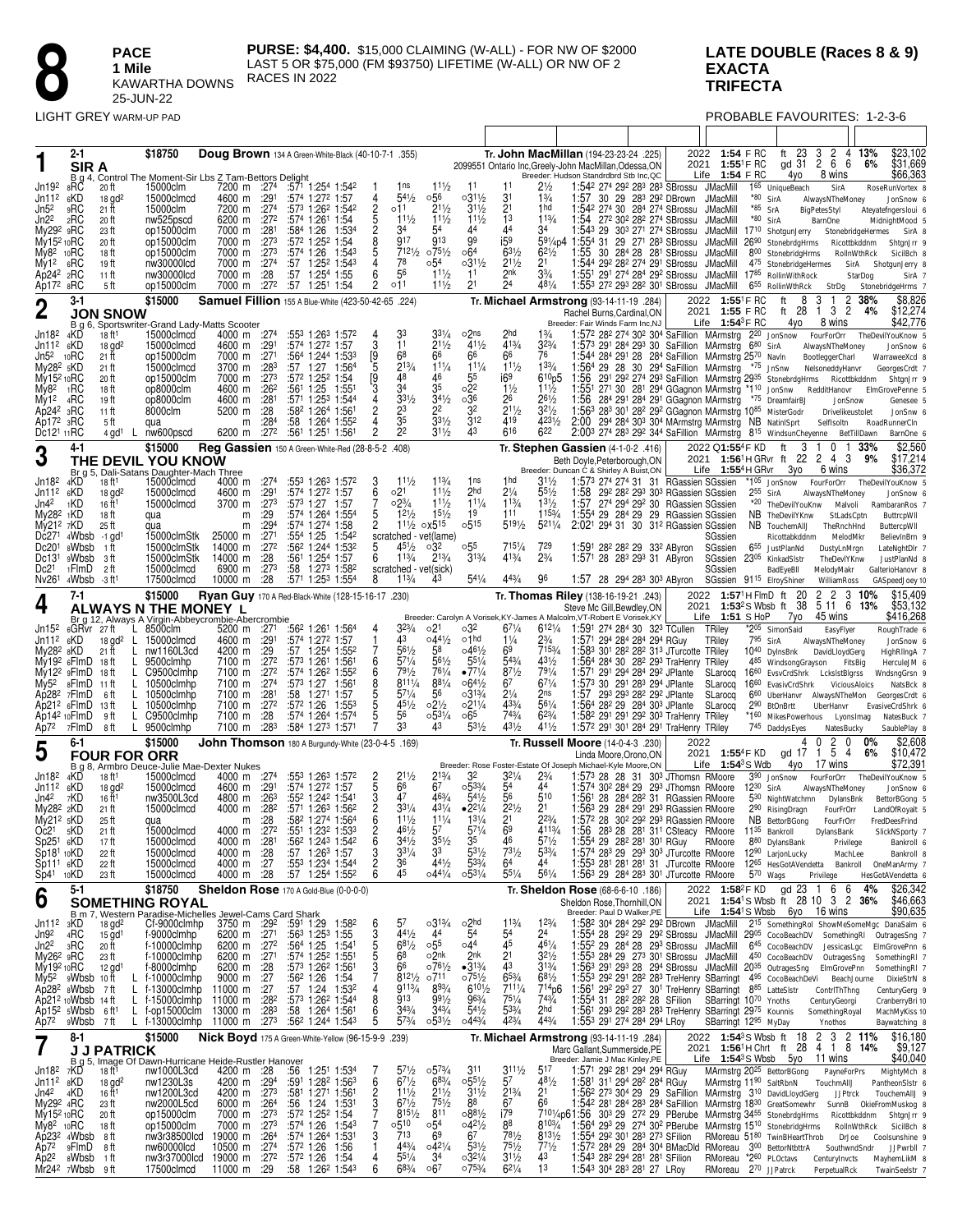**PACE** 1 Mile KAWARTHA DOWNS<br>25-JUN-22

### **EXACTA TRIFECTA**

|                                              |                                  | PURPLE WARM-UP PAD                         |                                                                                                                                                                          |                    |                              |      |                                                                                                    |                     |                                    |                                          |                                     |                                                 |                                  |                                                                                                                                                                                          |         |      |                                                  | PROBABLE FAVOURITES: 3-7-1-6                                            |                                                  |               |                                          |
|----------------------------------------------|----------------------------------|--------------------------------------------|--------------------------------------------------------------------------------------------------------------------------------------------------------------------------|--------------------|------------------------------|------|----------------------------------------------------------------------------------------------------|---------------------|------------------------------------|------------------------------------------|-------------------------------------|-------------------------------------------------|----------------------------------|------------------------------------------------------------------------------------------------------------------------------------------------------------------------------------------|---------|------|--------------------------------------------------|-------------------------------------------------------------------------|--------------------------------------------------|---------------|------------------------------------------|
|                                              |                                  |                                            |                                                                                                                                                                          |                    |                              |      |                                                                                                    |                     |                                    |                                          |                                     |                                                 |                                  |                                                                                                                                                                                          |         |      |                                                  |                                                                         |                                                  |               |                                          |
|                                              | 4-1                              | <b>BIG ACE</b>                             | \$15000                                                                                                                                                                  |                    |                              |      | Murray Brethour 174 A Maroon-Gold (4-1-2-0 .527)                                                   |                     |                                    |                                          |                                     |                                                 |                                  | Tr. Murray Brethour (122-16-13-16 .234)<br>Murray Brethour-Kyle Northover, Sunderland, ON                                                                                                |         | 2022 | 2021 1:55 <sup>3</sup> F KD                      |                                                                         | 0 <sub>1</sub><br>$\theta$<br>ft 5 3 0 0 60%     | 0%            | \$925<br>\$7,200                         |
| Jn18 <sup>2</sup>                            | $B_g5$<br>9KD                    | 18 ft1                                     | Betterthancheddar-Blazing Flame-Real Artist<br>15000clmcd                                                                                                                | 3700 m             | :293                         |      | :581 1:283 1:57                                                                                    |                     | $56\frac{1}{2}$                    | $03^{21/4}$                              | $02^{11/2}$                         | $32\frac{1}{4}$                                 | 23                               | Breeder: Francis E Brethour, ON<br>1:573 304 274 301 284 MBrethr                                                                                                                         |         |      | Life $1:55^3$ F KD<br>MBrethr                    | 4yo<br>*80 NelsoneddyHanover                                            | 3 wins                                           | BigAce        | \$9,325<br>Malvolio 7                    |
| Jn11 <sup>2</sup><br>Jn42                    | 1KD<br>2KD                       | 19 sy <sup>3</sup><br>18 ft <sup>2</sup>   | qua<br>qua-t&p                                                                                                                                                           |                    | m<br>m                       |      | $:32^2$ 1:02 <sup>2</sup> 1:34 2:02<br>$:30$ 1:01 <sup>2</sup> 1:32 <sup>3</sup> 2:02 <sup>3</sup> | 4<br>5              | $4^{5^{1}/2}$<br>26                | $02\frac{1}{4}$<br>$25^{1/2}$            | 02 <sup>ns</sup><br>x417            | 2hd<br>412                                      | 2hd<br>$48^{1}/_{4}$             | 2:02 33 <sup>2</sup> 29 31 <sup>3</sup> 28 MBrethr<br>2:041 311 311 333 281 MBrethr                                                                                                      |         |      | MBrethr<br><b>MBrethr</b>                        | NB NorthernLuxury<br>NB PCJustaDrem RocketGI ControlThePowr             |                                                  | BigAce        | PlayForlt                                |
| Oc5 <sup>1</sup>                             | 3Wbsb                            | 15 gd <sup>1</sup>                         | qua                                                                                                                                                                      |                    | :271<br>m                    |      | :573 1:264 1:54                                                                                    |                     | 791/2<br>$\bullet x6^{71/2}$       | 791/2<br>$05^{41}/2$                     | o710<br>02 <sup>1</sup>             | x7x <sup>121</sup> / <sub>2</sub><br>$2^{11/2}$ | 726<br>1 nk                      | 1:591 29 302 292 302 ASorrie                                                                                                                                                             |         |      | MBrethr                                          | NB FootSoldr                                                            | AlwaysAHtsht                                     |               | LouEdZeppIn 7                            |
| Sp181<br>Sp91                                | 4KD<br>5Wbsb 15ft                | 22 ft                                      | nw1r5000l<br>nw1r7000lcd                                                                                                                                                 | 4800 m<br>15000 m  | :291<br>:281                 | :57  | :58 <sup>2</sup> 1:27 <sup>4</sup> 1:56 <sup>2</sup><br>1:252 1:523                                | х1                  | $010^{17}$                         | 918                                      | 929                                 | 937                                             | 935p8                            | 1:56 <sup>2</sup> 30 <sup>3</sup> 28 <sup>3</sup> 28 <sup>4</sup> 28 <sup>2</sup> MBrethr MBrethr<br>1:593 313 29 303 282 CChristof MBrethr                                              |         |      |                                                  | *20 BigAce DunesBeach<br>1765 MapposLin                                 | KinkaidSeelstr                                   |               | Stayinalivehahaha 8<br>PeterPool 10      |
| $\boldsymbol{2}$                             | 8-1                              |                                            | \$18750                                                                                                                                                                  |                    |                              |      | Jason Woodward 190 A Green-White-Black (12-1-0-2 .138)                                             |                     |                                    |                                          |                                     |                                                 |                                  | Tr. Jason Woodward (67-4-4-8 .132)<br>Arlene MacIntyre, Frankford-Jacie Woodward, Peterborough, ON                                                                                       |         | 2021 | 2022 1:58 <sup>4</sup> F KD                      | gd 16                                                                   | 3<br>$\mathbf{1}$<br>0 1 0                       | 2 19%<br>0%   | \$13,002<br>\$1,100                      |
|                                              |                                  |                                            | <b>JACIESLITTLEMAN</b><br>B g 4, Dali-Magnificent Millie-Island Fantasy                                                                                                  |                    |                              |      |                                                                                                    |                     |                                    |                                          |                                     |                                                 |                                  | Breeder: Arlene M MacIntyre, ON                                                                                                                                                          |         |      | Life 1:584F KD                                   | 4yo                                                                     | 3 wins                                           |               | \$14,102                                 |
| Jn18 <sup>2</sup><br>$Jn112$ $2KD$           | 9KD                              | 18 ft1<br>$18$ gd <sup>2</sup>             | 15000clmcd<br>15000clmcd                                                                                                                                                 | 3700 m<br>3700 m   | :293<br>:283                 |      | :581 1:283 1:57<br>:571 1:271 1:584                                                                | 5                   | 791/2<br>$610\frac{1}{2}$          | 76<br>693/4                              | ∘64<br>44                           | $55\frac{1}{2}$<br>$32\frac{1}{2}$              | 5be <sup>9</sup><br>11           | 1:584 312 28 30 292 JWoodwd JWoodwd 10 <sup>50</sup> NelsoneddyHanover<br>1:584 303 283 284 304 JWoodwd JWoodwd 2030 JacsIttImn NelsonddHnvr                                             |         |      |                                                  |                                                                         |                                                  | BigAce        | Malvolio 7<br>SothrnRdTrp 6              |
| Jn4 <sup>2</sup><br>My28 <sup>2</sup> 5KD    | 1KD                              | 16 ft <sup>1</sup><br>21 ft                | 15000clmcd<br>15000clmcd                                                                                                                                                 | 3700 m<br>3700 m   | :27 <sup>3</sup><br>:283     | :57  | $:57^3$ 1:27 1:57<br>1:27 1:564                                                                    | 6                   | 781/2<br>$68^{1/4}$                | 791/4<br>673/4                           | $7^{73/4}$<br>533/4                 | 78<br>433/4                                     | 5121/2<br>491/2                  | 1:592 291 301 291 304 JTurcotte JWoodwd 1425 TheDevilYouKnw Malvoli<br>1:583 301 282 291 304 JWoodwd JWoodwd 785 JnSnw NelsoneddyHanvr                                                   |         |      |                                                  |                                                                         |                                                  |               | RambaranRos 7<br>GeorgesCrdt 7           |
| My5 <sup>2</sup>                             | 7FlmD<br>Ap28 <sup>2</sup> 1FlmD | -11 ft<br>-6 ft                            | nw1r5275<br>nw1r5000l                                                                                                                                                    | 7400 m             | 7400 m :284                  | :59  | 1:282 1:59<br>:29 <sup>2</sup> 1:00 <sup>1</sup> 1:29 <sup>1</sup> 1:59                            | 8<br>6              | 443/4<br>$5^{71/4}$                | ⊙45<br>$04^{41}/2$                       | 021<br>$02^{23/4}$                  | $11\frac{1}{2}$<br>$2^{4^{1/2}}$                | $12\frac{1}{2}$<br>38            | 1:59 294 301 283 302 PMacKnz JWoodwd 310 Jacieslittlmn<br>2:003 304 301 284 304 BcRchdsn JWoodwd 160 LeavnBrss                                                                           |         |      |                                                  |                                                                         | CarsonStrChc                                     | YSBettorsLegc | Machik 8<br>Jacislttlmn 7                |
|                                              | 2-1                              |                                            | \$18750                                                                                                                                                                  |                    |                              |      | Nick Boyd 175 A Green-White-Yellow (96-15-9-9 .239)                                                |                     |                                    |                                          |                                     |                                                 |                                  | Tr. Craig Barss (41-5-6-3 .227)                                                                                                                                                          |         |      | 2022 1:57 F KD                                   | 12<br>ft                                                                | 2<br>$\mathbf{0}$                                | 8%            | \$4,180                                  |
| 3                                            |                                  |                                            | <b>NELSONEDDY HANOVER</b>                                                                                                                                                |                    |                              |      |                                                                                                    |                     |                                    |                                          |                                     |                                                 |                                  | Nurko Sokolovic, Waterloo-Craig Barss, Cobourg, ON<br>Breeder: Hanover Shoe Farms Inc, PA                                                                                                |         |      | 2021 Q1:57 <sup>2</sup> F KD<br>Life $1:57$ F KD | ft 20<br>4yo                                                            | 2 4 1 10%<br>3 wins                              |               | \$27,566<br>\$32,496                     |
| Jn18 <sup>2</sup><br>Jn11 <sup>2</sup>       | 9KD<br>2KD                       | $18$ gd <sup>2</sup>                       | B g 4, Somebeachsomewhere-Naughty Marietta-Bettors Delight<br>skD 18 ft <sup>1</sup> 15000clmcd 3700 m :29 <sup>3</sup> :58 <sup>1</sup> 1:28 <sup>3</sup><br>15000clmcd |                    | 3700 m :283                  |      | :581 1:283 1:57<br>:571 1:271 1:584                                                                | $\frac{3}{2}$       | 111/2<br>211/2                     | $11\frac{1}{2}$<br>$2^{11/2}$            | 111/2<br>$01\frac{3}{4}$            | 12<br>$1\frac{1}{2}$                            | 1 <sup>3</sup><br>21             | 1:57 293 283 30 <sup>2</sup> 28 <sup>2</sup> NBoyd<br>1:59 284 283 294 314 NBoyd                                                                                                         |         |      | CBarss<br>CBarss                                 | 1 <sup>25</sup> NelsoneddyHanover<br>*60 Jacsittimn                     | NelsonddHnvr                                     | BigAce        | Malvolio 7<br>SothrnRdTrp 6              |
| Jn42                                         | 4KD                              | 16 ft <sup>1</sup>                         | nw1200L3cd                                                                                                                                                               |                    | 4200 m :273                  |      | :581 1:271 1:561                                                                                   | 7                   | ох6х6                              | 930                                      | 9dis                                | gdis                                            | .9dis                            | 284 352                                                                                                                                                                                  | NBoyd   |      | CBarss                                           | 3 <sup>50</sup> DavidLloydGerg                                          | <b>JJPtrck</b>                                   |               | TouchemAllJ 9                            |
| My28 <sup>2</sup> 5KD<br>My6 <sup>2</sup>    | 6Wbsb 11 ft                      | 21 ft                                      | 15000clmcd<br>qua                                                                                                                                                        | 3700 m             | :28 <sup>3</sup><br>:28<br>m | :57  | 1:564<br>1:27<br>:594 1:292 1:554                                                                  | 3                   | $1^{13/4}$<br>46                   | $2^{11/4}$<br>033                        | $3^{11/2}$<br>$03^{13/4}$           | $2^{11/2}$<br>44                                | $2^{33/4}$<br>716                | 1:573 283 283 30 302 NBoyd<br>1:59 291 311 292 291 NBoyd                                                                                                                                 |         |      | CBarss<br>CBarss                                 | $2^{50}$ JnSnw<br>NB Enavnt                                             | NelsoneddyHanvr<br>JoelsyyHanovr                 |               | GeorgesCrdt 7<br>RhythmInMotin           |
| Ap72                                         | 6FlmD<br>$7-1$                   | -8 ft                                      | nw3r30000l<br>\$18750                                                                                                                                                    | 9300 m             | :28 <sup>2</sup>             |      | :581 1:28 1:562                                                                                    |                     | scratched - vet(sick)              |                                          |                                     |                                                 |                                  |                                                                                                                                                                                          |         | 2022 | CBarss                                           | SaulsbrookGnss<br>3                                                     | Mskdmn<br>$\Omega$<br>0                          | 0%            | MyBluebrrBck 5<br>\$1,036                |
| 4                                            |                                  |                                            | <b>RAMBARAN ROSE</b>                                                                                                                                                     |                    |                              |      | John Thomson 180 A Burgundy-White (23-0-4-5 .169)                                                  |                     |                                    |                                          |                                     |                                                 |                                  | Tr. Russell Moore (14-0-4-3 .230)<br>Barbara & Mark Fry, Cavan Monaghan, ON                                                                                                              |         | 2021 |                                                  | 21                                                                      | 6 2<br>0                                         | 0%            | \$10,164                                 |
| Jn18 <sup>2</sup>                            | 9KD                              | 18 ft1                                     | B m 6, Rambaran-Digit-Fit For Life<br>15000clmcd                                                                                                                         | 3700 m             | :293                         |      | :581 1:283 1:57                                                                                    |                     | 33                                 | 43                                       | 53½                                 | 441/2                                           | $46\frac{1}{4}$                  | Breeder: Barbara A & Mark J Fry, ON<br>1:581 301 283 302 29 JThomsn RMoore                                                                                                               |         |      | Life $1:57^2$ FKD                                | 4yo<br>3355 NelsoneddyHanover                                           | 1 wins                                           | BigAce        | \$28,595<br>Malvolio 7                   |
| Jn11 <sup>2</sup><br>Jn4 <sup>2</sup>        | 2KD<br>1KD                       | $18$ gd <sup>2</sup><br>16 ft <sup>1</sup> | 15000clmcd<br>15000clmcd                                                                                                                                                 | 3700 m<br>3700 m   | $:28^3$<br>:273              |      | :571 1:271 1:584<br>:573 1:27 1:57                                                                 |                     | 59<br>$3^{11/2}$                   | $5^{81}/4$<br>33                         | $065\frac{1}{2}$<br>423/4           | 543/4<br>$3^{31/2}$                             | $4^{23}/4$<br>$3^{71/4}$         | 1:59 <sup>2</sup> 30 <sup>2</sup> 28 <sup>2</sup> 29 <sup>2</sup> 31 <sup>1</sup> JThomsn RMoore<br>1:58 <sup>2</sup> 274 30 <sup>2</sup> 29 <sup>2</sup> 30 <sup>4</sup> JThomsn RMoore |         |      |                                                  | 1670 Jacsittimn NelsonddHnvr<br>13 <sup>50</sup> TheDevilYouKnw Malvoli |                                                  |               | SothrnRdTrp 6<br>RambaranRos 7           |
| My28 <sup>2</sup> 2KD                        |                                  | 18 ft                                      | qua                                                                                                                                                                      |                    | :293<br>m                    |      | :581 1:283 1:591                                                                                   | 6                   | $63\frac{1}{2}$<br>1 <sup>2</sup>  | $0.55\frac{1}{4}$<br>$1^{23/4}$          | $\circ$ i54<br>$2^{11/2}$           | $32\frac{1}{2}$<br>$2^{13/4}$                   | $3^{31/2}$<br>$2^{11/2}$         | 1:594 301 29 301 302 JThomsn RMoore<br>2:013 301 302 302 303 JThomsn RMoore                                                                                                              |         |      |                                                  | NB HandsomeSebastn Malvol                                               |                                                  |               | RambaranRs                               |
| $My212$ 6KD<br>Dc5 <sup>1</sup>              | 10FlmD                           | 25 ft<br>$-1$ Sy <sup>3</sup>              | qua<br>Cf-7000clmcd                                                                                                                                                      | 5000 m             | m                            |      | $:30^1$ 1:00 <sup>3</sup> 1:30 <sup>4</sup> 2:01 <sup>2</sup><br>:30 <sup>1</sup> 1:01 1:32 2:03   |                     | $2^{11/2}$                         | $1\frac{1}{2}$                           | 11                                  | 11                                              | $2\frac{3}{4}$                   | 2:031 302 303 31 311 TraHenry MWinactt                                                                                                                                                   |         |      |                                                  | NB Samsunofbch RambarnRs<br>*90 DollysSky                               | RambaranRose                                     |               | ControlThPwr<br>ComeOnSun 7              |
| 5                                            | 10-1                             |                                            | \$18750<br><b>BUTTERCUP WILL</b>                                                                                                                                         |                    |                              |      | Reg Gassien 150 A Green-White-Red (28-8-5-2 .408)                                                  |                     |                                    |                                          |                                     |                                                 |                                  | Tr. Robert Quinn $(4-0-0-0)$<br>Robert Quinn, Newcastle, ON                                                                                                                              |         | 2022 | 2021 1:56 <sup>4</sup> F KD                      | 4<br>ft 16                                                              | $\Omega$<br>$\mathbf{0}$<br>$\mathbf 0$<br>1 2 2 | 0%<br>6%      | \$481<br>\$7,390                         |
|                                              |                                  |                                            | B m 5, Whosurboy-Soxtoobu-Mach Three                                                                                                                                     |                    |                              |      |                                                                                                    |                     | 441/2                              | $0.5^{33/4}$                             |                                     | 6 <sup>7</sup>                                  |                                  | Breeder: Laurie Cowan, ON                                                                                                                                                                |         |      | Life $1:56^3$ FKD                                | 3yo                                                                     | 3 wins                                           |               | \$20,646                                 |
| Jn18 <sup>2</sup><br>Jn112                   | 9KD<br>2KD                       | 18 ft <sup>1</sup><br>$18$ gd <sup>2</sup> | 15000clmcd<br>15000clmcd                                                                                                                                                 | 3700 m<br>3700 m   | :293<br>:283                 | :571 | :581 1:283 1:57<br>1:271 1:584                                                                     |                     | 471/2                              | 463/4                                    | $•3^{13}/4$<br>$\circ 55$           | 66                                              | 53                               | :594 30 <sup>2</sup> 28 <sup>3</sup> 30 30 <sup>4</sup> RGassien RQuinn<br>1:592 30 283 293 311 RGassien RQuinn                                                                          |         |      |                                                  | 8 <sup>95</sup> NelsoneddyHanover<br>765 Jacsittimn NelsonddHnvr        |                                                  | BigAce        | Malvolio 7<br>SothrnRdTrp 6              |
| Jn42<br>My28 <sup>2</sup> 1KD                | 1KD                              | 16 ft <sup>1</sup><br>18 ft                | 15000clmcd<br>qua                                                                                                                                                        | 3700 m             | :273<br>:29<br>m             |      | :573 1:27 1:57<br>:574 1:264 1:554                                                                 |                     | $66\frac{1}{2}$<br>$2^{21/2}$      | 673/4<br>$2^{5^{1}/2}$                   | 66<br>2 <sup>9</sup>                | 67<br>2 <sup>11</sup>                           | 412<br>3193/4                    | 1:592 284 302 29 311 NBoyd<br>1:594 292 292 294 311 NBoyd                                                                                                                                |         |      | RQuinn<br>RQuinn                                 | 700 TheDevilYouKnw<br>NB TheDevilYKnw                                   | Malvoli<br>StLadsCptn                            |               | RambaranRos 7<br>ButtrcpWII              |
| My212 7KD                                    | Ja23 <sup>2</sup> 5FlmD          | 25 ft<br>-17 ft                            | qua<br>f-nw1750L3cd                                                                                                                                                      | 6000 m             | :294<br>m<br>:283            |      | :574 1:274 1:58<br>:583 1:28 1:572                                                                 | 6<br>3              | $\frac{1}{5}9^{1/2}$<br>7113/4     | $710\frac{1}{4}$                         | 4131/2 • 312<br>714                 | 216<br>921                                      | $320^{1/4}$<br>9303/4            | 2:02 313 284 294 314 NBoyd<br>2:033 31 293 301 324 SCoulter RQuinn                                                                                                                       |         |      | RQuinn                                           | NB TouchemAIIJ TheRnchHnd<br>1245 FernHIIBII                            | Sunshineinmpckt                                  |               | ButtercpWII<br>DbITGrrr 9                |
| 6                                            | $5 - 1$                          |                                            | \$18750                                                                                                                                                                  |                    |                              |      | Braiden Reibeling 130 Green-White (47-3-2-6 .130)                                                  |                     |                                    |                                          |                                     |                                                 |                                  | Tr. Kyle Reibeling (21-2-3-2 .206)                                                                                                                                                       |         |      | 2022 1:59 <sup>4</sup> H Dres                    | 4<br>ft                                                                 | 2<br>0                                           | 0.50%         | \$5,320<br>\$5,600                       |
|                                              |                                  |                                            | <b>BUTTERFLY KISSES</b><br>Br m 5, Big Jim-Pocketfulasunshine-L H Stryker                                                                                                |                    |                              |      |                                                                                                    |                     |                                    |                                          |                                     |                                                 |                                  | Kyle Reibeling, Campbellville, ON<br>Breeder: Kyle D Reibeling, ON                                                                                                                       |         |      | 2021 1:59 <sup>3</sup> H FlmD ft                 | 7<br>Life $1:57^4$ H FlmD $3$ yo                                        | 1 1 0 14%<br>7 wins                              |               | \$37,003                                 |
| Jn19 <sup>2</sup><br>Jn12 <sup>2</sup>       | 6Dres<br>8Dres                   | 22 ft1<br>22 ft1                           | op15000clm<br>nw15000lcd                                                                                                                                                 | 4800 m             |                              |      | 4800 m :311 1:021 1:313 2:002<br>:294 1:004 1:303 1:594                                            |                     | $2^{13/4}$                         | $^{24}_{22}$                             | o11<br>2 <sup>2</sup>               | 13<br>$1\frac{1}{2}$                            | $11\frac{1}{2}$                  | 2:00 <sup>2</sup> 31 <sup>3</sup> 31 <sup>2</sup> 28 <sup>3</sup> 28 <sup>4</sup> BReibling KReibling<br>1:594 301 31 294 284 BReibling KReibling                                        |         |      |                                                  | *60 ButterflyKsss<br>285 ButterflKsss                                   | GramsLl<br>ShakinMyPchs                          |               | ShakinMyPechs 5<br>DeadlActn 6           |
| Jn52<br>My29 <sup>2</sup> 9Clnt              | 9Dres                            | 23 ft1<br>24 ft                            | f-nw1750L3cd<br>f-nw2000L3cd                                                                                                                                             | 4000 m<br>4000 m   | :282<br>:291                 |      | :591 1:294 1:593<br>:593 1:294 1:593                                                               | 5<br>2              | $34\frac{3}{4}$<br>2hd             | 343/4<br>32                              | $042\frac{1}{2}$<br>$31\frac{3}{4}$ | $43^{1}/4$<br>32                                | $43^{1/4}$<br>$53\frac{1}{4}$    | 2:001 292 304 30 30 BReibling KReibling<br>2:001 291 304 301 30 BReibling KReibling 545 Morampp Sunshineinmypckt                                                                         |         |      |                                                  | 975 Insincert ComeOutAndPl                                              |                                                  |               | HavaConnectn 6<br>SeelThDrk 6            |
| My22 <sup>2</sup><br>Jy161                   | <sub>1</sub> Clnt<br>2GRvr 20ft  | $12$ gd <sup>1</sup>                       | f-15000clmcd                                                                                                                                                             | 6000 m             | m<br>:273                    |      | $:31^2$ 1:02 1:32 2:021<br>:573 1:264 1:563                                                        | 3<br>$\overline{c}$ | $11\frac{1}{2}$<br>113/4           | 2 <sup>1</sup><br>$11\frac{1}{2}$        | $2^{11/2}$<br>$11\frac{1}{2}$       | 2 <sup>1</sup><br>11                            | 111/4<br>411/4                   | 2:021 312 304 30 30 BReibling KReibling NB ButterflyKsss<br>1:564 273 30 291 30 ASorrie                                                                                                  |         |      | KReibling                                        | 250 LandOfParads                                                        | GlobICrsh                                        |               | SeelThDrk<br>SeeTheDlght 8               |
|                                              | $3-1$                            |                                            | \$18750                                                                                                                                                                  |                    |                              |      | Samuel Fillion 155 A Blue-White (423-50-42-65 .224)                                                |                     |                                    |                                          |                                     |                                                 |                                  | Tr. Thomas Riley (138-16-19-21 .243)                                                                                                                                                     |         |      | 2022 1:55 F PcD ft                               | 9                                                                       | JmrMchMI<br>$\overline{c}$                       | $0 \t0 \t22%$ | \$13.846                                 |
|                                              |                                  |                                            | RACINWITHTHEWIND L<br>B g 4, Sunshine Beach-Non Stop Rock-Rocknroll Hanover                                                                                              |                    |                              |      |                                                                                                    |                     |                                    |                                          |                                     |                                                 |                                  | Steve Mc Gill, Bewdley, ON<br>Breeder: Diane Bertrand, AB                                                                                                                                |         |      | Life 1:53 S Wbsb                                 | 2021 1:53 S Wbsb ft 12 1 1 1<br>Зуо                                     | 4 wins                                           | 8%            | \$16,698<br>\$31,140                     |
| Jn62<br>My28 <sup>2</sup> 3PcD               | 7PcD                             | L.<br>Ħ.                                   | 15000cl<br>25cL3-4yr                                                                                                                                                     |                    | 10500 m :271                 | :56  | :561 1:232 1:521<br>1:241 1:53                                                                     |                     | $11\frac{1}{4}$<br>$02\frac{1}{2}$ | $2^{11/4}$<br>$3^{21}/2$                 | 423/4<br>$\circ 5^3$                | 65<br>$87^{1/4}$                                | 6111/4<br>816                    | 1:542 271 291 273 302 ANaplitn AStorer<br>1:561 263 294 282 312 ANaplitn AStorer                                                                                                         |         |      |                                                  | 4920 KingstonsBadB DarthFdr                                             |                                                  |               | WhataTreasr 8                            |
| My212 6PcD                                   |                                  | L.<br>sy <sup>1</sup><br>L<br>ft           | 25cL3-4yr                                                                                                                                                                | 13500 m<br>13500 m | :263<br>:27                  | :56  | 1:23 <sup>2</sup> 1:524                                                                            | $\frac{2}{6}$       | $2^{11/4}$                         | $2^{11/4}$                               | $3^{11/2}$                          | $2^{11/4}$                                      | 41                               | 1:53 271 29 272 292 ANaplitn AStorer                                                                                                                                                     |         |      |                                                  | 3490 Coxcomb MyWishCameTrue<br>10 <sup>80</sup> HoosrShrk SelOnII(Dh)   |                                                  |               | SealOneill 8<br>WstrnWltz(Dh) 8          |
| $My142$ 1PcD<br>$Mv72$ 2PcD                  |                                  | L.<br>ft<br>sy1                            | 25cL3-4yr<br>L 25cL3-4yr                                                                                                                                                 |                    | 13500 m :264<br>13500 m :264 |      | :56 <sup>2</sup> 1:25 1:53 <sup>2</sup><br>:553 1:233 1:531                                        | 8                   | $1\frac{1}{2}$<br>$2^{11/4}$       | 211/4<br>$42^{1/4}$                      | 41<br>$52\frac{1}{4}$               | $3\frac{3}{4}$<br>$3^{3/4}$                     | $62\frac{1}{2}$<br>46            | 1:534 264 294 283 283 ANaplitn AStorer<br>1:542 27 29 28 302 ANaplitn AStorer                                                                                                            |         |      |                                                  | 910 SealOneill<br>2210 SexyBlueChip                                     | Coxcomb<br>Mudville                              |               | ChuckTheCheese 8<br>WesternWaltz 8       |
| My2 <sup>2</sup>                             | 11PcD<br>6-1                     | ft.                                        | L 15000cl<br>\$15000                                                                                                                                                     |                    | 10500 m :27 <sup>2</sup>     |      | :574 1:26 1:55<br>Ryan Guy 170 A Red-Black-White (128-15-16-17 .230)                               |                     | $1^{11}/4$                         | $1^{11/4}$                               | $1^{13}/4$                          | $1^{11}/4$                                      | $1\frac{3}{4}$                   | 1:55 27 <sup>2</sup> 30 <sup>2</sup> 28 <sup>1</sup> 29 ANaplitn AStorer                                                                                                                 |         | 2022 |                                                  | 11 <sup>30</sup> Racnwththwnd ScrppnGld<br>6                            | $0 \t1 \t1$                                      | $0\%$         | Beachsbcknm 8<br>\$1,737                 |
| 8                                            | B g 5,                           | <b>MALVOLIO</b>                            | Bettors Delight-Malabrigo-Western Paradise                                                                                                                               |                    |                              |      |                                                                                                    |                     |                                    |                                          |                                     |                                                 |                                  | Tr. Randy Scott (37-3-4-5 .186)<br>Randy Scott, Trenton, ON<br>Breeder: Buntainwood Farm, PE                                                                                             |         |      | 2021 1:55 <sup>2</sup> F RC<br>Life $1:55^2$ FRC | 4yo                                                                     | ft 21 2 4 2 10%<br>5 wins                        |               | \$12,215<br>\$24,982                     |
| $Jn182$ $9KD$<br>$Jn162$ $8RC$               |                                  | 18 ft <sup>1</sup><br>27 ft                | 15000clmcd<br>nw200pscd                                                                                                                                                  | 4600 m             | 3700 m :293<br>:281          |      | :581 1:28 <sup>3</sup> 1:57<br>:582 1:264 1:561                                                    | 2<br>5              | $2^{11/2}$<br>$11\frac{1}{2}$      | $2^{11/2}$<br>211/2                      | 431/2                               | 22<br>47                                        | $34\frac{1}{2}$<br>410           | 1:574 294 283 303 284 RGuy<br>1:581 281 302 284 304 RGuy                                                                                                                                 |         |      | RScott<br>RScott                                 | 9 <sup>10</sup> NelsoneddyHanover<br>NB JkEllmEnh CheapskateHnvr        |                                                  | BigAce        | Malvolio 7<br>DarkstScrt 8               |
| $Jn112$ <sub>2</sub> KD<br>Jn4 <sup>2</sup>  | 1KD                              | $18$ gd <sup>2</sup><br>16 ft <sup>1</sup> | 15000clmcd<br>15000clmcd                                                                                                                                                 |                    | 3700 m :283<br>3700 m :273   |      | :571 1:271 1:584                                                                                   | 5                   | $11\frac{1}{2}$<br>$1\frac{3}{4}$  | $11\frac{1}{2}$                          | $2\frac{3}{4}$<br>$2^{11/4}$        | $2\frac{1}{2}$                                  | $63^{1/4}$<br>$2^{3^{1/2}}$      | 1:592 283 283 301 32 RGuy<br>1:573 273 301 292 302 RGuy                                                                                                                                  |         |      | <b>RScott</b><br>RScott                          | 410 Jacsittimn NelsonddHnvr<br>1085 TheDevilYouKnw Malvoli              |                                                  |               | SothrnRdTrp 6<br>RambaranRos 7           |
| My282 2KD                                    |                                  | 18 ft                                      | qua<br>7000clmcd                                                                                                                                                         |                    | :293<br>m<br>4200 m :291     |      | :581 1:283 1:591                                                                                   | 5                   | $02\frac{3}{4}$<br>$02^{13/4}$     | $2^{11/2}$<br>0323/4<br>$064\frac{1}{2}$ | $\frac{2321}{7211/2}$               | $2^{13/4}$<br>$2^{11/2}$<br>7dis                | 231/2<br>7dis                    | 1:594 294 29 301 304 RGuy<br>293 302 324                                                                                                                                                 |         |      | <b>RScott</b>                                    | NB HandsomeSebastn Malvol<br>2505 HolChp                                |                                                  |               | RambaranRs                               |
| Ja12 <sup>2</sup> 3Lon                       | 9-1                              | -1 ft<br>L.                                | \$18750                                                                                                                                                                  |                    |                              |      | :591 1:283 1:593<br>Doug Brown 134 A Green-White-Black (40-10-7-1 .355)                            |                     |                                    |                                          |                                     |                                                 |                                  | Tr. Sheldon Rose (68-6-6-10 .186)                                                                                                                                                        | ASorrie | 2022 | RScott                                           |                                                                         | 12 0<br>$\overline{2}$<br>$\overline{2}$         | 0%            | TownshipWII EataamsSportsbb 7<br>\$5,584 |
| 9                                            |                                  |                                            | <b>SOUTHERN ROAD TRIP</b>                                                                                                                                                |                    |                              |      |                                                                                                    |                     |                                    |                                          |                                     |                                                 |                                  | Sheldon Rose, Thornhill, ON<br>Breeder: Freedom Hill Farms, IL                                                                                                                           |         |      | Life $1:533$ M Haw                               | 2021 1:533MHaw ft 20<br>Зуо                                             | 3 4 2<br>3 wins                                  | 15%           | \$29,084<br>\$34,668                     |
| Jn18 <sup>2</sup><br>$Jn112$ <sub>2</sub> KD | 4KD                              |                                            | B g 4, Rockin Image-Dixiegirl-Western Hanover<br>4KD 18 ft <sup>1</sup> 15000clmcd 4000 m :2<br>15000clmcd                                                               |                    | 4000 m :274<br>3700 m :283   |      | :571 1:271 1:584                                                                                   | ხ<br>6              | 58<br>$\overline{3}6$              | 58<br>341/2                              | 58<br>0.331/2                       | 56<br>44                                        | $54\frac{1}{2}$<br>$3^{2^{1/2}}$ | 1:581 292 274 31 30 NBoyd<br>1:591 294 281 294 312 SaFillion SRose                                                                                                                       |         |      | SRose                                            | 720 JonSnow<br>2 <sup>20</sup> Jacsittimn                               | FourForOrr                                       |               | TheDevilYouKnow 5                        |
| Jn42                                         | 6KD                              | $18$ gd <sup>2</sup><br>16 ft <sup>1</sup> | 7000clmcd                                                                                                                                                                |                    | 3000 m :28                   |      | :581 1:274 1:572                                                                                   | 6                   | 451/2                              | ∘44                                      | $03^{11/2}$                         | 2 <sup>1</sup>                                  | 2ns                              | 1:57 <sup>2</sup> 29 30 29 29 <sup>2</sup> SaFillion                                                                                                                                     |         |      | SRose                                            | 6 <sup>15</sup> ColdCrekLc                                              | NelsonddHnvr<br>SouthrnRdTrp                     |               | SothrnRdTrp 6<br>StLdsCptn 6             |
| My28 <sup>2</sup> 5KD<br>$My212$ sKD         |                                  | 21 ft<br>25 ft                             | 15000clmcd<br>qua                                                                                                                                                        | 3700 m             | :283<br>:28<br>m             |      | :57 1:27 1:564<br>:58 <sup>2</sup> 1:27 <sup>4</sup> 1:56 <sup>4</sup>                             | 6                   | 711<br>45                          | 712<br>443/4                             | $079\frac{1}{2}$<br>49              | 610<br>410                                      | 6161/4<br>4181/2                 | 2:00 304 283 292 311 DBrown SRose<br>2:00 <sup>2</sup> 29 30 <sup>2</sup> 30 <sup>1</sup> 30 <sup>4</sup> SRose                                                                          |         |      | SRose                                            | 925 JnSnw NelsoneddyHanvr<br>NB BettorBGong                             | FourFrOrr                                        |               | GeorgesCrdt 7<br>FredDeesFrind           |
| $Ap42$ sLon                                  |                                  | 2 ft                                       | 15000clmcd                                                                                                                                                               |                    | 6500 m :28                   |      | :574 1:27 1:582                                                                                    |                     | 8111/2                             | 811                                      | 8151/2                              | 8183/4                                          | 8243/4                           | 2:03 <sup>2</sup> 30 <sup>1</sup> 29 <sup>4</sup> 30 33 <sup>2</sup> RDesrche SRose                                                                                                      |         |      |                                                  | 31 <sup>20</sup> WilliamRss                                             | WoodmereFnn                                      |               | ELWildSprt 8                             |